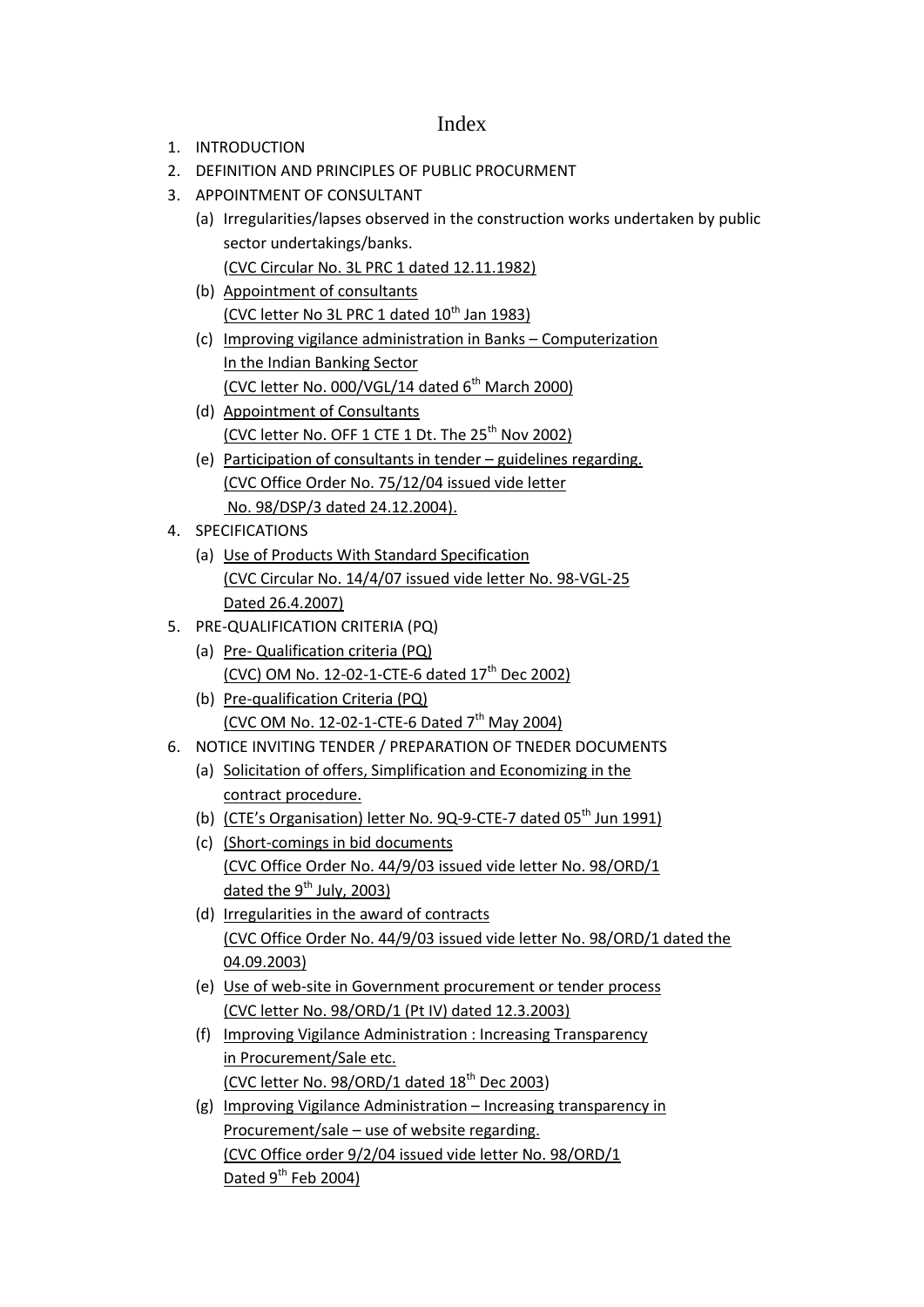- (h) Improving Vigilance Administration Increasing transparency in procurement/tender Process – use of website – regarding (CVC Office Order 10/2/04 issued vide letter No. 98/ORD/1 Dated 11<sup>th</sup> Feb 2004)
- (i) Improving Vigilance Administration Increasing transparency in procurement/sale etc. – use of website – regarding (CVC Office Order 43/7/04 issued vide letter No. 98/ORD/1 Dated 2<sup>nd</sup> July 2004)
- (j) Improving Vigilance Administration Increasing transparency in procurement/tender Process – use of website (CVC Circular No. 98/ORD/1 Dated  $5<sup>th</sup>$  July 2004)
- (k) Central Vigilance Commission's Directives on Use of Website in Public Tenders (CVC Office Order 47/7/04 issued vide letter No. 98/ORD/1 Dated  $13^{\text{th}}$  July 2004)
- (l) Improving Vigilance Administration Increasing Transparency in procurement/Sale etc. – Use of web site for tenders containing classified/secret documentation. (CVC circular No. 005/VGL/7 Dated  $28^{th}$  Feb 2005)
- (m) Transparency in tendering system Guidelines regarding (CVC Office order No. 72/12/04 issued vide letter No. 004/ORD/9 dated the 10.12.2004)
- (n) Purchase of computer systems by Govt. Departments/organization (CVC letter No. 98/ORD/1 dated the  $5<sup>th</sup>$  may 2003)
- (o) Tender Sample Clause  $(No. 2EE-1-CTE-3 Dated - 15<sup>th</sup> Oct 2003)$
- (p) Notice inviting tenders (OFF-1-CTE-1(pt) V dated the  $24<sup>th</sup>$  March 2005)
- (q) Transparency in tendering system Guidelines regarding. (No. 004/ORD/9 dated  $10^{th}$  dec 2004)
- (r) Transparency in tendering system (No. 01/02/11 dated 11<sup>th</sup> Feb. 2011)
- 7. PURCHASE PREFERENCE POLICY
	- (a) Preferential Preference Policy (PPP) for products and services of CPSUs  $(01-02-01$ -CTE-03 dated  $24<sup>th</sup>$  Aug 2009)
	- (b) Review of Purchase Preference Policy for Products and Services of Central Public Sector Enterprises (CPSEs) (CVC Circular No. 31/10/09 issued vide letter No. 009/VGL/055 dated 9.11.09)
	- (c) Price/Purchase Preference (DPE/Guidelines/VI/12) (DPE OM No. DPE/13(15)/2007 – Fin dated  $21<sup>st</sup>$  Nov 2007)
- 8. RECEIPT OF TENDERS
	- (a) Receipt and opening of tenders\ (CVC OM No. 05-04-1-CTE-8 Dated  $8<sup>th</sup>$  June 2004)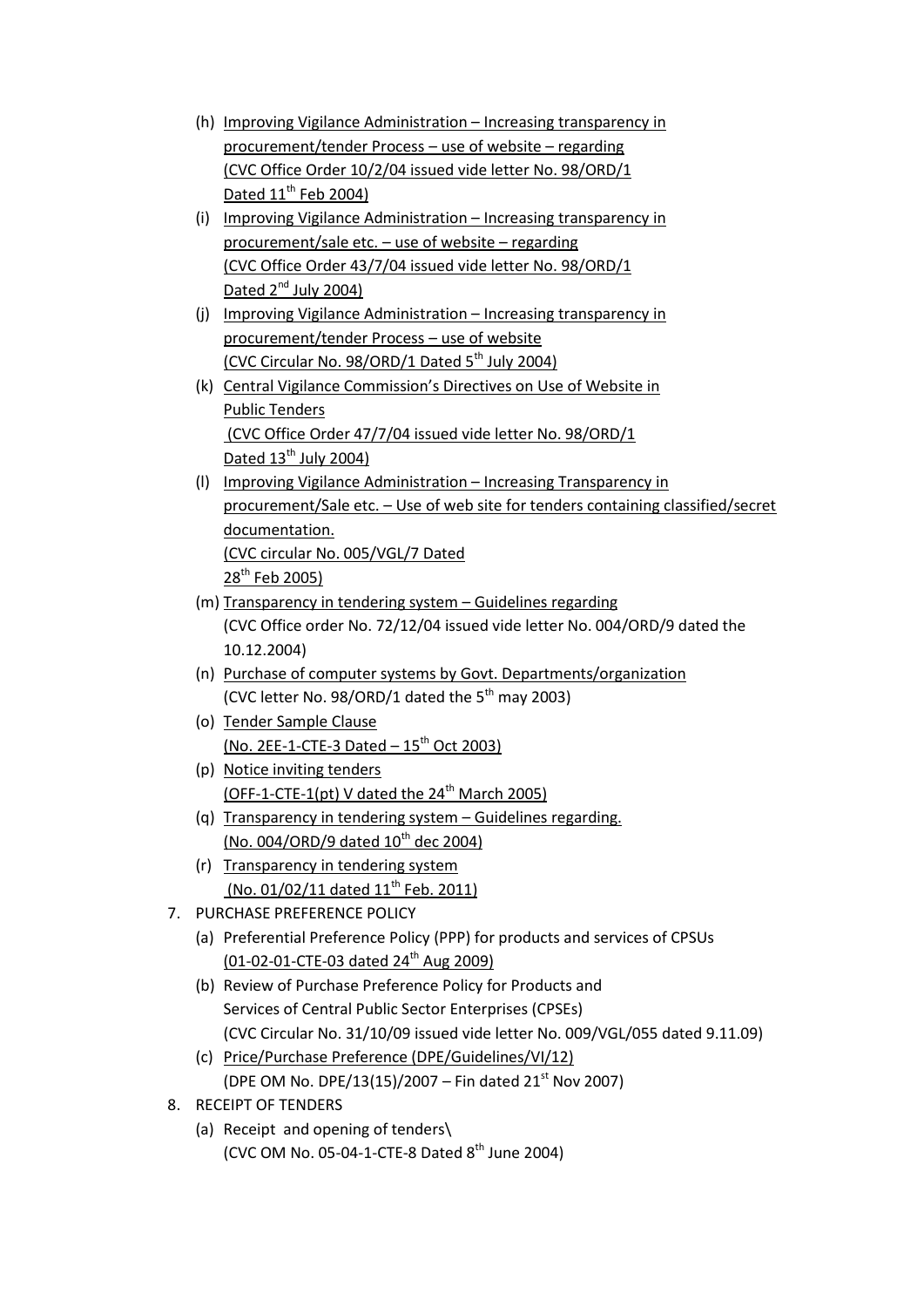- 9. BACK TO BACK TIE UP / AWARD ON NOMINATION BASIS
	- (a) Back to Back Tie up by PSUs instructions regarding  $(No. 06-03-02$ -CTE-34 Dated  $20<sup>th</sup>$  Oct 2003)
	- (b) Transparency in Works/Purchase/Consultancy contracts Awarded in nomination basis (No. 005//CRD/19 Dated  $9^{th}$  May 2006)
	- (c) Transparency in Works/Purchase/Consultancy contracts Awarded on nomination basis (No. 005//CRD/19 Dated 5<sup>th</sup> July 2007)
	- (d) Transparency in Works/Purchase/Consultancy (005/CRD/19 dated 19.05.2010)
- 10. TENDER NEGOTIATIONS
	- (a) Improving Vigilance Administration (CVC letter No. 8(1)(h)/98(1) dated 18.11.1998
	- (b) Improving Vigilance Administration : Tenders (CVC letter No98/ORD/1 dated  $15<sup>th</sup>$  March 1999)
	- (c) Applicability of CVC's instruction No. 8(1)(h)/98(1) dated 18/11/98 on post – tender negotiations to Projects of the World Bank & other international funding agencies. (CVC letter No. 3 (V)/99/9 dated 1.10.1999)
	- (d) Improving Vigilance Administration : Tenders (CVC letter No.98/ORD/1 dated  $24<sup>th</sup>$  Aug. 2000)
	- (e) Improving Vigilance Administration : Tenders (CVC letter No.98/ORD/1 dated 03 Aug. 2001)
	- (f) Tendering process negotiation with L-1 (No. 005//CRD/12 dated  $25^{th}$  Oct 2005)
	- (g) Tendering process negotiation with L-1 (No. 005//CRD/12 dated 3<sup>rd</sup> Oct 2006)
	- (h) Tendering process negotiation with L-1 (No. 005//CRD/012 dated 3<sup>rd</sup> March 2007)
	- (i) Tendering process negotiation with L-1 (No. 005//CRD/012 dated  $20^{th}$  Jan 2010)
- 11. CONSIDERATION OF INDIAN AGENTS
	- (a) Consideration of Indian Agents (12-02-06-CTE/SPI (I)-2 dated 07<sup>th</sup> Jan 2003)
	- (b) Consideration of Indian Agents (Office Order No. 25/04/04 dated  $07^{th}$  21<sup>st</sup> Apr 2004))
- 12. ADVANCE PAYMENT
	- (a) Grant of interest free mobilization advance (CVC OM NO. UU/POL/19 Dated 8 Oct., 1997
	- (b) Mobilization Advance.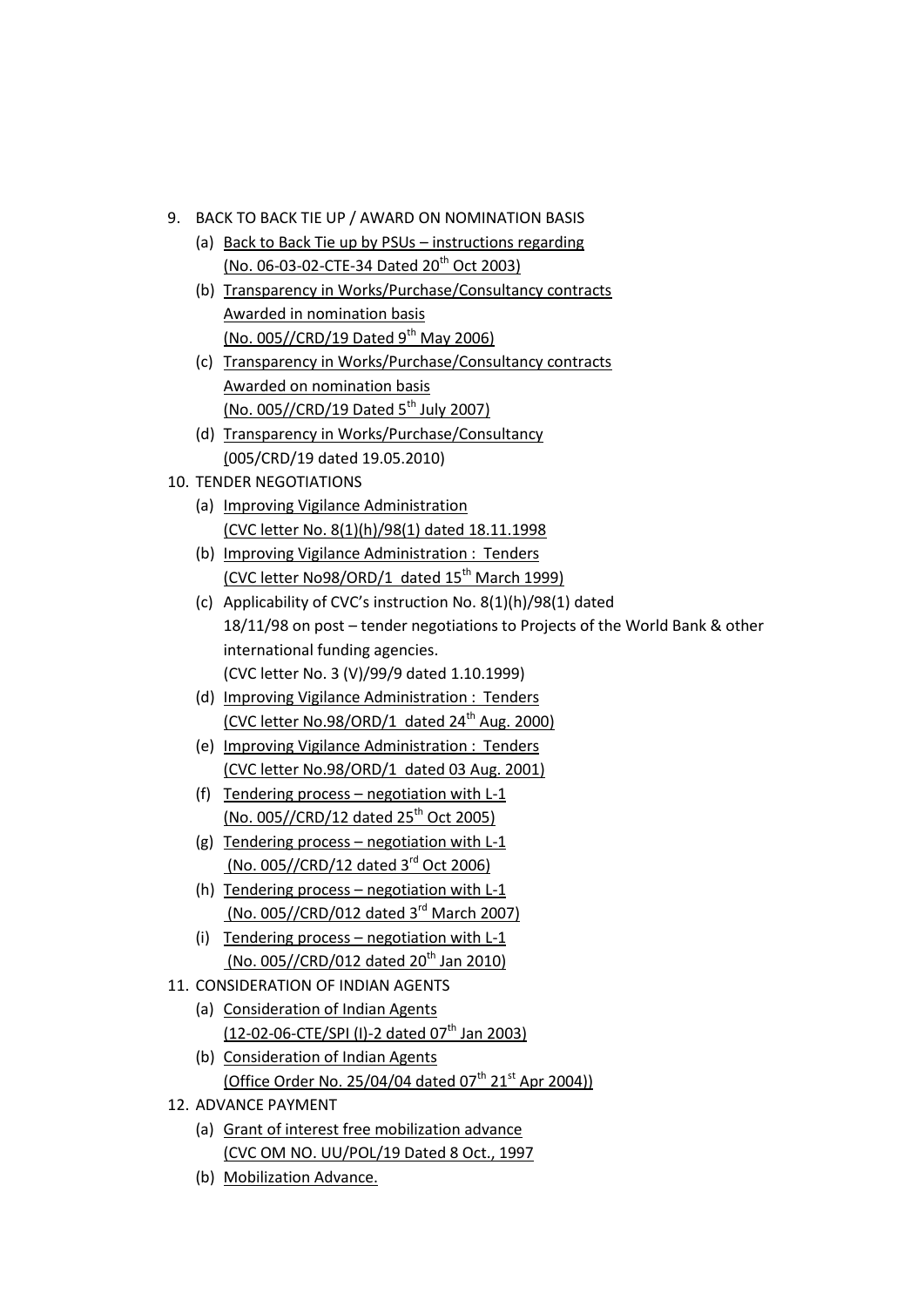(No.  $4CC - 1 - CTE-2$  Dated  $08<sup>th</sup>$  Jun 2004)

- (c) Mobilization Advance.  $(No. 4CC - 1 - CTE-2 Dated 10<sup>th</sup> Apr 2007)$
- (d) Corrigendum Circular No. 5/2/08 Mobilization Advance (No.  $4CC - 1 - CTE-2$  Dated  $05^{th}$  Feb 2008)
- (e) Corrigendum Circular No. 02/02/11 Mobilization Advance (No. 01-11-CTE-SH-100 Dated  $17^{th}$  Feb 2011)
- 13. ACCEPTANCE OF BAK GUARANTEE
	- (a) Acceptance Of Bank Guarantee (No. 02-07-01-CTE-30; dated 31<sup>st</sup> Dec 2007)
- 14. INTEGRITY PACT
	- (a) Adoption of Integrity Pact in major Government Procurement Activities (007/VGL/033 dated 04<sup>th</sup> Dec 2007 – Office Order No.  $4/12/07$ )
	- (b) Adoption of Integrity Pact in major Government Procurement Activities
		- (007/VGL/033 dated 28<sup>th</sup> Dec 2007)
	- (c) Adoption of Integrity Pact in major Government Procurement Activities (008/VGL/001 dated 19<sup>th</sup> May 2008)
	- (d) Adoption of Integrity Pact in major Government Procurement Activities (007/VGL/033 dated 05th Aug 2008)
	- (e) Adoption of Integrity Pact Standard Operating Procedure (008/CRD/013 dated 18<sup>th</sup> may 2009)
	- (f) Adoption of Integrity Pact Periodical regarding (CVC Circular No. 22/08/09 issued vide letter No. 008/CRD/013 dated 11.08.2009)
	- (g) Integrity Pact Selection and Recommendation (009/VGL/016 dated 19.04.2010)
	- (h) Adoption of Integrity Pact (SOP) Reg. (008/CRD/013 Dated 13.08.2010)
- 15. POSTING DETAILS OF AWARD OF TENDERS ON WEBSITE
	- (a) Details on award of Tenders/Contracts publishing On Websites/Bulletins (CVC Circular No. 005/VGL/4 Dated 16<sup>th</sup> March 2005)
	- (b) Details on award of Tenders/Contracts publishing On Websites/Bulletins – Reminder Regarding. (CVC Circular No.  $005/VGL/4$  Dated 28<sup>th</sup> July 2005)
	- (c) Details on award of Tenders/Contracts publishing On Websites/Bulletins (CVC Circular No.  $005/VGL/4$  Dated  $20<sup>th</sup>$  Sep 2005)
	- (d) Posting of Details On award of Tenders/Contracts on Websites/Bulletins (005/VGL/4 Dated  $1^{st}$  Sep 2006)
	- (e) Posting of Details On award of Tenders/Contracts on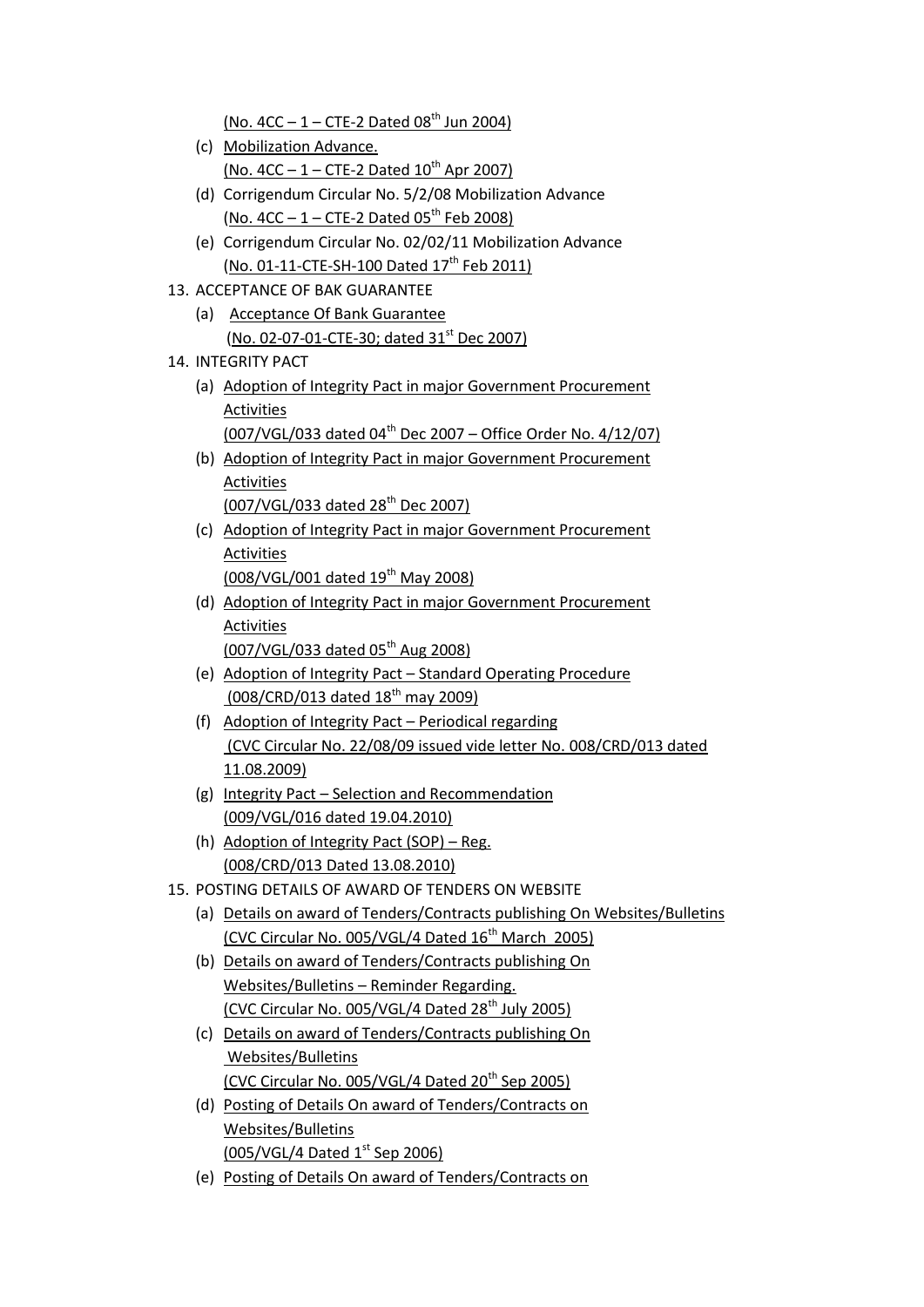Websites/Bulletins (CVC Circular No.  $005/VGL/4$  Dated  $14<sup>th</sup>$  July 2009)

- 16. LEVERAGING TECHNOLOGY
	- (a) Improving vigilance administration by leveraging technology: Increasing transparency through effective use of websites in discharge of regulatory, enforcement and other functions of Govt. Authorized. (CVC Circular No. 006/VGL/117 Dated 22nd Nov 2006)
	- (b) Improving Vigilance Administration By Leveraging Technology: Increasing Transparency Through Effective Use Of Website (CVC Circular No.  $006/VGL/117$  Dated  $18<sup>th</sup>$  April 2007)
	- (c) Leveraging of Technology for Improving Vigilance (010/VGL/035 dated 23.06.2010)
- 17. DELAY IN PAYMENT TO VENDORS
	- (a) Improving vigilance administration :Increasing transparency and cutting delays by E-payments and E-receipt by Govt. Organization etc.  $(No. 98/ORD/1$  Dated  $6<sup>th</sup>$  Apr 2004)
	- (b) Leveraging Technology e- payment & e-receipt. (CVC Letter No. 98/ORD/1 dated 20.10.2004)
	- (c) Delays in Payments to Contractors & Suppliers etc. Reducing Opportunities for corruption (No. 005/ORD/1 dated  $10^{th}$  March 2005)
- 18. E-TENDERING/E-PROCUREMENT
	- (a) E-procurement/Reverse Auction. (CVC Office Order No. 46/9/03 issued vide letter No. 11.9.2003)
	- (b) Implementation of E-Tendering Solutions (009/VGL/002 dated 13th Jan 2009)
	- (c) Implementation of E-tendering solutions. (Circular No. 29/9/09 dated  $17<sup>th</sup>$  Sept 2009)
	- (d) Implementation of E-Tendering (009/VGL/002 dated 26.04.2010)
- 19. IT PROCUREMENT
	- (a) Turnkey contracts for net-working of computer systems. (CVC Office Order No. 69/11/04 issued vide letter No. 004/ORD/8 dated 3.11.2004)
	- (b) Measures To Curb The Menace Of Counterfeit And Refurbished IT Products (007/CRD/008 Dated 15<sup>th</sup> Feb 2008)
	- (c) IT Procurement (008/VGL/016 Dated 18<sup>th</sup> Feb 2008)
- 20. MISCELLANEOUS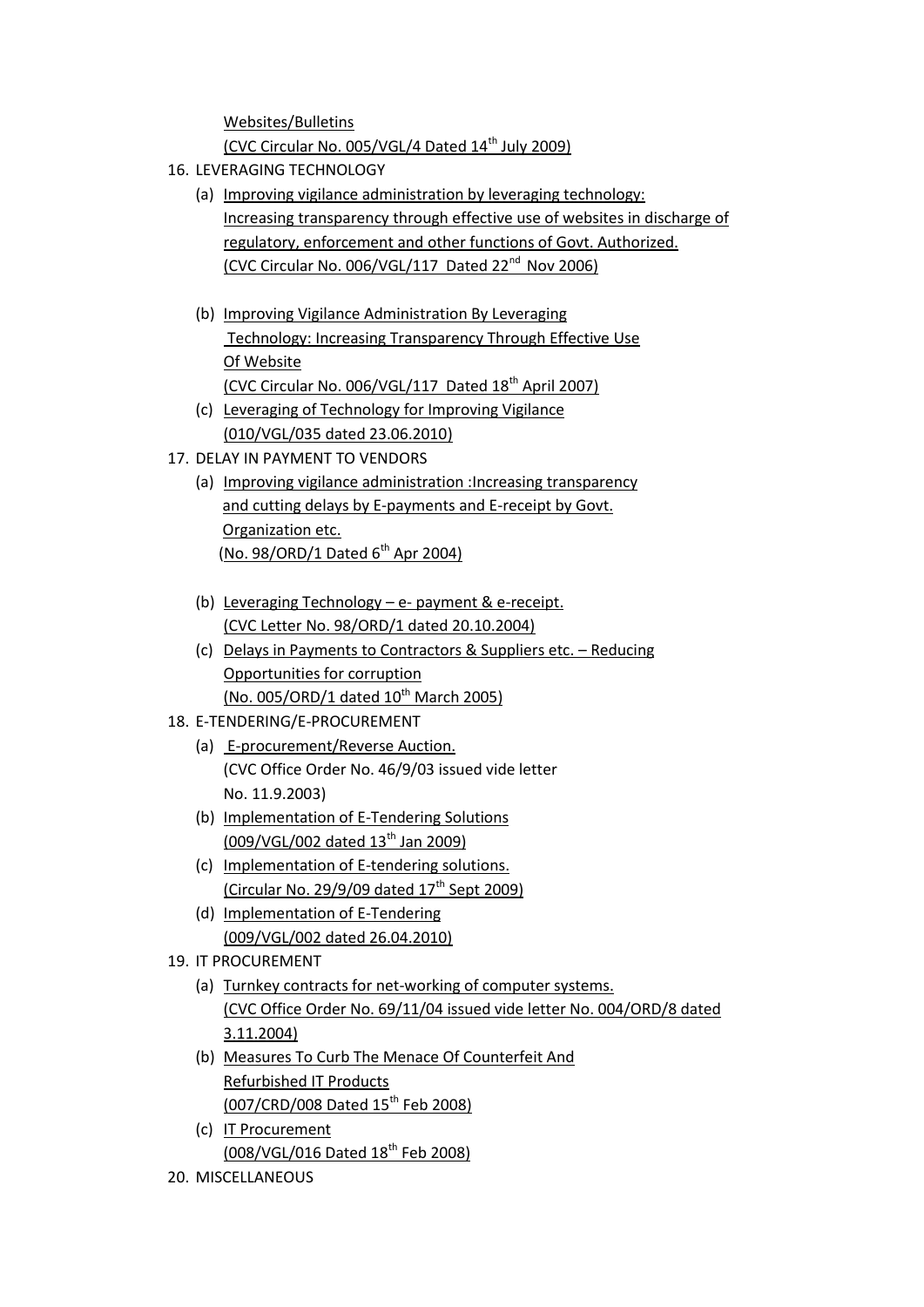| (a) Examination Of Works By The CTE Organization – Full Cooperation |
|---------------------------------------------------------------------|
| to Be Extended                                                      |
| (CVC O.M. No. 5T DSP 18 dated $02^{nd}$ Jun 1989)                   |

- (b) The Contracting Systems In Public Sector Undertaking (CVC letter No. 98/MST/001 dated  $26<sup>th</sup>$  Mar 1998)
- (c) Undertaking by the Members of Tender Committee/Agency (005/VGL/66 Dated  $9^{th}$  Dec 2005)
- (d) Time bound processing of procurement (008VGL1083 Dated 6<sup>th</sup> Nov 2008)
- (e) Common Irregularities in the award of contracts (OFF-1-CTE-1 Dated  $5^{th}$  Feb 2004)
- (f) Examination of Public Procurement (Works / Purchase / Services) Contracts by CVOs. (F. No. 006/VGL/29 Dated 1<sup>st</sup> May 2006)
- (g) Banning of business dealings with firms/contractors-Clarification regarding. (CVC Officer Order No. 18/3/05 issued vide letter No. 000/VGL/161 dated 24.3.2005)
- (h) Referring Cases Of Procurement To The Commission (No.008/CRD/008 Dated 24<sup>th</sup> Jul 2008)
- (i) Selection of Sub-contractor (CVC letter No. 2EE-1-CTE-3 (Part) dated 24.5.2005)

## 21. REPORTS/RETURNS

- (a) Intensive Examination Of Supplies Of Engineering Materials To Central Government Organizations (CVC Letter No. 1K VGL 1 dated  $14<sup>th</sup>$  Mar 1986)
- (b) Examination Of Works By CTE's Organization In CVC Role OF CVOs Vis-a-Vis CTEs (CVC letter No. 7R ORD 37 dated 19<sup>th</sup> Aug 1987)
- (c) Examination Of Works By The CTEs Organization Raising The Monetary Limit for Reporting The Works In Progress To The Chief Technical Examiners (CVC letter No.  $9U - ORD-51$  dated  $24<sup>th</sup>$  Sep 1990)
- (d) Examination Of Works By The CTEs Organization Raising The Monetary Limit For Reporting The Works In Progress To The CTE

(CVC O.M. No.-VGL-25 dated  $18<sup>th</sup>$  Nov 1998)

- (e) Examination Of Stores/Purchase Contracts By The CTE's **Organization** (CVC O.M. NO. 98-VGL-25(i) dated  $12^{th}$  Mar 1999)
- (f) Examination of Works By CTE's Organization For Reporting the Works In Progress To The CTE's Organization (CVC O.M. No. 98-VGL-25 dated  $20^{th}$  Jul 2001)
- (g) Intensive Examination Of Works Regarding (No. OFF-1-CTE-2 Dated 22nd Oct 2002)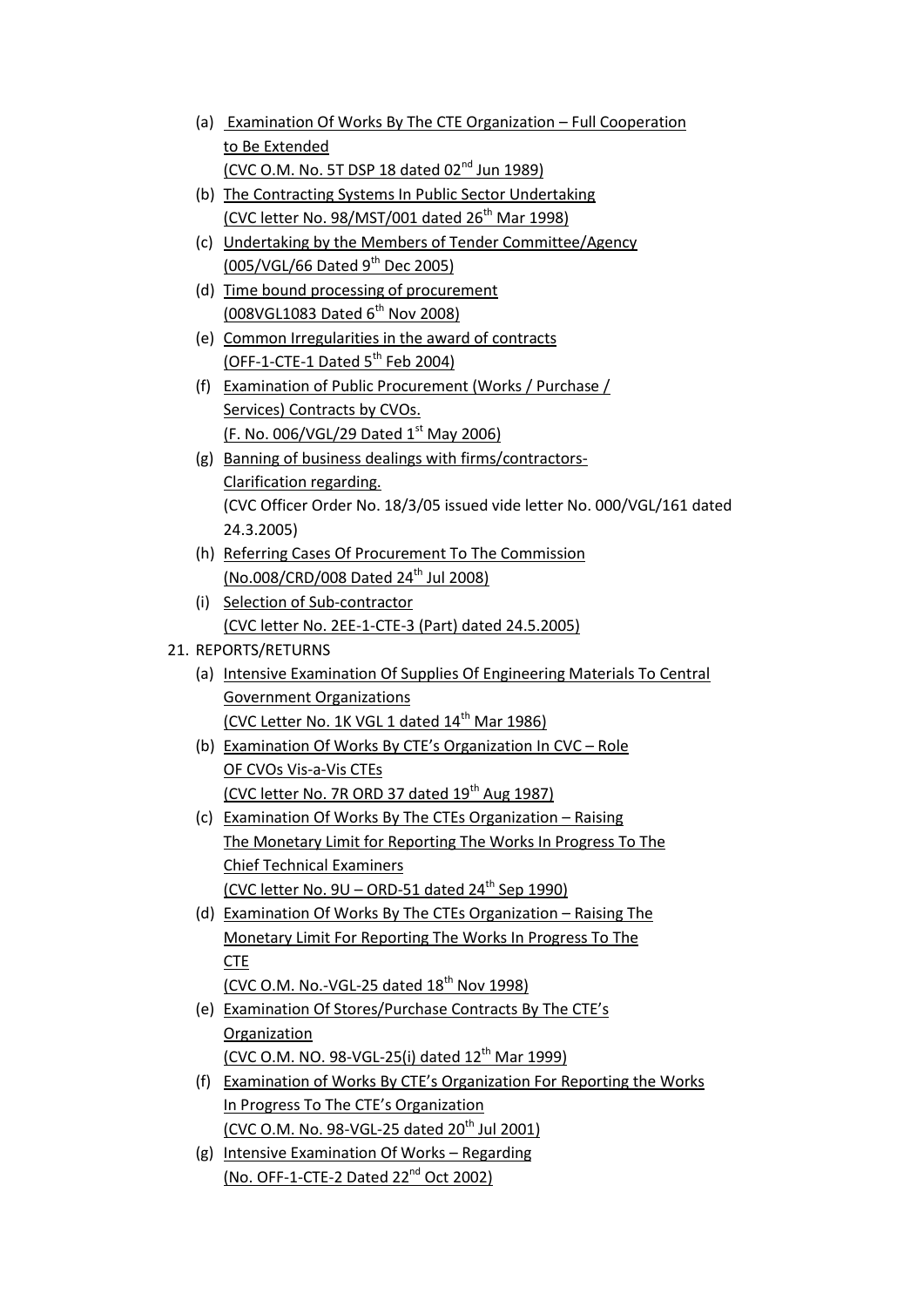- (h) Intensive Examination Of Works By CTE's Organization-Submission of Quarterly Progress Report (CVC OM No. 98/VGL/25 dated 16.5.2005)
- (i) Intensive Examination Of Works By CTE's Organization Submission of Quarterly Progress Report  $(98-\sqrt{GL-25}$  Dated  $10^{th}$  Nov 2005)
- (j) Deficiencies in QPRs. (CVC OM No. 98/VGL-25 dated 29 May 2009)
- (k) Intensive Examination of CTE Steps for early finalization of Pending vigilance references with CVOs (Circular No.  $13/6/09$  dated  $11<sup>th</sup>$  Aug 2009)
- (l) Guidelines issued by the Central Vigilance Commission for (CVC Office Order No. 16/4/08 issued vide letter No. 008/VGL/035 dated 28.4.2008)
- (m) CVC circular on Design Mix concrete (010/VGL/066 dated 07.10.2010)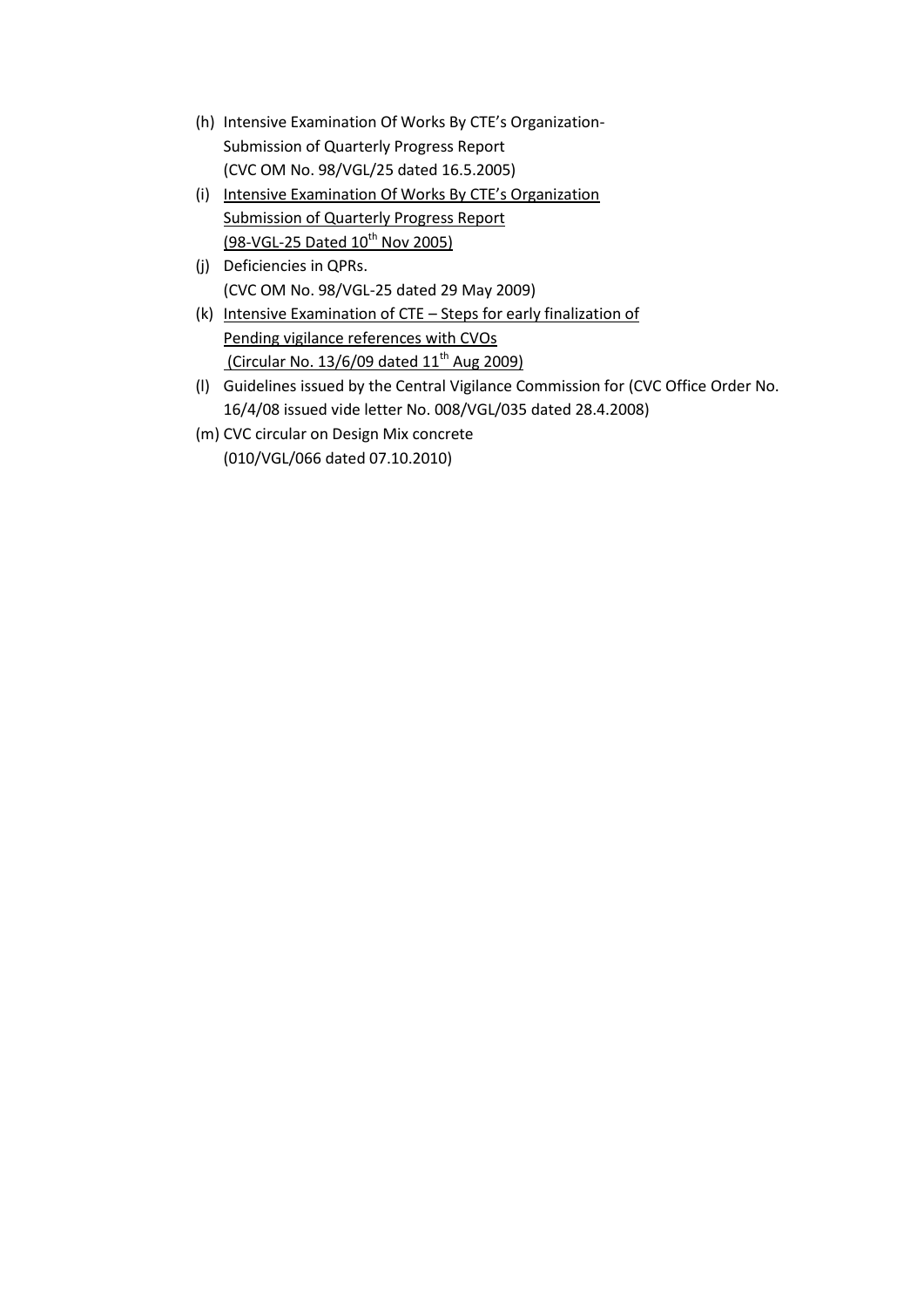## **1. INTRODUCTION**

1.1 The Chief Technical Examiner"s Organization was created in 1957, in the Ministry of works, Housing & supply for the purpose of conducting a concurrent technical audit of works of the Central Public Works Department with a view to secure economy in expenditure and a better technical as well as financial control.

1.2 Santhanam Committee on prevention of corruption set up in 1963 observed that the CTE Cell had been doing extremely good work and recommended that this organization not only needed to be continued, but be strengthened to enable it to work more effectively. The Committee further recommended that the jurisdiction of the CTE organization should be extended to cover construction works undertaken by other ministries/departments, as well and to place it under the administrative control of the Central Vigilance Commission. The recommendation was accepted by the Government of India and the Chief Technical Examiner"s Organization now functions under the administrative control of the Central Vigilance Commission.

1.3 Initially, CTE"s organization was conducting intensive examination of construction works of civil and electrical, but with the growing expenditure on stores/ purchases including IT related purchases and outsourcing of services, CTE"s Organisation started examining these contracts also. All the outsourcing activities of the government i.e. execution of works, various purchases and hiring of various services etc. clubbed together is defined as public procurement.

## **2. DEFINITION AND PRINCIPLES OF PUBLIC PROCUREMENT**

2.1 Public Procurement can be defined as the procurement of goods, works and services by all Govt. Ministries, Departments, Agencies, Statutory Corporations and Public Sector Undertakings in the Centre and the States, Municipal Corporations and other local bodies and even by private Public Sector Undertakings providing public services on monopoly basis.

2.2 Public procurement is only an extension of the personal procurement by two key words i.e. transparency and fairness. When we take up any construction work for ourselves or make personal purchases or hire of any services, we always try to ensure that we get the value for money, good quality product and timely delivery. In case of public procurement we have to go a little further i.e. in addition ensure that procurement is done in a transparent fair and equitable manner.

2.3 The cannon of Public Procurement is to procure work, material, services of the specified quality within the specified time at the most competitive prices in a fair, just and transparent manner.

2.4 In brief, the watchwords in this context are

- Transparency
- Fairness
- Value for money
- Quality
- Time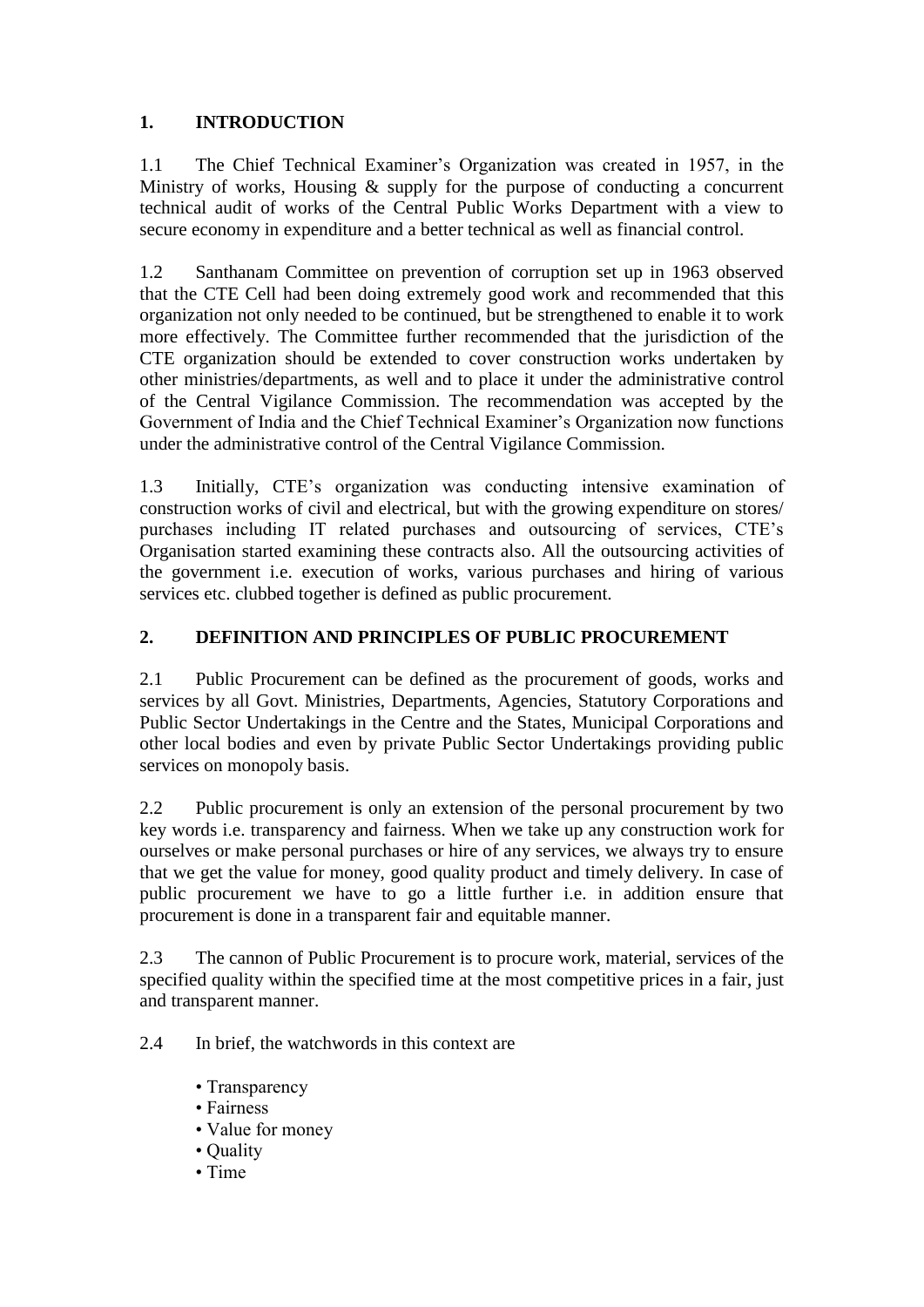2.5 Adhering to the canons of public procurement is in fact a tight rope walk involving a balance between transparent and fair action on one side and achieving timely delivery of quality goods at competitive rates on the other side. It is indeed going to be more demanding to perform the task with the implementation of the Right to Information Act 2005. Now all our actions and decisions are open for scrutiny by public at large.

2.6 During intensive examinations of public procurements done by central public authorities, the CTEO have observed a number of irregularities indicating that canons of public procurements have not been adhered to in totality. Some of the irregularities are common in nature which can be easily avoided by being alert and vigilant through the process. Towards preventive vigilance measures, the Central Vigilance Commission has been issuing guidelines/instructions from time to time.

2.7 CTEO has also published various instructions, guidelines, circulars and booklets enumerating various irregularities observed during various intensive technical examinations. All these circulars and publications are available on the CVC Web Site [\(http://www.cvc.gov.in\)](http://www.cvc.gov.in/). In this Handbook we have tried to put these instructions / guidelines compiled in a structured manner.

## **3. APPOINTMENT OF CONSULTANT**

3.1 Earlier the public organizations were undertaking the planning and supervisory activities in-house. Nowadays, in this era of large-scale infrastructure development, the in-house resources available with public organizations are felt inadequate to deal with the growing demand. Therefore, outsourcing various project activities such as IT Projects, Architectural services, preparation of DPR, Project Management Consultancy, and Quality Assurance etc. has become necessary.

3.2 Many times the Consultants are appointed either without a genuine need or in an arbitrary and non-transparent manner. Further, once the Consultant is appointed all the responsibility is abdicated to the Consultant. Sometimes even multiple Consultants are appointed without individual well defined responsibilities. At times the proposals put up by the Consultant(s) are accepted without question or any scrutiny.

3.3 Commission has issued the following guidelines on appointment of consultants:

### **(a) Irregularities/lapses observed in the construction works undertaken by Public sector undertakings/banks**

The Chief Technical Examiner"s Organization under the Commission has had occasion to examine and comment upon the works undertaken by Public Sector Undertakings, Banks etc. under the guidance of consultants. Common lapses noticed as a result of these inspections are enumerated below:-

i). Employment of consultant without verifying his credentials and capacity or capability to do the work assigned to him.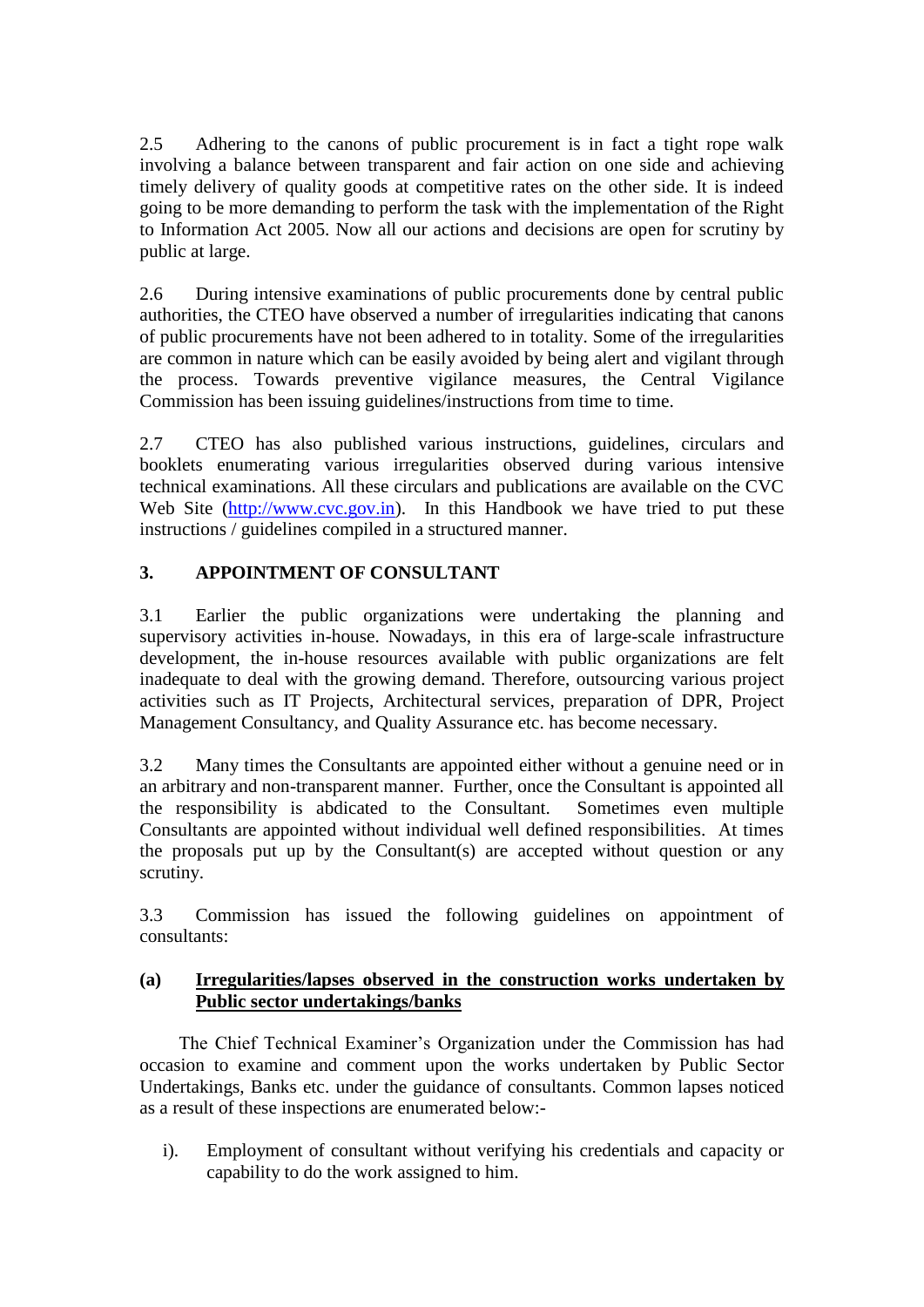- ii). Inadequate planning of work and incorrect preparation or non-preparation of detailed estimates by consultants.
- iii). Non-preparation of justification statement for the rates quoted in tender, resulting in contract being awarded at very high rates.
- iv). Rejection of the lowest tender without adequate justification, on the ground that the contractor is not reliable or lacks capacity to execute the work, even though he was included in the original pre-qualification list.
- v). Improper evaluation of tenders, leading to allotment of works wrongly with ultimate loss to the public undertaking.
- vi). Allowing upward revision of rates in some cases by contractors on very flimsy grounds during the process of negotiations, so that the lowest tenderer manages to make up the difference of cost between his quotation and the second lowest quotation.
- vii). Payment of money to contractors outside the terms of contract. For example, in a large number of cases contract is for fixed price, but substantial payment is made on the ground of escalation of prices.
- viii). Use of inferior material in the construction, while payment is made at full rates on the approval of the consultant without making any financial adjustment.
	- ix). Substitution of low-rated items by higher-rated items beneficial to contractor.
	- x). Lack of proper supervisory arrangement by the undertakings placing total reliance on the consultant for even preparation of the bill which leads to incorrect measurement of works and payment for the items of work not done.

In view of these factors, it is recommended that while consultants may be engaged for the purposes of original planning and designing, scrutiny of tenders and execution of work should, as far as possible, be done by technical officers directly and fully answerable to the public undertaking/banks etc. concerned. For this purpose, engineers may be taken on deputation from Government departments, such as the CPWD. To the extent a consultant is engaged, it is also necessary to ensure that the relationship between the undertaking and the consultant is correctly defined so that the consultant can be held legally and financially responsible for the work entrusted to him.

It is requested that suitable arrangements may be made for properly awarding works and exercising effective supervision and control in their execution with a view to ensure timely and systematic completion. Care may also be taken to guard against the types of irregularities indicated above.

#### **(CVC Circular No.3L PRC 1 dated 12.11.1982)**

#### **(b) Appointment of consultants**

Guidelines in connection with the selection of consultants by public sector enterprises for preparation of project reports have been laid down by Bureau of Public Enterprises vide letter No BPE/GL-025/78/Prodn/PCR/2/77/BPE/Prodn dated 15<sup>th</sup> Jul 1978.

In brief he guidelines laid down are:-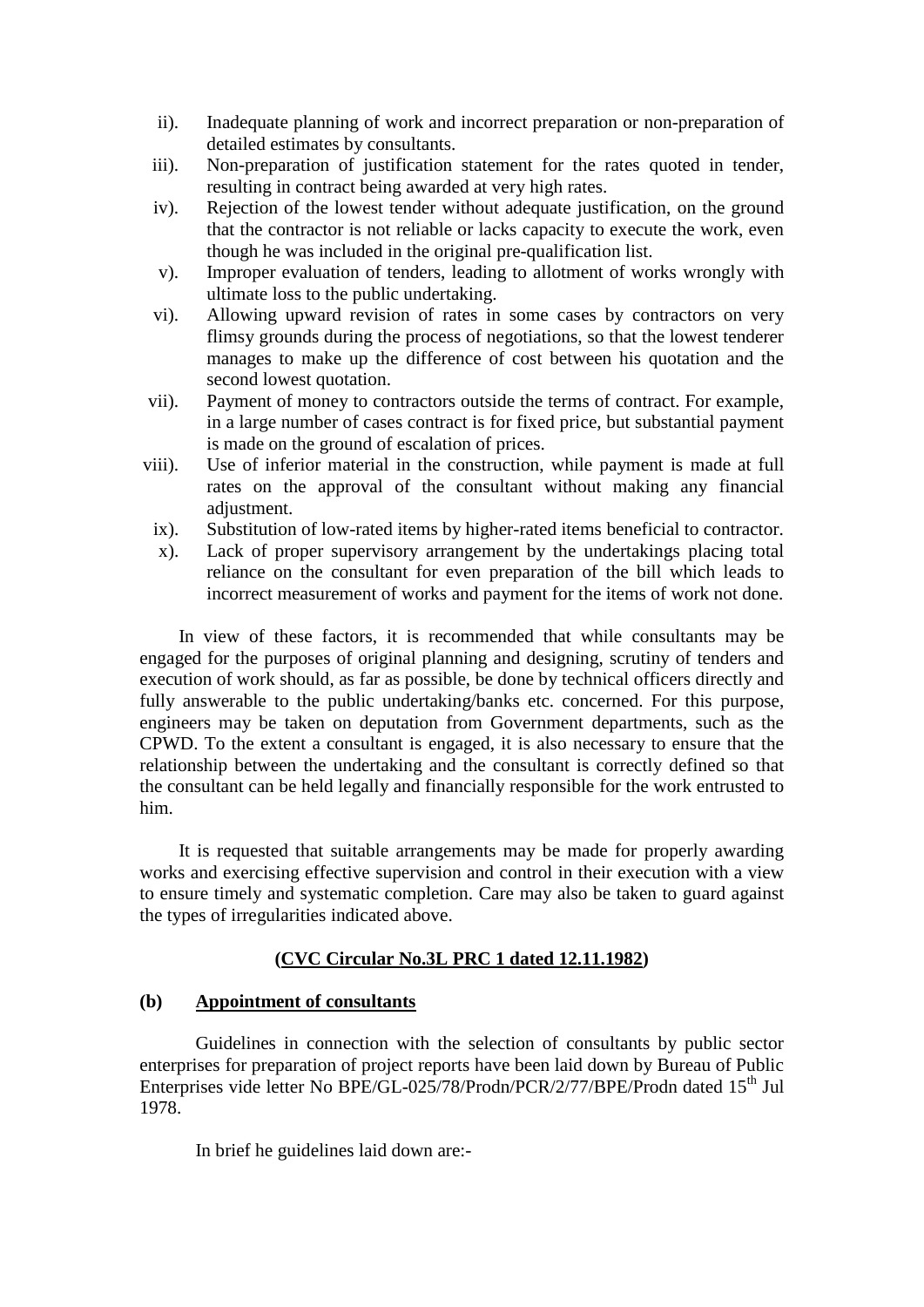A. For any new projects, expansions, modernization/modification of the existing projects involving an expenditure of Rs.5 crores and above these guidelines are applicable.

B. The pre-qualification public notice should be issued to enlist names of suitable consultants.

C. The pre-qualification bid should be screened by a scrutinizing committee.

D. The final selection and commissioning of the consultant should be done with the approval of the board of public sector enterprise.

E. Based on the above guidelines each enterprise should prepare their own instructions and procedure duly approved by the board for the appointment of consultants to ensure that the selection is made with maximum consideration to their suitability competence and proven track record.

The Chief Technical Engineer Organisation under the control of the Commission has had occasion to examine and comment upon works undertaken by public sector undertakings. Common irregularities/lapses noticed in the construction works undertaken by the public sector undertakings/banks have already brought to your notice vide Commission"s letter No 3L PRC 1 dt. 12/11/82. During examination of engineering works it was observed that consultants were appointed on ad-hoc basis without going through proper formalities as suggested by BPE and / or the consultant was chosen from an old panel thereby restricting competition. In most of the cases public sector enterprises have not framed their own instructions and procedures duly approved by the Board.

Even though individually such works are less than Rs.5 crores, it is necessary that the appointment of consultant should not be made arbitrary or ad-hoc.

It is, therefore, necessary that urgent action is taken to formulate a rational policy for employment of consultants based on the broad outlines given by BPE.

This may be given priority and progress made in formulation of rules and procedure may be reported by 31.3.1983.

## **(CVC letter No 3L PRC 1 dated 10th Jan 1983)**

#### **(c) Improving vigilance administration in Banks - Computerization in the Indian Banking Sector**

The Commission vide communication No. 8 (1) (h)  $98(2)$  dated  $27<sup>th</sup>$ November 1998 had instructed the banks to ensure that 70% of their business is captured through computerization before 01.01.2001. It has been brought to the notice of the Commission that some of the banks are appointing IT Consultants to guide them in the completion of this task. Subsequently, those consultants also participate as vendors in the tendering process of the same bank. The Commission has observed that the consultants wherever appointed by the organisations to advise them on various contractual matters normally take the organisation for a ride and at times in collusion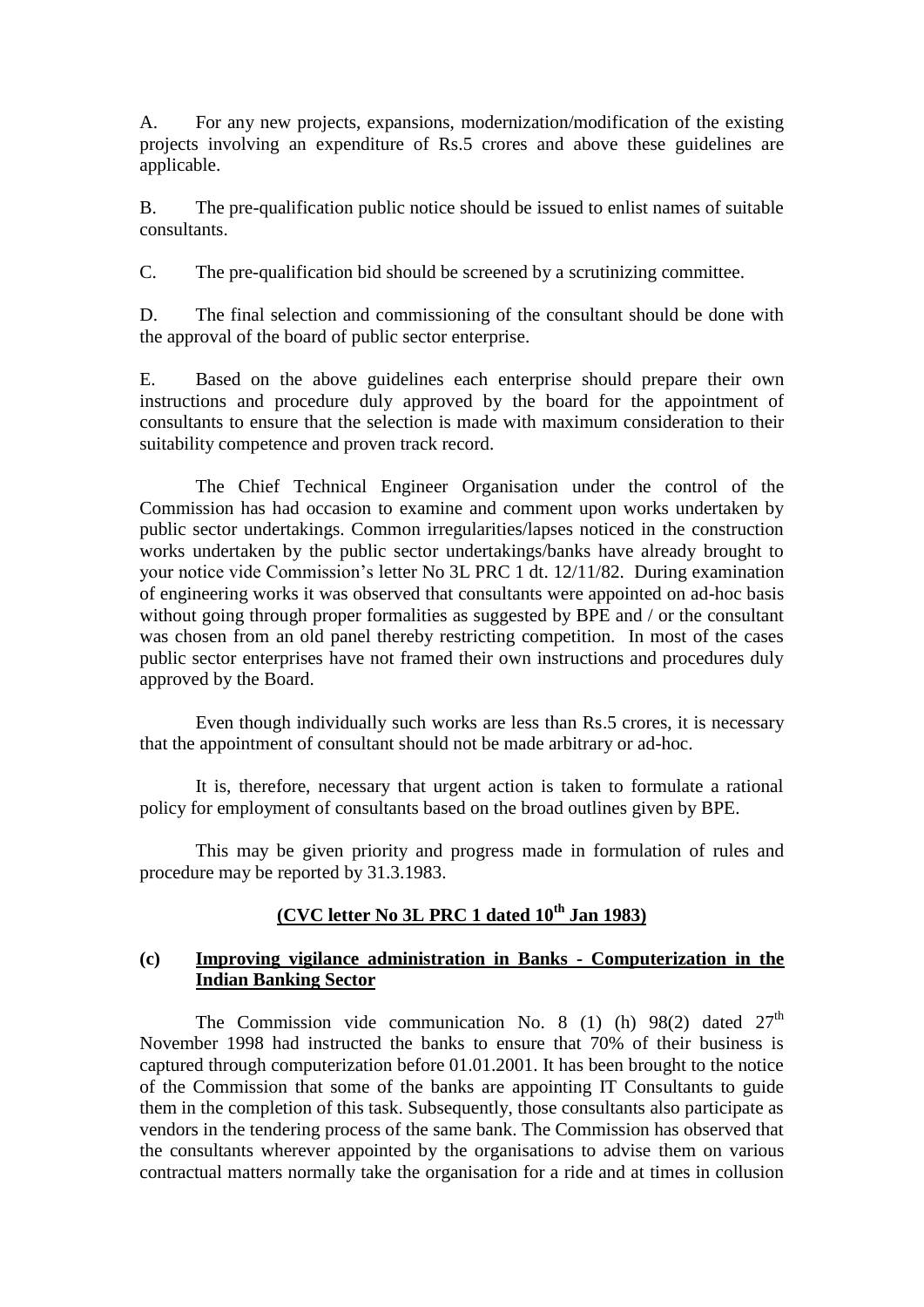with the contractors. The Commission is, therefore, of the view that permitting the consultant, who inter-alia, is assigned the job of framing specifications and evaluating tenders to participate as a vendor in the tender of the same organisation, is not at all conductive to transparency and fairness in the tendering process. Therefore, the banks are advised to ensure that the consultants appointed by them or the firms in which they have some interests do not participate in the tender process of the bank in the capacity of a vendor.

## **(CVC letter No. 000/VGL/14 dated 6th March 2000)**

#### **(d) Appointment of Consultants**

While highlighting the common lapses/ irregularities observed in the Construction works undertaken by the PSUs/Banks, under the guidance of Consultants, the Commission had issued certain guidelines vide letter No. 3L PRC 1 dated 12.11.1982 [ copy enclosed-Annexure-1] so as to avoid recurrence of such lapses. These were further emphasized vide letter No. 3L-IRC-1 dated 10.1.1983 [copy enclosed-Annexure-II], inter-alia, bringing out the guidelines circulated by the Bureau of Public Enterprises in their letter no. DPE/GL-025/78/Prodn./PCR/2/77/BPE/Prodn. Dated 15.07.1978 and it was reiterated that the appointment of Consultants should be made in a transparent manner.

2. However, it has been observed during intensive examination of various works/contracts by the CTEO that these instructions are not being followed by a large number of organizations. The consultants are still appointed in an ad-hoc and arbitrary manner without inviting tenders and without collecting adequate data about their performance, capability and experience. In some cases, the consultants were appointed after holding direct discussions with only one firm without clearly indicating the job content and consultation fee payable to them. Often the scope of work entrusted to the consultants is either not defined property or the consultants are given a free hand to handle the case due to which they experiment with impractical, fanciful and exotic ideas resulting in unwarranted costs. The organizations display an over-dependence on consultants and invariably abdicate their responsibility completely to the latter. The officials do not oversee the working of the consultants resulting in the latter exploiting the circumstances and at times, in collusion with the contractors, give biased recommendations in favour of a particular firm. It has also been noticed that the consultants recommend acceptance of inferior items/equipments / payment for inadmissible items and also give undue benefit to the contractors like non-recovery of penalties for the delayed completion. The position in respect of projects with multiple consultants is still worse as the self-interest of so many outside agencies takes precedence over the loyalty towards the organization. These agencies tend to collude or collide with each other, and both the situations are detrimental to the smooth implementation of the project.

3. Some of the common irregularities/lapses observed during the last four years or so in this regard are highlighted as under:-

i) One organization engaged architect from a very old panel, prepared about 15 years back.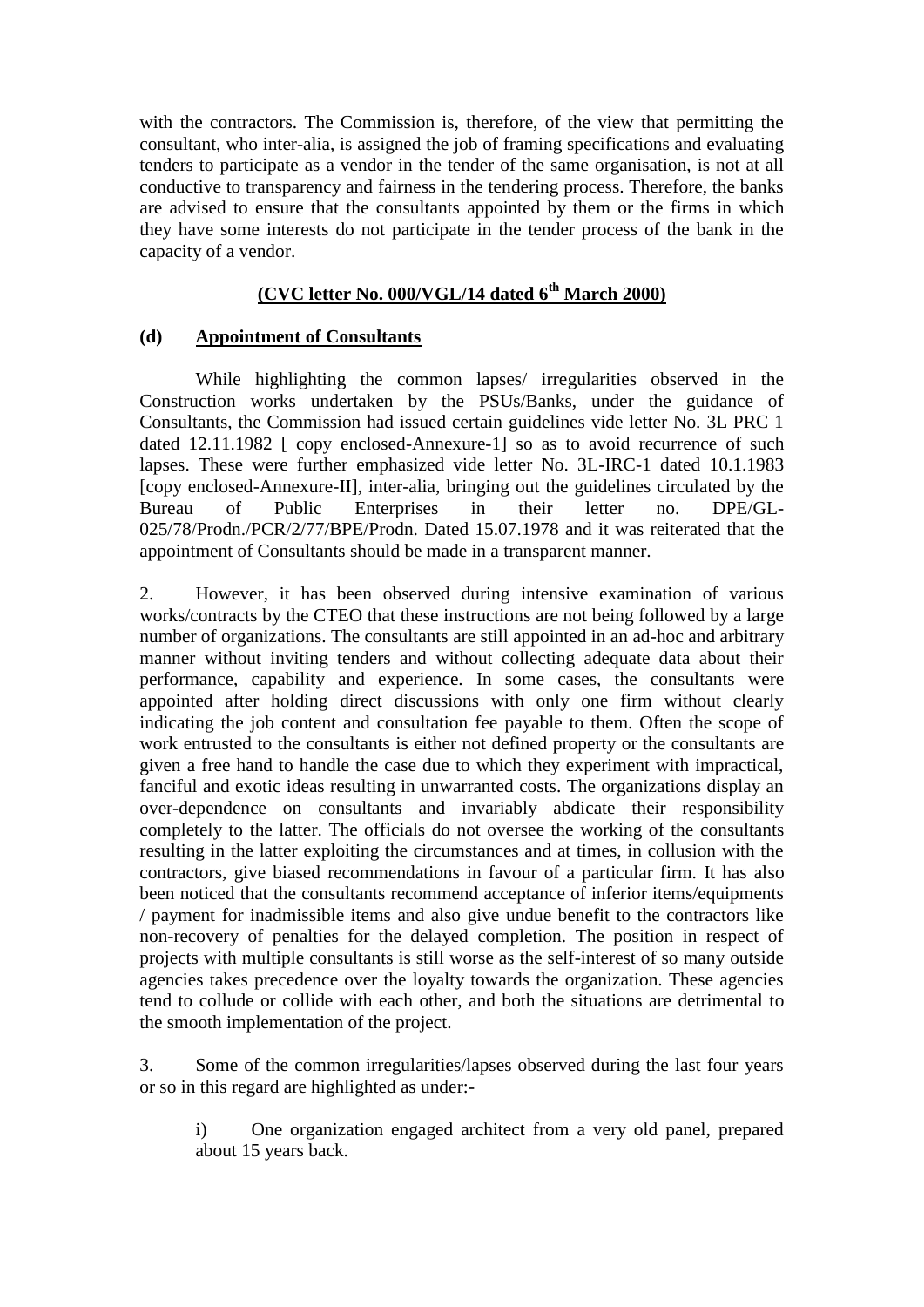ii) An organization invited and short-listed 5 consultants but awarded the contract to the highest bidder on the plea that the bidder had done a very good job in some other project with the organization. Extra amount on account of travel expenses, boarding and lodging was also sanctioned beyond contractual terms.

iii) A bank for construction of its Head Office in Mumbai, shortlisted three firms after a thorough scrutiny of offers submitted by a large number of bidders. The price bids of these firms were opened, but in a surprising manner, the work of consultancy was awarded to an L-2 firm thus compromising all ethics of tendering.

iv) The payment terms to the contractors are often allowed quite liberally. In one case, the consultant's fee was paid on quarterly basis without linking the same with the progress of the project. Full payments had been authorized even before the completion of the project. In another work, the consultants were paid substantial amount at an early stage of the project though they had submitted only preliminary drawings. Subsequently, the consultants failed to complete the job and the department took no action against them. In yet another case, the consultant was allowed extra payment for additional documents that he had to generate due to retendering of the case. However, the reasons for re-tendering were found attributable to the consultants and instead of penalizing; they were rewarded with extra payment.

v) The consultants tend to increase the cost of the work for more fees as generally the fee of the consultants is fixed at a certain percentage of the final cost of project. In an office building work, tender was accepted for Rs.10.00 crores but during execution, specifications were changed and actual cost on completion was twice the tendered cost. Thus, the consultant was unduly benefited as there was no maximum limit fixed for the consultant"s fee.

vi) In the consultancy agreement generally the nature of repetitive type of work is not defined. In one work, 4 similar blocks comprising of 100 hostel rooms each were constructed. The consultants were paid same standard fees for each block. Due to this, the organization suffered loss at the cost of the consultant.

vii) There is no check on consultant"s planning, design and execution. In one work, pile foundation for a workshop building was designed with the capacity of the piles, capable of carrying twice the required load. In the same project, high capacity piles (450 mm Dia, 20 m deep) were provided for a single-storeyed ordinary office building, which did not require pile foundation at all.

viii) In another case, the project was for a design and construction of a training institute on a big plot of land in a very posh and expensive area. The whole construction was two storeyed with no scope for future expansion ironically all other buildings in the vicinity are multi-storeyed highlighting the fact that space utilization here was very poor. Further, the walls in the reception area and on the outside of the auditorium were provided with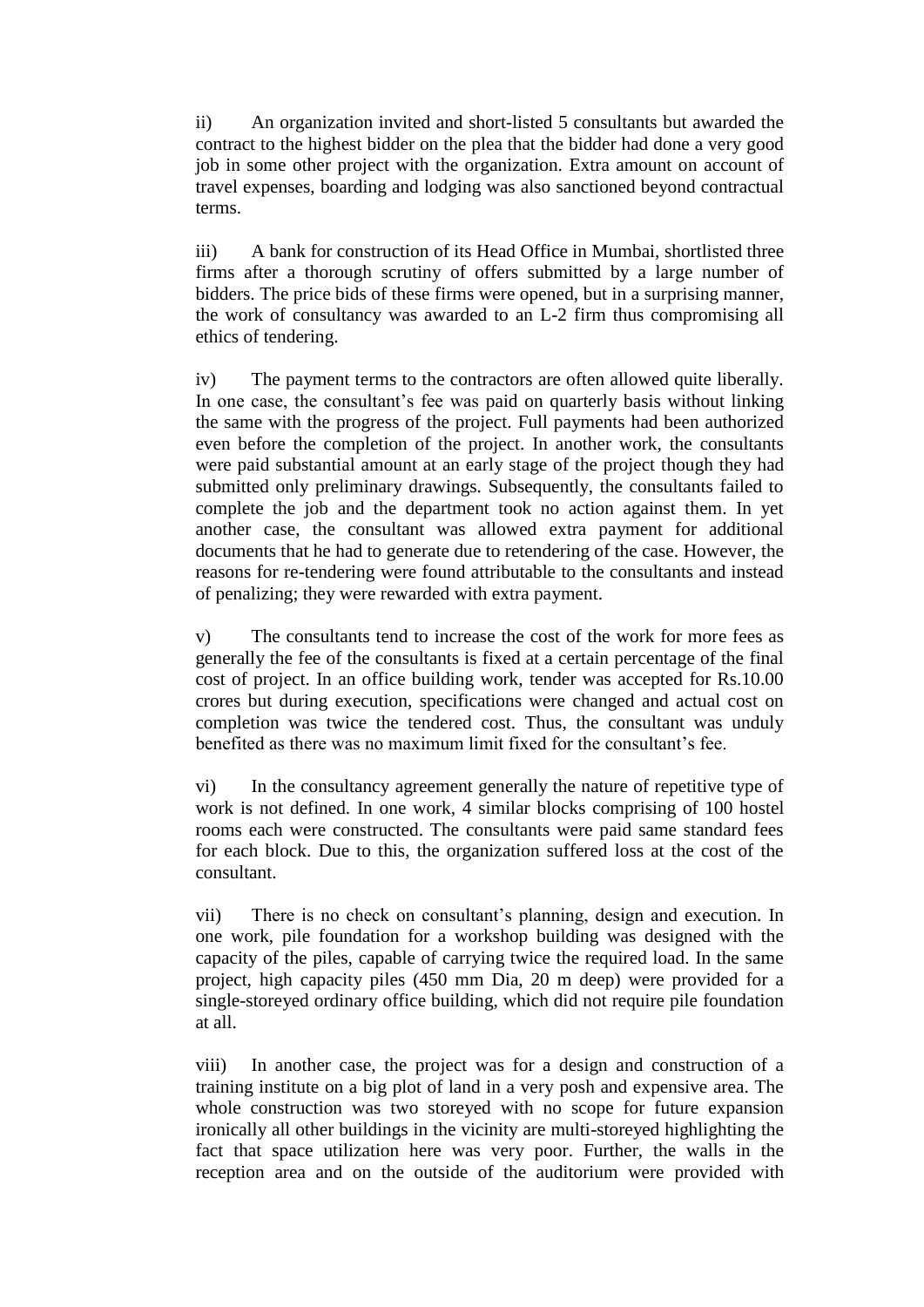acoustic insulation with no rationale. For air-conditioning of the library instead of providing a single AHU of suitable capacity with ducting, etc. 20 plus AHUs had been provided in the room. Such fanciful ideas along with poor planning and supervision resulted in the project suffering heavy cost and time overruns.

ix) In one of the works for a bank in Mumbai, the substation equipment has been installed in the basement area, jeopardizing the safety aspect, as Mumbai gets its fair share of heavy rains and the area is also in close proximity to the sea.

x) In many cases, the consultants charge exorbitant travelling expenses. For a work in Punjab, Mumbai based Architects were appointed. The fee payable to them was Rs.6.00 lakhs, but the actual travelling expenses ultimately paid to them were to the tune of Rs.7.5 lakhs.

xi) Sometimes the consultants pass on their responsibility to the contractor. In one work, the consultant was supposed to give design and drawing as per the consultancy agreement. While preparing the tender document for construction work, the responsibility for the preparation of drawings and structural design was entrusted with the construction contractor by adding a condition to that effect. The contractors loaded the quoted rates for the above work and the consultant was benefited at the cost of the organization.

xii) In case of road projects, it was observed that consultants under different categories like general consultants, planning & design consultants and construction management consultants were appointed for almost all the activities of the projects without competitive bidding. The work done by the consultants is not checked by the departmental engineers who feel their job is mainly to issue cheques to the consultants/ contractors.

5. The above list is only illustrative and not exhaustive. The Commission would like to reiterate the instructions regarding appointment of consultants. The appointment of consultants should be absolutely need based and for specialized jobs only. The selection of consultants should be made in a transparent manner through competitive bidding. The scope of work and role of consultants should be clearly defined and the contract should incorporate clauses having adequate provisions for penalizing the consultants in case of defaults by them at any stage of the project including delays attributable to the consultants. As far as possible a Project Implementation Schedule indicating maximum permissible time for each activity should be prepared with a view to arrest time overruns of the projects. There should be no major deviation in the scope of work after the contract is awarded and the consultant should be penalized for poor planning and supervision if the deviations result in excessive cost overruns. Further, the consultant"s fee should be pegged based on the original contract value. The role of the consultants should be advisory and recommendatory and final authority and responsibility should be with the departmental officers only. It is suggested that these instructions may be circulated amongst the concerned officials of your organization for guidance in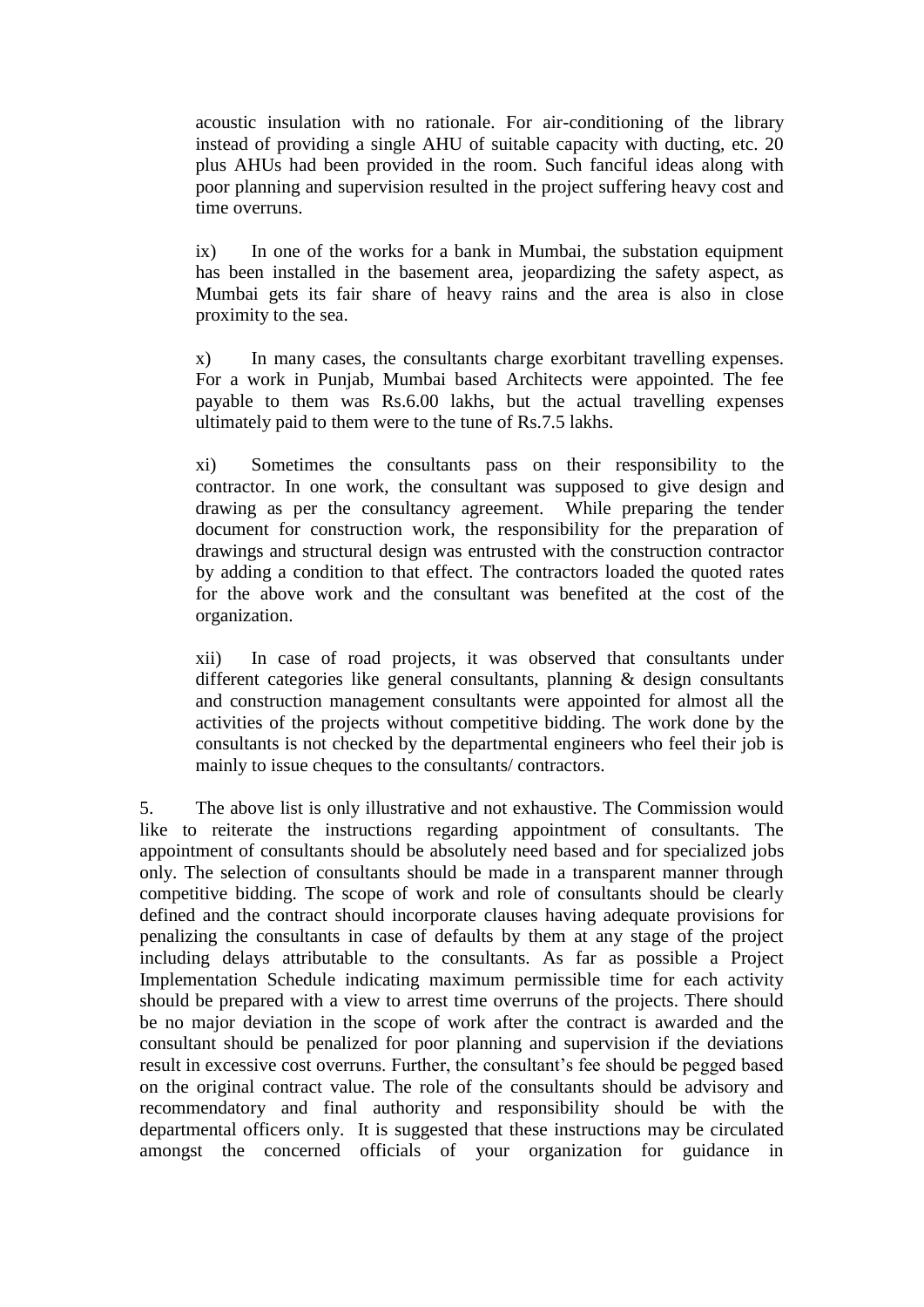appointment/working of consultants in the engineering works/contracts. These instructions are also available on CVC"s web site, [http://cvc.gov.in](http://cvc.gov.in/)

## **(CVC letter No. OFF 1 CTE 1 Dt. The 25th Nov 2002)**

#### **(e) Participation of consultants in tender- guidelines regarding.**

Consultants are appointed by the organization for preparation of project report. These appointments are made for any new projects, expansions, modernization/ modification of the existing projects etc. The selection is made with maximum attention to the suitability, competence and proven track record.

2. Further, during the CVO"s Conference convened by the Commission in Sept.1997, the Central Vigilance Commissioner had constituted a Committee of CVOs to go into the system of contracts prevalent in PSUs and to suggest, wherever required, methods of streamlining the contracting provisions. The Committee after going through the contract system of various organizations had made recommendations on consultants as under:-

**Consultants**: -A firm which has been engaged by the PSU to provide goods or works for a project and any of its affiliates will be disqualified from providing consulting services for the same project. Conversely, a firm hired to provide consulting services for the preparation or implementation of a project, and any of its affiliates, will be disqualified from subsequently providing goods or works or services related to the initial assignment for the same project. Consultants or any of their affiliates will not be hired for any assignment, which by its nature, may be in conflict with another assignment of the consultants.

3. It has come to the notice of the Commission that in a tendering process of a PSU, the consultant was also permitted to quote for work for which they had themselves estimated the rates and the consultant quoted 20% above their own estimated rates as against the awarded rates which were 20% below the estimated cost. Such over dependence on the consultant can lead to wasteful and infructuous expenditure which the organization regrets in the long run. Meticulous and intelligent examination of the consultant's proposal is therefore essential for successful and viable completion of the project.

4. The Commission reiterates the recommendations made by the Committee that the consultants/firm hired to provide consulting services for the preparation or implementation of a project, and any of its affiliates, will be disqualified from subsequently providing goods or works or services related to the initial assignment for the same project.

## **(CVC Office Order No. 75/12/04 issued vide letter No.98/DSP/3 Dated 24.12.2004)**

### **4. SPECIFICATIONS**

Commission has issued the following guidelines on specifications: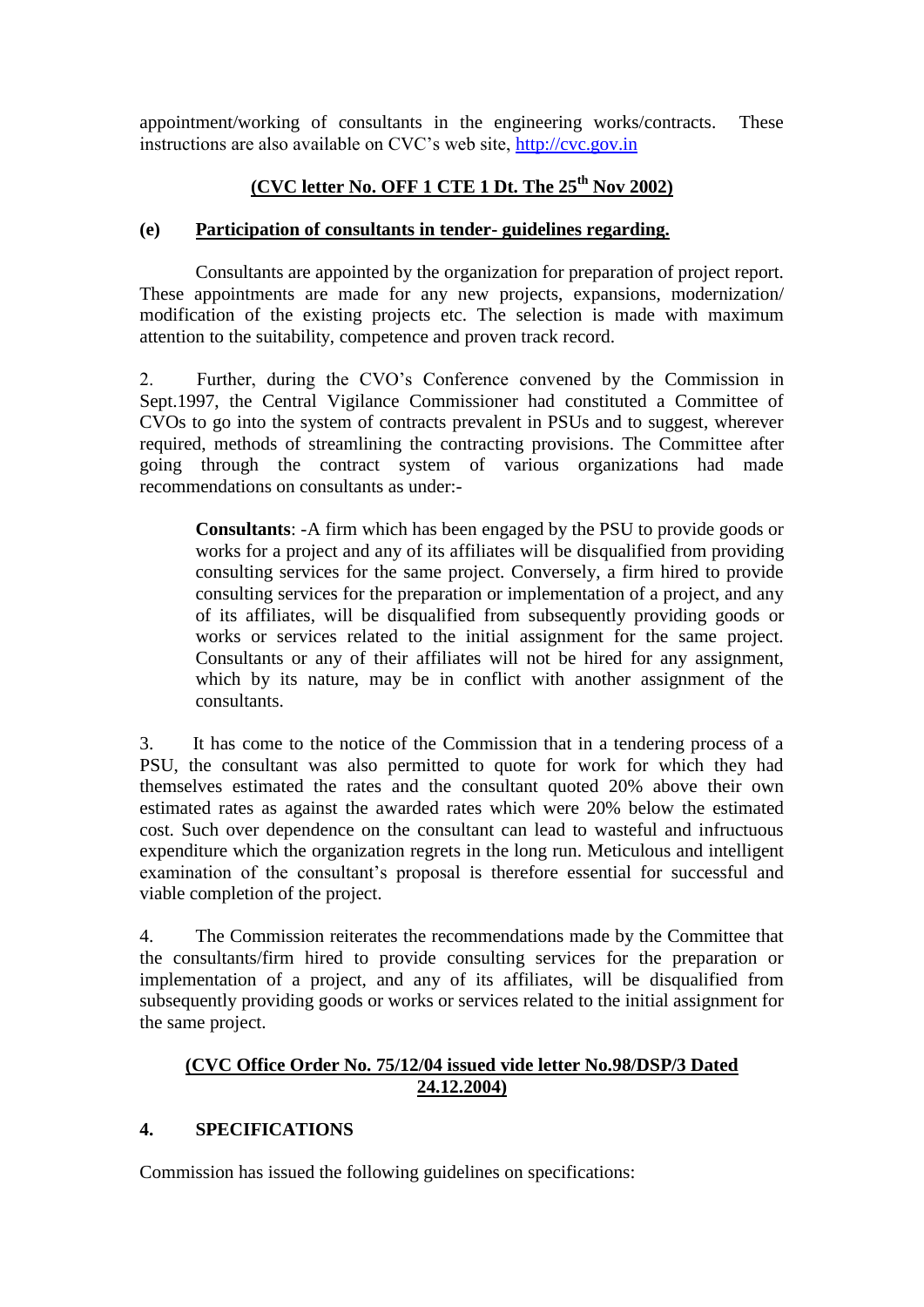## **(a) Use Of Products With Standard Specification**

A case has come to the notice of the Commission that the user department of one organization requisitioned an item of non-standard size. Requisitioning of item with non-standard size resulted in issue of 'Non-availability certificate' by the store keeper although the same item of standard size was already available in the stock. Citing urgency, the item was procured by the user department at 10 times the cost of the standard item by inviting limited quotations.

2. In order to avoid such occurrences, it is reiterated that the items with standard specifications only should be stipulated in the bid documents. In case, items with nonstandard specifications are to be procured, reasoning for procuring such items may be recorded and reasonability of rates must be checked before placing order.

## **(CVC Circular No. 14/4/07 issued vide letter No.98-VGL-25 dated 26.4.2007)**

## **5. PRE-QUALIFICATION CRITERIA (PQ)**

5.1 The success of a project largely depends on the capability of the contractor/vendor. Pre-qualification is a process to select competent contractors having technical and financial capability commensurate with the requirements of the particular procurement (Project / supply of goods/ hiring of services).

5.2 The pre-requisites of pre-qualification process are-

-Transparency -Fairness -Maintenance of competition

5.3 The purpose of any selection procedure is to attract the participation of reputed and capable firms with proven track record. It should be ensured that the PQ criteria are exhaustive, yet specific and there is fair and adequate competition. It should be ensured that the PQ criteria are clearly stipulated in unambiguous terms in the bid documents.

5.4 Commission has issued the following guidelines on Pre-qualification criteria (PQ):

### **(a) Pre-qualification criteria (PQ)**

 The Commission has received complaints regarding discriminatory prequalification criteria incorporated in the tender documents by various Deptts./Organizations. It has also been observed during intensive examination of various works/contracts by CTEO that the prequalification criteria is either not clearly specified or made very stringent/very lax to restrict/facilitate the entry of bidders.

2. The prequalification criteria is a yardstick to allow or disallow the firms to participate in the bids. A vaguely defined PQ criteria results in stalling the process of finalizing the contract or award of the contract in a non-transparent manner. It has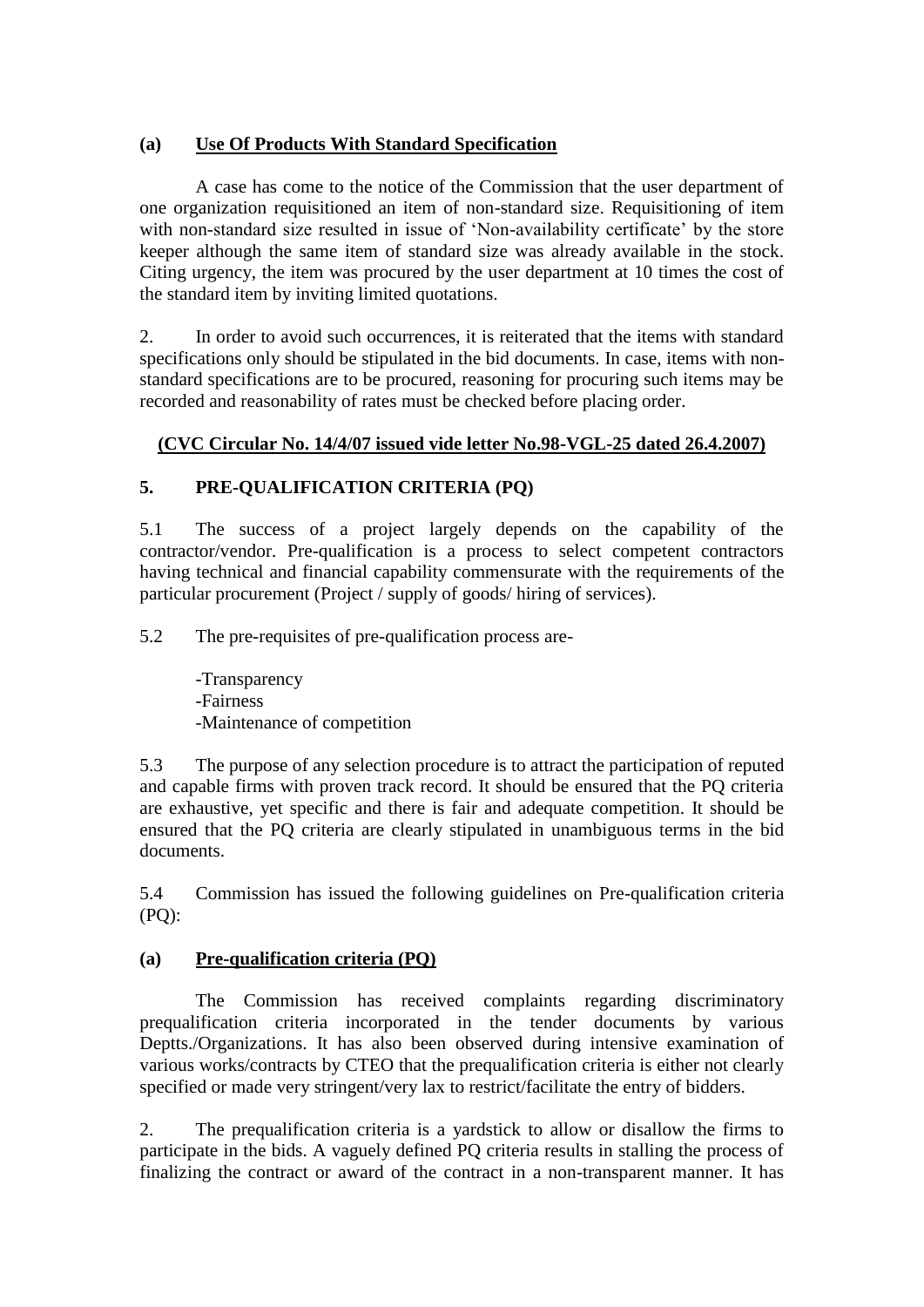been noticed that organizations, at times pick up the PQ criteria from some similar work executed in the past, without appropriately amending the different parameters according to the requirements of the present work. Very often it is seen that only contractors known to the officials of the organization and to the Architects are placed on the select list. This system gives considerable scope for malpractices, favouritism and corruption. It is, therefore, necessary to fix in advance the minimum qualification, experience and number of similar works of a minimum magnitude satisfactorily executed in terms of quality and period of execution.

3. Some of the common irregularities/lapses observed in this regard are highlighted as under:

i) For a work with an estimated cost of Rs.15 crores to be completed in two years, the criteria for average turnover in the last 5 years was kept as Rs.15 crores although the amount of work to be executed in one year was only Rs.7.5 crores. The above resulted in prequalification of a single firm.

ii) One organization for purchase of Computer hardware kept the criteria for financial annual turnover of Rs.100 crores although the value of purchase was less than Rs.10 crores, resulting in disqualification of reputed computer firms.

iii) In one case of purchase of Computer hardware, the prequalification criteria stipulated was that the firms should have made profit in the last two years and should possess ISO Certification. It resulted in disqualification of reputed vendors including a PSU.

iv) In a work for supply and installation of A. C. Plant, retendering was resorted to with diluted prequalification criteria without adequate justification, to favour selection of a particular firm.

v) An organization invited tenders for hiring of D.G. Sets with eligibility of having 3 years experience in supplying D.G. Sets. The cut off dates regarding work experience were not clearly indicated. The above resulted in qualification of firms which had conducted such business for 3 years, some 20 years back. On account of this vague condition, some firms that were currently not even in the business were also qualified.

vi) In many cases, "Similar works" is not clearly defined in the tender documents. In one such case, the supply and installation of A. C. ducting and the work of installation of false ceiling were combined together. Such works are normally not executed together as A. C. ducting work is normally executed as a part of A. C. work while false ceiling work is a part of civil construction or interior design works. Therefore, no firm can possibly qualify for such work with experience of similar work. The above resulted in qualification of A.C. Contractors without having any experience of false ceiling work although the major portion of the work constituted false ceiling work.

4. The above list is illustrative and not exhaustive. While framing the prequalification criteria, the end purpose of doing so should be kept in view. The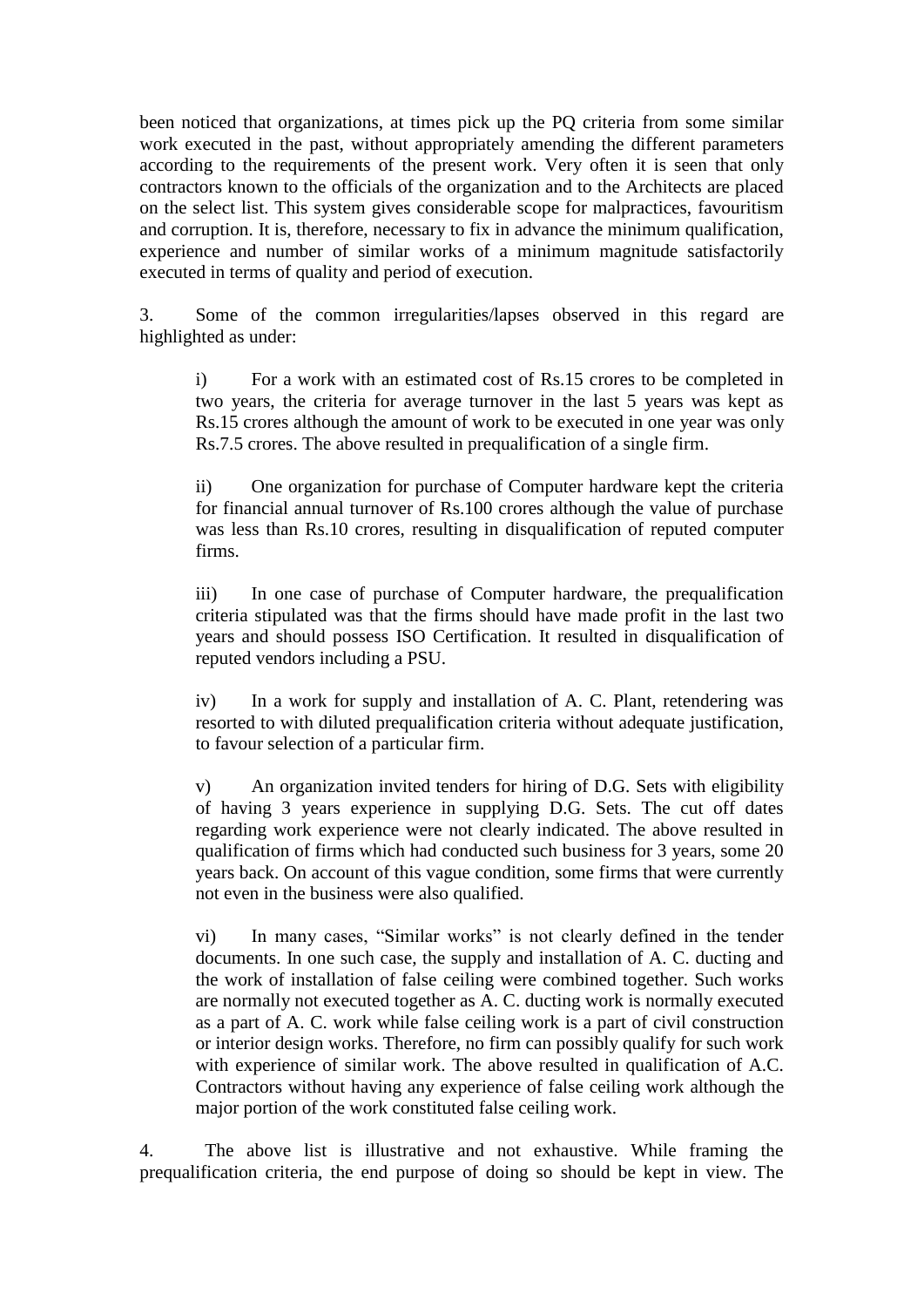purpose of any selection procedure is to attract the participation of reputed and capable firms with proper track records. The PQ conditions should be exhaustive, yet specific. The factors that may be kept in view while framing the PQ Criteria includes the scope and nature of work, experience of firms in the same field and financial soundness of firms.

5. The following points must be kept in view while fixing the eligibility criteria:-

## **A) For Civil/Electrical Works**

i) Average Annual financial turnover during the last 3 years, ending  $31<sup>st</sup>$ March of the previous financial year, should be at least 30% of the estimated cost.

ii) Experience of having successfully completed similar works during last 7 years ending last day of month previous to the one in which applications are invited should be either of the following: -

a. Three similar completed works costing not less than the amount equal to 40% of the estimated cost.

Or

b. Two similar completed works costing not less than the amount equal to 50% of the estimated cost.

Or

c. One similar completed work costing not less than the amount equal to 80% of the estimated cost.

iii) Definition of "similar work" should be clearly defined.

In addition to above, the criteria regarding satisfactory performance of works, personnel, establishment, plant, equipment etc. may be incorporated according to the requirement of the Project.

## **B) For Store/Purchase Contract**

Prequalification/Post Qualification shall be based entirely upon the capability and resources of prospective bidders to perform the particular contract satisfactorily, taking into account their (i) experience and past performance on similar contracts for last 2 years (ii) capabilities with respect to personnel, equipment and manufacturing facilities (iii) financial standing through latest I.T.C.C., Annual report (balance sheet and Profit & Loss Account) of last 3 years. The quantity, delivery and value requirement shall be kept in view, while fixing the PQ criteria. No bidder should be denied prequalification/post qualification for reasons unrelated to its capability and resources to successfully perform the contract.

It is suggested that these instructions may be circulated amongst the concerned officials of your organization for guidance in fixing prequalification criteria. These instructions are also available on CVC"s website, [http://cvc.gov.in.](http://cvc.gov.in/)

## **(CVC OM No. 12-02-1-CTE-6 Dated 17th Dec 2002)**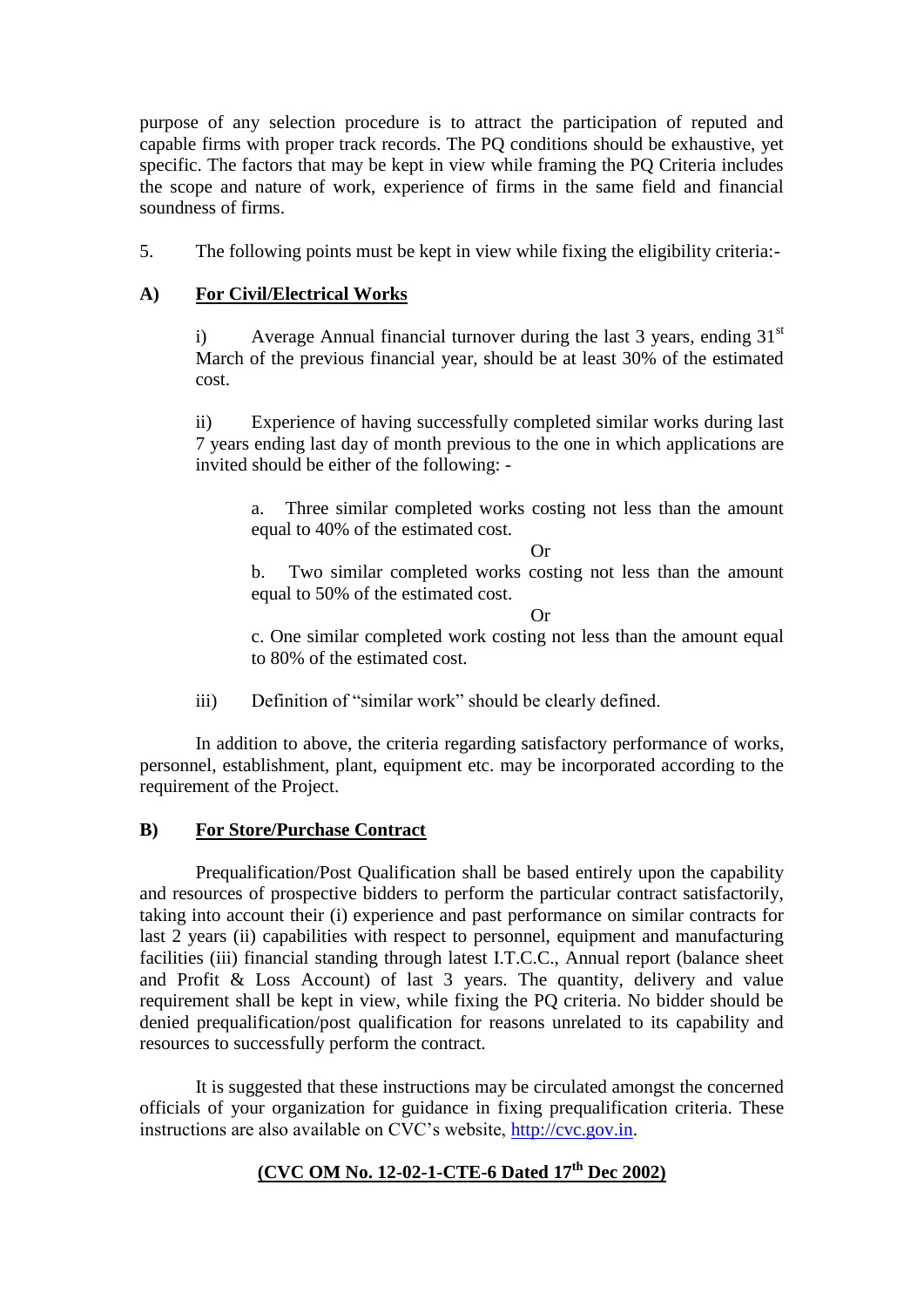#### **(b) Pre-qualification Criteria (PQ)**

 Guidelines were prescribed in this office OM of even number dated 17/12/2002, on the above-cited subject to ensure that the pre-qualification criteria specified in the tender document should neither be made very stringent nor very lax to restrict/ facilitate the entry of bidders. It is clarified that the guidelines issued are illustrative and the organizations may suitably modify these guidelines for specialized jobs/works, if considered necessary. However, it should be ensured that the PQ criteria are exhaustive, yet specific and there is fair competition. It should also be ensured that the PQ criteria are clearly stipulated in unambiguous terms in the bid documents.

## **(CVC OM No. 12-02-1-CTE-6 Dated 7th May 2004)**

### **6. NOTICE INVITING TENDER / PREPARATION OF TENDER DOCUMENTS**

Commission has issued the following guidelines on notice inviting tender / preparation of tender documents:

#### **(a) Contract Matters - Simplification And Economizing In The Contract Procedure**

The Central PWD contracting procedure envisaged preparation and approval of tender documents for sale to tenderers whenever tenders are to be invited. The tender documents inter-alia include the following:-

- 1. Index
- 2. PWD Form-6 (Notice Inviting Tenders)
- 3. Press Notice
- 4. PWD Form 7 or 8 containing General Rules and directions, Memorandum, Conditions of contract containing Schedules of Plant & Machinery (clause-34) and materials to be issued departmentally (Clause-10).
- 5. Correction slips to the PWD 7 or 8.
- 6. Specifications, in addition to stipulating the relevant CPWD Specifications (printed booklet) with Correction Slips, particular specifications for items not covered in the printed booklet or deviations/departures there from are stipulated.
- 7. Special conditions of contract, in which, conditions not occurring in the PWD Form 7 or 8 or deviations/departures there from are stipulated.
- 8. Bill of quantities.
- 9. Drawings (if any to be incorporated).
- 10. Letters exchanged between the Department/Contractor which are invariably made part of the contract agreement including the acceptance letter.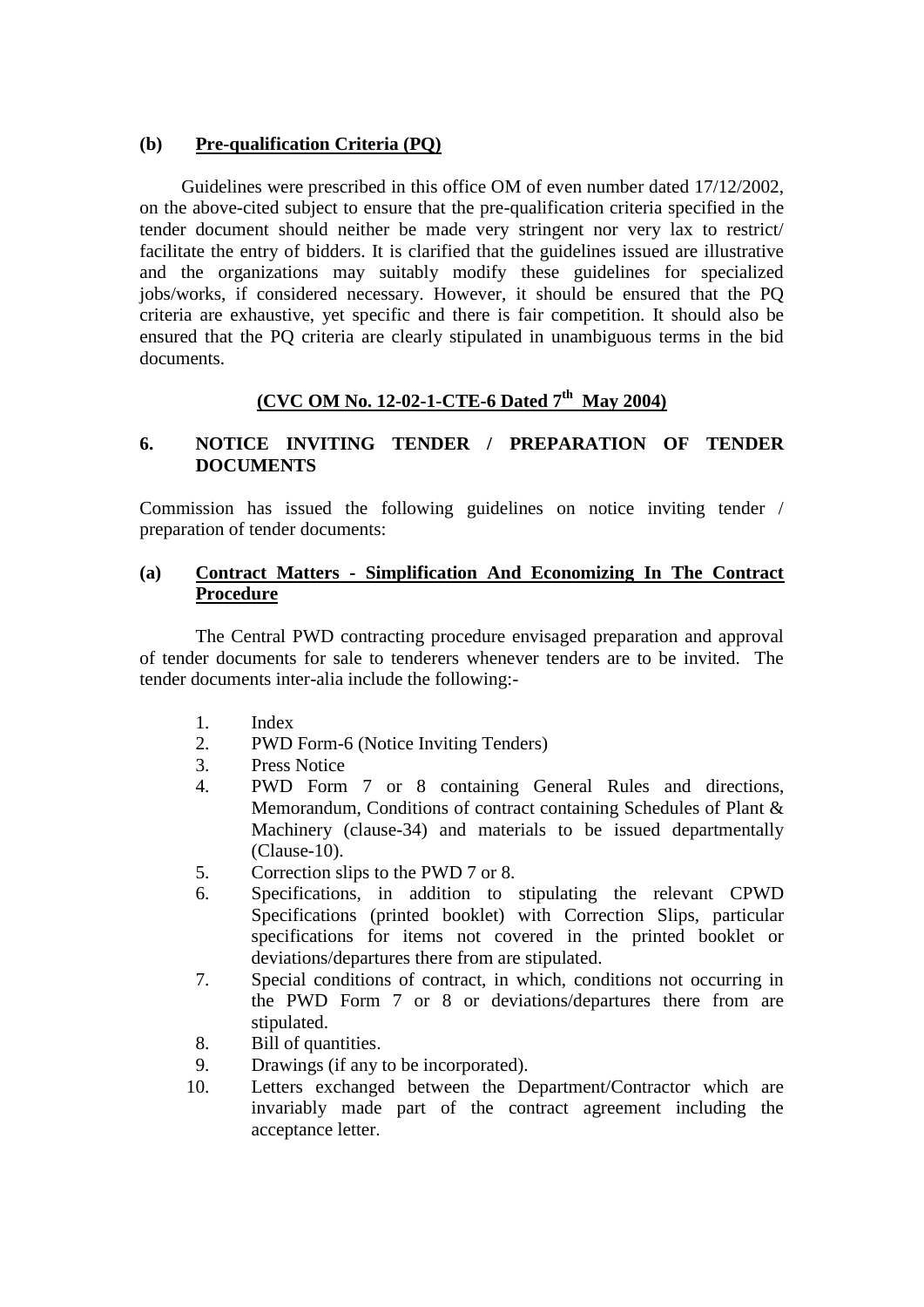2. It is felt that every time a tender is to be invited; a lot of avoidable work has to be done in compiling the documents, correcting and attesting each correction initially in the Draft Tender Document and subsequently in the tender documents before stating to contractors. This gives considerable scope for errors and omissions which may result in contractual compilations and litigation. Earlier all the printed forms, such as, PWD 6, PWD 7 and PWD 8, used to be printed in Government of India Presses in large quantities (in lakhs) and were available for use by the departmental Engineers and the chance of mistakes occurring in each batch were remote. But in the past few years it is seen that either Government supplies are not forthcoming in required quantity or not being received at all and the Circles and Divisions of the CPWD are resorting to local purchase of such forms from local (unapproved) printers at various stations who have practically to control over the language and accuracy of such an important document which ultimately becomes a legal document. These printers are printing and supplying tender forms to various other Organisations such as DDA, P&T Civil Wing, All India Radio - Civil Wing, Municipal Corporation of Delhi, NDMC including some public sector undertakings that are following CPWD Form and they resort to changes in the forms to suit these agreements. It is often seen that the draft Tender Document approved by the competent authority includes forms printed by different printers or the same printer with a different printing block than those on which the tender documents are prepared by Divisions for sale to contractors. This further leads to avoidable complications. In order to solve this problem, it is suggested that the portion of PWD 7 or 8 containing the general rules and directions and the Conditions of Contract (excluding Schedules for issue of Plant & Machinery) and Materials but including labour regulations, safety codes and Model Rules can be get printed as a standard booklet and made available on sale to contractors and the general public and also issued to Engineers of CPWD.

3. This document (printed book) can be referred in PWD 6 Memorandum or Special Conditions of contract just as the printed specifications booklets are referred to making them a part of the contract. This will not only obviate the necessity of compiling bulky tender documents but will drastically reduce the expenditure on stationery and printing of such contract conditions. The manpower required to do the compilation, checking and correction work can be reduced substantially and will reduce the chances of mistakes creeping in, in the agreement finally entered into with the contractor. Also whenever tender documents are to be sold, the Divisions compile a large number of documents many of which are not sold thus resulting in infructuous avoidable expenditure and wastage of PWD forms 7 or 8. Therefore, it is felt that the above proposal will ultimately be economical to the Government. Also this suggested procedure will save a lot paper work which is at present being used for this purpose.

4. The Schedules of Plant, Machinery and Materials (referred to in Clauses 34 and 10 respectively) can be printed along with and made part of Memorandum which the contractors have to sign, get witnessed and return on the date of opening of tenders. The present system of cyclostyling the correction slips to PWD forms 7 and 8 at Circle/Zonal level, for incorporating in the tender documents can continue till a regular system of making the printed ones available at nominal/reasonable cost is brought into force. This will also ensure that all the correction slips forming part of the agreement are available.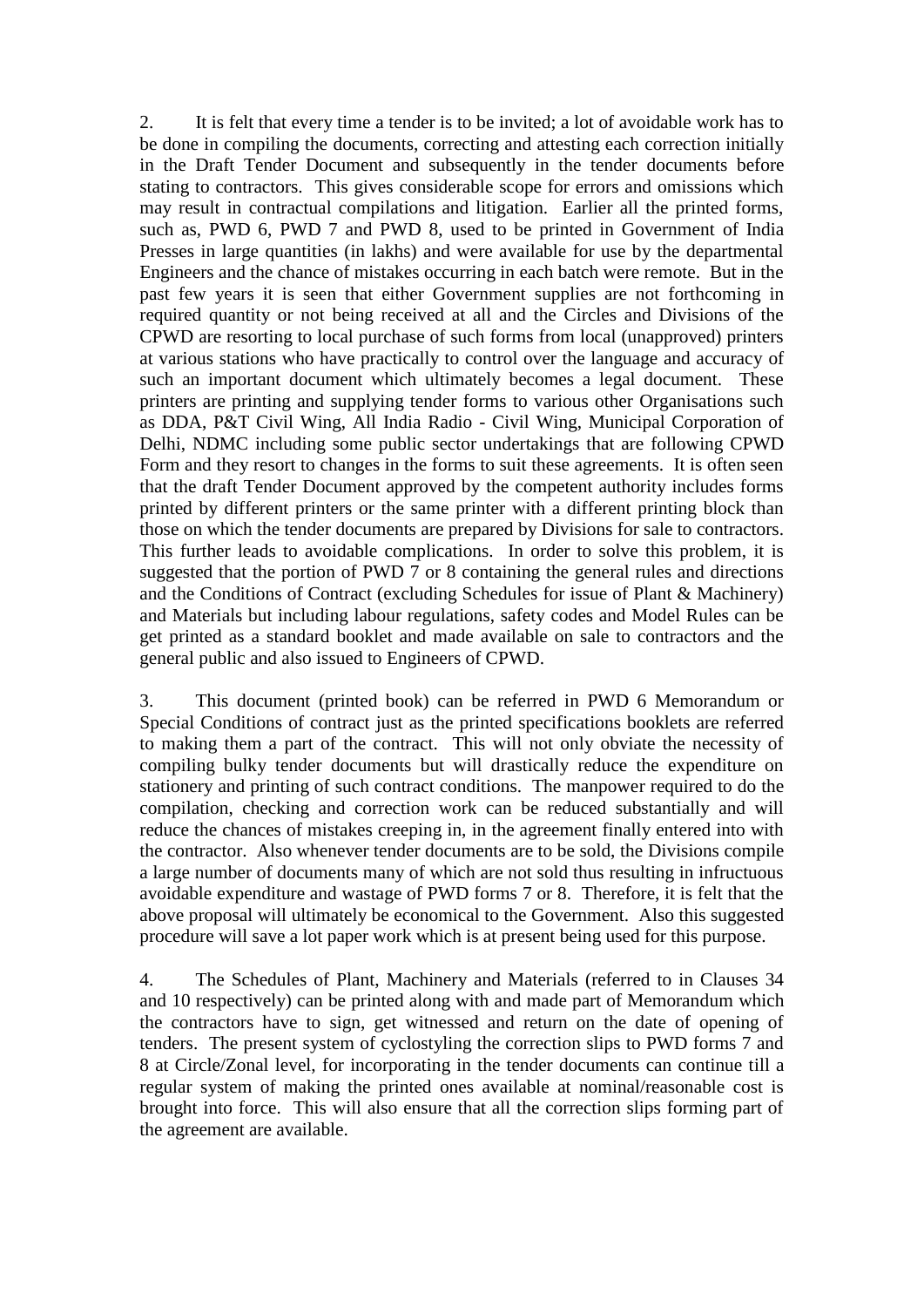5. It is also seen that each Zone, Circle and Division has formulated special conditions which quite often vary from one office to the other, in language, meaning and interpretation. It is preferable that such special conditions are not drafted in consultation with the Senior Counsel of PWD, and circulated to all offices in order to maintain uniformity in the Department.

6. Lastly, it may be stated that in many PSUs and Government Depts. like the Railways, DGS&D, the suggested system prevalent and functioning satisfactorily.

## **(CVC (CTE"s Org) LETTER No 9Q-9-CTE-7 dated 04th Jul 1988)**

## **(b) Contract Matters**

1. It is observed that most of the PSUs and Financial Institutions leave the drafting of the standard conditions of contract to their Architects of Consultants. Very often the tender documents are badly drafted and result in serious contractual complications. Sometimes the contract conditions are ambiguous or contradictory to other conditions in the tender documents.

2. Under their letter No Adv(c)/Genl-53/71 Cir-103/73, dated 06 Feb 73 the BPE have issued a standard contract form. Subsequently, certain amendments to this contract form were circulated vide their letter No BPE/GL-019/75.Con/Adv(c)/Genl-53/71/128 dated 21 Jul 75. Guidelines for adoption of this standard contract form are laid down in Clauses 3.8.7 and 3.18 of the Booklet entitled "Government Policy on Management of PSUs - Volume II" published by SCOPE. The following recommendation has been made:

"The standard contract form evolved by the BPE may be used as far as possible with suitable modifications to meet the local requirements for common types works like townships, simple factory buildings, storage buildings, offices etc."

3. The above guidelines are brought to the notice of all PSUs, Financial Institutions and Cooperative Societies for necessary action. Adoption of such a standard contract form will result in more effective contract management and considerable reduction in disputes with contractors. It is requested that this circular may please be given vide circulation among the Chief Engineer of your Organisation.

## **(CTE"s Organisation) letter No 9Q-9-CTE-7 dated 05th Jun 1991)**

### **(c) Short-comings in bid documents**

The Commission has observed that in the award of contracts for goods and services, the detailed evaluation/exclusion criteria are not being stipulated in the bid document and at times is decided after the tender opening. This system is prone to criticism and complaints as it not only leads to a non-transparent and subjective system of evaluation of tenders but also vitiates the sanctity of the tender system.

2. The Commission would reiterate that whatever pre-qualification, evaluation/exclusion criteria, etc. which the organization wants to adopt should be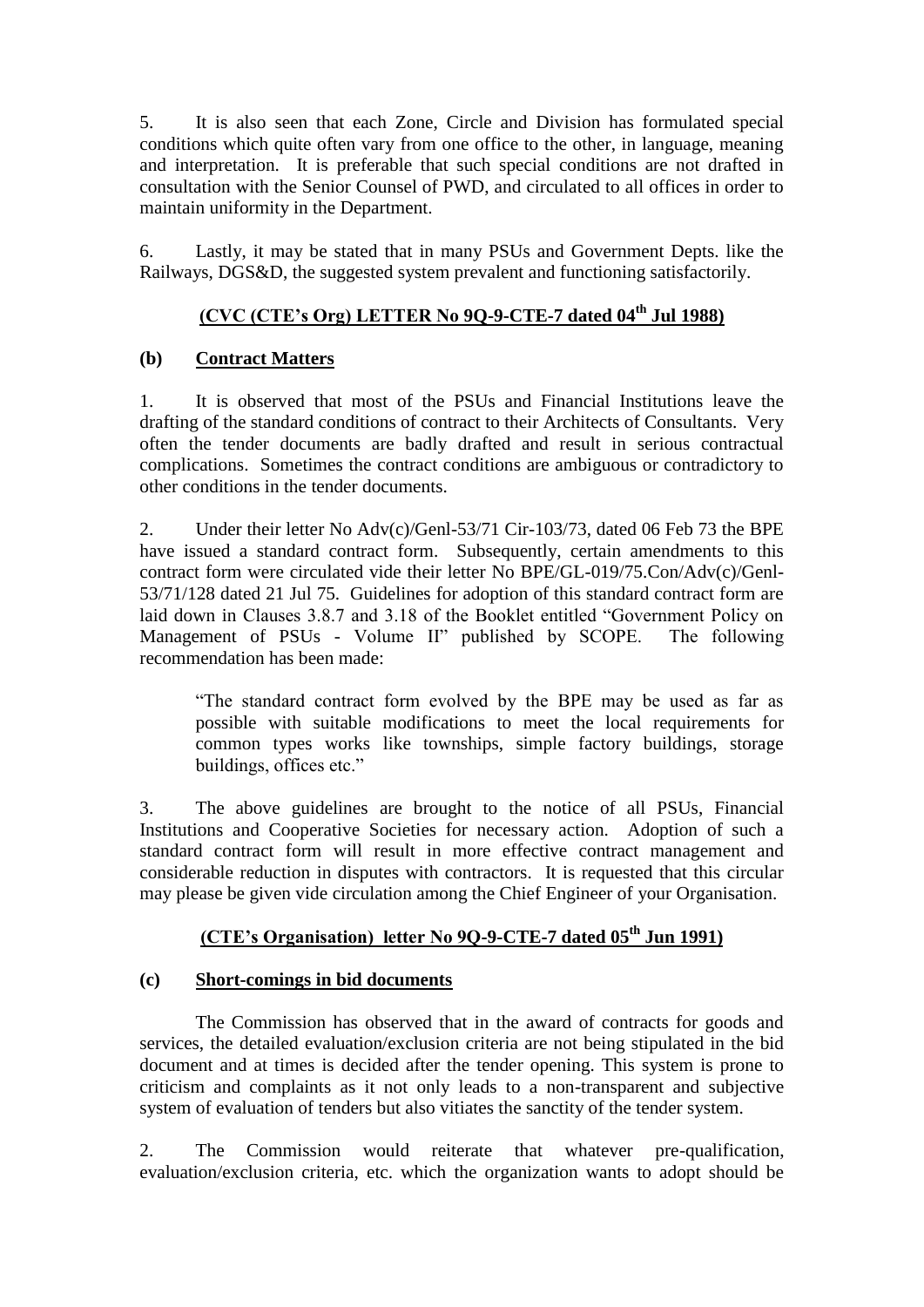made explicit at the time of inviting tenders so that basic concept of transparency and interests of equity and fairness are satisfied. The acceptance/rejection of any bid should not be arbitrary but on justified grounds as per the laid down specifications, evaluation/exclusion criteria leaving no room for complaints as after all, the bidders spend a lot of time and energy besides financial cost initially in preparing the bids and, thereafter, in following up with the organizations for submitting various clarifications and presentations.

3. This is issued for strict compliance by all concerned.

## **(CVC Office Order No.33/7/03 issued vide letter No.98/ORD/1 dated the 9th July, 2003)**

## **(d) Irregularities in the award of contracts**

While dealing with the case of a PSU, the Commission has observed that the qualification criteria incorporated in the bid documents was vague and no evaluation criterion was incorporated therein. It is also seen that the category-wise anticipated TEUs were not specified in the bid documents and the same was left for assumptions by Tender Evaluation Committee for comparative evaluation of financial bids, which led to comparative evaluation of bids on surmises and conjectures. Further, it was also provided as a condition in the tender bid that the tenderer should have previous experience in undertaking handling of similar work and/or transportation works preferably of ISO containers, however, no definition of 'similar works' was, indicated in the bid documents.

2. It should be ensured that pre-qualification criteria, performance criteria and evaluation criteria are incorporated in the bid documents in clear and unambiguous terms as these criteria are very important to evaluate bids in a transparent manner. Whenever required the departments/organisations should follow two-bid system, i.e. technical bid and price bid. The price bids should be opened only of those vendors who were technically qualified by the Deptt./ Organisation. The Commission would therefore advise that the Deptt./ Organisation may issue necessary guidelines in this regard for future tenders.

3. It has also been observed that the orders were allegedly split in order to bring it within the powers of junior officers and that the proper records of machine breakdown were not being kept. It is therefore, decided that in the matters of petty purchase in emergency items all departments/organisations must keep proper records of all machine breakdown etc.

4. All CVOs may bring this to the notice of all concerned.

## **(CVC Office Order No.44/9/03 issued vide letter No.98/ORD/1 dated the 04.09.2003)**

**(e) Use of web-site in Government procurement or tender process**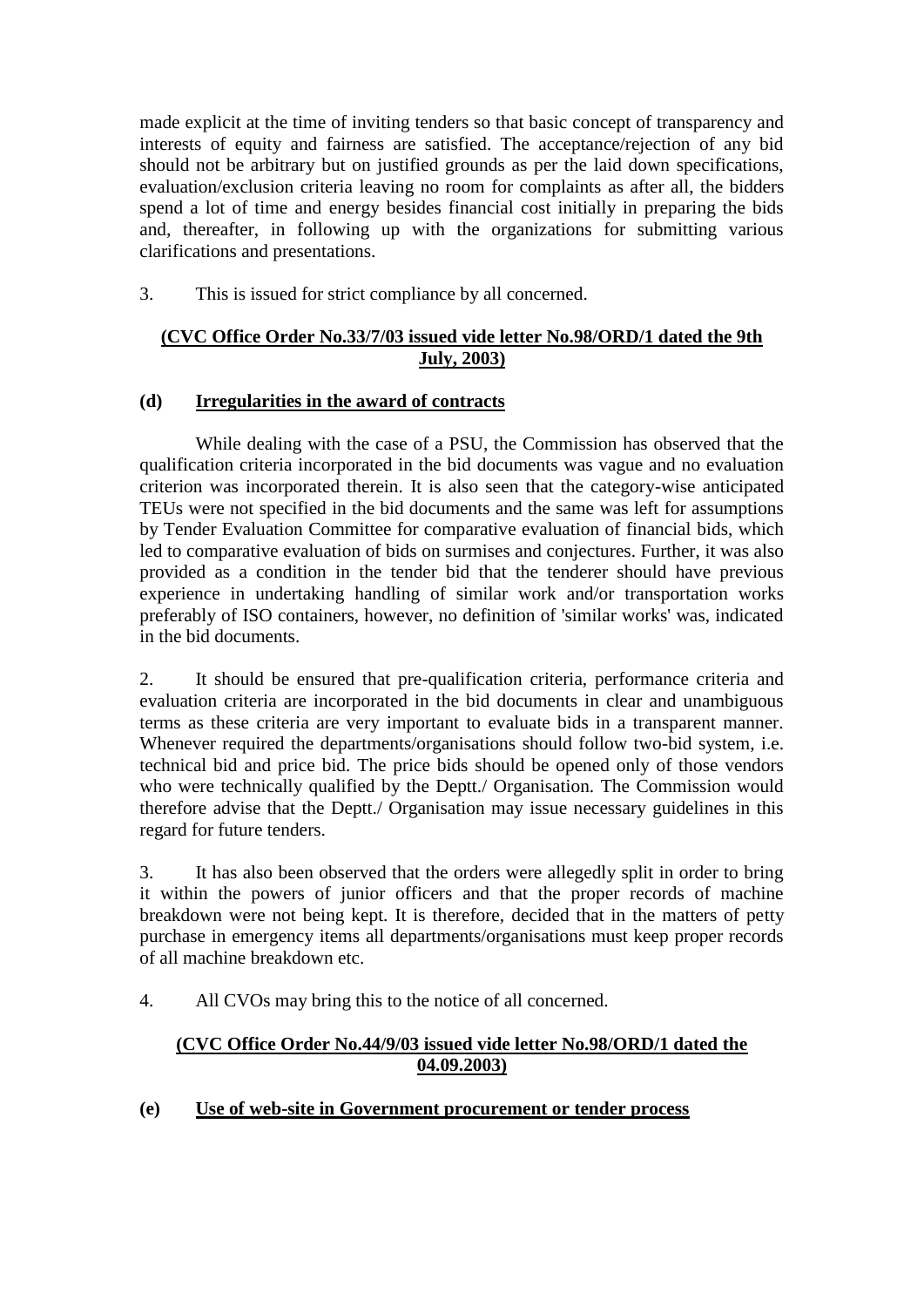Attention is invited to the instructions issued by the Commission vide communication No. 98/ORD/1 dated 28.03.2002 regarding publishing of tender documents on the web-site.

2. The Commission has received a number of references from various departments/organisations expressing reservations in implementation the said instructions in toto. The matter has been reviewed in the Commission and it is observed that it is a fact that use of web-site for accessing the information has so far not picked up in the country and it would not be possible for the vendors to access the web-site of every organisation to know the tender details. There is also no centralised web-site for the tenders 3. Therefore, it has been decided by the Commission that till such time the penetration of Information Technology is adequate and a dedicated web-site for Government tenderers is available, Departments/Organisations may continue with publishing of NIT in newspapers in concise format and put the detailed information in their respective web-sites.

## **(CVC letter No. 98/ORD/1 (Pt IV) dated 12.3.2003)**

#### **(f) Improving Vigilance Administration: Increasing Transparency in Procurement/Sale etc.**

The Commission is of the opinion that in order to bring about greater transparency in the procurement and tendering processes there is need for widest possible publicity. There are many instances in which allegations have been made regarding inadequate or no publicity and procurement officials not making available bid documents, application forms etc. in order to restrict competition.

2. Improving vigilance administration is possible only when system improvements are made to prevent the possibilities of corruption. In order to bring about greater transparency and curb the mal-practices mentioned above the Central Vigilance Commission in the exercise of the powers conferred on it under Section 8(1)(h) issues following instructions for compliance by all Government departments, PSUs, Banks and other agencies over which the Commission has jurisdiction. These instructions are with regard to all cases where open tender system is resorted to for procurement of goods and services or for auction / sale etc. of goods and services.

(i) In addition to the existing rules and practices regarding giving publicity of tenders through newspapers, trade journals and providing tender documents manually and through post etc. the complete bid documents along with application form shall be published on the web site of the organization. It shall be ensured by the concerned organization that the parties making use of this facility of web site are not asked to again obtain some other related documents from the department manually for purpose of participating in the tender process i.e. all documents up to date should remain available and shall be equally legally valid for participation in the tender process as manual documents obtained from the department through manual process.

(ii) The complete application form should be available on the web site for purposes of downloading and application made on such a form shall be considered valid for participating in the tender process.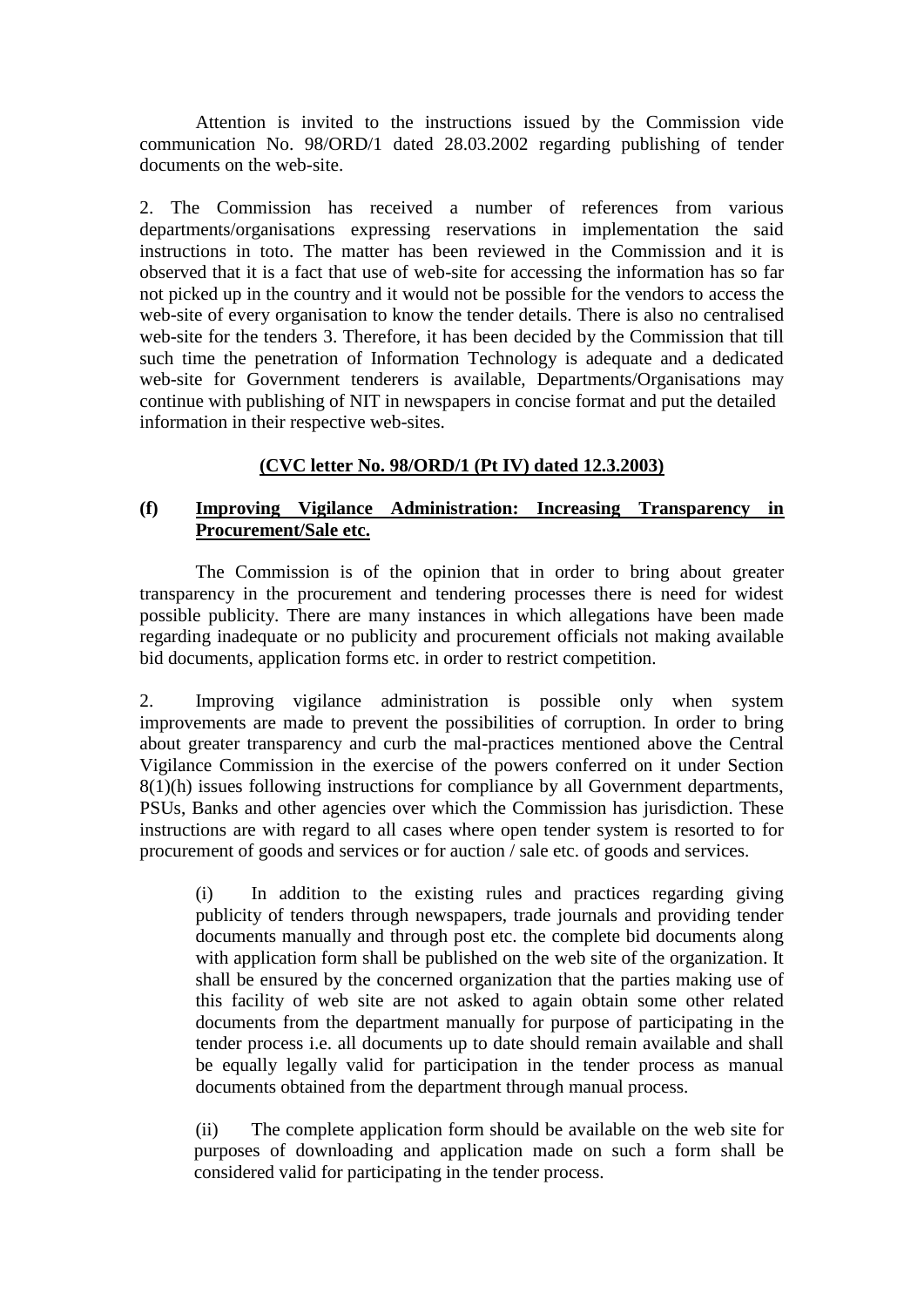(iii) The concerned organization must give its web site address in the advertisement / NIT published in the newspapers.

(iv) If the concerned organization wishes to charge for the application form downloaded from the computer then they may ask the bidding party to pay the amount by draft/cheques etc. at the time of submission of the application form and bid documents.

3. While the above directions must be fully complied with, efforts should be made by organizations to eventually switch over to the process of e procurement/esale wherever it is found to be feasible and practical.

4. The above directions are issued in supersession of all previous instructions issued by the CVC on the subject of use of web-site for tendering purposes. These instructions shall take effect from 1st January, 2004 for all such organizations whose web-sites are already functional. All other organizations must ensure that this facility is provided before 1st April, 2004.

## **(CVC letter No. 98/ORD/1 dated 18th Dec 2003)**

#### **(g) Improving Vigilance Administration –Increasing transparency in Procurement/sale - use of website regarding**

The Commission has issued a directive vide No.  $98/ORD/1$  dated  $18<sup>th</sup>$ December 2003 wherein detailed instructions are issued regarding the use of web-site for tendering process. The objective is to improve vigilance administration by increasing transparency- The instructions were to take effect from  $1<sup>st</sup>$  January 2004. It is noticed that many authorized whose web-sites are functional are still not putting their tenders on the web-site. The Commission has desired that CVOs should ensure compliance of the above directive. They should regularly peruse the Newspaper advertisements, the web-site of their authorized and in general keep track to ensure that the directives of the Commission on this subject are complied with. Further, the Commission has desired that the CVOs should indicate in their monthly report in the column pertaining to tender notices whether all the tenders have been put on the website, and if not, the reasons for non-compliance. The explanation of the concerned officers who are not complying with these directions should be called and further necessary action taken.

## **(CVC Office Order 9/2/04 issued vide letter No.98/ORD/1 Dated 9th Feb 2004)**

#### **(h) Improving Vigilance Administration –Increasing transparency in procurement/ tender Process – use of website - regarding**

In CPWD, MCD, Civil Construction Division of Post & Telecom departments and in many other departments/organizations, there is system of short term tenders (by whatever name it is called in different organizations), wherein works below a particular value are undertaken without resorting to publicity as is required in the open tenders. This practice is understandable because of cost and time involved in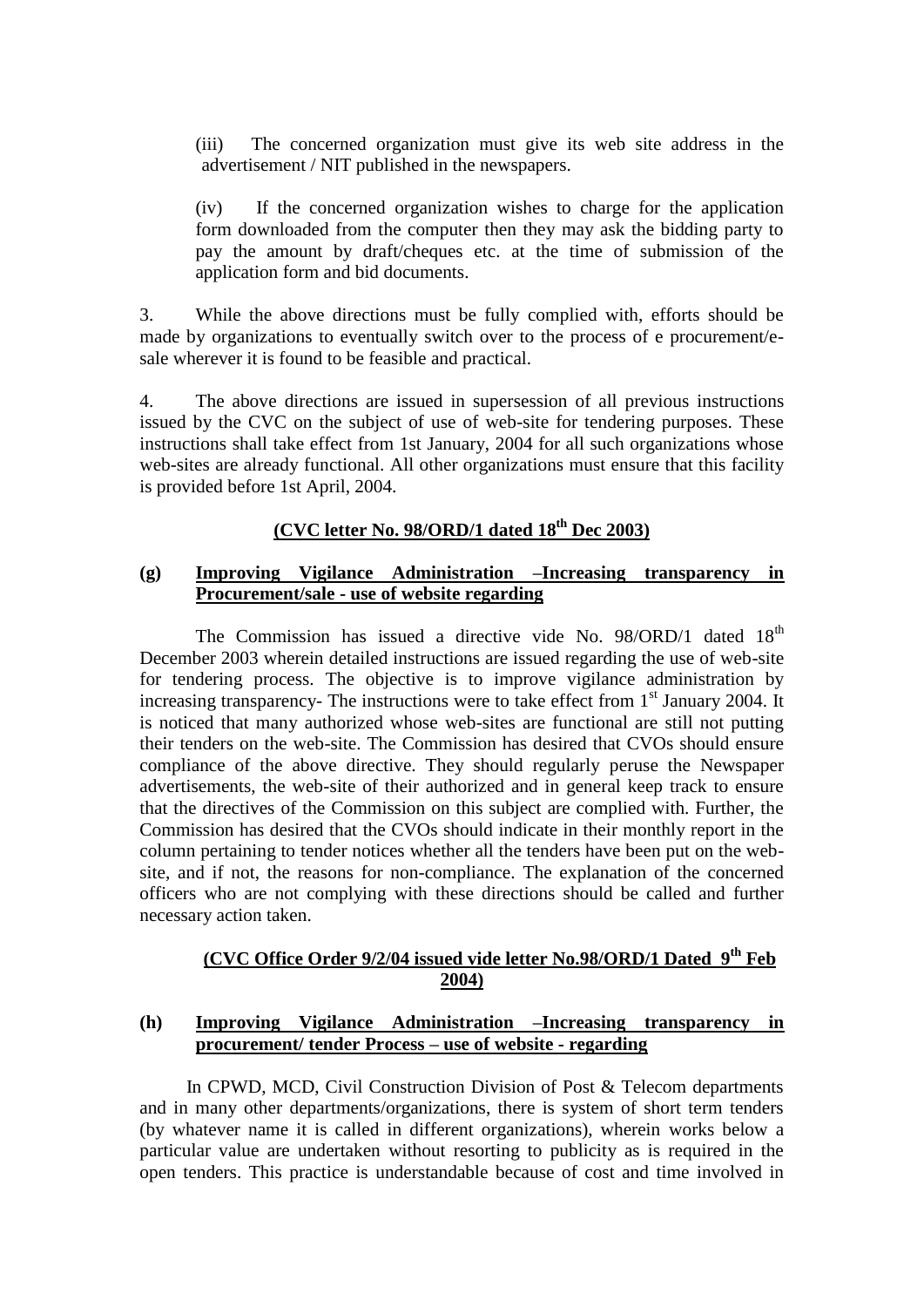organizing publicity through newspapers. In all such cases, notice can be put on the Web-Site of the department as it does not take any time compared to giving advertisements in the newspapers and it practically does not cost anything. This will benefit the department by bringing in transparency and reducing opportunities for abuse of power. This will also help the organizations by brining in more competition.

In view of the reasons given above, the Commission has decided that instructions given in the Commission's circular No. 98/ORD/1 dated 18.12.2003 for the use of web-site will also apply to all such works awarded by the department/PSEs/other organizations over which the Commission has jurisdiction.

## **(CVC Office Order 10/2/04 issued vide letter No.98/ORD/1 Dated 11th Feb 2004)**

#### **(i) Improving Vigilance Administration: Increasing Transparency in Procurement /sale etc. - use of website regarding**

The Central Vigilance Commission has issued a directive on the above subject vide its Order No.98/ORD/1 dated  $18<sup>th</sup>$  Dec. 2003 making it mandatory to use website in all cases where open tender system is resorted to. These instructions have been further extended vide Office Order No.10/2/04 dated 11.2.2004 to tenders of shortterm nature (by whatever name it is called in different organizations). Various organizations have been corresponding with the Commission seeking certain clarifications with regard to the above directives. The main issues pointed out by organizations are as follows:

#### **Issue 1 - Size of Tender Documents**

#### **In cases of works/procurement of highly technical nature, tender documents run into several volumes with large number of drawings and specifications sheets, etc. It may not be possible to place these documents on website.**

**Clarification:** These issues have been discussed with the technical experts and in their opinion; there is no technical and even practical difficulty in doing the same. These days almost all the organizations do their typing work on computers and not on manual typewriters. There is no significant additional effort involved in uploading the material typed on MS Word or any other word processing software on the website irrespective of the number of pages. The scanning of drawings is also a routine activity. Moreover if the volume and size of tender document is so large as to make it inconvenient for an intending tendering party to download it, they always have the option of obtaining the tender documents from the organization through traditional channels. The Commission has asked for putting tender documents on web-site in addition to whatever methods are being presently used.

#### **Issue 2 - Issues Connected with Data Security, Legality and Authenticity of Bid Document.**

Certain organizations have expressed apprehensions regarding security of data, hacking of websites etc. They have also pointed out that certain bidding parties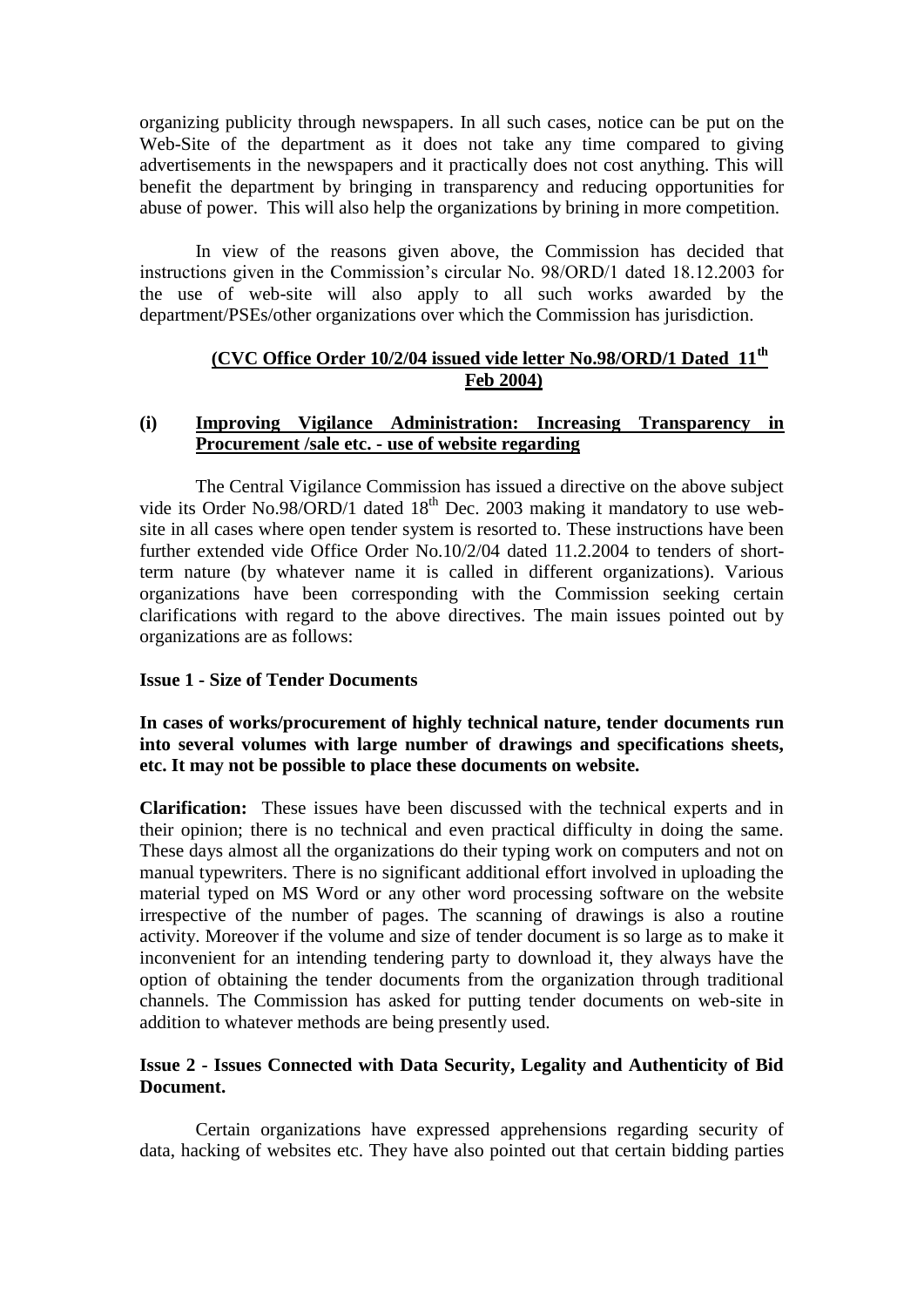may alter the downloaded documents and submit their bids in such altered tender documents which may lead to legal complications.

**Clarification:** This issue has been examined both from technical and legal angles. Technically a high level of data security can be provided in the websites. The provisions of digital signatures through Certifying Authority can be used to ensure that in case of any forgery or alteration in downloaded documents it is technically feasible to prove what the original document was. There are sufficient legal provisions under IT Act to ensure that e-business can be conducted using the website. A copy of the remarks given by NIC on this issue is enclosed herewith.

#### **Issue 3 - Some organizations have sought clarification whether web site is also to be used for proprietary items or items which are sourced from OEMs (Original Equipment Manufacturers) and OESs (Original Equipment Suppliers).**

**Clarification:** It is clarified that Commission's instructions are with regard to goods, services and works procured through open tender system, so these instruction do not apply to proprietary items and items which necessarily need to be procured through OEMs and OESs.

### **Issue 4 – Do the instructions regarding "short term tenders" given in the CVC Order No.98/ORD/1 dated 11th Feb 2004 apply to limited tenders also?**

**Clarification**: In many organizations goods, services and works which as per laid down norms are to be procured/executed through open tender system many times due to urgency are done through short term tenders without resorting to wide publicity in newspapers because of time constraint. In all such cases short term tenders (by whatever name it is called) etc. should also be put on the website of the dept. as it does not involve any additional time or cost.

Regarding applicability of these instructions to limited tenders where the number of suppliers/contractors is known to be small and as per the laid down norms limited tender system is to be resorted to through a system of approved/ registered vendors/contractors, the clarification are given below.

#### **Issue 5 - Some organizations have pointed out that they make their procurement or execute their work through a system of approved/registered vendors and contractors and have sought clarification about the implications of CVC"s instructions in such procurements/contracts.**

**Clarification:** The Commission desires that in all such cases there should be wide publicity through the web site as well as through the other traditional channel at regular intervals for registration of contractors/suppliers. All the required Proforma for registration, the pre-qualification criteria etc. should be always available on the web-site of the organization and it should be possible to download the same and apply to the organization.

 There should not be any entry barriers or long gaps in the registration of suppliers/contractors. The intervals on which publicity is to be given through website and traditional means can be decided by each organization based on their own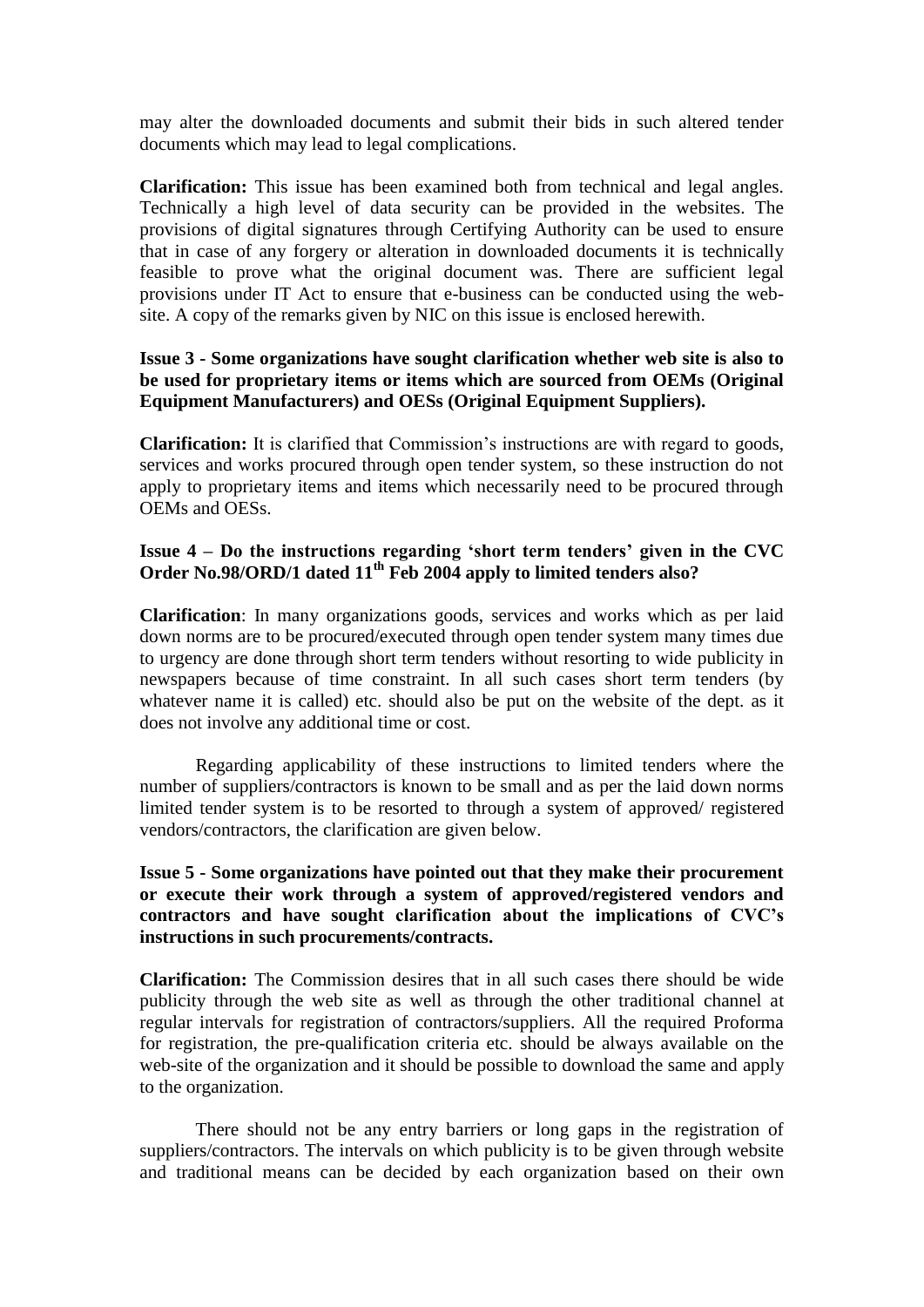requirements and developments in the market conditions. It is expected that it should be done at least once in a year for upgrading the list of registered vendors/contractors.

The concerned organization should give web based publicity for limited tenders also except for items of minor value. If the organization desires to limit the access of the limited tender documents to only registered contractors/suppliers they can limit the access by issuing passwords to all registered contractors/suppliers. But it should be ensured that password access is given to all the registered contractors/suppliers and not denied to any of the registered suppliers. Any denial of password to a registered supplier/contractor will lead to presumption of malafide intention on the part of the tendering authority.

#### **CENTRAL VIGILANCE COMMISSION Technical note from National Informatics Center Solution for Hosting of Signed Documents**

#### 1. **Integrity of Document**:

The documents should be digitally signed by the person submitting them. The web server to which the documents are submitted for hosting, should verify the signature before hosting each

#### 2. **Secure Hosting**:

"HTTPS" should be used for both uploading and downloading of documents to avoid alteration of documents over the network.

#### 3. **Digital Signing and submission**:

The documents submitted for hosting may be in PDF or MS-WORD format. The document is digitally signed at the document submission end by a digital signing tool and by using a private key stored in a smart card. The detached (PKCS#7) signature file is generated. The document and the signature are uploaded to the server. The uploading procedure may be automated through a program. This involves development effort. The web server can verify the digital signatures programmatically when the files are uploaded. The files and their verified signatures are hosted for downloading by end users. This procedure will ensure that the signer is confident of what he/she is signing. The person involved in web hosting is sure that the documents are properly signed. The end users benefit that the document they are downloading is authentic and that the integrity of the document is maintained.

### 4. **Download procedure**:

- a. The user verifies the digital signature of the document on the web site.
- b. User downloads both the documents and the signature.
- c. User can verify the signature of the documents by using any standards Compliant Document Signing Tool which can verify a PKCS#7 detached by signature.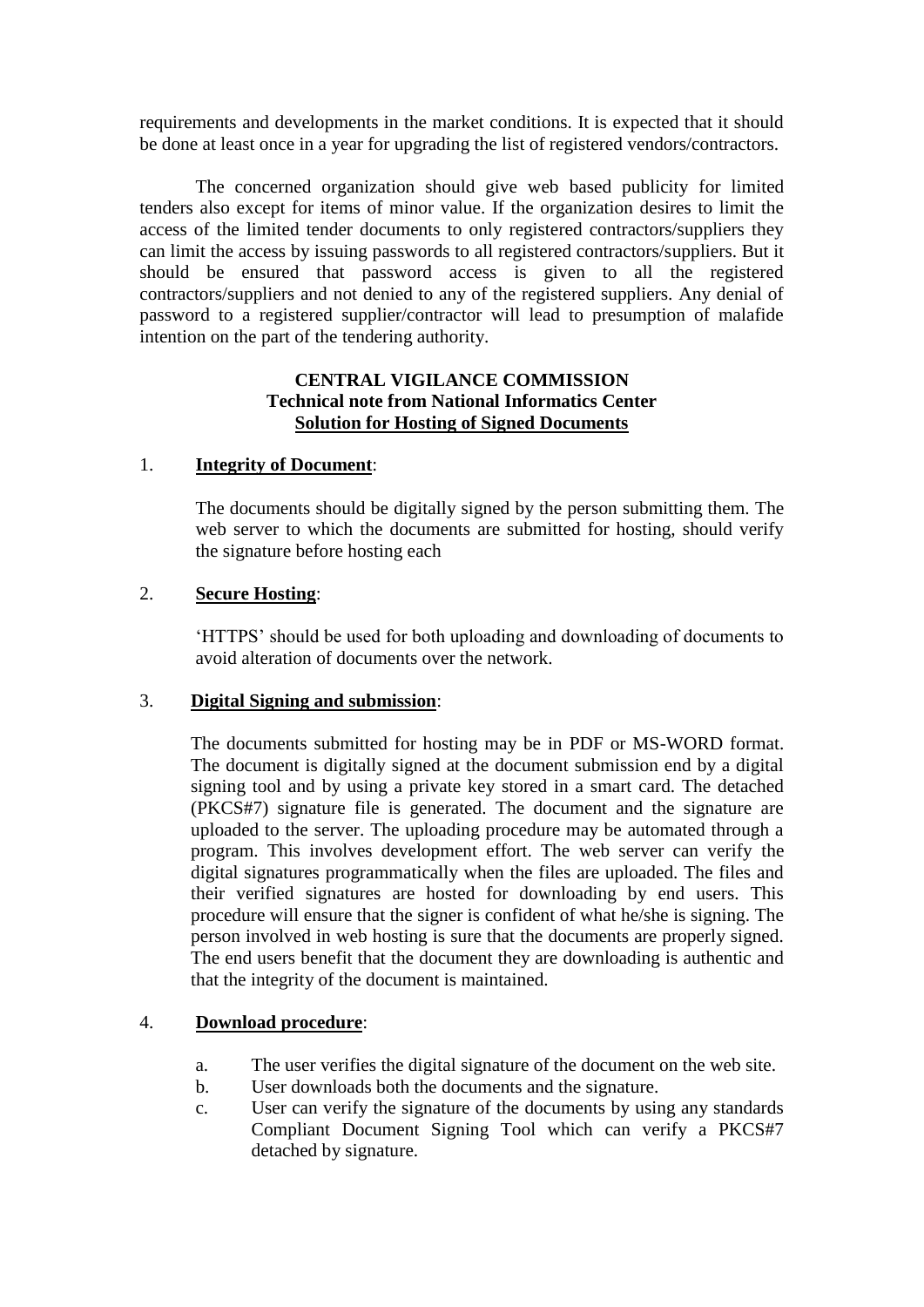### 5. **Certificate for Digital Signature**:

- a. The signature should be generated using a certificate issued by a Certification Authority (CA) trusted under Controller of Certifying Authorities (CCA). This is mandatory for legal validity of the digital signature.
- b. The end user should ensure that the certificate used for signing the document is issued by a trusted CA.

#### **(CVC Office Order No.43/7/04 issued vide letter No.98/0RD/1 Dated 2nd Jul 2004)**

#### **(j) Improving Vigilance Administration : Increasing Transparency in Procurement/Sale etc.-Use of Web Site**

The Central Vigilance Commission has issued a directive on the above subject vide its order no. 98/ORD/1 dated  $18<sup>th</sup>$  Dec 2003 making it mandatory to use web-site in all cases where open tender system is resorted to. These instructions have been further extended vide office order No. 10/2/04 dated 11.2.2004 to tenders of shortterm nature (by whatever name it is called in different organizations). Some of the PSUs and other Govt. organizations dealing with defence and national security related subjects have sought clarification on the following issue:

**Issue:** Items and works, which are of sensitive nature from the point of view of national security. It has been pointed out that in some cases the tender documents and specifications given therein are of highly sensitive nature and putting such information on the web site can have national security implications or is not in the national interest.

**Clarification:** It needs to be clarified that instructions of the commission are with regard to open tenders only where organizations are already giving advertisements in newspapers thus it is presumed procurement or works are not of secret nature. However if still CMD/CEO of a PSU or head of an Ordnance factory or head of a sensitive organization in Defence, Atomic Energy or Space sectors or the concerned administrative ministries are of the opinion that it will not be feasible to put detailed tender documents on the website keeping in view their sensitive nature from national security point of view or from the point of view of national interest, they may take the decision not to put those documents or even the tender notice on website. But in all such cases the decision must be taken at the level of CMD or head of a PSU, head of an ordnance factory and in other government organizations at a level to be decided by the concerned administrative ministry. The specific reasons for not putting an open tender on web site should be recorded in the concerned file.

## **(CVC circular No. 98/ORD/1 Dated 5th Jul 2004)**

### **(k) Central Vigilance Commission"s Directives on Use of Website in Public Tenders**

 A copy of the guidelines on the above mentioned subject and further clarification in this regard are enclosed herewith for information and necessary action.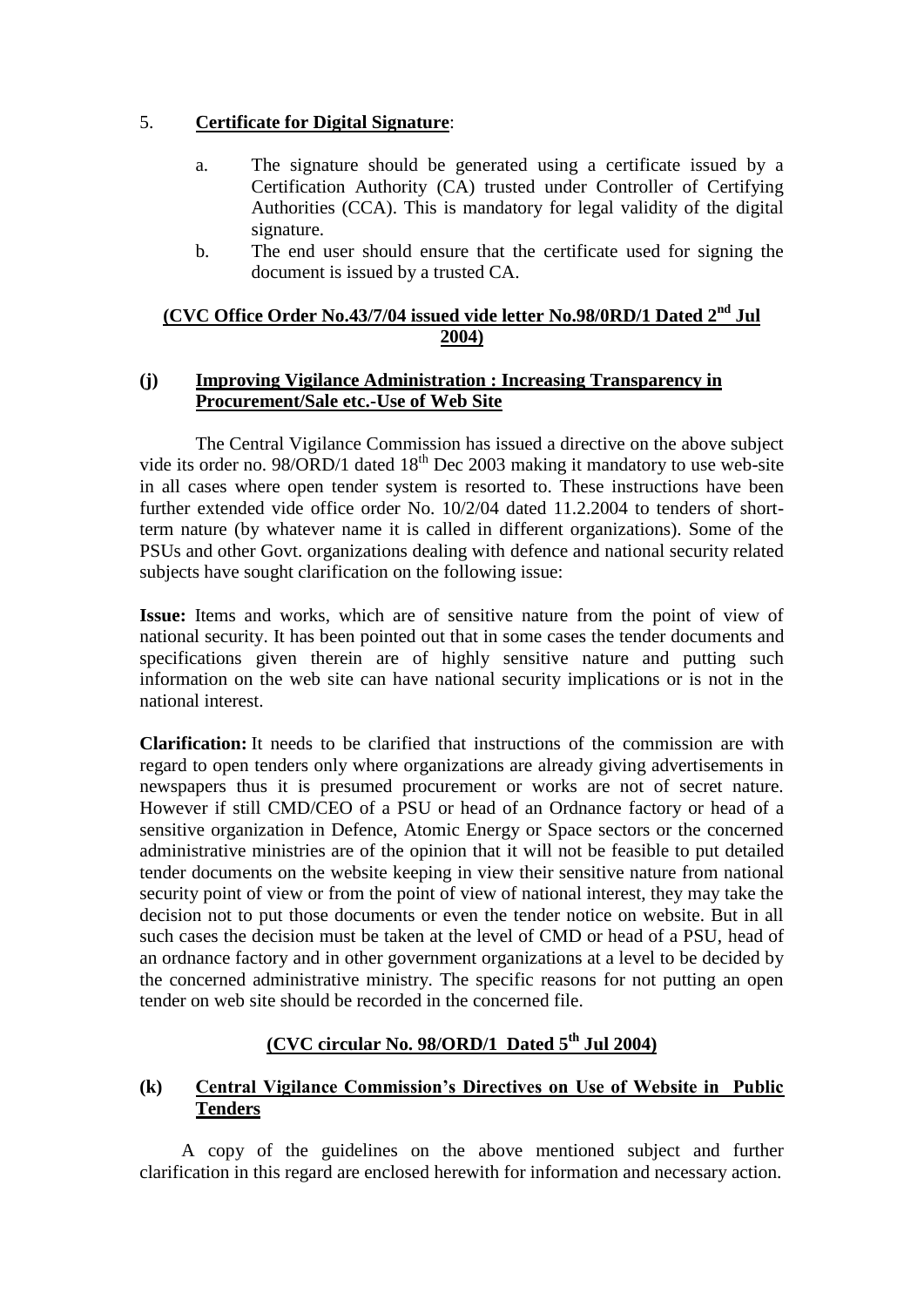(Note: *CVC Guidelines dated 18.12.2003, 9.2.2004, 11.2.2004, 2<sup>nd</sup> July 2004 and 5<sup>th</sup> July 2004 as brought out above refers*)

## **(CVC Office Order No.47/7/04 issued vide letter No.98/ORD/1 Dated 13th Jul 2004)**

#### **(l) [Improving Vigilance Administration: Increasing Transparency In](../../../../Documents%20and%20Settings/user/Desktop/draftvigmanual%2003-10-09/l.doc)  Procurement / Sale Etc. – [Use Of Web Site For Tenders Containing](../../../../Documents%20and%20Settings/user/Desktop/draftvigmanual%2003-10-09/l.doc)  [Classified / Secret Documentation.](../../../../Documents%20and%20Settings/user/Desktop/draftvigmanual%2003-10-09/l.doc)**

The Central Vigilance Commission had issued a directive vide order No. 98/ORD/1 dt. 18.12.03 on the use of web site for publicizing open tenders pertaining to the procurement and / or auction / sale of goods and services. The directions included making the complete bid documents (along with drawings etc.) available on the web for the prospective bidders to down load and use for tender participation. Certain apprehensions have been received in the Commission regarding providing open web publicity to classified / secret documents. These classified / secret documents may include.

(i) Overall layouts of strategic installations like nuclear / atomic energy installations, refineries, power plants, research and defence installations etc.

(ii) Process schemes or process flow diagrams (e.g. for a refinery) which require prior approval of the process licensor before they are provided to the individual bidder.

(iii) Technology / design details which may be proprietary to a particular firm and require specific approval of the technology provide prior to making them available to the bidders.

2. The Commission has considered the representations and is of the view that for such open tenders which consist of documents of classified / secret nature, the organizations may go in for pre-qualification of the bidders in the first stage of the tender. Once the bidders are pre-qualified the complete tenders including the classified / secret documents which form a part of the tender may be made available to them for submitting their techno-commercial and price bids. The process of prequalification will involve publicizing the notice inviting tenders which could include the particulars of the tender along with the complete pre-qualification requirements. This notice inviting tender would follow all the procedures of publicity that are normally followed for open tenders including publicity on the web site. Once the suitability of the bidders has been assessed through the responses received against the pre-qualification notice, complete tenders will be issued to the pre-qualified bidders. The Organizations may adopt / follow their own procedures of maintaining secrecy of the classified / secret documents which form a part of these tenders. Thus only the select group of qualified bidders would be in possession of the classified / secret documentation. It may however be ensured that.

(i) Such procedure is followed only for the tenders which contain classified / secret documentation, after obtaining the approval of the competent authority for this purpose.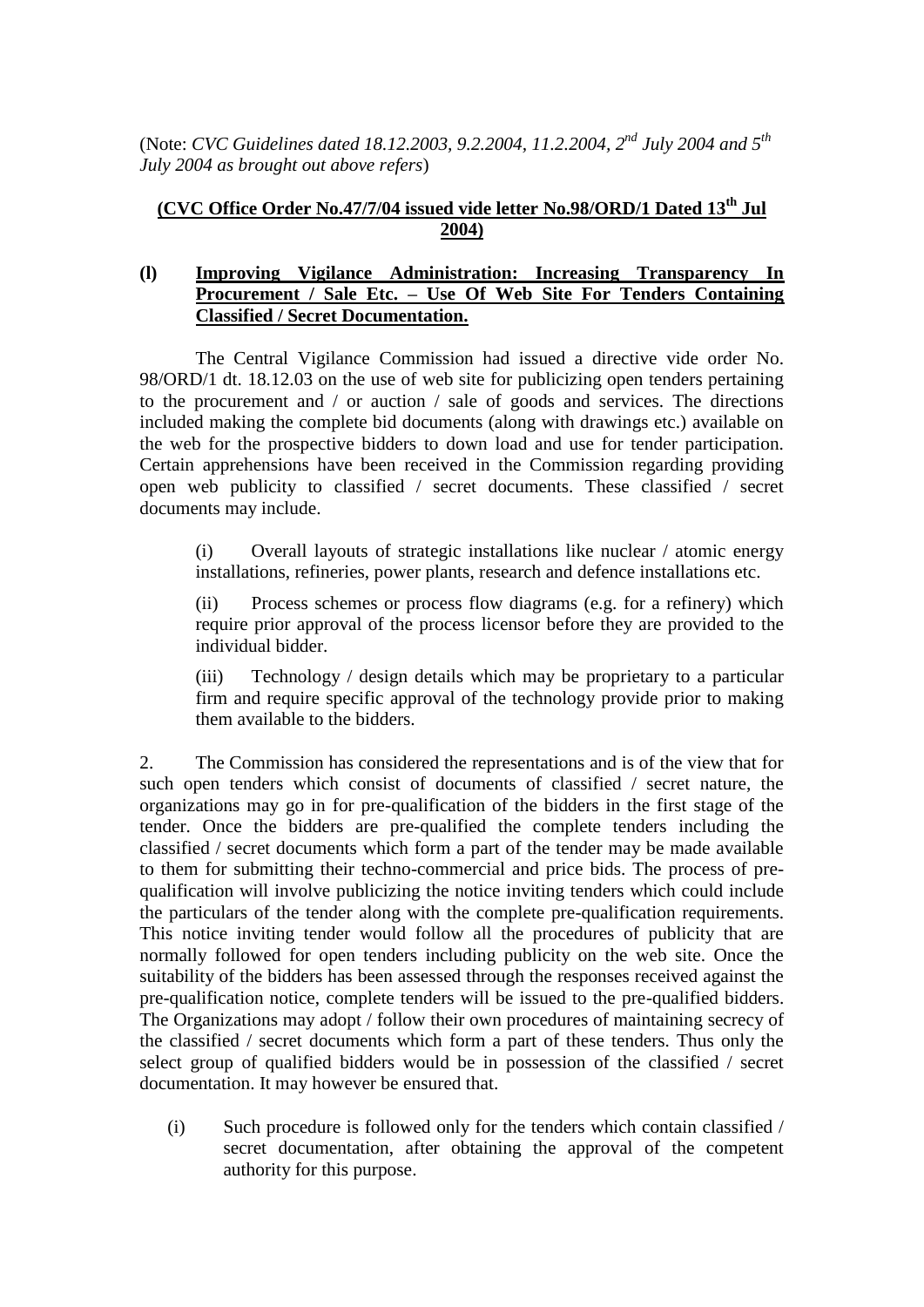- (ii) The NIT (having pre-qualification conditions) conforms to all extant instructions / guidelines for ensuring a transparent tendering.
- (iii) Adequate opportunity and time is given to the pre-qualified bidders to bid for the work. Once the bidders have been pre-qualified, no further rejection takes place on the grounds of not meeting the prequalification criteria, in the later stages of the tender.

3. The post pre-qualification process of the tender may involve separate technical and financial bids. The pre-qualified bidders may be issued tenders directly or through web. In order to limit the access to the detailed tender documents on the web site at this stage, a password access can be resorted to organizations who need to put the classified / secret documents in their procurement / work tenders must put defined tendering procedures in place for such tenders in consultation with the CVO of the Organization, prior to operating such pre-qualification procedure for tenders containing classified / secret documents.

## **(CVC circular No. 005/VGL/7 Dated 28th Feb 2005)**

#### **(m) Transparency in tendering system- Guidelines regarding**

In order to maintain transparency and fairness, it would be appropriate that organisations should evolve a practice of finalizing the acceptability of the bidding firms in respect of the qualifying criteria before or during holding technical negotiations with him. Obtaining revised price bids from the firms, which do not meet the qualification criteria, would be incorrect. Therefore the exercise of shortlisting of the qualifying firms must be completed prior to seeking the revised price bids. Moreover, the intimation of rejection to the firms whose bids have been evaluated but found not to meet the qualification criteria, along with the return of the un-opened price bid, will enhance transparency and plug the loop-holes in the tendering system. All organisations/departments are advised to frame a policy accordingly.

#### **(CVC Office Order No.72/12/04 issued vide letter No.004/ORD/9 dated the 10.12.2004)**

#### **(n) Purchase of computer systems by Govt. departments/organization**

It has come to the notice of the Commission that some departments/organisations are issuing tenders for purchase of computers where they mention and insist on the international brands. This not only encourages the monopolistic practices but also vitiates the guidelines issued by the Ministry of Finance, D/o Expenditure vide its OM No. 8(4)-E.II(A) 98 dated 17.12.1998 (copy enclosed\*).

2. It is, therefore, advised that departments/organisations may follow the instructions issued by the Department of Expenditure.

# **(CVC letter No.98/ORD/1 dated the 5th May 2003)**

**\*** Copy of Ministry of Finance, D/o Expenditure vide its OM No. 8(4)-E.II(A) 98 dated 17.12.1998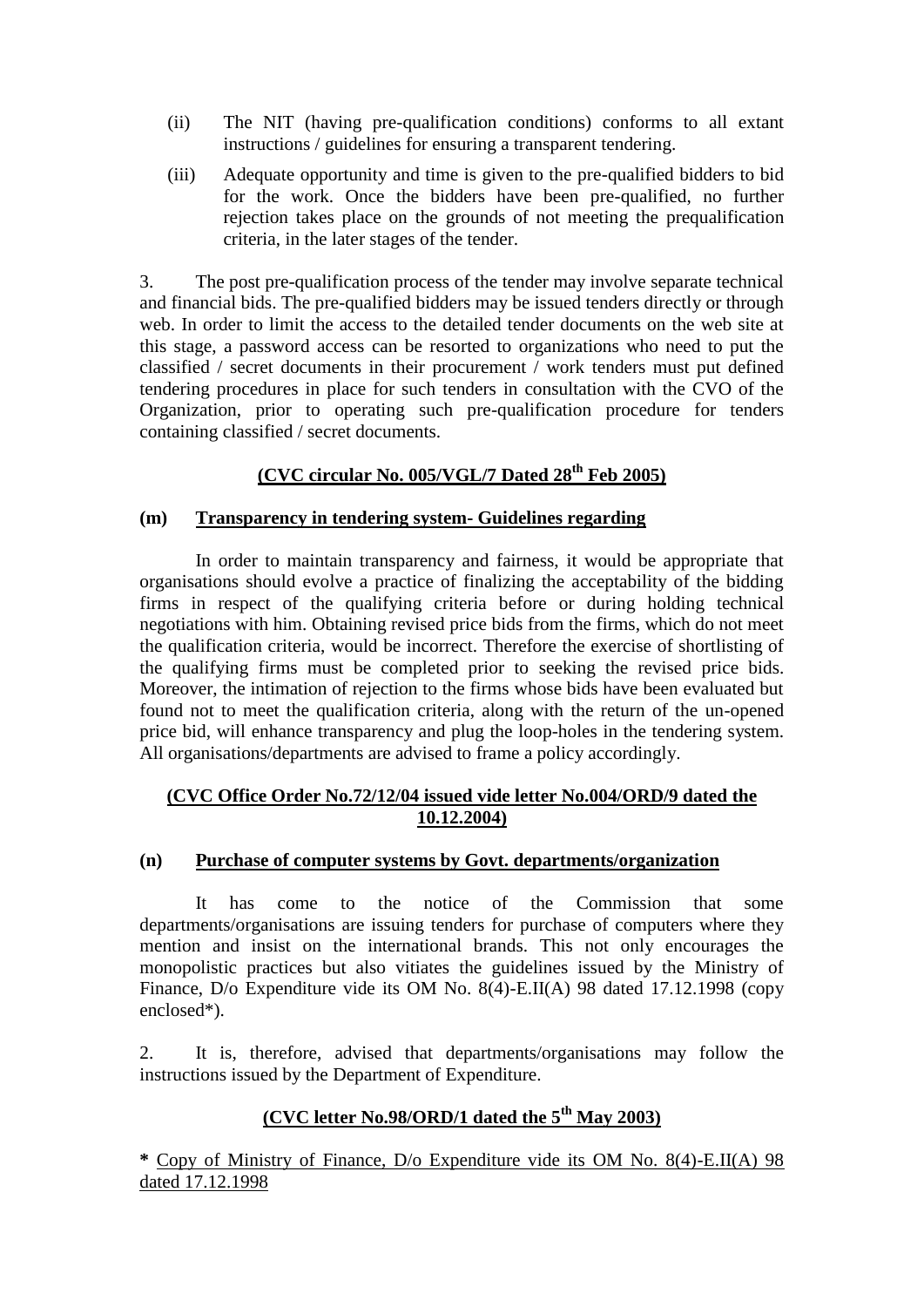#### No.8(4)-E.II(A)/98 Government of India Ministry of Finance (Department of Expenditure) **………**

New Delhi, the 17th December, 1998

#### **OFFICE MEMORANDUM**

**….**

#### **Subject: Purchase of Computer Systems by Government Departments.**

The undersigned is directed to invite attention to the provisions of GFR 102(1)and the Annexure to the same according to which "Open Tender" system (that is, invitation to tender by public advertisement) should be used as a general rule in all cases in which the estimated value of demand is Rs. 50,000/- and above.

2. It has been brought to the notice of this Ministry by Deptt. of Electronics that certain Ministries/Deptts etc. issue tenders for purchase of personal computers where they specify the international brands like IBM, Compaq, HP, Digital, DELL or Gateway Micron. This vitiates the guidelines for open tender system laid down in GFRs and deprives other brands including domestic manufacturers of an opportunity to participate in the tender. Further, Deptt. of Electronics have pointed out that brand names do not have any great advantage since at the broad level there is hardly any difference between the competing products because they predominantly use Intel microprocessors.

3. Separately, DGS&D have informed that generalised specifications for personal computers have been finalised and the process of concluding rate contract is being initiated.

4. It is, therefore advised that Ministries/Departments should follow the open tender system without vitiating it by specifying brand names in accordance with the provisions in GFRs for purchase of personal computers till a rate contract for computers is concluded by DGS&D. Thereafter, computers could be purchased on rate contract basis.

> Sd/- (Narain Das) Under Secretary to the Govt. of India

To

All Ministries/Departments of Govt. of India

**(o) Tender Sample Clause**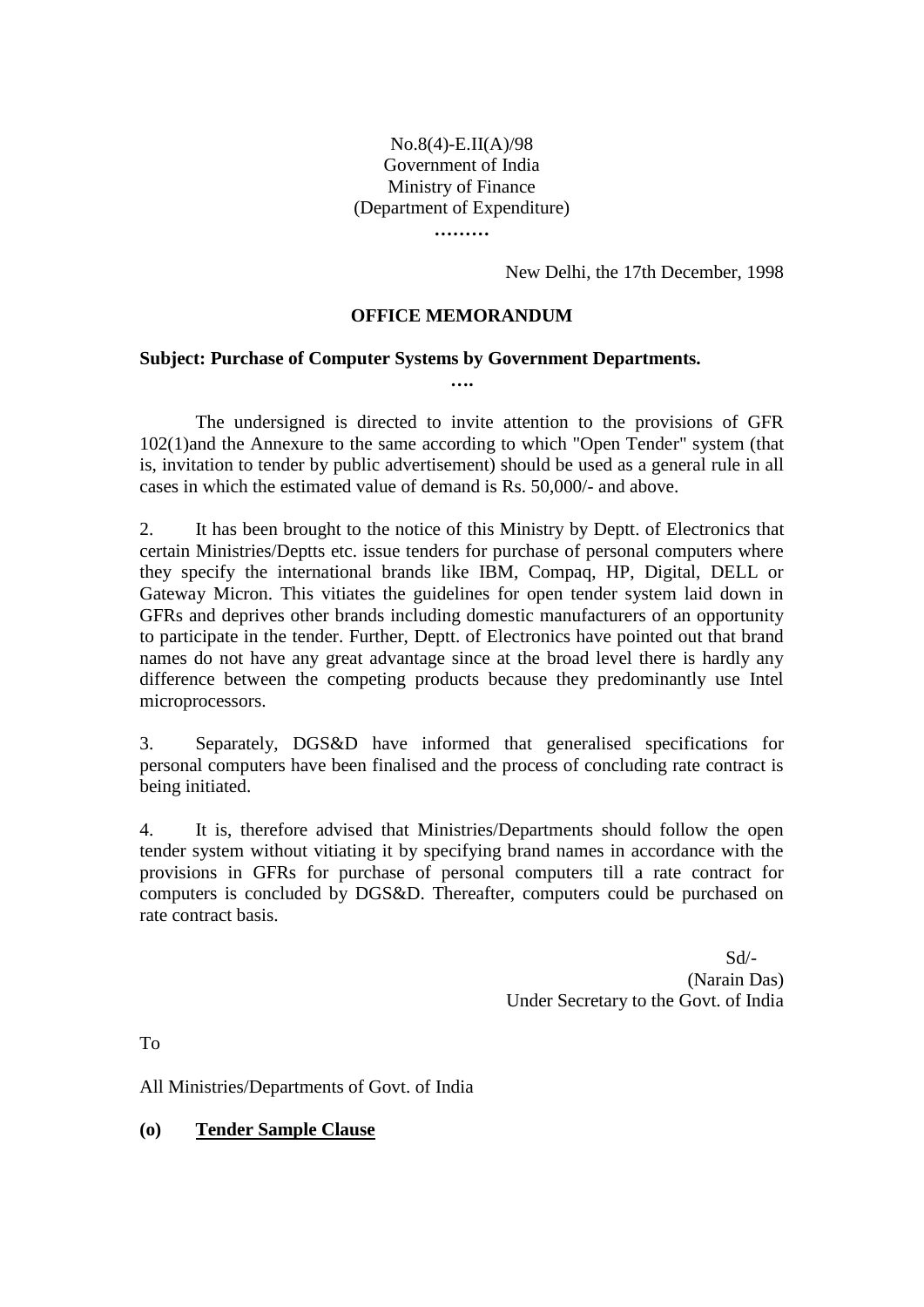The Commission has received complaints that some Organizations, while procuring clothing and other textile items insist on submission of a tender sample by the bidders though detailed specifications for such items exist. The offers are rejected on the basis of tender samples not confirming to the requirements of feel, finish and workmanship as per the "Master Sample" through the bidders confirm in their bids that supply shall be made as per tender specifications, stipulated in the bid documents.

While it is recognized that samples may be required to be approved to provide a basis respect of indeterminable parameters such as shade feel, finish & workmanship for supplies of such items but system of approving/rejecting tender samples at the time of decision making is too subjective and is not considered suitable, especially for items which have detailed specifications. The lack of competition in such cases is also likely to result in award of contracts at high rates.

It is thus advised that Government Departments/Organizations should consider procurement of such items on the basis of detailed specifications. If required, provision for submission of an advance sample by successful bidder (s) may be stipulated for indeterminable parameters such as, shade/tone, size, make-up, feel, finish and workmanship, before giving clearance for bulk production of the supply. Such a system would not only avoid subjectivity at the tender decision stage but would also ensure healthy competition among bidders and thus take care of quality aspect as well as reasonableness of prices.

It is requested that these guidelines may be circulated amongst the concerned officials of your organization for guidance. These are also available on the CVC website, [http://cvc.gov.in](http://cvc.gov.in/)

# **(No.2EE-1-CTE-3 Dated – 15th Oct 2003)**

### **(p) Notice inviting tenders**

The Commission has observed that some of the Notice Inviting Tenders (NITs) have a clause that the tender applications could be rejected without assigning any reason. This clause is apparently incorporated in tender enquiries to safeguard the interest of the organization in exceptional circumstance and to avoid any legal dispute, in such cases.

2. The Commission has discussed the issue and it is emphasized that the above clause in the bid document does not mean that the tender accepting authority is free to take decision in an arbitrary manner. He is bound to record clear, logical reasons for any such action of rejection/recall of tenders on the file.

3. This should be noted for compliance by all tender accepting authorities.

# **(OFF-1-CTE-1(Pt) V Dated the 24th Mar 2005)**

#### **(q) Transparency in tendering system- Guidelines regarding.**

 In order to maintain transparency and fairness, it would be appropriate that authorized should evolve a practice of finalizing the acceptability of the bidding firms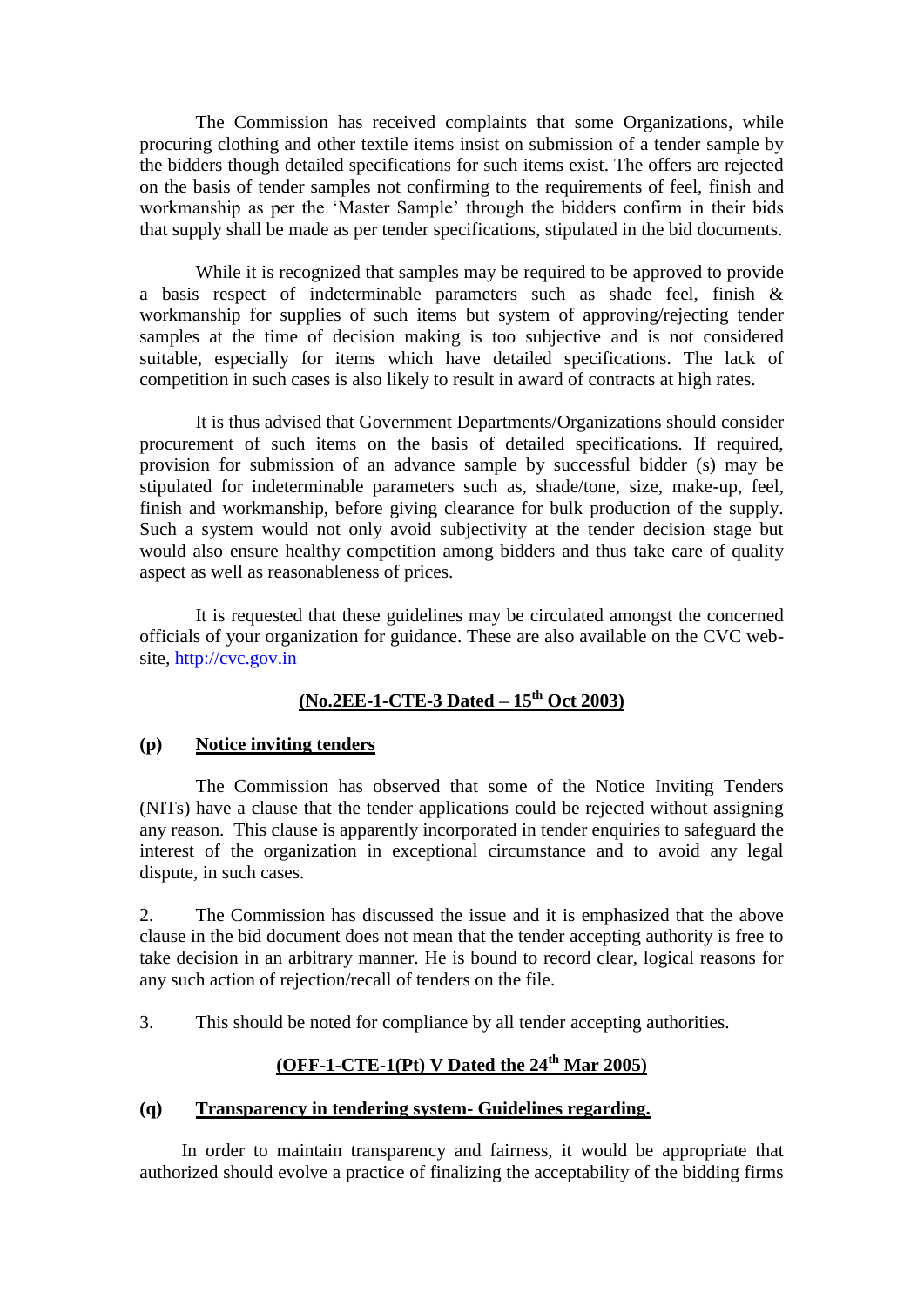in respect of the qualifying criteria before or during holding technical negotiations with him. Obtaining revised price bids from the firms, which do not meet the qualification criteria, would be incorrect. Therefore the exercise of short listing of the qualifying firms must be completed prior to seeking the revised price bids. Moreover, the intimation of rejection to the firms whose bids have been evaluated but found not to meet the qualification criteria, along with the return of the un-opened price bid, will enhance transparency and plug the loop-holes in the tendering system. All authorized departments are advised to frame a policy accordingly.

## **( No.004/ORD/9 Dated 10th Dec 2004)**

#### **(r) Transparency in Tendering System**

There have been instances where the equipment/plant to be procured is of complex nature and the procuring organization may not possess the full knowledge of the various technical solutions available in the market to meet the desired objectives of a transparent procurement that ensures value for money spent simultaneously ensuring Upgradation of technology & capacity building.

The Commission advises that in such procurement cases where technical specifications need to be iterated more than once, it would be prudent to invite expression of interest and proceed to finalise specifications based on technical discussions/presentations with the experienced manufacturers/suppliers in a transparent manner. In such cases, two stage tendering process may be useful and be preferred. During the first stage of tendering, acceptable technical solutions can be evaluated after calling for the Expression of Interest (EOI) from the leading experienced and knowledgeable manufacturers/suppliers in the field of the proposed procurement. The broad objectives, constraints etc. could be published while calling for EOI. On receipt of the Expressions of Interest, technical discussions/presentations may be held with the short-listed manufacturers/suppliers, who are prima facie considered technically and financially capable of supplying the material or executing the proposed work. During these technical discussions stage the procurement agency may also add those other stake holders in the discussions who could add value to the decision making on the various technical aspects and evaluation criteria. Based on the discussions/presentations so held, one or more acceptable technical solutions could be decided upon laying down detailed technical specifications for each acceptable technical solution, quality bench marks, warranty requirements, delivery milestones etc., in a manner that is consistent with the objectives of the transparent procurement. At the same time care should be taken to make the specifications generic in nature so as to provide equitable opportunities to the prospective bidders. Proper record of discussions/presentations and the process of decision making should be kept.

Once the technical specifications and evaluation criteria are finalized, the second stage of tendering could consist of calling for techno commercial bids as per the usual tendering system under single bid or two bid systems, as per the requirement of each case. Final selection at this stage would depend upon the quoted financial bids and the evaluation matrix decided upon.

Commission desires that organizations formulate specific guidelines and circulate the same to all concerned before going ahead with such procurements.

#### **(No. 01/02/11 dated 11th Feb. 2011)**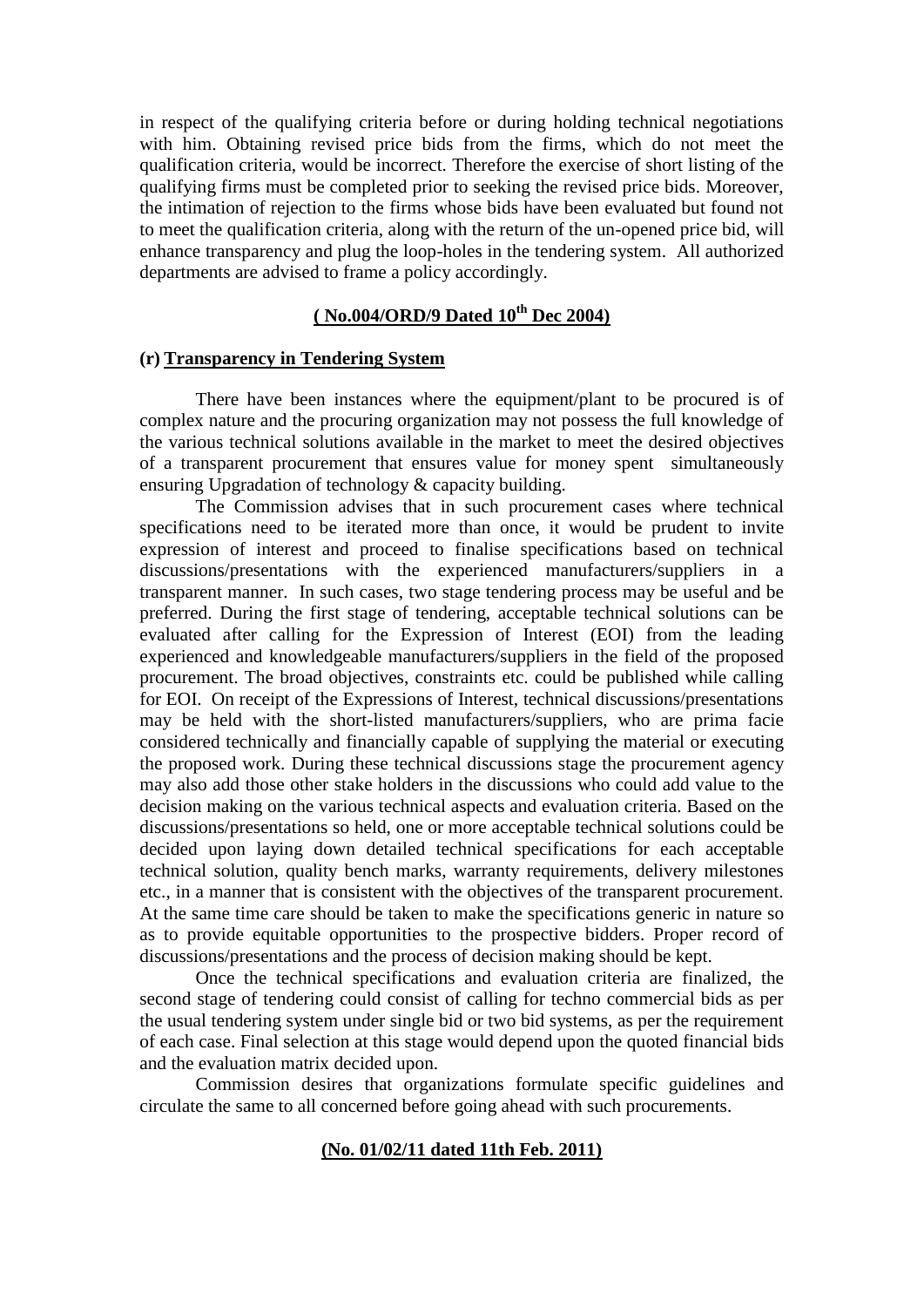#### **7. PURCHASE PREFERENCE POLICY**

#### **(a) Preferential Preference Policy (PPP) for products and services of CPSUs**

This is regarding the issue of Preferential Purchase Policies (PPP) for products and services of CPSUs.

2. As per Dept of Public Enterprise"s OM No DP/13/(15)2007-Fin dt 21.11.2007, the Government has terminated the PPP with effect from 31.03.2009. However, the Government has also decided that preferential purchase policies may be independently evolved/reviewed by the Ministries/ Departments concerned, for the sectors of their concern, as per requirements.

3. In this regard, the Commission desires to hear from Ministries/Depts and CPSUs if they have independently evolved preferential policy on a sectoral basis in line with the above DPE guidelines.

## **(01-02-01-CTE-03 dated 24th Aug 2009)**

#### **(b) Review of Purchase Preference Policy for Products and Services of Central Public Sector Enterprises (CPSEs) in view of the judgement of the Supreme Court of India in the matter of M/s Caterpillar India Pvt. Ltd v/s Western Coalfields Ltd. and Ors dated 18.5.2007.**

The Department of Public Enterprises has issued guidelines vide O.M. No DPE/13(15)2007-Fin. Dated 21.11.2007 on the subject cited above which reiterates DPE"S earlier guidelines dated 18.07.2005 to the affect that the Purchase Preference Policy would stand terminated w.e.f 31.03.2008. Further, it also provides that Preferential Policy framed for the specific sectors by the concerned Ministry/Department within relevant Act of Parliament or otherwise don"t come within the purview of these guidelines. However, the DPE OM Dated 21/11/2007, lays preferential policies for the sectors of their concern as per their requirement. A copy of DPE"s O.M. dated 21/11/2007 is enclosed for reference.

2. The Commission has desired that if any Ministry/Department has evolved a Purchase Preference Policy pursuant to the DPE Guidelines, the same may be brought to the notice of the Commission.

### **(CVC Circular No.31/10/2009 issued vide letter No.009/VGL/055 dated:-9 th Nov. 2009)**

**(c) Price/Purchase Preference (DPE/Guidelines/VI/12) Review of Purchase Preference Policy for Products and Services of Central Public Sector Enterprises (CPSEs) in view of the judgement of the Supreme Court of India in the matter of M/s Caterpillar India Pvt. Ltd. v/s Western Coalfields Limited and Ors dated 18.5.2007.**

The undersigned is directed to refer to this Department"s O.M. no. DPE.13 (12)/2003-Fin. Vol. II dated 18.7.2005 regarding extension of Purchase Preference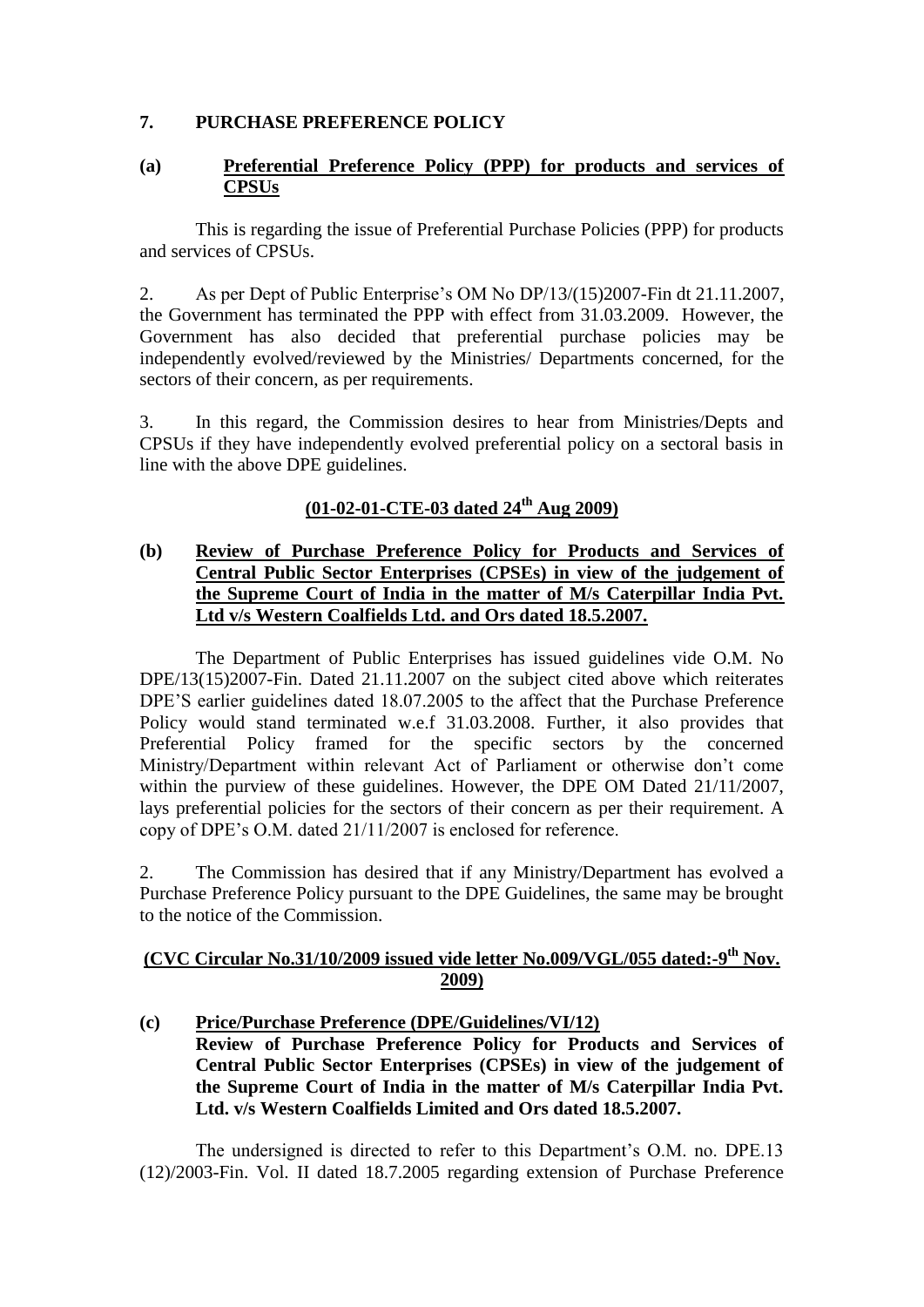Policy for Products and Services of CPSEs for a further period of three years beyond 31.3.2005 with certain modifications.

2. The Supreme Court of India in its judgement in the transferred Civil Petitions of 2004 from the different High Courts in the matter of M/s Caterpillar India Pvt. Limited v/s Western Coalfields Limited and Ors. Observed that imposing a condition like purchase preference no option is left and a monopoly is being created. Any increase in the effectiveness of PSEs cannot be done on a uniform basis without examination as to whether such protection is necessary for a particular PSE. Further, it has to be examined on a case to case basis as to whether any differential treatment is called for. There may not be any competition left if 10% margin is allowed. It was also contended that the preference should be given PSE specific and the margin to be allowed should be examined rationally. Because of the substitution of the word "may" by "will" there is essentially a reversal of the policy. While giving its judgement, the Supreme Court also expressed its views which inter-alia includes the following:

a) Industry-wise assessment to be done by the concerned Ministries and in case of cost effectiveness is achieved by any PSEs there may not be any need for extending preference to such PSEs. Such examination should be done on the line as to whether any preference is at all called for and the extent of margin of preference to be allowed, which would also ensure level playing field for others. Further, while splitting the tenders, the minimum quantity/amount should be so fixed as to ensure that it is rational and there is no element of uncertainty. In other words, there should not be any rigid / inflexible purchase preference policy without examination as to whether such protection is necessary for a particular PSE;

(b) Present practice of allowing uniform margin of 10% over the L-1 bidder, as purchase preference to CPSEs, has to be reviewed and margin should be fixed PSE specific by the concerned Ministry on a rational basis;

c) The overall impact of such preference to be allowed on foreign direct investment has also to be assessed/considered.

The Supreme Court through its judgement dated 18.5.2007 inter alia directed that the exercise, as noted above shall be undertaken by the concerned Ministry of the Central Government within a period of 4 months from the date of the judgement.

3. In view of the above mentioned judgement of the Supreme Court of India, the Government again reviewed the Purchase Preference Policy for Products and services of Central Public sector Enterprises on 25.10.2007 and decided to reiterate its decision dated 30.6.2005 that the purchase preference policy will be terminated with effect from 31.3.2008. The Government also decided that the preferential purchase policies framed for the specific sectors by the concerned Ministries/ Departments within relevant Act of Parliament or otherwise do not come within the purview of this decision. The concerned Ministry/Department may independently evolve/review preferential policies for the sectors of their concern, as per their requirement.

4. All the administrative Ministries/Departments are requested to take note of the above mentioned decision of the Government and also bring it to the notice of the CPSEs under their administrative control for information and necessary compliance.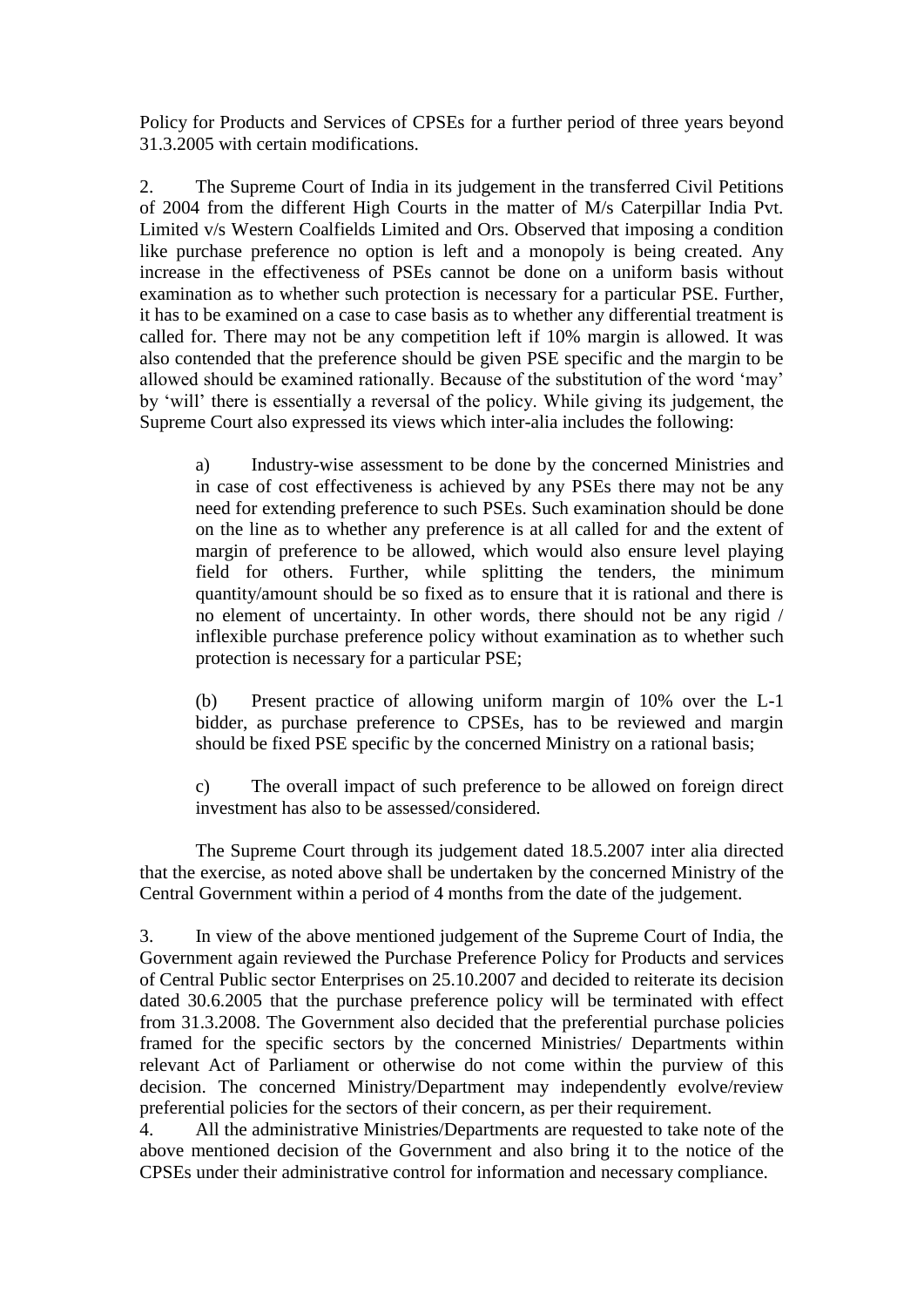#### **(DPE OM No. DPE/13(15)/2007-Fin dated 21st Nov 2007)**

#### **8. RECEIPT OF TENDERS**

8.1 Despite Commission's guidelines emphasizing need to maintain transparency in receipt and opening of the tenders and to make suitable arrangements for receipt of sealed tenders at the scheduled date and time through conspicuously located Tender Boxes, it is noted that tenders are not being received through Tender Boxes. This procedure is highly objectionable and against the sanctity of tendering system. The possibility of tampering and interpolation of offers cannot be ruled out in such cases. A proper arrangement for the receipt of tenders at scheduled date and time through tender box needs to be adopted.

8.2 Commission has issued the following guidelines on receipt of tenders:

#### **(a) Receipt and Opening of Tenders**

 In the various booklets issued by the CTE Organisation of the Commission, the need to maintain transparency in receipt and opening of the tenders has been emphasized and it has been suggested therein that suitable arrangements for receipt of sealed tenders at the scheduled date and time through conspicuously located tender boxes need to be ensured. A case has come to the notice of the Commission, where due to the bulky size of tender documents the bid conditions envisaged submission of tenders by hand to a designated officer. However, it seems that one of the bidders while trying to locate the exact place of submission of tenders, got delayed by few minutes and the tender was not accepted leading to a complaint. In general, the receipt of tenders should be through tender boxes as suggested in our booklets. However, in cases where the tenders are required to be submitted by hand, it may be ensured that the names and designation of at least two officers are mentioned in the bid documents. The information about these officers should also be displayed at the entrance/reception of the premises where tenders are to be deposited so as to ensure convenient approach for the bidders. The tenders after receipt should be opened on the stipulated date and time in presence of the intending bidders.

### **(CVC OM No. 05-04-1-CTE-8 Dated 8th June 2004)**

### **9. BACK TO BACK TIE UP / AWARD ON NOMINATION BASIS**

#### **(a) Back to Back Tie up by PSUs- instructions regarding**

 It has been observed during intensive examination of various works/contracts awarded by construction PSUs on back to back basis that the works are being awarded in an ad-hoc and arbitrary manner without inviting tenders and ascertaining the performance, capability and experience of the tenderers. In some cases, the works were awarded on single tender basis/limited tender basis though sufficient time was available with the Organisation to invite open tenders.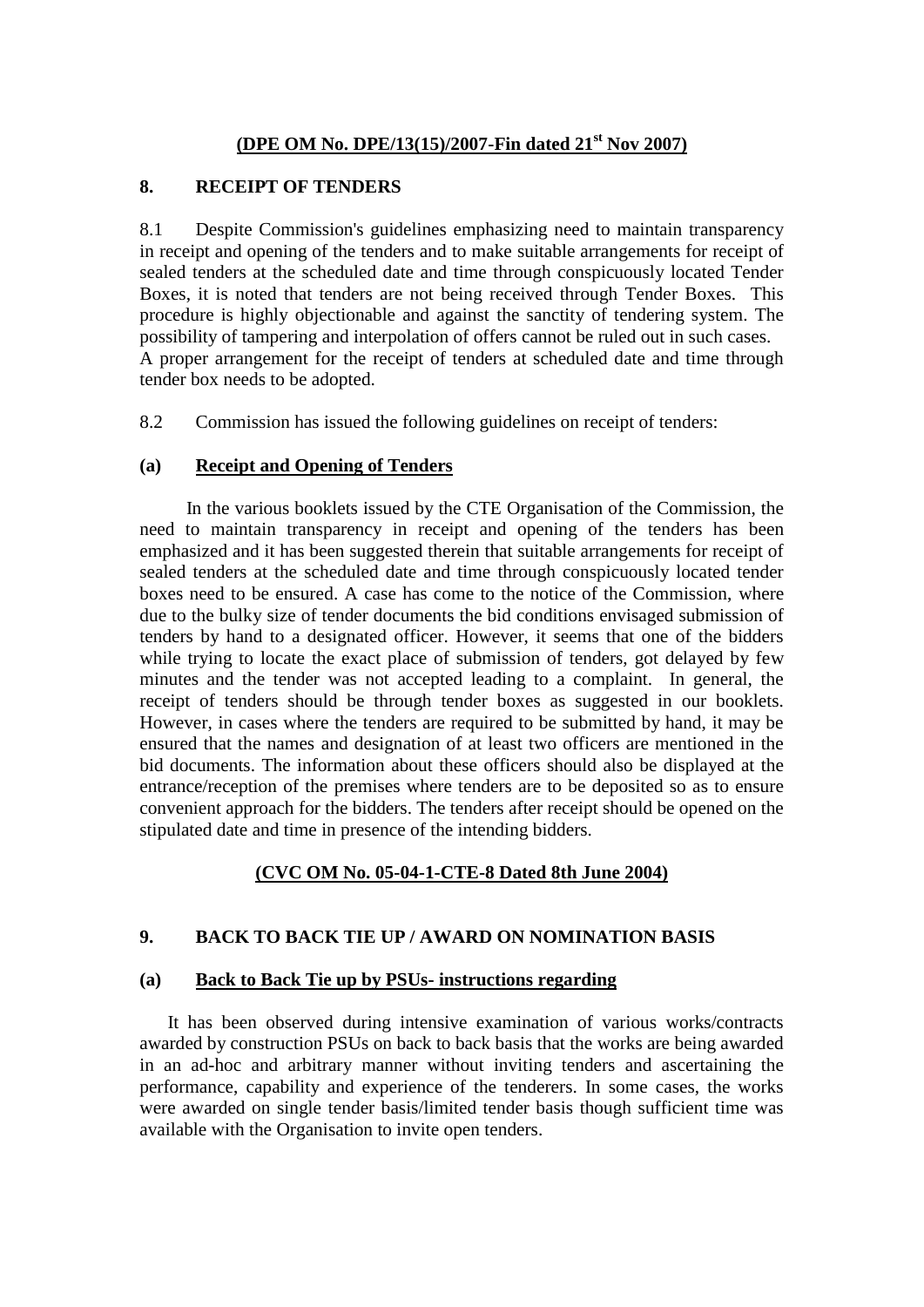2. Some of the common irregularities/lapses observed during the examination of works were as under:

a) No transparency in selection of contractor for the back to back tie up which is the main source of corruption.

b) Collusion among the contractors was observed where more than one contractor was involved at various stages.

c) Ineligible contractor obtains the contract through the PSUs.

d) Purchase preference misused by the PSUs.

e) PSUs sublet the complete work to a private contractor without obtaining permission from the client which invariably put a condition insisting such permission since the client is generally not interested in such back to back sublet of the work.

f) Infructuous work (to the exchequer) due to the involvement of intermediary PSUs and cost of project goes up ultimately.

g) No supervision by the PSU as they put the staff mainly for coordination work.

h) Quality ultimately suffers due to lack of supervision by the PSUs.

3. Commission is of the view that the practice of award of works to PSUs on nomination basis by Govt. of India/PSUs needs to be reviewed forthwith.

4. The irregularities observed during intensive examination of work and difficulties being faced by the PSUs in inviting tenders were considered and it has been decided that the procedure to be followed for award of work by Construction PSUs shall be authorized by taking into account the following points:

a) PSUs (when bag the contract from the client Department) as a contractor, has to execute the work by functioning like a contractor instead of sub-letting the 100% work on back to back basis.

b) Open tenders to be invited for selection of sub-contractors as far as possible.

c) In case, it is not possible to invite open tenders, selection should be carried out by inviting limited tenders from the panel approved in the following manner. Panel of contractors are to be prepared for different categories monetary limits, regions, in a transparent manner clearly publishing the eligibility criteria etc. The above panel is to be updated every year.

d) Tenders to be opened confidentially by a high level committee to maintain the secrecy of rates, if required. Tender opening register should be maintained in this regard duly signed by the officers opening the tender and kept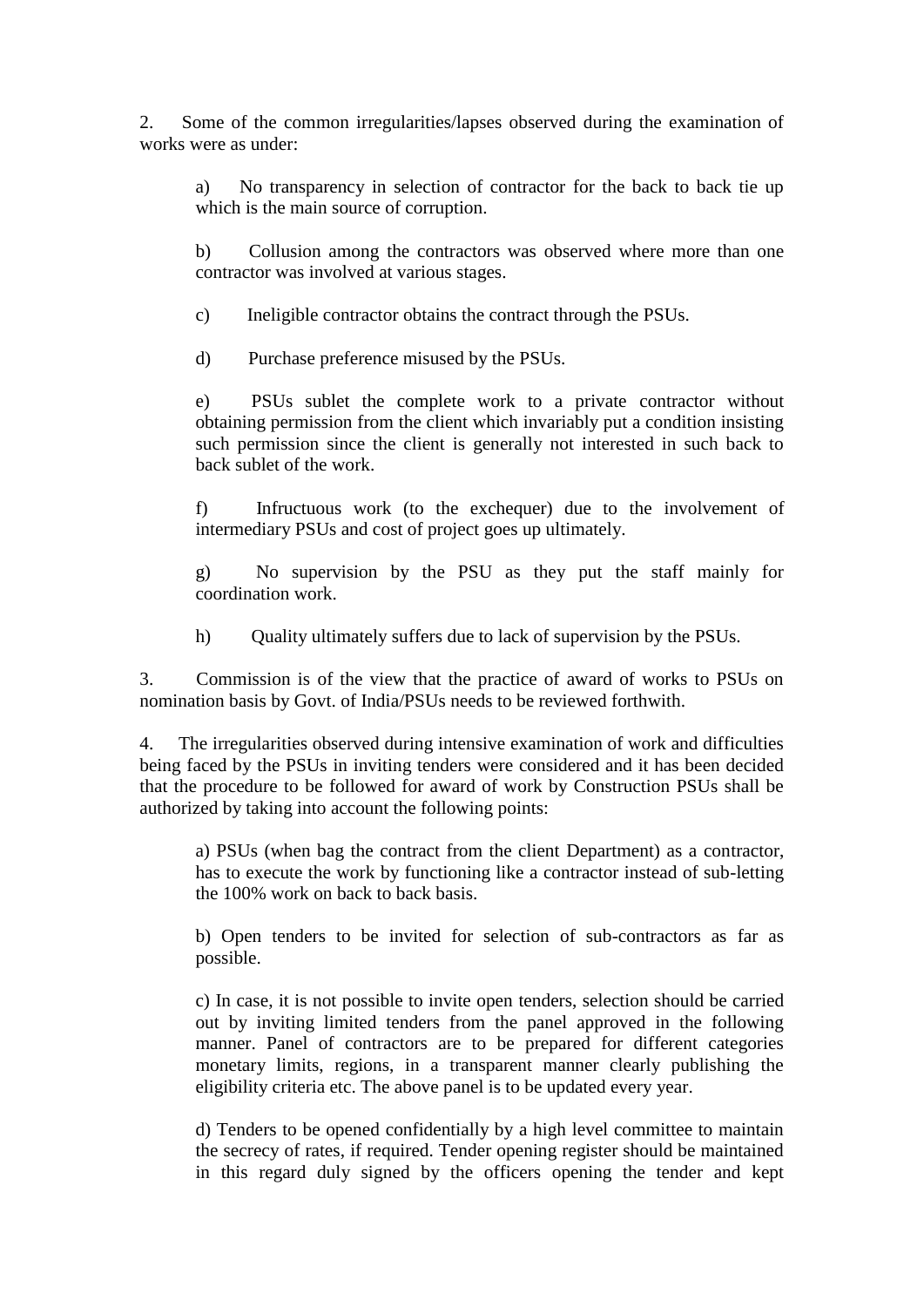confidentially. This should be available for perusal when required by audit/ vigilance.

e) The terms and conditions of the contract of the client especially those pertaining to subletting of works should be strictly adhered to by the PSUs.

f) Adequate staff to be deployed by the PSUs to ensure quality in construction etc.

g) The record of enlistment/updation of contractor and tender opening register shall be produced to the CTEO as well as audit officials when demanded for scrutiny.

h) It is, therefore, suggested that the procedure for award of work on back to back basis be authorized by keeping in view the above points and circulated amongst the concerned officials of your authorized for strict compliance in future works.

## **(No. 06-03-02-CTE-34 Dated 20th Oct 2003)**

### **(b) Transparency in Works/Purchase/Consultancy contracts awarded on nomination basis**

The Commission had, in it's OM No. 06-03-02-CTE-34 dated 20.10.2003 on back to back tie up by PSUs, desired that the practice of award of works to PSUs on nomination basis by Govt. of India/PSUs needed to be reviewed forthwith. It is observed that in a number of cases, Works/Purchase/Consultancy contracts are awarded on nomination basis. There is a need to bring greater transparency and accountability in award of such contracts. While open tendering is the most preferred mode of tendering, even in the case of limited tendering, the Commission has been insisting upon transparency in the preparation of panel.

2. In the circumstances, if sometimes award of contract on nomination basis by the PSUs become inevitable, the Commission strongly feels that the following points should be strictly observed.

- (i) All works awarded on nomination basis should be brought to the notice of the Board of the respective PSUs for scrutiny and vetting post facto.
- (ii) The reports relating to such awards will be submitted to the Board every quarter.
- (iii) The audit committee may be required to check at least 10% of such cases.

# **(No.005/CRD/19 Dated 9th May 2006**)

### (c) **Transparency in Works / Purchase / Consultancy Contracts awarded on nomination basis**.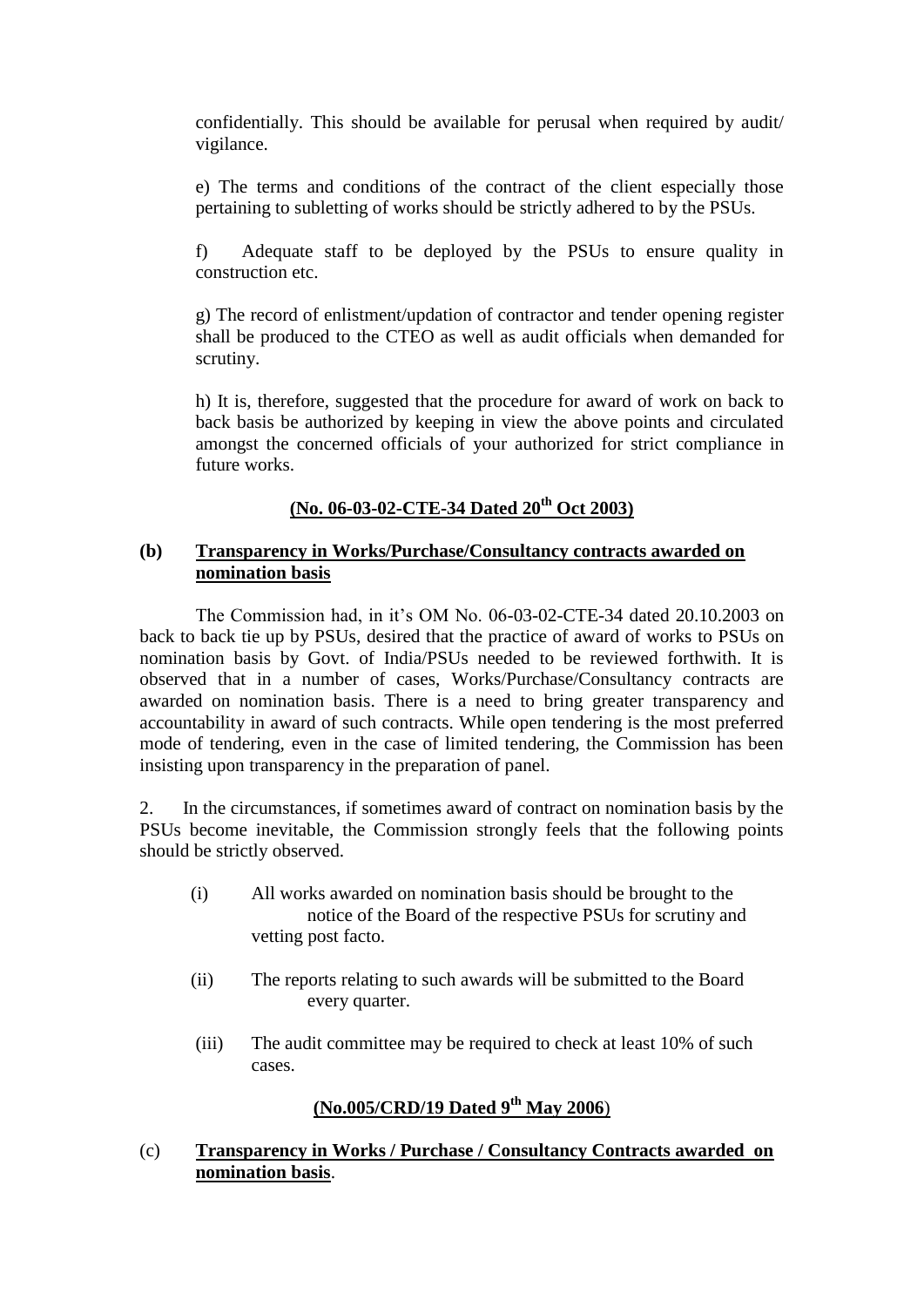Reference is invited to the Commission's circular No.15/5/06 (issued vide letter No.005/CRD/19 dated 9.5.2006), wherein the need for award of contracts in a transparent and open manner has been emphasized.

2. A perusal of the queries and references pertaining to this circular, received from various organizations, indicates that several of them believe that mere post-facto approval of the Board is sufficient to award a contracts on nomination basis rather than the inevitability of the situation, as emphasized in the circular.

3. It is needless to state that tendering process or public auction is a basic requirement for the award of contract by any Government agency as any other method, especially award of contract on nomination basis, would amount to a breach of Article 14 of the Constitution guaranteeing right to equality, which implies right to equality to all interested parties.

4. A relevant extract from the recent Supreme Court of India judgement in the case of Nagar Nigam, Meerut Vs A1 Faheem Meat Export Pvt. Ltd. [arising out of SLP(civil) No.10174 of 2006] is reproduced below to reinforce this point.

"The law is well-settled that contracts by the State, its corporations, instrumentalities and agencies must be normally granted through public auction/public tender by inviting tenders from eligible persons and the notifications of the public-auction or inviting tenders should be advertised in well known dailies having wide circulation in the locality with all relevant details such as date, time and place of auction, subject matter of auction, technical specifications, estimated cost, earnest money deposit, etc. The award of Government contracts through public-auction/public tender is to ensure transparency in the public procurement, to maximize economy and efficiency in Government procurement, to promote healthy competition among the tenderers, to provide for fair and equitable treatment of all tenderers, and to eliminate irregularities, interference and corrupt practices by the authorities concerned. This is required by Article 14 of the Constitution. However, in rare and exceptional cases, for instance, during natural calamities and emergencies declared by the Government; where the procurement is possible from a single source only; where the supplier or contractor has exclusive rights in respect of the goods or services and no reasonable alternative or substitute exists; where the auction was held on several dates but there were no bidders or the bids offered were too low, etc., this normal rule may be departed from and such contracts may be awarded through 'private negotiations'."

(Copy of the full judgement is available on the web-site of the Hon"ble Supreme Court of India, i.e., www.supremecourtofindia.nic.in )

5. The Commission advises all CVOs to formally appraise their respective Boards/managements of the above observations as well as the full judgement of the Hon"ble Supreme Court for necessary observance. A confirmation of the action taken in this regard may be reflected in the CVO"s monthly report.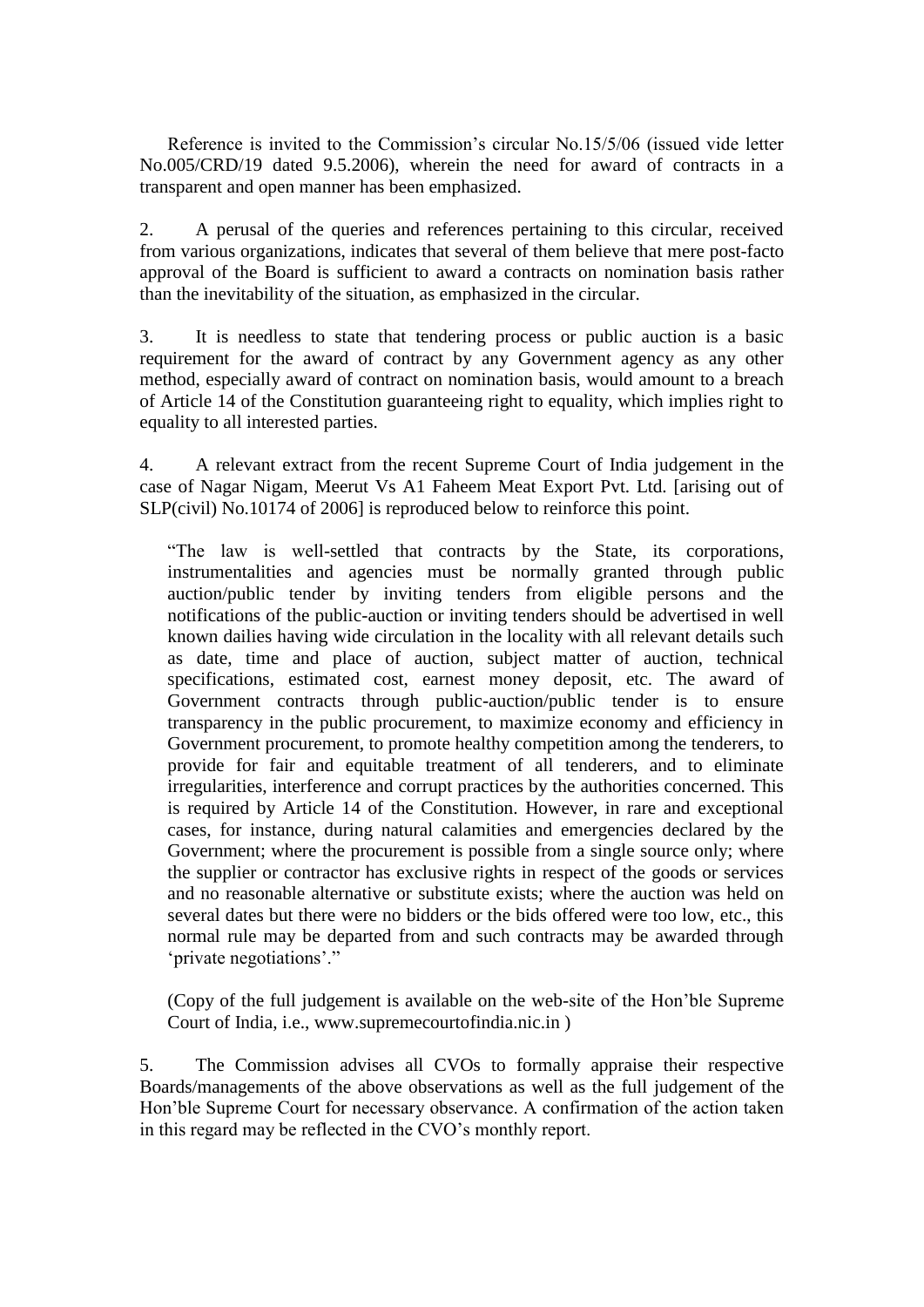6. Further, all nomination/single tender contracts be posted on the website ex post-facto.

# **(No.005/CRD/19 Dated 5th Jul 2007 )**

# (d) **Transparency in Works/ Purchase/Consultancy contracts awarded on Nomination basis.**

Commission vide Circular No. 15/5/06 dated 09/05/2006 had prescribed certain measures to be followed on works/purchase/consultancy contracts awarded on nomination basis by PSUs. These instructions have since been reviewed in the Commission and The Commission is of the view that the Board of the PSU is not required to scrutinize or post facto vet the actions of the operational managers and their decisions to award work on nomination basis.

2 Therefore, the following amendment is being made in sub-para (i) of para of 2 of Commission"s above circular:-

"All works awarded on nomination basis should be brought to the notice of the board of the respective PSUs for scrutiny and vetting post facto".

### **Read as**

# **"All works awarded on nomination basis should be brought to the notice of the board of the respective PSUs for information".**

**(CVC Circular No. 19/05/10 issued vide letter No.005/CRD/19 ( part ) dated:- 19 thMay 2010)**

)

## **10. TENDER NEGOTIATIONS**

### **(a) Improving vigilance administration**

The Central Vigilance Commission Ordinance 1998 under Section 8(1)(h) directs that the power and function of the CVC will be the following:

"exercise superintendence over the vigilance administration of the various Ministries of the Central Government or corporations established by or under any Central Act, Government companies, societies and local authorities owned or controlled by that Government".

2. Improving vigilance administration is possible only if system improvements are made to prevent the possibilities of corruption and also encourage a culture of honesty. In exercise of the powers conferred on the CVC by Section 8(1)(h), the following instructions are issued for compliance: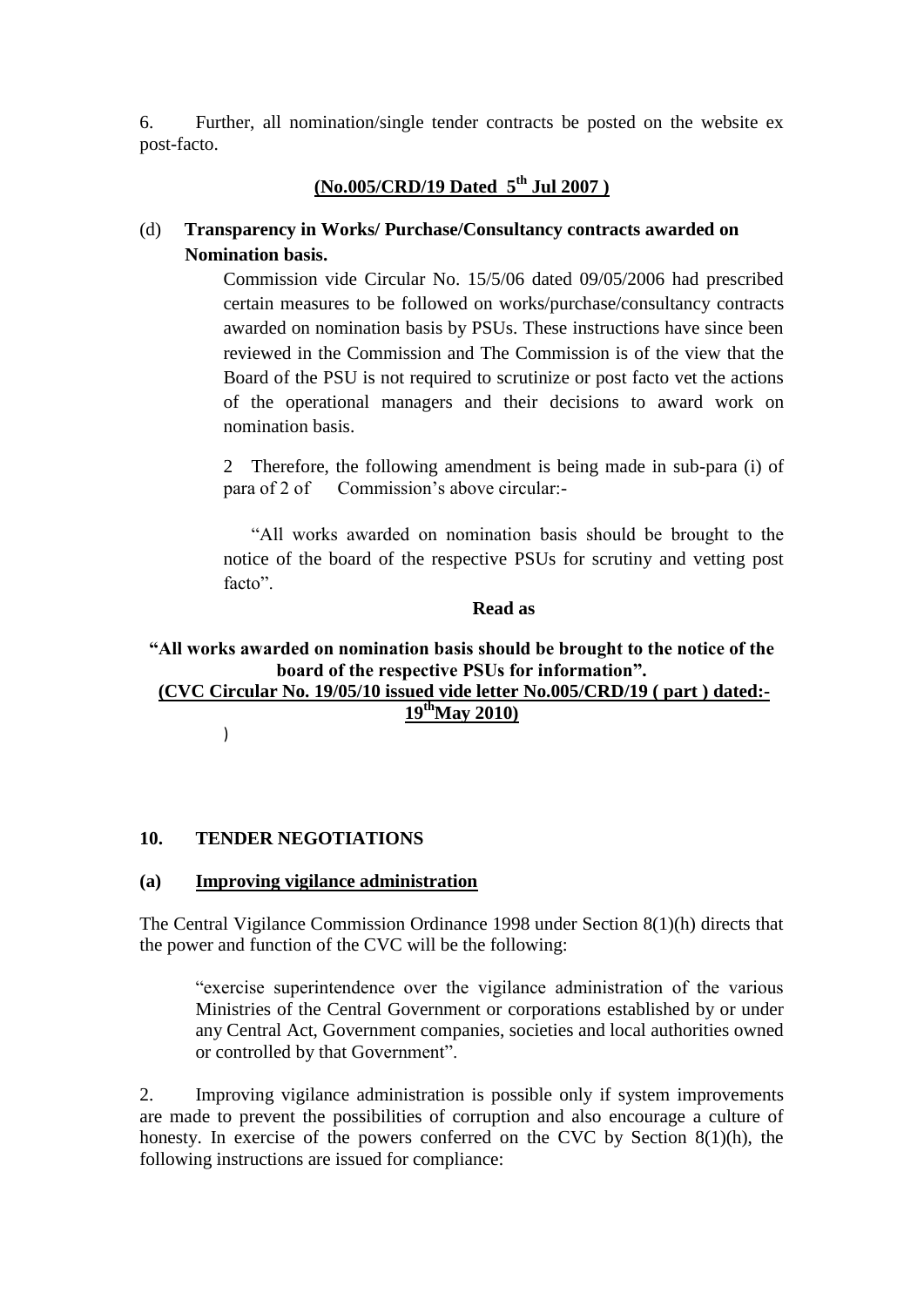# **2.1 Creating a culture of honesty**

Many organisations have a reputation for corruption. The junior employees and officers who join the organisations hopefully may not be so corruption minded as those who have already been part of the corrupt system. In order to ensure that a culture of honesty is encouraged and the junior officers do not have the excuse that because their seniors are corrupt, that they have to also adopt the corrupt practices, it is decided with immediate effect that junior employees who initiate any proposal relating to vigilance matters which is likely to result in a reference to the CVC can send a copy directly to the CVC by name. This copy will be kept in the office of the CVC and data fed into the computer. If within a reasonable time of say three to six months, the reference does not come to the CVC, the CVC then can verify with the concerned authorities in the department as to what happened to the vigilance case initiated by the junior employee. If there is an attempt to protect the corrupt or dilute the charges, this will also become visible. Above all the junior officers will not have the excuse that they have to fall in line with the corrupt seniors. Incidentally, the seniors also cannot treat the references made directly to the CVC as an act of indiscipline because the junior officers will be complying with the instructions issued under Section 8(1)(h) of the CVC Ordinance 1998. However, if a junior officer makes a false or frivolous complaint it will be viewed adversely.

# **2.2 Greater transparency in administration**

2.2.1 One major source of corruption arises because of lack of transparency. There is a scope for patronage and corruption especially in matters relating to tenders, cases where exercise of discretion relating to out of turn conferment of facilities/ privileges and so on. Each Organisation may identify such items which provide scope for corruption and where greater transparency would be useful. There is a necessity to maintain secrecy even in matters where discretion has to be exercised. But once the discretion has been exercised or as in matters of tenders, once the tender has been finalised, there is no need for the secrecy. A practice, therefore, must be adopted with immediate effect by all organisations within the purview of the CVC that they will publish on the notice board and in the organisation"s regular publication the details of all such cases regarding tenders or out of turn allotments or discretion exercised in favour of an employee/party. The very process of publication of this information will provide an automatic check for corruption induced decisions or undue favours which go against the principles of healthy vigilance administration.

2.2.2 The CVC will in course of time take up each organisation and review to see whether any additions and alterations have to be made to the list of items which the organisation identified in the first instance for the monthly communications for publicity in the interests of greater transparency. This may be implemented with immediate effect.

# **2.3 Speedy departmental inquiries**

2.3.1 One major source of corruption is that the guilty are not punished adequately and more important they are not punished promptly. This is because of the prolonged delays in the departmental inquiry procedures. One of the reasons for the departmental inquiry being delayed is that the inquiry officers have already got their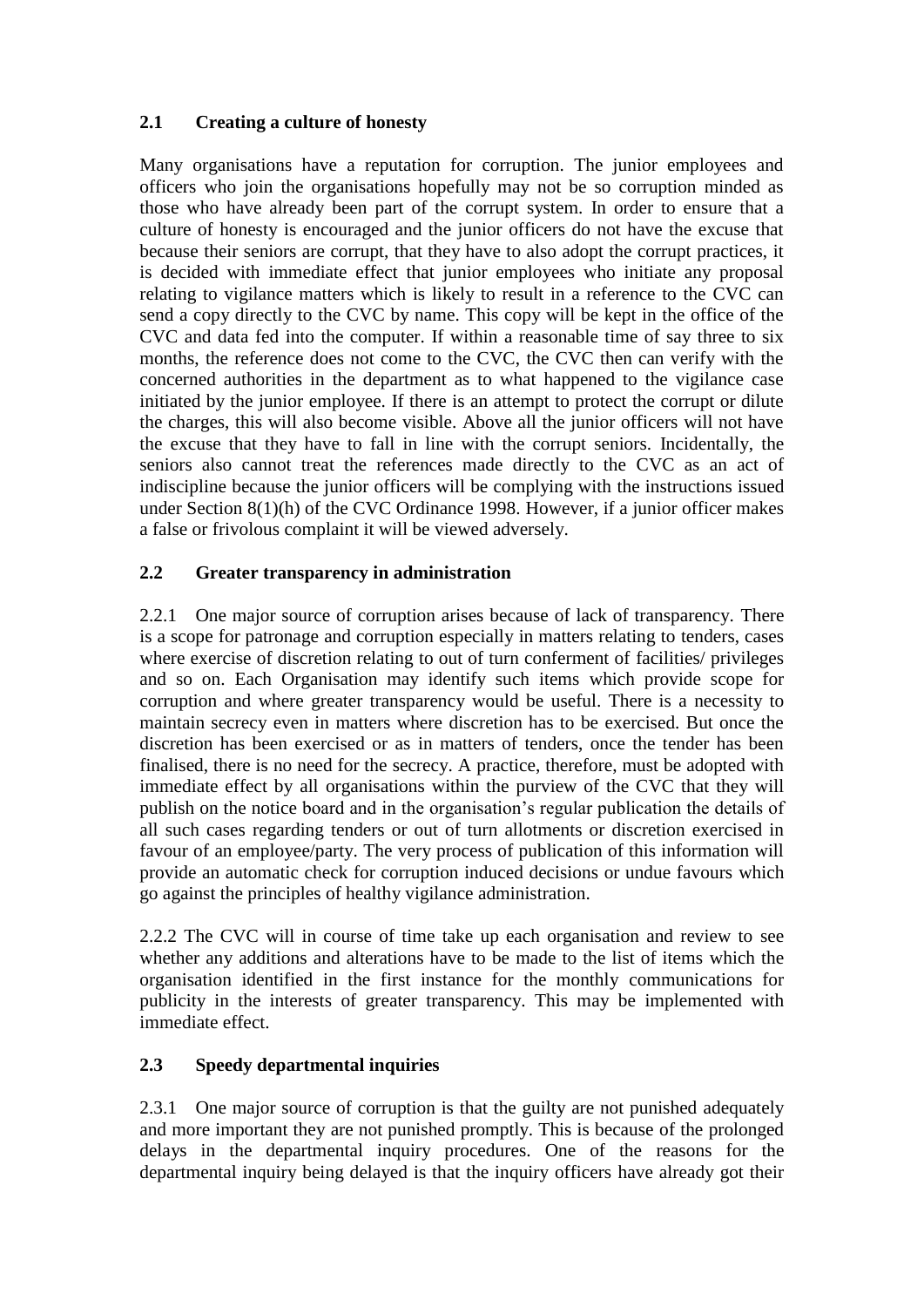regular burden of work and this inquiry is to be done in addition to their normal work. The same is true for the Presenting Officers also.

2.3.2 Each organisation, therefore, may immediately review all the pending cases and the Disciplinary Authority may appoint Inquiry Officers from among retired honest employees for conducting the inquiries. The names of these officers may be got cleared by the CVC. The CVC will also separately issue an advertisement and start building a panel of names all over India who can supplement the inquiry officers work in the department. In fact, it will be a healthy practice to have all the inquiries to be done only through such retired employees because it can then be ensured that the departmental inquiries can be completed in time. If any service/departmental rules are in conflict with the above instructions they must be modified with immediate effect.

2.3.3 In order to ensure that the departmental inquiries are completed in time, the following time limits are prescribed:

(i) In all cases which are presently pending for appointment of Inquiry Officer and Presenting Officer, such appointment should be made within one month. In all other cases, the Inquiry Officer and the Presenting Officer should be appointed, wherever necessary, immediately after the receipt of the public servant's written statement of defence denying the charges.

(ii) The Oral inquiry, including the submission of the Inquiry Officer"s report, should be completed within a period of 6 months from the date of appointment of the Inquiry Officer. In the preliminary inquiry in the beginning requiring the first appearance of the charged officers and the Presenting Officer, the Inquiry Officer should lay down a definite time-bound programme for inspection of the listed documents, submission of the lists of defence documents and defence witnesses and inspection of defence documents before the regular hearing is taken up.

The regular hearing, once started, should be conducted on day-to-day basis until completed and adjournment should not be granted on frivolous grounds.

2.3.4 One of the causes for delay is repeated adjournments. Not more than two adjournments should be given in any case so that the time limit of six months for departmental inquiry can be observed.

2.3.5 The IO/PO, DA and the CVO will be accountable for the strict compliance of the above instructions in every case.

# **2.4 Tenders**

Tenders are generally a major source of corruption. In order to avoid corruption, a more transparent and effective system must be introduced. As post tender negotiations are the main source of corruption, post tender negotiations are banned with immediate effect except in the case of negotiations with L1 (i.e. Lowest tenderer).

# **(CVC letter No. 8(1)(h)/98(1) dated 18.11.1998)**

## **(b) Improving Vigilance Administration : Tenders**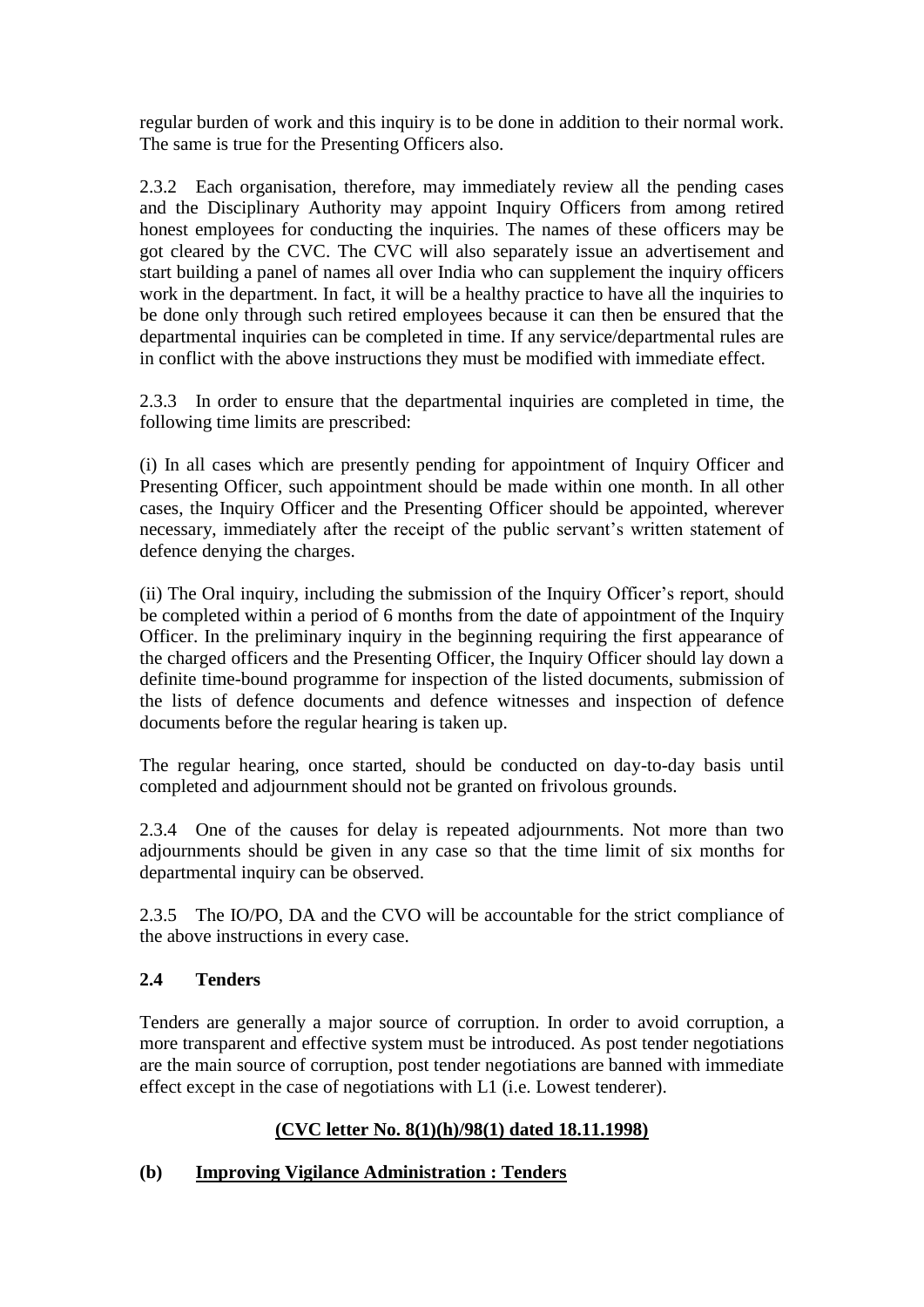Please refer to CVC"s instructions issued under letter No 8(1)(h)/98(I) dated 18/11/98 banning post tender negotiations except with L-1 i.e., the lowest tenderer. Some of the organizations have sought clarifications from the Commission as they are facing problems in implementing these instructions. The following clarifications are, therefore, issued with the approval of Central Vigilance Commissioner.

a) The Government of India has a purchase preference policy so far as the public sector enterprises are concerned. It is clarified that the ban on the post tender negotiations does not mean that the policy of the Government of India for purchase preference for public sector should not be implemented.

b) Incidentally, some organizations have been using the public sector as a shield or a conduit for getting costly inputs or for improper purchases. This also should be avoided.

c) Another issue that has been raised is that many a time the quantity to be ordered is much more than L1 alone can supply. In such cases the quantity order may be distributed in such a manner that the purchase is done in a fair transparent and equitable manner.

# **(CVC letter No 98/ORD/1 dated 15th Mar 1999)**

### **(c) Applicability of CVC's instruction No.8(1)(h)/98(1) dated 18/11/98 on post- tender negotiations to Projects of the World Bank & other international funding agencies.**

The Commission has banned post- tender negotiations except with L-1 vide its instruction No.8(1)(h)/98(1) dated 18/11/98. Subsequently, the Commission had also issued a clarification vide No.98/ORD/1 dated 15/3/99. Notwithstanding the clarifications issued by the Commission, many Departments/Organisations have been approaching the Commission on specific issues which were clarified to the individual departments/organisations.

2. A clarification sought by many Departments/Organisation, which is vital and has relevance to many of the organisations relates to the applicability of the above said instruction of CVC to World Bank Projects. It has been decided after due consideration, that in so far as the World Bank Projects and other international funding agencies such as IMF, ADB etc. are concerned, the department/organisations have no other alternative but to go by the criteria prescribed by the World Bank/concerned agencies and the Commission's instruction would not be applicable specifically to those projects. However, the instructions of the CVC will be binding on purchases/sales made by the departments within the Country. The CVC's instruction of 18/11/98 will apply even if they are made with sources outside the Country and if they are within the budget provisions and normal operations of the Department/Organisation,

- 3. All CVOs may ensure strict compliance of this instruction.
- 4. This instruction is also available on CVC's Website at [http://cvc.nic.in](http://cvc.nic.in/)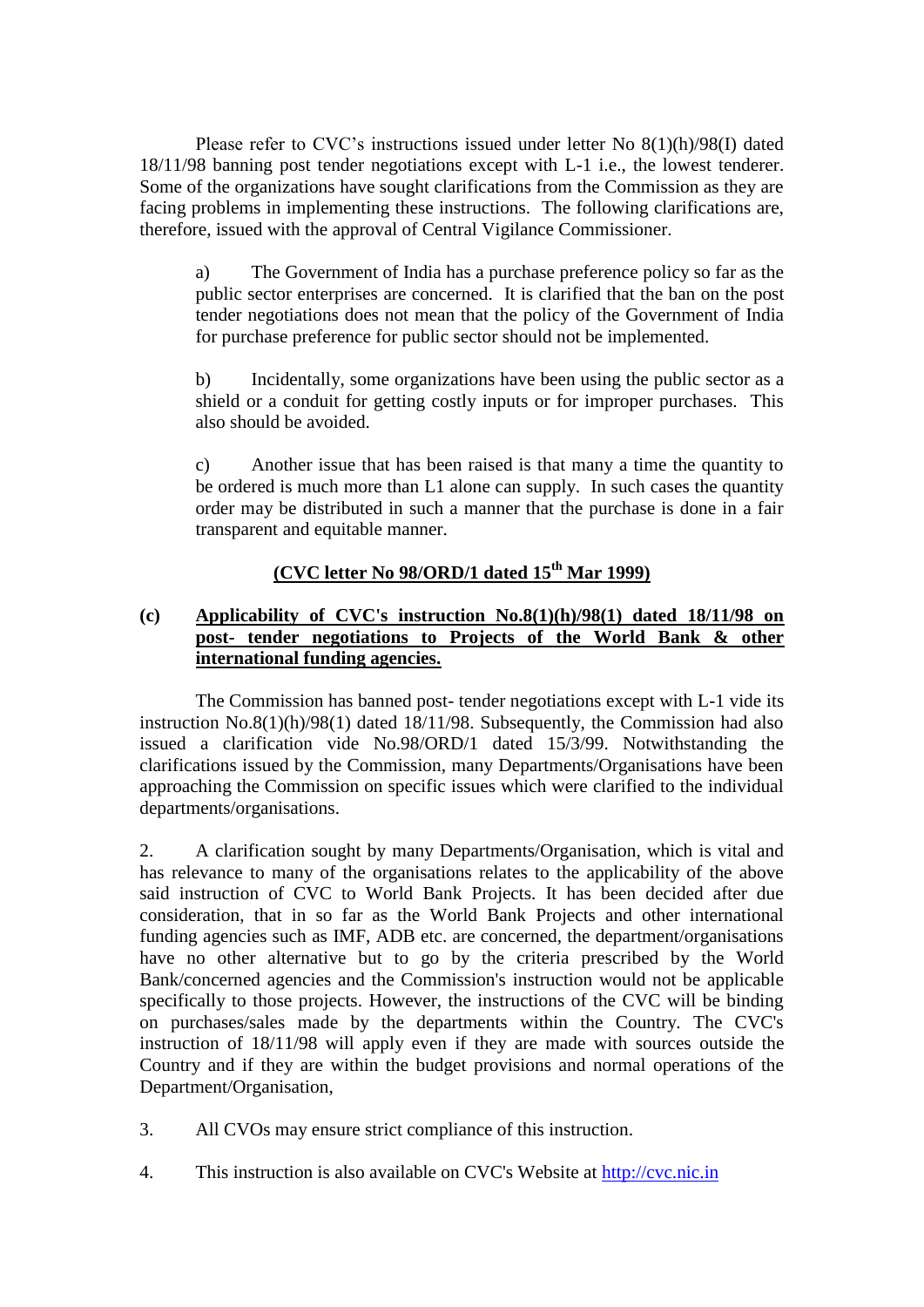### **(CVC letter No.3(V)/99/9 dated 1.10.1999)**

### **(d) Improving Vigilance Administration – Tenders**

Please refer to CVC"s instructions issued under letter No 8(1)(h)/98(I) dated 18/11/98, banning post tender negotiations except with L-1.

2. The Commission has been getting a number of queries on how to handle the matter if the quantity to be ordered is more than L-1 can supply or about placement of orders on Public Sector Undertakings. It is requested that such matters may be dealt with in accordance with the clarifications issued by the Commission vide its letter of even number dated 15.3.99(copy enclosed).

3. Some of the organizations have sought clarification as to whether they can consider the L-2 offer or negotiate with that firm if L-1 withdraws his offer before the work order is placed, or before the supply or execution of work order takes place. In this regard, it is clarified that such a situation may be avoided if a two-bid system is followed (techno-commercial) so that proper assessment of the offers is made before the award of work order. Therefore, if L-1 party backs out, there should be retendering in a transparent and fair manner. The authority may in such a situation call for limited or short notice tender if so justified in the interest of work and take a decision on the basis of lowest tender.

4. The Commission has also been getting references for its advice on the procedures being followed in individual cases of tenders. The Commission would not involve itself in the decision making process of individual authorized. It, however, would expects the organizations to implement its instructions dated 18.11.98, in its spirit and to ensure that the decisions of administrative authorities are transparent.

## **(CVC letter No 98/ORD/1 dated 24th Aug 2000)**

### **(e) Improving Vigilance Administration – Tenders**

Please refer to the instructions issued by the Commission vide its communication No 8(1) (h)/98(1) dated 18 Nov 1998, banning post-tender negotiations except with L-1.

It is clarified that the CVC"s instructions dated 18 Nov 98, banning posttender negotiations except with L-1 (i.e., the lowest tenderer), pertain to the award of work/supply orders etc., where the Government or the Government Company has to make payment. If the tender is for sale of material by the Government or Government company, the post-tender negotiations are not be held except with H-1 (i.e., the highest tenderer), if required.

# **(CVC letter No 98/ORD/1 dated 03rd Aug 2001)**

### **(f) Tendering Process – Negotiation with L-1**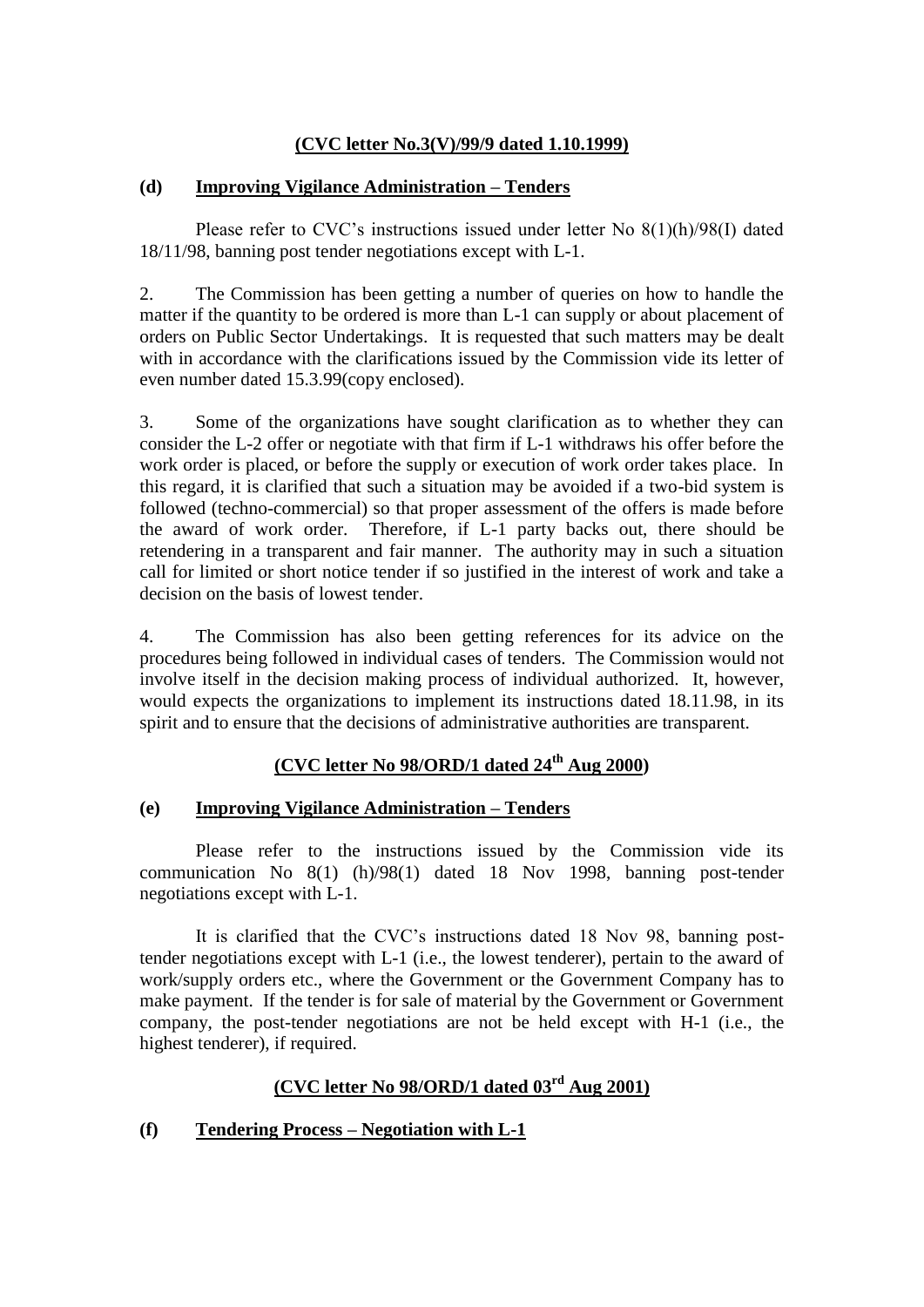A workshop was organized on  $27<sup>th</sup>$  Jul 2005 at SCOPE New Delhi, by the Central Vigilance Commission, to discuss relating to tendering process including negotiation with L-1. Following the deliberations in the above mentioned Work Shop, the following issues are clarified with reference to para 2.4 of Circular No.8(1) (h)/98(1) dated  $18^{th}$  November, 1998 on negotiation with L-1, which reflect the broad consensus arrived at in the workshop.

(i) There should not be any negotiations. Negotiations if at all shall be an exception and only in the case of proprietary items or in the case of items with limited source of supply. Negotiations shall be held with L-1 only. Counter Offers tantamount to negotiations and should be treated at par with negotiation.

(ii) Negotiations can be recommended in exceptional circumstances only after due application of mind and recording valid, logical reasons justifying negotiations. In case of inability to obtain the desired results by way of reduction in rates and negotiations prove infructuous, satisfactory explanations are required to be recorded by the Committee who recommended the negotiations. The Committee shall be responsible for lack of application of mind in case its negotiations have only unnecessarily delayed the award of work/contract.

2.2 Further, it has been observed by the Commission that at times the Competent Authority takes unduly long time to exercise the power of accepting the tender or negotiate or re-tender. Accordingly, the model time frame for according such approval to completion of the entire process of Award of tenders should not exceed one month from the date of submission of recommendations. In case the file has to be approved at the next higher level a maximum of 15 days may be added for clearance at each level. The overall time frame should be within the validity period of the tender/contract.

3.3 In case of L-1 backing out there should be re-tendering as per extant instructions.

## **( No.005/CRD/12 Dated 25th Oct 2005)**

### **(g) Tendering process – negotiation with L1**

Reference is invited to Commission's instructions of even number dated 25.10.2005 on the above subject. A number of references have been received in the Commission, asking for clarification on issues pertaining to specific situations.

2. The Commission"s guidelines were framed with a view to ensuring fair and transparent purchase procedure in the organizations. The guidelines are quite clear and it is for the organizations to take appropriate decision, keeping these guidelines in view. In case they want to take action in deviation or modification of the guidelines, to suit their requirements, it is for them to do so by recording the reasons and obtaining the approval of the competent authority for the same. However, in no case, should there be any compromise to transparency, equity or fair treatment to all the participants in a tender.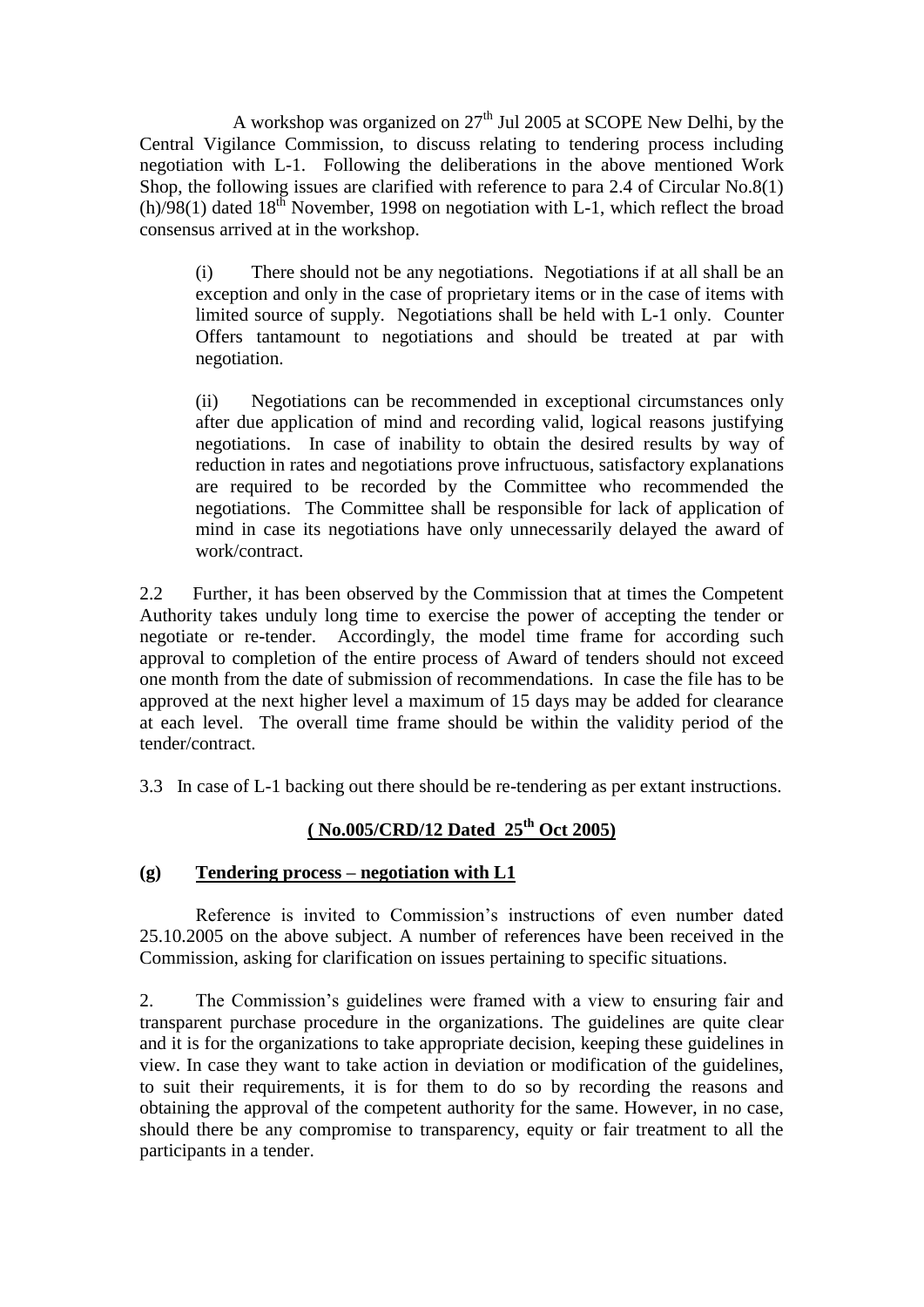# **(005/CRD/12 Dated the 3rd Oct 2006)**

#### **(h) Tendering process – negotiations with L-1**

Reference is invited to the Commission's circulars of even number, dated 25.10.2005 and 3.10.2006, on the above cited subject. In supersession of the instructions contained therein, the following consolidated instructions are issued with immediate effect:-

i) As post tender negotiations could often be a source of corruption, it is directed that there should be no post-tender negotiations with L-1, except in certain exceptional situations. Such exceptional situations would include procurement of proprietary items, items with limited sources of supply and items where there is suspicion of a cartel formation. The justification and details of such negotiations should be duly recorded and documented without any loss of time.

ii) In cases where a decision is taken to go for re-tendering due to the unreasonableness of the quoted rates, but the requirements are urgent and a retender for the entire requirement would delay the availability of the item, thus jeopardizing the essential operations, maintenance and safety, negotiations would be permitted with L-1 bidder(s) for the supply of a bare minimum quantity. The balance quantity should, however, be procured expeditiously through a re-tender, following the normal tendering process.

(iii) Negotiations should not be allowed to be misused as a tool for bargaining with L-1 with dubious intentions or lead to delays in decisionmaking. Convincing reasons must be recorded by the authority recommending negotiations. Competent authority should exercise due diligence while accepting a tender or ordering negotiations or calling for a re-tender and a definite timeframe should be indicated so that the time taken for according requisite approvals for the entire process of award of tenders does not exceed one month from the date of submission of recommendations. In cases where the proposal is to be approved at higher levels, a maximum of 15 days should be assigned for clearance at each level. In no case should the overall timeframe exceed the validity period of the tender and it should be ensured that tenders are invariably finalized within their validity period.

(iv) As regards the splitting of quantities, some authorized have expressed apprehension that pre-disclosing the distribution of quantities in the bid document may not be feasible, as the capacity of the L-1 firm may not be known in advance. It may be stated that if, after due processing, it is discovered that the quantity to be ordered is far more than what L-1 alone is capable of supplying and there was no prior decision to split the quantities, then the quantity being finally ordered should be distributed among the other bidders in a manner that is fair, transparent and equitable. It is essentially in cases where the authorized decide in advance to have more than one source of supply (due to critical or vital nature of the item) that the Commission insists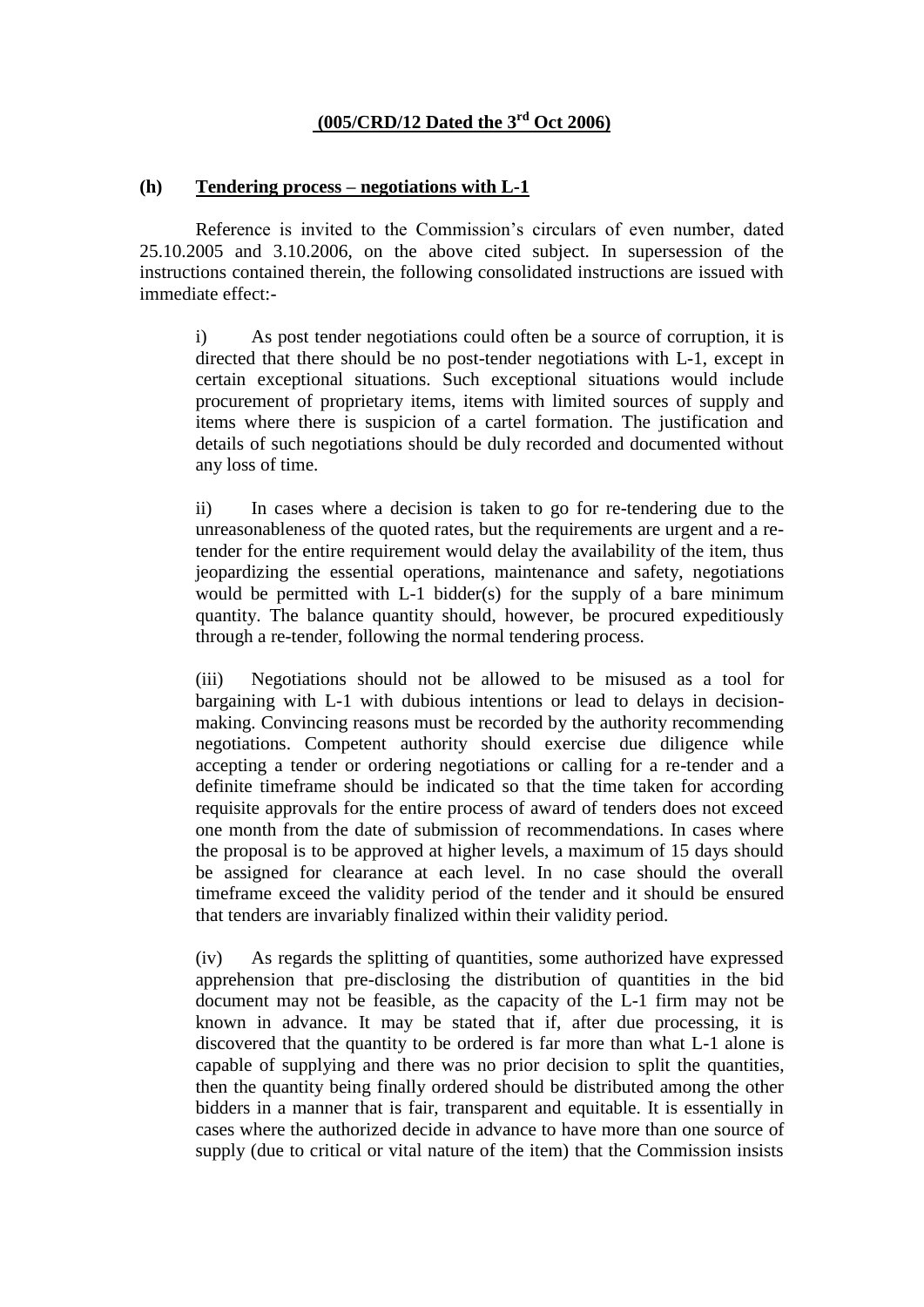on pre-disclosing the ratio of splitting the supply in the tender itself. This must be followed scrupulously.

(v) Counter-offers to L-1, in order to arrive at an acceptable price, shall amount to negotiations. However, any counter-offer thereafter to L-2, L-3, etc., (at the rates accepted by L-1) in case of splitting of quantities, as predisclosed in the tender, shall not be deemed to be a negotiation.

2. It is reiterated that in case L-1 backs-out, there should be a re-tender.

# **(No.005/CRD/012 Dated the 3rd Mar 2007)**

### **(i) Tendering Process - Negotiations with L1**

Attention is invited to the Commission's circular no.  $4/3/07$  dated 3.3.07 on the issue of "Tendering Process - Negotiations with L1"

In the said circular it has, among other things, been stated "As post tender negotiations could often be a source of corruption, it is directed that there should be no post tender negotiations with L1, except in certain exceptional situations." It has come to Commission"s notice that this has been interpreted to mean that there is a ban on post tender negotiations with L-1 only and there could be post tender negotiations with other than L1 i.e. L2, L3 etc. This is not correct.

It is clarified to all concerned that- there should normally be no post tender negotiations. If at all negotiations are warranted under exceptional circumstances, then it can be with L1 (Lowest tenderer) only if the tender pertains to the award of work/supply orders etc. where the Government or the Government company has to make payment. However, if the tender is for sale of material by the Government or the Govt. company, the post tender negotiations are not to be held except with H1 (i.e. Highest tenderer) if required.

2. All other instructions as contained in the circular of 3.3.2007 remain unchanged.

3. These instructions issue with the approval of the Commission and may please be noted for immediate compliance.

# **(CVC Circular No.01/01/10 issued vide letter No.005/CRD/012 Dated 20th Jan 2010)**

## **11. CONSIDERATION OF INDIAN AGENTS**

## **(a) Consideration Of Indian Agents**

The Commission has received a complaint alleging that in Government tenders at times an Indian Agent participates on behalf of two different foreign suppliers and in the event of only offers of these two suppliers getting short-listed,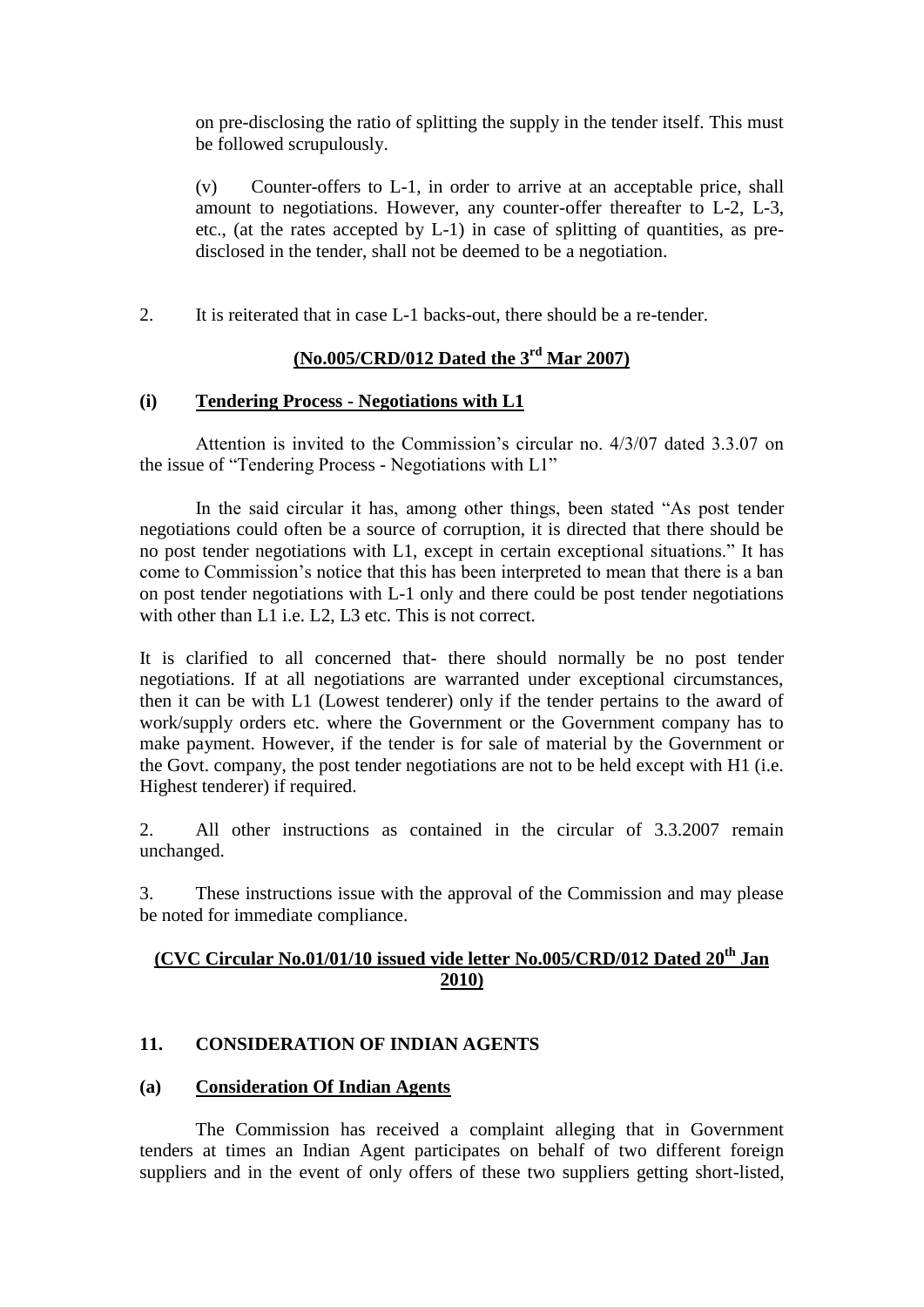then the Indian representative knowing the prices of the two foreign suppliers/ manufacturers may take an undue advantage.

2. The issue has been deliberated in the Commission. In order to maintain sanctity of the tender system, it is advised that one Agent cannot represent two suppliers or quote on their behalf in a particular tender.

3. It is suggested that these instructions may be circulated amongst concerned officials of your organization for guidance.

# **(12-02-6-CTE/SPI (I)-2 dated 07th Jan 2003)**

### **(b) Consideration of Indian Agents**

The Commission has received a complaint alleging that in Government tenders an agent participates by representing a company officially and another bid is submitted as a 'direct offer' from the manufacturer. At times, the agent represents a foreign company in one particular tender and in another tender the said foreign company participates directly and the agent represents another foreign company. There is a possibility of cartelization in such cases and thus award of contract at higher prices.

2. The issue has been deliberated in the Commission. In order to maintain the sanctity of tendering system, it is advised that the purchases should preferably be made directly from the manufacturers. Either the Indian Agent on behalf of the foreign principal or the foreign principal directly could bid in a tender but not both. Further, in cases where an agent participates in a tender on behalf of one manufacturer, he should not be allowed to quote on behalf of another manufacturer along with the first manufacturer in a subsequent / parallel tender for the same item.

3. It is suggested that these guidelines may be circulated amongst the concerned officials of your organization for guidance.

## **(Office Order No. 25/04/04 dated 21st Apr 2004)**

## **12. ADVANCE PAYMENT**

## **(a) Grant of interest free mobilization advance**

It has come to the notice of this Commission that PSUs are stipulating payment of interest free mobilization advance in their tenders. Many times mobilization advance is allowed after acceptance of tender also. The amount of mobilization advance thus paid to the contractor is prone to be used by him for building his own capital or for the purpose other than the one for which it is disbursed. For big projects mobilization advance of 5 to 10% stipulated in the contract works out to a huge amount and the contractor is likely to be benefited with interest free amount to a very big extent. Normally while preparing justification, elements of gain in terms of interest on capital investment by way of mobilization advance is also not considered and thus the contractor gets higher rates than that may be justified. In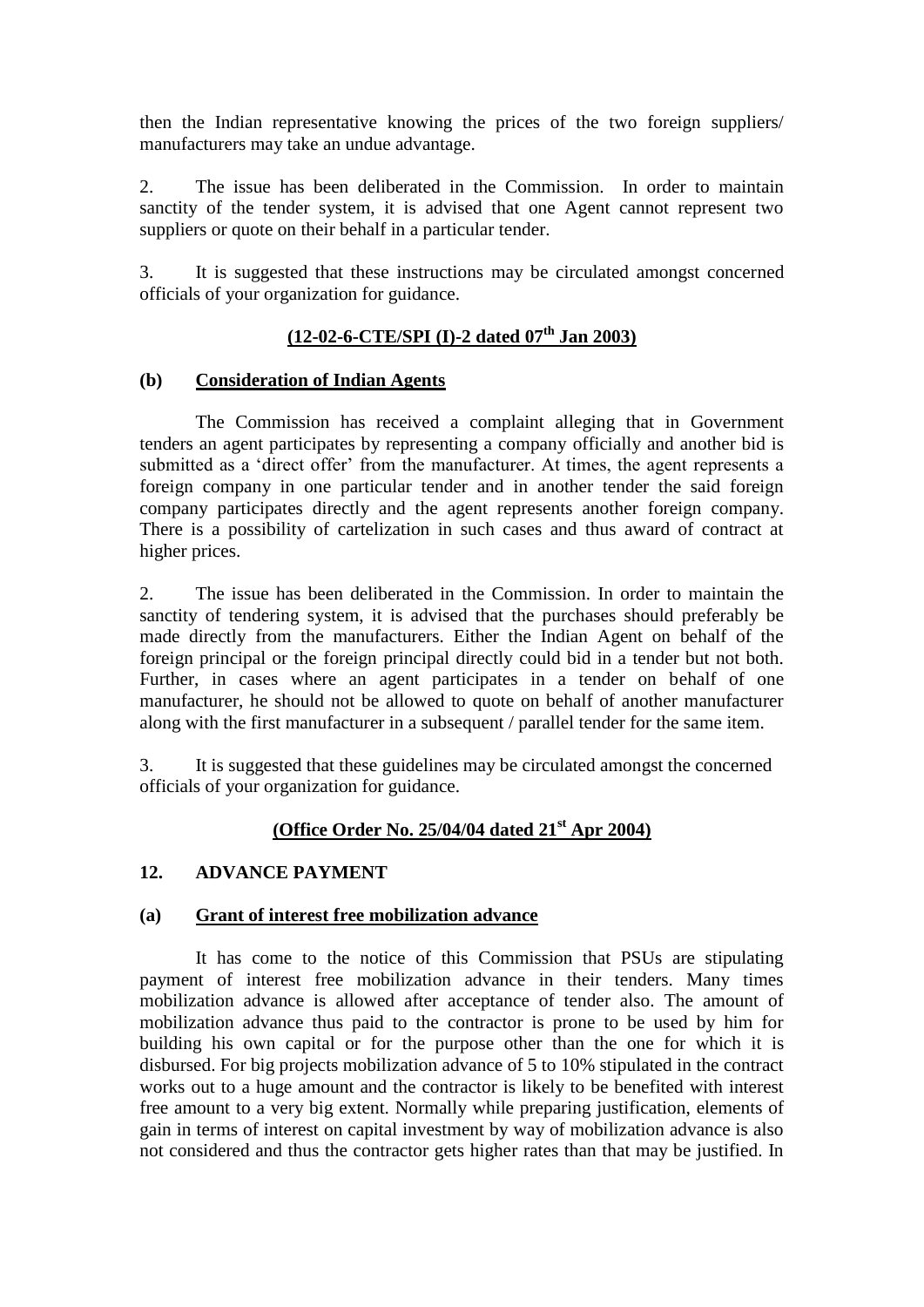case there is a delay in commencement of work the contractor is likely to get undue benefit by way of retention of huge money.

2. It is, therefore, desired that adequate steps may be taken to ensure stipulation of mobilization advance only for selected works and advance should be interest bearing so that contractor does not draw undue benefit. Timely execution/completion of all projects is an essential requirement and the contractor would like to draw interest bearing mobilization advance only when he needs to maintain his cash flow.

## **(CVC OM No.UU/POL/19Dated 8 Oct.,1997)**

## **(b) Mobilization Advance**

 In order to address the problem of misuse of mobilization advance provision in the civil and other works, the Commission had issued an O.M. dated 8.12.1997 for grant of interest bearing "Mobilization Advance" in selected works. In view of references from certain organizations on this issue, the Commission has reviewed the issue and it has been decided to modify and add the following provisions in the existing O.M. This may be read as addendum to the Commission's O.M. dt.8.12.1997.

If the advance is to be given, it should be expressly stated in the NIT/Bid Documents, indicating the amount, rate of interest and submission of BG of equivalent amount.

The advance payment may be released in stages depending upon the progress of the work and mobilization of required equipments etc.

There should be a provision in the contract for adjustment of advance progressively even as the bills are cleared for payment.

# **( No.4CC-1-CTE-2 Dated 08th Jun 2004)**

### **(c) Mobilization Advance.**

Commission has reviewed the existing guidelines on "Mobilization Advance" issued vide OM No.UU/POL/18 dt 08.12.97 and OM No.4CC-1-CTE-2 dt 08.6.04. The following guidelines are issued in supercession of earlier guidelines issued by the Commission on "Mobilization Advance":-

1. Provision of mobilization advance should essentially be need-based. Decision to provide such advance should rest at the level of Board (with concurrence of Finance) in the organization.

2. Though the Commission does not encourage interest free mobilization advance, but, if the Management feels it necessity in specific cases then it should be clearly stipulated in the tender document and its recovery should be time based not linked with progress of work. This would ensure that even if the contractor is not executing the work or executing it at a slow pace, recovery of advance could commence and scope for misuse of such advance could be reduced.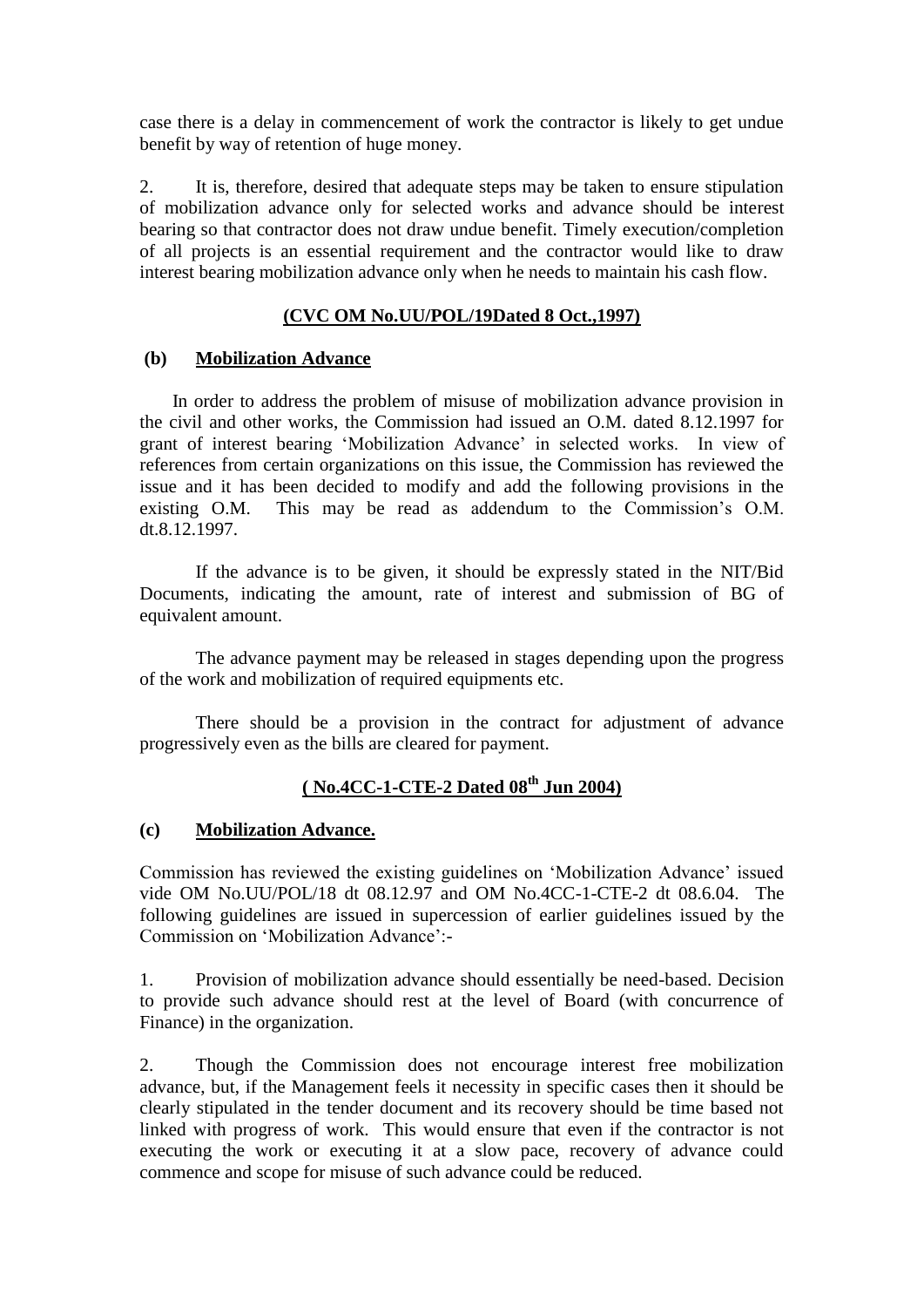3. Part "Bank Guarantees" (BGs) against the mobilization advance should be taken in as many numbers as the proposed recovery installments and should be equivalent to the amount of each installment. This would ensure that at any point of time even if the contractor's money on account of work done is not available with the organization, recovery of such advance could be ensured by encashing the BG for the work supposed to be completed within a particular period of time.

4. There should be a clear stipulation of interest to be charged on delayed recoveries either due to the late submission of bill by the contractor or any other reason besides the reason giving rise to the encashment of BG, as stated above.

5. The amount of mobilization advance, interest to be charged, if any; its recovery schedule and any other relevant detail should be explicitly stipulated in the tendered document upfront.

6. Relevant format for BG should be provided in the tender document, which should be enforced strictly and authenticity of such BGs should also be invariably verified from the issuing bank, confidentially and independently by the organization.

7. In case of "Machinery and Equipment advance", insurance and hypothecation to the employer should be ensured.

8. Utilization certificate from the contractor for the mob advance should be obtained. Preferably, mob adv should be given in installments and subsequent installments should be released after getting satisfactory utilization certificate from the contractor for the earlier installment.

# **(No.4CC-1-CTE-2 Dated 10th Apr 2007)**

## **(d) Corrigendum Circular No. 5/2/08 Mobilization Advance**

The commission has reviewed the existing guidelines on Mobilization advance Circular No. 10/4/07 [issued vide OM No. 4CC-1-CTE-2; dated 10-04-07]. Para 1 of the above circular may be read as under

"Decision to stipulate free mobilization advance in the tender document should rest at the level of Board [with concurrence of Finance] in the organizations. However in case of interest bearing mobilization advance, organizations may delegate powers at appropriate levels such as the CMD or Functional Directors

# **(No.4CC-1-CTE-2 Dated 05th Feb 2008)**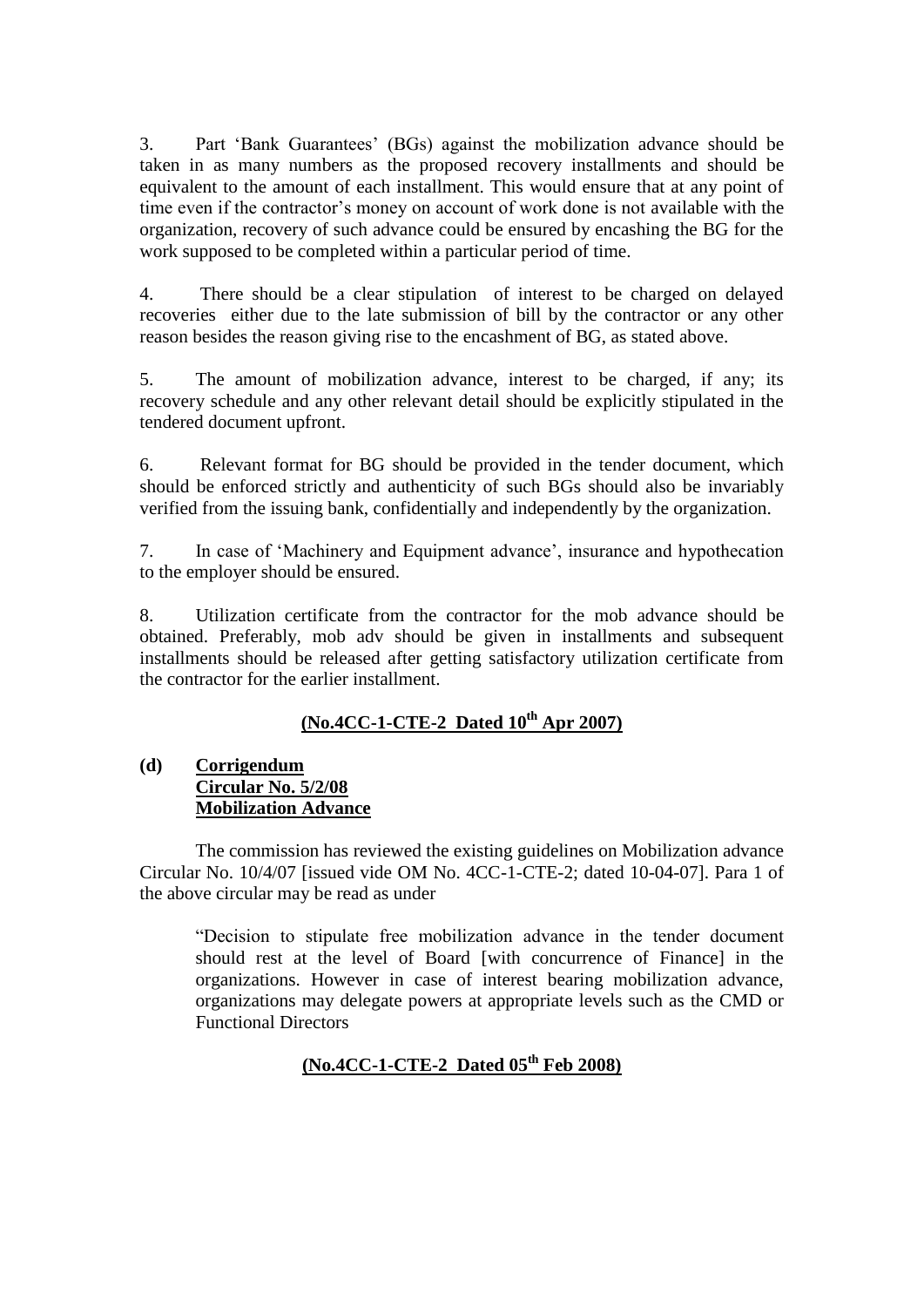### (e) **Mobilization advance**

Commission had earlier issued guidelines on granting of "Mobilisation Advance", vide OM No. UU/POL/18 dated 08.12.1997, OM No. 4CC-1-CTE-2 dated 08.06.2004 and OM No. 4CC-1-CTE-2 dated 10.04.2007.

2. The matter has been further reviewed and it has decided by the Commission that following additional guidelines may be followed in case of grant of Mobilisation Advance.

- (i) The Bank Guarantee etc. taken towards security of "mobilisation advance" should be at least 110% of the advance so as to enable recovery of not only principal amount but also the interest portion, if so required.
- (ii) The mobilisation advance should not be paid in less than two instalments except in special circumstances for the reasons to be recorded. This will keep check on contractor misutilizing the full utilisation advance when the work is delayed considerably.
- (iii) A clause in the tender enquiry and the contract of cases providing for interest free mobilisation advances may be stipulated that if the contract is terminated due to default of the contractor, the "mobilisation advance" would be deemed as interest bearing advance at an interest rate of  $\%$ , (to be stipulated depending on the prevailing rate at the time of issue of NIT) to be compounded quarterly.

# **(No. 02/02/11 dated 17th Feb. 2011)**

## **13. ACCEPTANCE OF BANK GUARANTEE**

### **(a) Acceptance Of Bank Guarantee**

A number of instances have come to the notice of the Commission where forged / fake bank guarantees have been submitted by the contractors / suppliers. Organizations concerned have also not made any effective attempt to verify the genuineness / authenticity of these bank guarantees at the time of submission.

2. In this background, all organizations are advised to streamline the system of acceptance of Bank Guarantees from contractors / suppliers to eliminate the possibility of acceptance of any forged / fake bank guarantees.

3. The guidelines on this subject issued by Canara Bank provides for an elaborate procedure, which may be found helpful for the organizations in eliminating the possibility of acceptance of forged / fake bank guarantees. The guidelines issued by Canara Bank provide that:-

"The original guarantee should be sent to the beneficiary directly under Registered Post [AD]. However, in exceptional cases, where the guarantee is handed over to the customer for any genuine reasons, the branch should immediately send by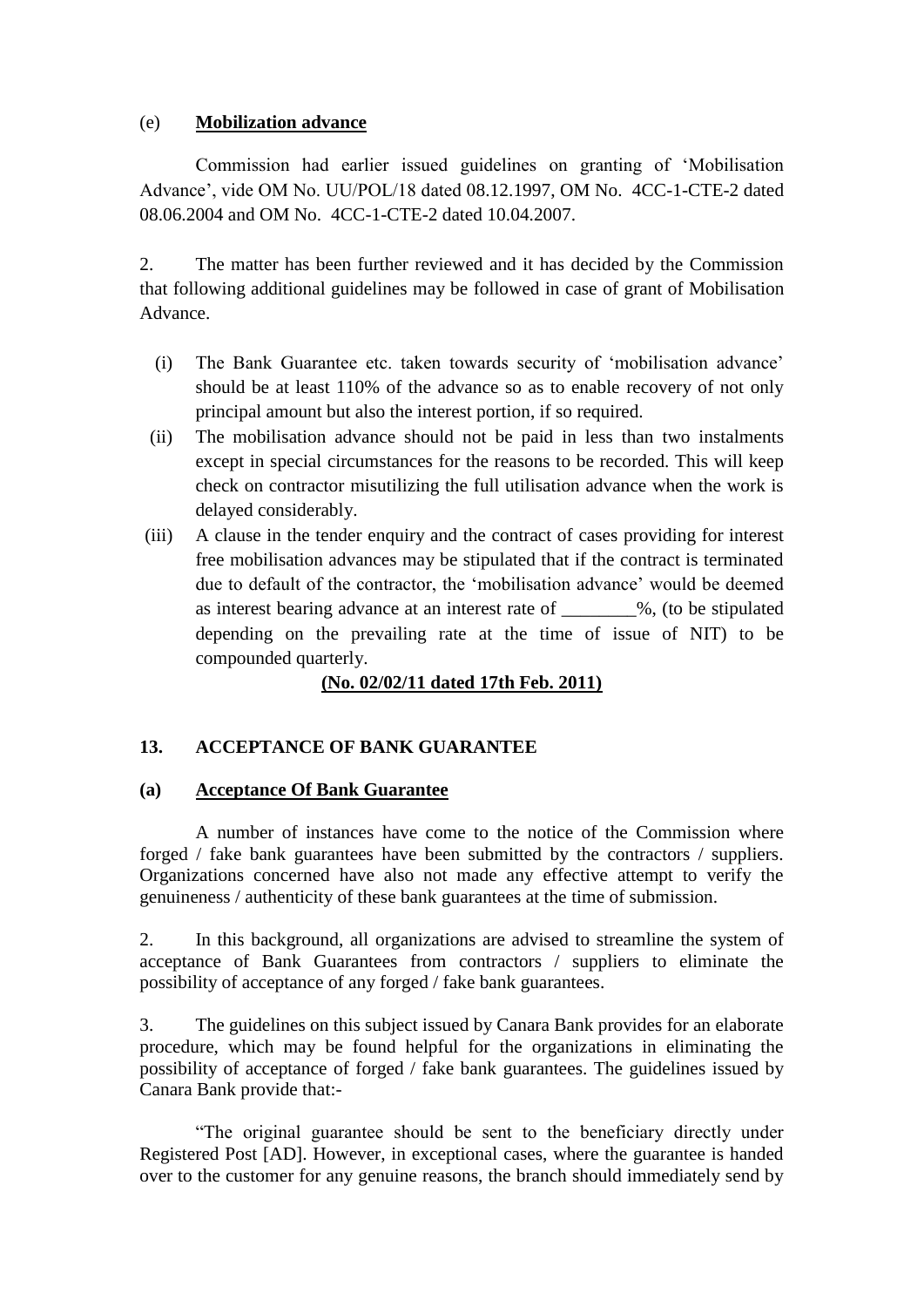Registered Post [AD] an unstamped duplicate copy of the guarantee directly to the beneficiary with a covering letter requesting them to compare with the original received from their customer and confirm that is in order. The AD card should be kept with the loan papers of the relevant guarantee.

At times, branches may receive letters from beneficiaries viz central / state Governments, public sector undertakings, requiring bank"s confirmation for having issued the guarantee, branches must send the confirmation letter to the concerned authorities promptly without fail

4. Therefore, all organizations are advised to evolve the procedure for acceptance of BGs, which is compatible with the guidelines of Banks / Reserve Bank of India.

# **(No. 02-07-01-CTE-30; dated 31st Dec 2008)**

### **14. INTEGRITY PACT**

### **(a) Adoption of Integrity Pact in major Government Procurement Activities**

Ensuring transparency, equity and competitiveness in public procurement has been a major concern of the Central Vigilance Commission and various steps have been taken by it to bring this about. Leveraging technology especially wider use of the web-sites for disseminating information on tenders, tightly defining the prequalification criteria and other terms and conditions of the tender are some of the steps recently taken at the instance of the Commission in order to bring about greater transparency and competition in the procurement/award of tender.

2. In this context, Integrity Pact, a vigilance tool first promoted by the Transparency International, has been found to be useful. The Pact essentially envisages an agreement between the prospective vendors/bidders and the buyer committing the persons/officials of both the parties, not to exercise any corrupt influence on any aspect of the contract. Only those vendors/bidders who have entered into such an Integrity Pact with the buyer would be competent to participate in the bidding. In other words, entering into this Pact would be a preliminary qualification. The Integrity Pact in respect of a particular contract would be effective from the stage of invitation of bids till the complete execution of the contract.

3. The Integrity Pact envisages a panel of Independent External Monitors (IEMs) approved for the organization. The IEM is to review independently and objectively, whether and to what extent parties have complied with their obligations under the Pact. He has right of access to all project documentation. The Monitor may examine any complaint received by him and submit a report to the Chief Executive of the organization, at the earliest. He may also submit a report directly to the CVO and the Commission, in case of suspicion of serious irregularities attracting the provisions of the PC Act. However, even though a contract may be covered by an Integrity Pact, the Central Vigilance Commission may, at its discretion, have any complaint received by it relating to such a contract, investigated.

4. The Commission would recommend the Integrity Pact concept and encourage its adoption and implementation in respect of all major procurements of the Govt.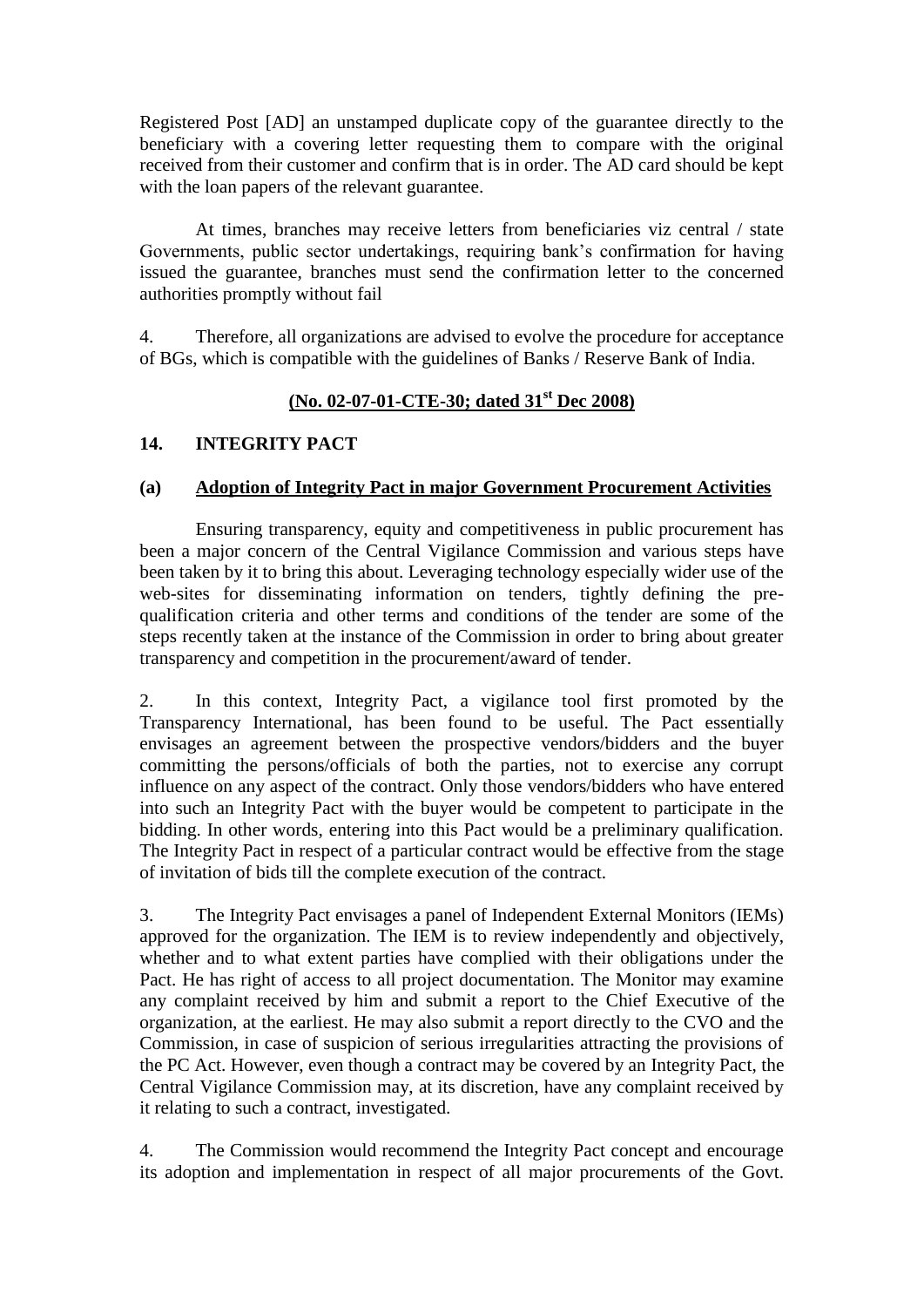organizations. As it is necessary that the Monitors appointed should be of high integrity and reputation, it has been decided that the Commission would approve the names of the persons to be included in the panel. The Government Organizations are, therefore, required to submit a panel of names of eminent persons of high integrity and repute and experience in the relevant field, through their administrative Ministry, for consideration and approval by the Commission as Independent External Monitors. The terms and conditions including the remuneration payable to the Monitors need not be a part of the Integrity Pact and the same could be separately communicated. It has also to be ensured by an appropriate provision in the contract, that the Integrity Pact is deemed as part of the contract in order to ensure that the parties are bound by the recommendation of the IEMs, in case any complaint relating to the contract, is found substantiated.

5. A copy of the Integrity Pact, which the SAIL got vetted by the Addl. Solicitor General is available on the Commission's web-site i.e. www.cvc.gov.in as an attachment to this Office Order in downloadable form, which may be used in original or may be suitably modified in order to meet the individual organization"s requirements.

Steel Authority of India Limited (SAIL) hereinafter referred to as "The Principal".

And …………………………….hereinafter referred to as "The Bidder/Contractor"

### **Preamble**

The Principal intends to award, under laid down organizational procedures, contract/s for ……………………………………………The Principal values full compliance with all relevant laws of the land, rules, regulations, economic use of resources and of fairness/transparency in its relations with its Bidder(s) and /or Contractor(s).

In order to achieve these goals, the Principal will appoint an Independent External Monitor (IEM), who will monitor the tender process and the execution of the contract for compliance with the principles mentioned above.

### **Section 1- Commitments of the Principal**.

1. The Principal commits itself to take all measures necessary to prevent corruption and to observe the following principles:-

a. No employee of the Principal, personally or through family members, will in connection with the tender for, or the execution of a contract, demand, take a promise for or accept, for self or third person, any material or immaterial benefit which the person is not legally entitled to.

b. The Principal will during the tender process treat all Bidder(s) with equity and reason. The Principal will in particular, before and during the tender process, provide to all Bidder(s) the same information and will not provide to any Bidder(s) confidential/additional information through which the Bidder(s) could obtain an advantage in relation to the process or the contract execution.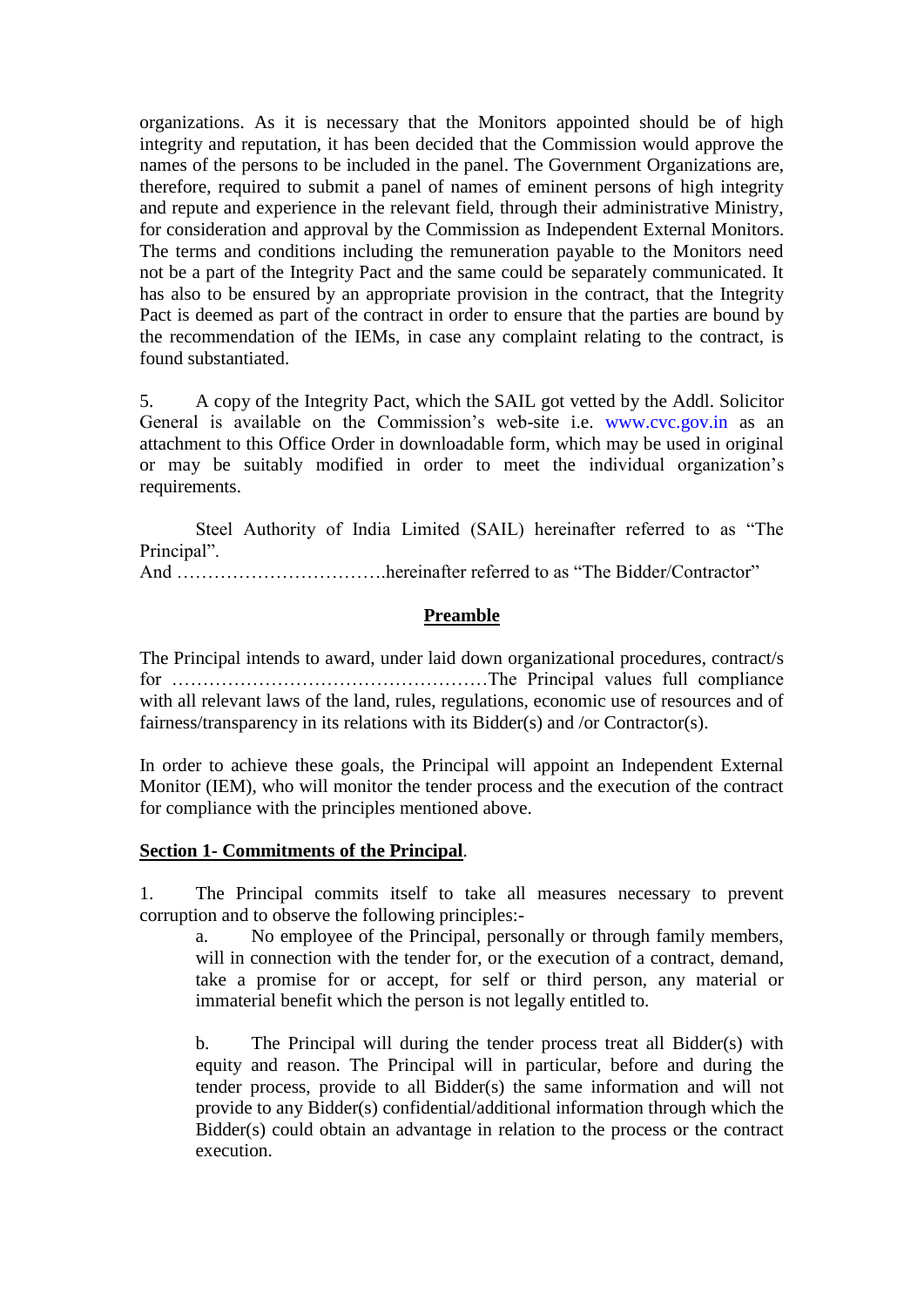c. The Principal will exclude from the process all known prejudiced persons.

2. If the Principal obtains information on the conduct of any of its employees which is a criminal offence under the IPC/PC Act, or it there be a substantive suspicion in this regard, the Principal will inform the Chief Vigilance Officer and in addition can initiate disciplinary actions.

### **Section 2 – Commitments of the Bidder(s)/ Contractor(s)**

1. The Bidder(s)/Contractor(s) commit himself to take all measures necessary to prevent corruption. He commits himself to observe the following principles during his participation in the tender process and during the contract execution.

a. The Bidder(s) / contractor(s) will not, directly or through any other persons or firm, offer promise or give to any of the Principal"s employees involved in the tender process or the execution of the contract or to any third person any material or other benefit which he/she is not legally entitled to, in order to obtain in exchange any advantage or during the execution of the contract.

b. The Bidder(s)/Contractor(s) will not enter with other Bidders into any undisclosed agreement or understanding, whether formal or informal. This applies in particular to prices, specifications, certifications, subsidiary contracts, submission or non submission of bids or any other actions to restrict competitiveness or to introduce cartelization in the bidding process.

c. The Bidder(s)/Contractor(s) will not commit any offence under the relevant IPC/PC Act; further the Bidder(s) /Contractors will not use improperly, for purposes of competition or personal gain, or pass on to others, any information or document provided by the Principal as part of the business relationship, regarding plans, technical proposals and business details, including information contained or transmitted electronically.

d. The Bidder(s)/Contractor(s) of foreign origin shall disclose the name and address of the Agents/representatives in India, if any. Similarly, the bidder(s)/contractor(s) of Indian Nationality shall furnish the name and address of the foreign principals, if any. Further details as mentioned in the "Guidelines on Indian Agents of Foreign Suppliers" shall be disclosed by the Bidder(s)/Contractor(s). Further, as mentioned in the Guidelines all the payments made to the Indian agent/representative have to be in Indian Rupees only. Copy of the "Guidelines on Indian Agents of Foreign Suppliers" as annexed and marked as Annexure.

e. The Bidder(s)/Contractor(s) will, when presenting his bid, disclose any and all payments he has made, is committed to or intends to make to agents, brokers or any other intermediaries in connection with the award of the contract.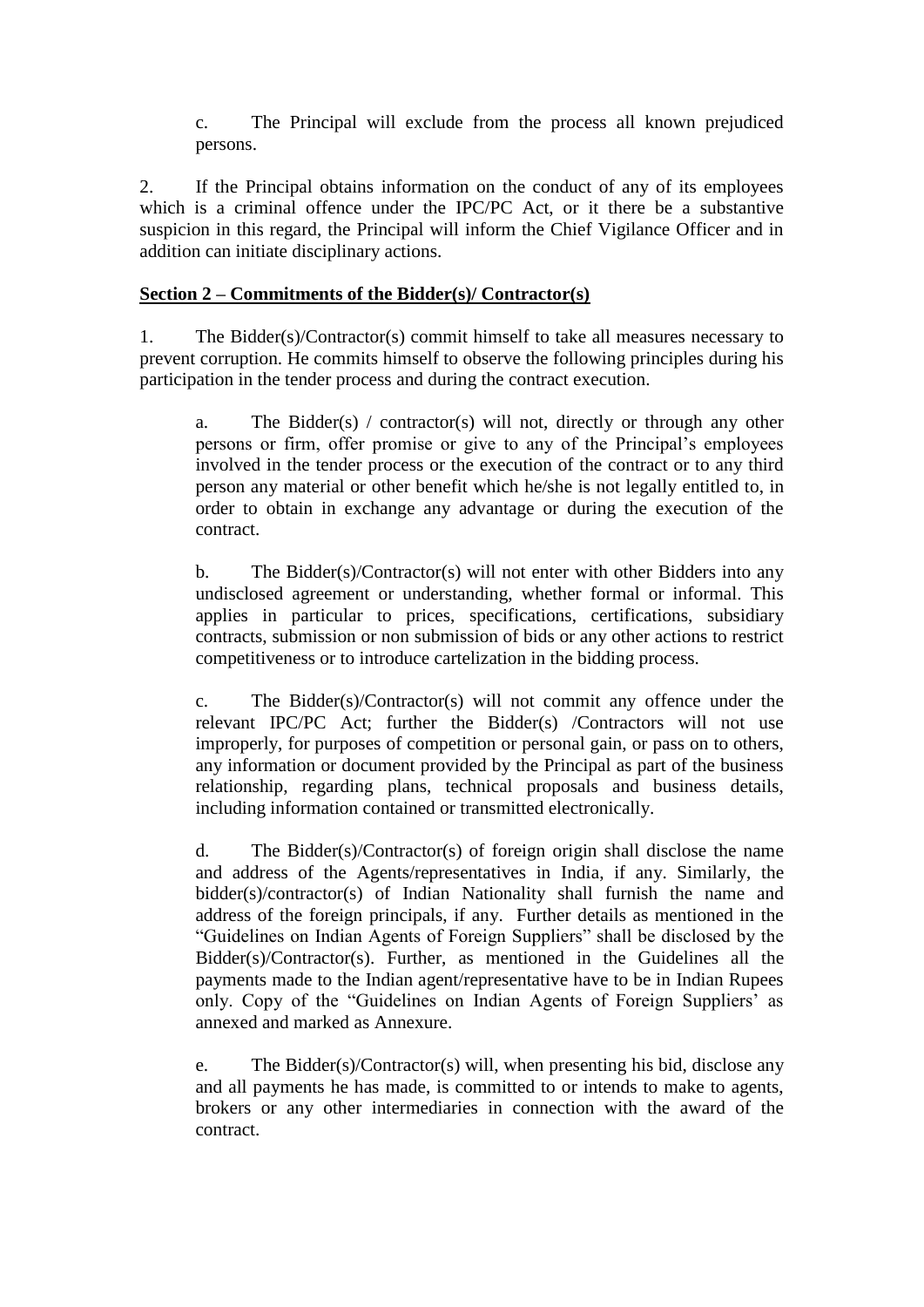2. The Bidder(s)/Contractor(s) will not instigate third persons to commit offences outlined above or be an accessory to such offences.

## **Section 3: Disqualification from tender process and exclusion from future contracts**

If the Bidder(s)/Contractor(s), before award or during execution has committed a transgression through a violation of Section 2, above or in any other form such as to put his reliability or credibility in question, the Principal is entitled to disqualify the Bidder(s)/Contractor(s) from the tender process or take action as per the procedure mentioned in the "Guidelines on Banning of business dealings". Copy of the "Guidelines on Banning of business dealings" is annexed and marked as Annexure  $-$ "B".

## **Section 4 : Compensation for Damages**

1. If the Principal has disqualified the Bidder(s) from the tender process prior to the award according to Section 3, the Principal is entitled to demand and recover the damages equivalent to Earnest Money Deposit/Bid Security.

2. If the Principal has terminated the contract according to Section 3, or if the Principal is entitled to terminate the contract according to Section 3, the Principal shall be entitled to demand and recover from the Contractor liquidated damages of the Contract value or the amount equivalent to Performance Bank Guarantee.

## **Section 5 : Previous Transgression**

1. The Bidder declares that no previous transgressions occurred in the last three years with any other company in any country conforming to the anti corruption approach or with any other public sector enterprise in India that could justify his exclusion from the tender process.

2. If the bidder makes incorrect statement on this subject, he can be disqualified from the tender process for action can be taken as per the procedure mentioned in "Guidelines on Banning of business dealings".

## **Section 6: Equal treatment of all Bidders/Contractors/Subcontractors.**

1. The Bidder(s)/Contractor(s) undertake(s) to demand from all subcontractors a commitment in conformity with this Integrity Pact, and to submit it to the Principal before contract signing.

2. The Principal will enter into agreements with identical conditions as this one with all bidders, contractors and subcontractors.

3. The Principal will disqualify from the tender process all bidders who do not sign this Pact or violate its provisions.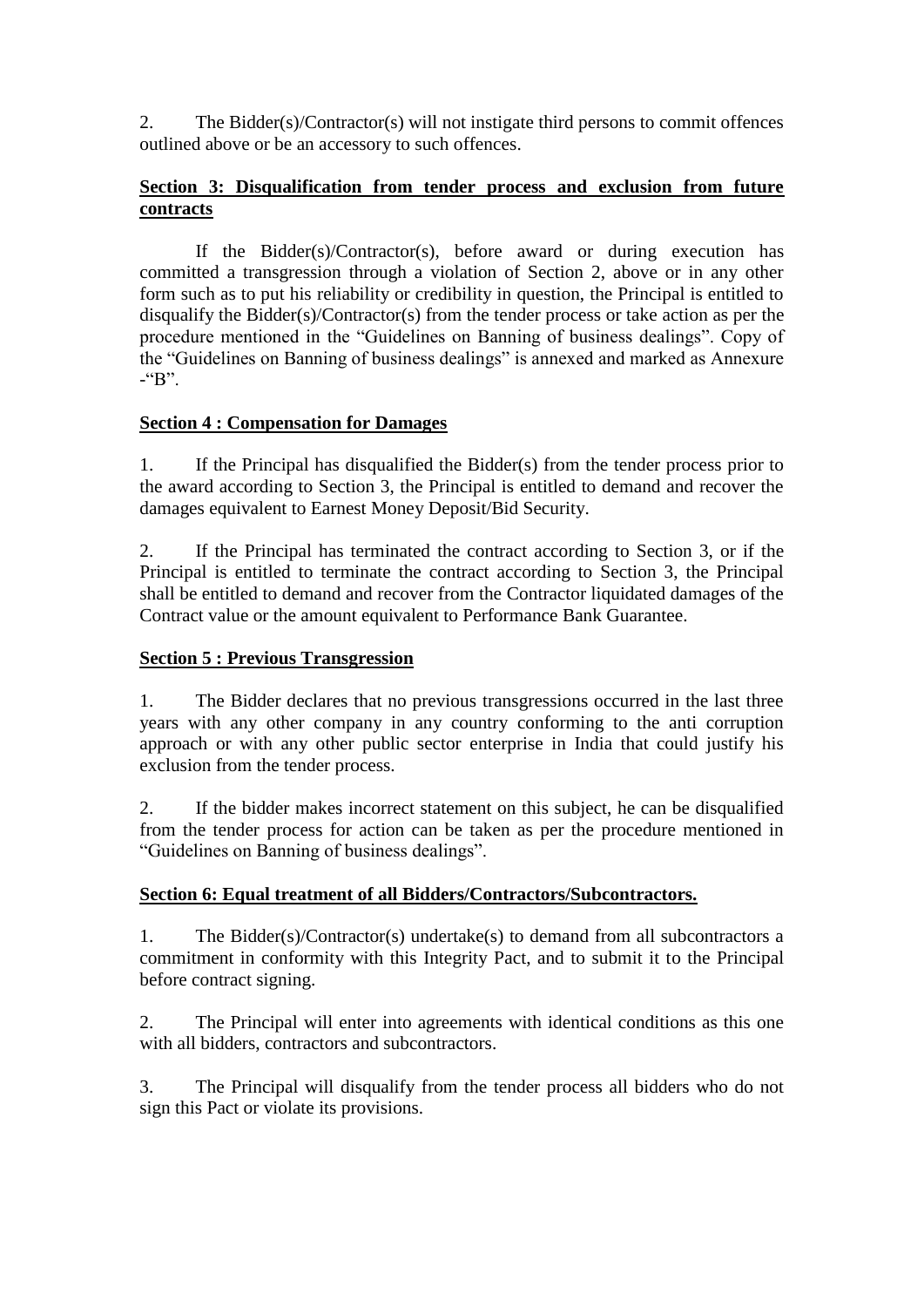## **Section 7: Criminal charges against violation Bidder(s)/Contractor(s)/Sub-Contractor(s)**

If the Principal obtains knowledge of conduct of a Bidder, Contractor or Subcontractor, or of an employee or a representative or an associate of a Bidder, Contractor or Subcontractor which constitutes corruption, or if the Principal has substantive suspicion in this regard, the Principal will inform the same to the Chief Vigilance Officer.

# **Section 8: Independent External Monitor/Monitors**

(1) The Principal appoints competent and credible Independent External Monitor for this Pact. The task of the Monitor is to review independently and objectively, whether and to what extent the parties comply with the obligations under this agreement.

(2) The Monitor is not subject to instructions by the representatives of the parties and performs his functions neutrally and independently. He reports to the Chairman, SAIL.

(3) The Bidder(s)/Contractor(s) accepts that the Monitor has the right to access without restriction to all project documentation of the Principal including that provided by the Contractor. The Contractor will also grant the Monitor, upon his request and demonstration of a valid interest, unrestricted and unconditional access to his project documentation. The same is applicable to Subcontractors. The Monitor is under contractual obligation to treat the information and documents of the Bidder(s)/Contractor(s)/ Subcontractor(s) with confidentiality.

(4) The Principal will provide to the Monitor sufficient information about all meetings among the parties related to the Project provided such meetings could have an impact on the contractual relations between the Principal and the Contractor. The parties offer to the Monitor the option to participate in such meetings.

(5) As soon as the Monitor notices, or believes to notice, a violation of this agreement, he will so inform the Management of the Principal and request the Management to discontinue or take corrective action, or to take other relevant action. The monitor can in this regard submit non-binding recommendations. Beyond this, the Monitor has no right to demand from the parties that they act in a specific manner, refrain from action or tolerate action.

(6) The Monitor will submit a written report to the Chairman, SAIL within 8 to 10 weeks from the date of reference or intimation to him by the Principal and, should the occasion arise, submit proposals for correcting problematic situations.

(7) Monitor shall be entitle to compensation on the same terms as being extended to / provided to Independent Directors on the SAIL Board.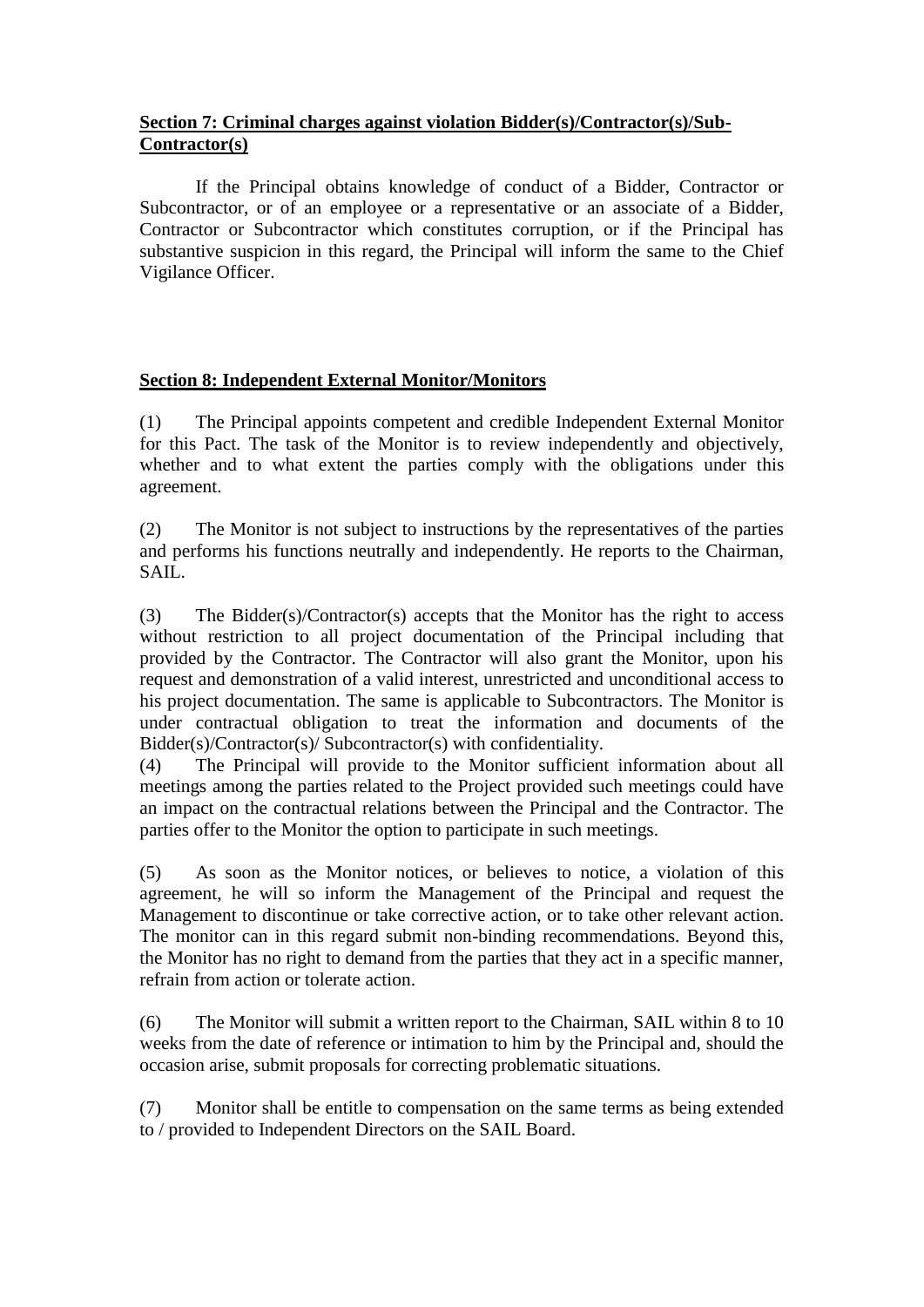(8) If the Monitor has reported to the Chairman SAIL, a substantiated suspicion of an offence under relevant IPC/PC Act, and the Chairman SAIL has not, within the reasonable time taken visible action to proceed against such offence or reported it to the Chief Vigilance Officer, the Monitor may also transmit this information directly to the Central Vigilance Commissioner.

9) The word "Monitor" would include both singular and plural.

### **Section 9 – Pact Duration**

This pact begins when both parties have legally signed it. It expires for the Contractor 10 months after the last payment under the contract, and for all other Bidders & months ---- the contract has been awarded. If any claim is made / lodged during this time, the same shall be binding and continue to be valid despite the lapse of this pact as specified above, unless it is discharged / determined by Chairman of SAIL.

### **Section 10 – Other provisions**

- This agreement is subject to Indian Law, Place of performance and jurisdiction is the Registered Office of the Principal, i.e. New Delhi.
- Changes and supplements as well as termination notices need to be made in writing. Side agreements have not been made.
- $\div$  If the Contractor is a partnership or a consortium, this agreement must be signed by all partners or consortium members.
- Should one or several provisions of this agreement turn out to be invalid, the remainder of this agreement remains valid. In this case, the parties will strive to come to an agreement to their original intentions.

(For & on behalf of the Principal) (For & On behalf of Bidder/

Contractor)

(Office Seal) (Office Seal) Place ------------------ Date ------------------

Witness 1: (Name & Address) Witness 2:

(Name & Address)

# **(007/VGL/033 dated 04th Dec 2007 - Office Order No.4/12/07)**

## **(b) Adoption of Integrity Pact in major Government Procurement Activities**

Reference is invited to Commission"s office order no. 41/12/2007 circulated vide letter of even no. dated 4/12/2007 on the aforementioned subject.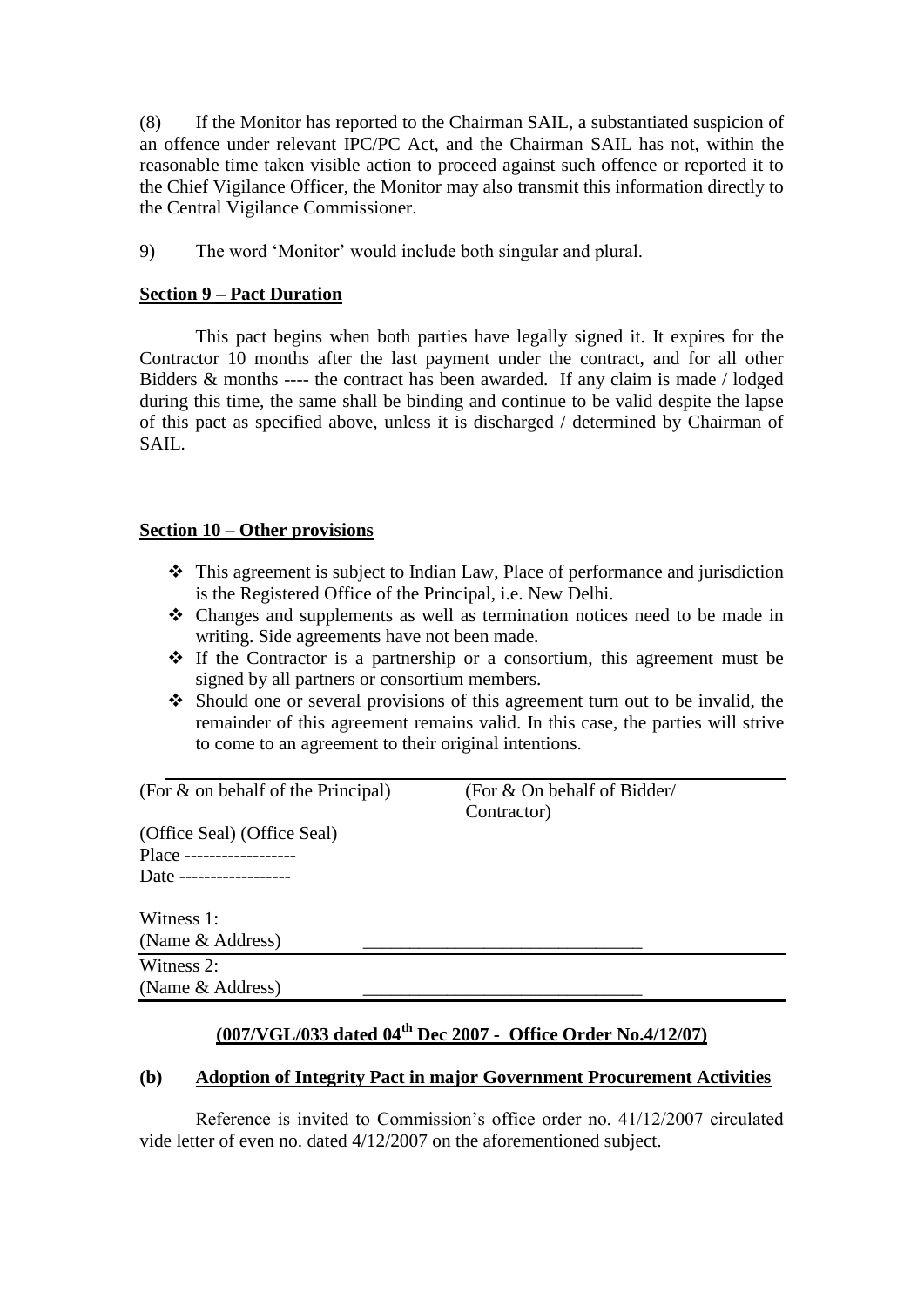2. The Commission vide para 4 of the aforementioned office order had directed that the organizations were required to forward a panel of names of the eminent persons of high integrity through their administrative ministries for consideration and approval by the Commission as IEMs.

3. The matter has been reconsidered by the Commission and in order to simplify the procedure and avoid delay, it has been decided that the organizations may forward the panel of names of eminent persons for appointment and consideration as IEMs directly to the Commission for approval.

4. Para 4 of the Commission"s circular cited above stands amended to this extent.

# **(007/VGL/033 dated 28th Dec 2007)**

### **(c) Adoption of Integrity Pact in major Government Procurement Activities**

The Commission vide its office order no. 41/12/07 dated 4/12/07 had circulated a letter no. 007/vgl/033 emphasizing the need to adopt Integrity Pact (IP)by government organizations in respect of their major procurement activities. The Commission had also directed that in order to ensure compliance with the obligations under the pact by the parties concerned, Independent External Monitors (IEMs) are to be appointed after obtaining approval of the Commission for the names to be included in the panel.

2. As the role of IEMs is very important in ensuring implementation of the IP, it is necessary that the persons recommended for appointment have adequate experience in the relevant fields and are of high integrity and reputation.

3. The Commission would, therefore, forwarding the names of the persons for empanelment as IEMs should sent a detailed bio-data in respect of the each of the persons proposed. The bio-data should, among other things, include the posting / superannuation of the persons proposed as IEMs, in case the names relate to persons having worked in the government sector. The bio details regarding experience older than ten years before persons proposed as IEMs, if they have relevant domain experience in the activities of PSUs where they are considered as IEMs. This may be noted for future compliance.

# **(No. 008/VGL/001dated 19th May 2008)**

### **(d) Adoption of Integrity Pact in major Government procurement activities**

The Commission, vide its Circulars No. 41/12/07, dated 4.12.07 and 18/5/08 dated 19.5.08, has emphasized the necessity to adopt Integrity Pact (IP) in Government organizations in their major procurement activities. The Commission had also directed that in order to oversee the compliance of obligations under the Pact, by the parties concerned, Independent External Monitors (IEMs) should be nominated with the approval of the Commission, out of a panel of names proposed by an Organization.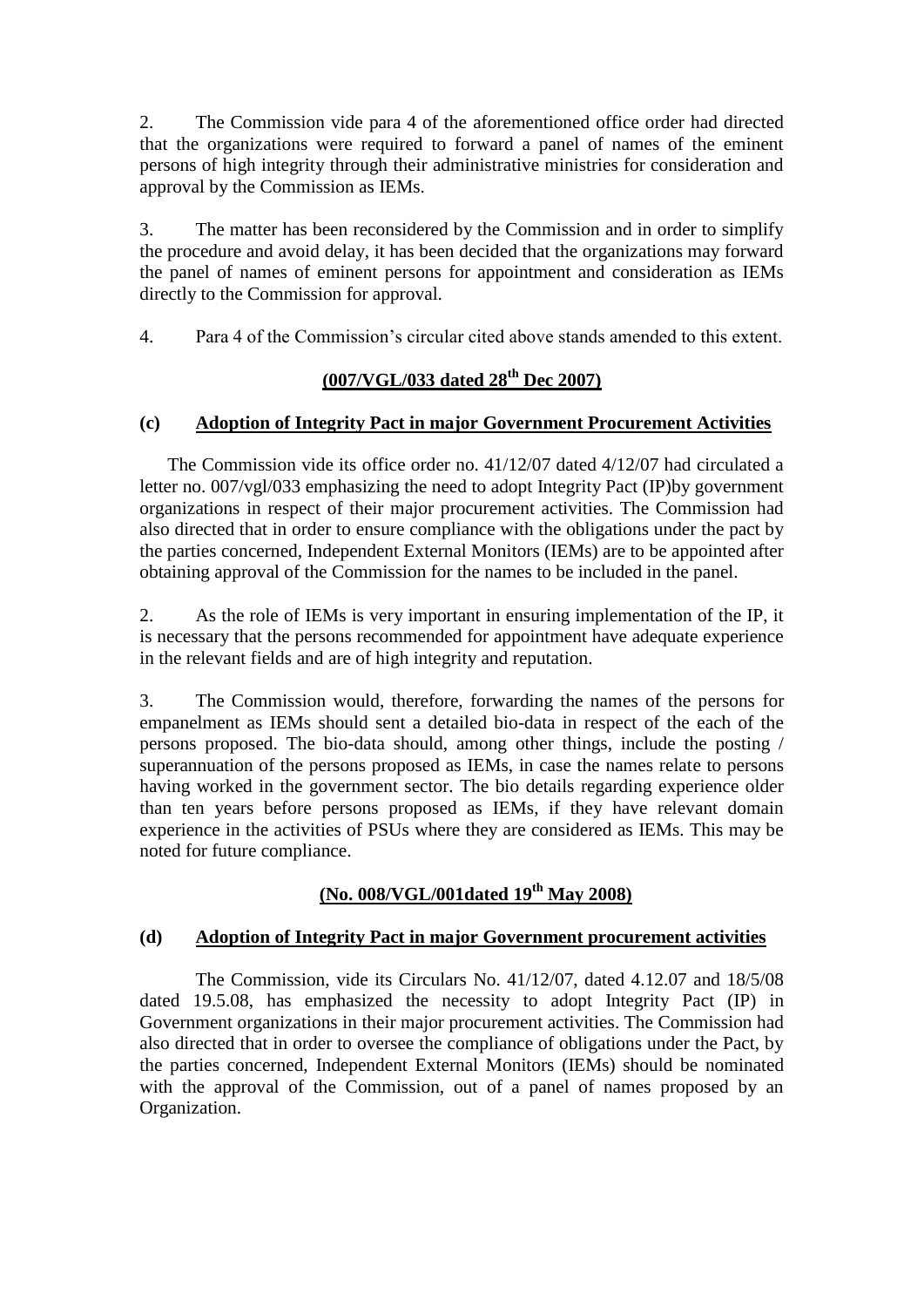2. As more and more organizations begin to adopt the Integrity Pact, several queries and operational issues have been raised. The Commission has examined these issues and suggested the following guidelines:

a) Adoption of Integrity Pact in an organization is voluntary, but once adopted, it should cover all tenders/procurements above a specified threshold value, which should be set by the organization itself.

b) IP should cover all phases of the contract i.e., from the stage of Notice Inviting Tender(NIT)/pre-bid stage to the stage of last payment or a still later stage, covered through warranty, guarantee etc.

c) IEMs are vital to the implementation of IP and atleast one IEM should be invariably cited in the NIT. However, for ensuring the desired transparency and objectivity in dealing with the complaints arising out of any tendering process, the matter should be referred to the full panel of IEMs, who would examine the records, conduct the investigation and submit a report to the management, giving joint findings.

d) A maximum of three IEMs would be appointed in Navratna PSUs and upto two IEMs in other Public Sector Undertakings. The organizations may, however, forward a panel of more than three names for the Commission's approval. For the PSUs having a large territorial spread or those having several subsidiaries, the Commission may consider approving a large number of IEMs, but not more than two IEMs would be assigned to any one subsidiary.

e) Remuneration payable to the IEMs Directors in the organization.

f) In view of limited procurement activities in the Public Sector Banks, Insurance Companies and Financial Institution, they are exempted from adopting IP.

g) It needs no reiteration to realize the spirit and objective of the Integrity Pact. For further clarifications on its implementation or the role of IEMs, all concerned are advised to approach the Commission.

# **(No. 007/VGL/033 dated 05th Aug 2008)**

# **(e) Adoption of Integrity Pact-Standard Operating Procedure**

The Commission has formulated "Standard Operating Procedure" for adoption of Integrity Pact in major Govt. Department/authorized. A copy of the same is enclosed for information and necessary action.

## 1.0 **Background**

1.01 The Central Vigilance Commission has been promoting Integrity, transparency, equity and competitiveness in Government/PSU transactions and as a part of vigilance administration and superintendence. Public procurement is a major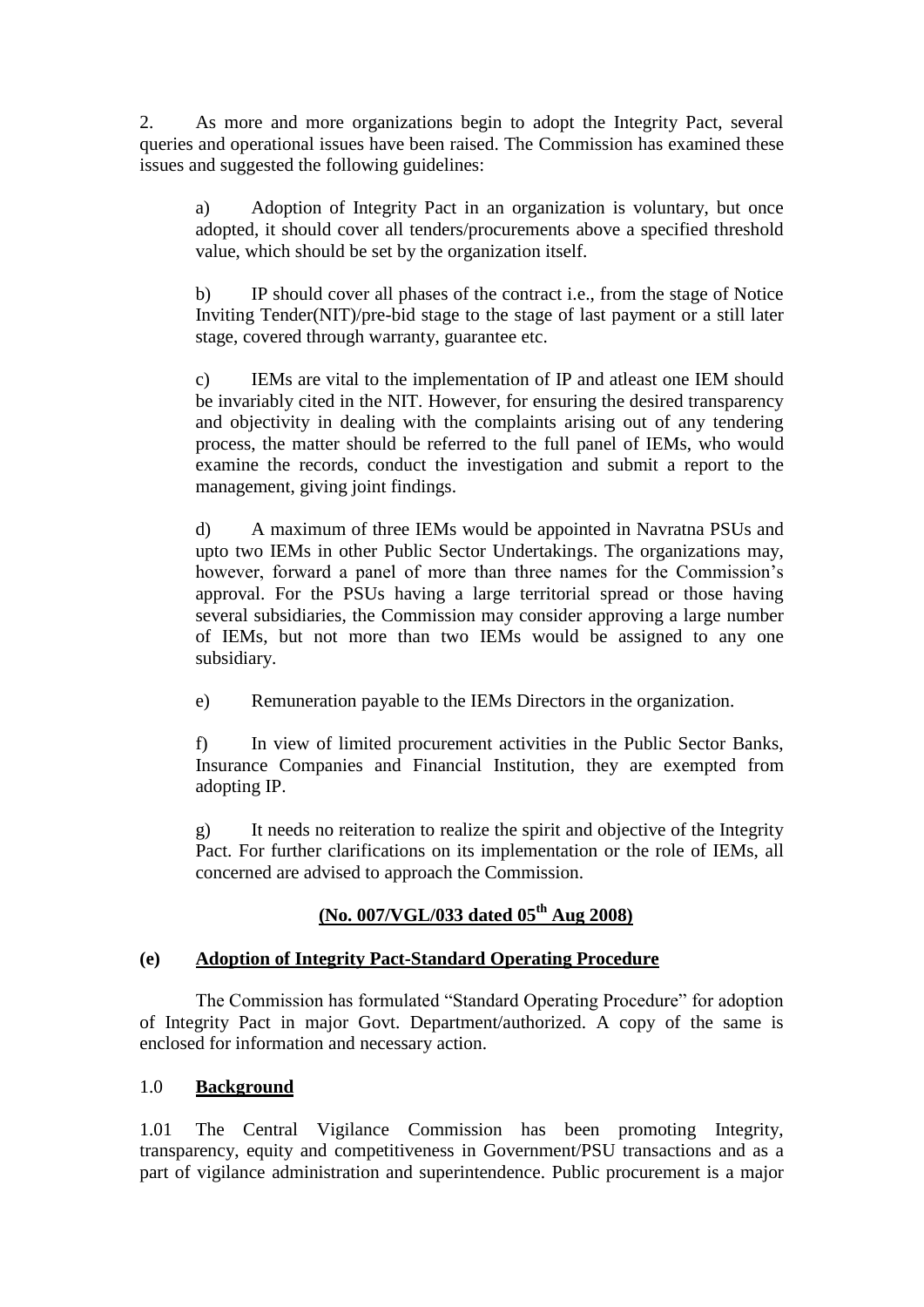area of concern for the Central Vigilance Commission and various steps have been taken to put proper systems in place. Leveraging technology, especially wider use of the web sites for disseminating information on tenders, clearly defining the prequalification criteria and other terms and conditions of the tender are some of the steps recently taken at the instance of the Commission. In this context, Integrity Pact (IP), a vigilance tool conceptualized and promoted by the Transparency International, has been found to be useful. The Commission has, through its Office Orders No. 41/12/07 dated 04.12.07 and 43/12/07 dated 28.12.07 and Circulars No. 18/05/08 dated 19.05.08 and 24.08.08 dated 05.08.2008 (copies appended), recommended adoption of Integrity Pact and provided basic guidelines for its implementation in respect of major procurements in the Government Organizations.

# 2.0 **Integrity Pact**

a) The pact essentially envisages an agreement between the prospective vendors/bidders and the buyer, committing the persons/officials of both sides, not to resort to any corrupt practices in any aspect/stage of the contract. Only those vendors/bidders, who commit themselves to such a Pact with the buyer, would be considered competent to participate in the bidding process. In other words, entering into this Pact would be a preliminary qualification. The essential ingredients of the Pact include:

- $\checkmark$  Promise on the part of the principal not to seek or accept any benefit, which is not legally available;
- $\checkmark$  Principal to treat all bidders with equity and reason;
- $\checkmark$  Promise on the part of bidders not to offer any benefit to the employees of the Principal not available legally;
- $\checkmark$  Bidders not to enter into any undisclosed agreement or understanding with other bidders with respect to prices, specifications, certifications, subsidiary contracts, etc.
- $\checkmark$  Bidders not to pass any information provided by Principal as part of business relationship to others and not to commit any offence under PC/ IPC Act;
- $\checkmark$  Foreign bidders to disclose the name and address of agents and representatives in India and Indian Bidders to disclose their foreign principals or associates;
- $\checkmark$  Bidders to disclose the payments to be made by them to agents / brokers or any other intermediary.
- $\checkmark$  Bidders to disclose any transgressions with any other company that may impinge on the anti corruption principle.

2.02 Integrity Pact, in respect of a particular contract, would be operative from the stage of invitation of bids till the final completion of the contract. Any violation of the same would entail disqualification of the bidders and exclusion from future business dealings.

## 3.0 **Implementation procedure**:

3.01 Adoption of IP is voluntary for any organization, but once adopted, it should cover all tenders /procurements above a specified threshold value.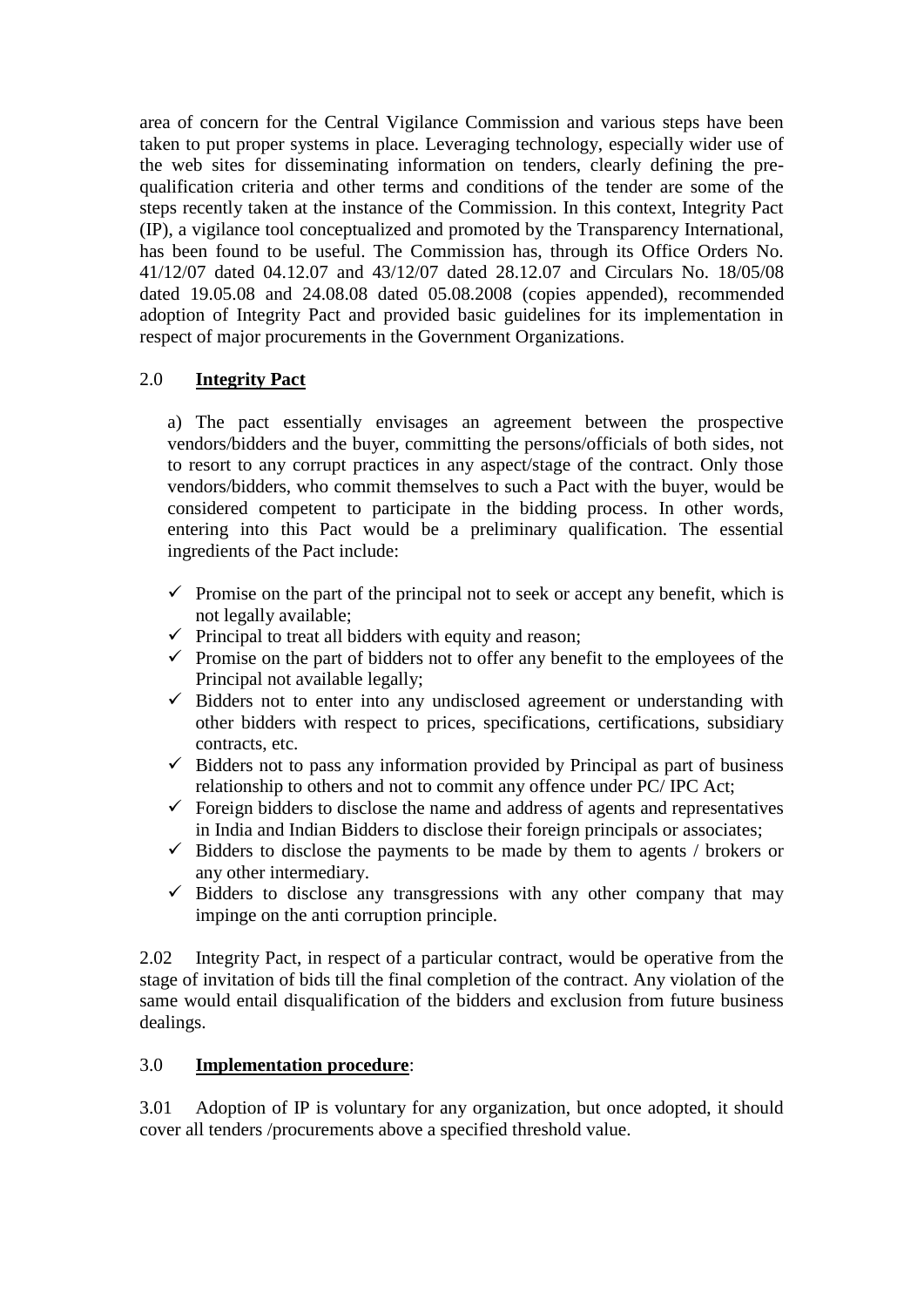3.02 The threshold value for the contracts to be covered through IP should be decided after conducting proper ABC analysis and should be fixed so as to cover 90- 95% of the total procurements of the organization in monetary terms.

3.03 Apart from all high value contracts, any contract involving complicated or serious issues could be brought within the ambit of IP, after a considered decision of the management.

3.04 The Purchase / procurement wing of the organization would be the focal point for the implementation of IP.

3.05 The Vigilance Department would be responsible for review, enforcement, and reporting on all related vigilance issues.

3.06 It has to be ensured, through an appropriate provision in the contract, that IP is deemed as part of the contract so that the parties concerned are bound by its provisions.

3.07 IP should cover all phases of the contract, i.e. from the stage of Notice Inviting Tender (NIT)/pre-bid stage till the conclusion of the contract, i.e. the final payment or the duration of warranty/guarantee.

3.08 IP would be implemented through a panel of Independent External Monitors (IEMs), appointed by the organization. The IEM would review independently and objectively, whether and to what extent parties have complied with their obligations under the Pact.

3.09 Periodical Vendors" meets, as a familiarization and confidence building measure, would be desirable for a wider and realistic compliance of the principles of IP.

3.10 Information relating to tenders in progress and under finalization would need to be shared with the IEMs on monthly basis.

## 4.0 **Role /Functions of IEMs** :

4.01 IEM would have access to all Contract documents, whenever required. Ideally, all IEMs of an organization should meet in two months to take stock of the ongoing tendering processes.

4.02. It would be desirable to have structured meeting of the IEMs with the Chief Executive of the organization on a monthly basis to discuss/review the information on tenders awarded in the previous month.

4.03 The IEMs would examine all complaints received by them and give their recommendations/views to the Chief Executive of the organization, at the earliest. They may also send their report directly to the CVO and the Commission, in case of suspicion of serious irregularities requiring legal/administrative action.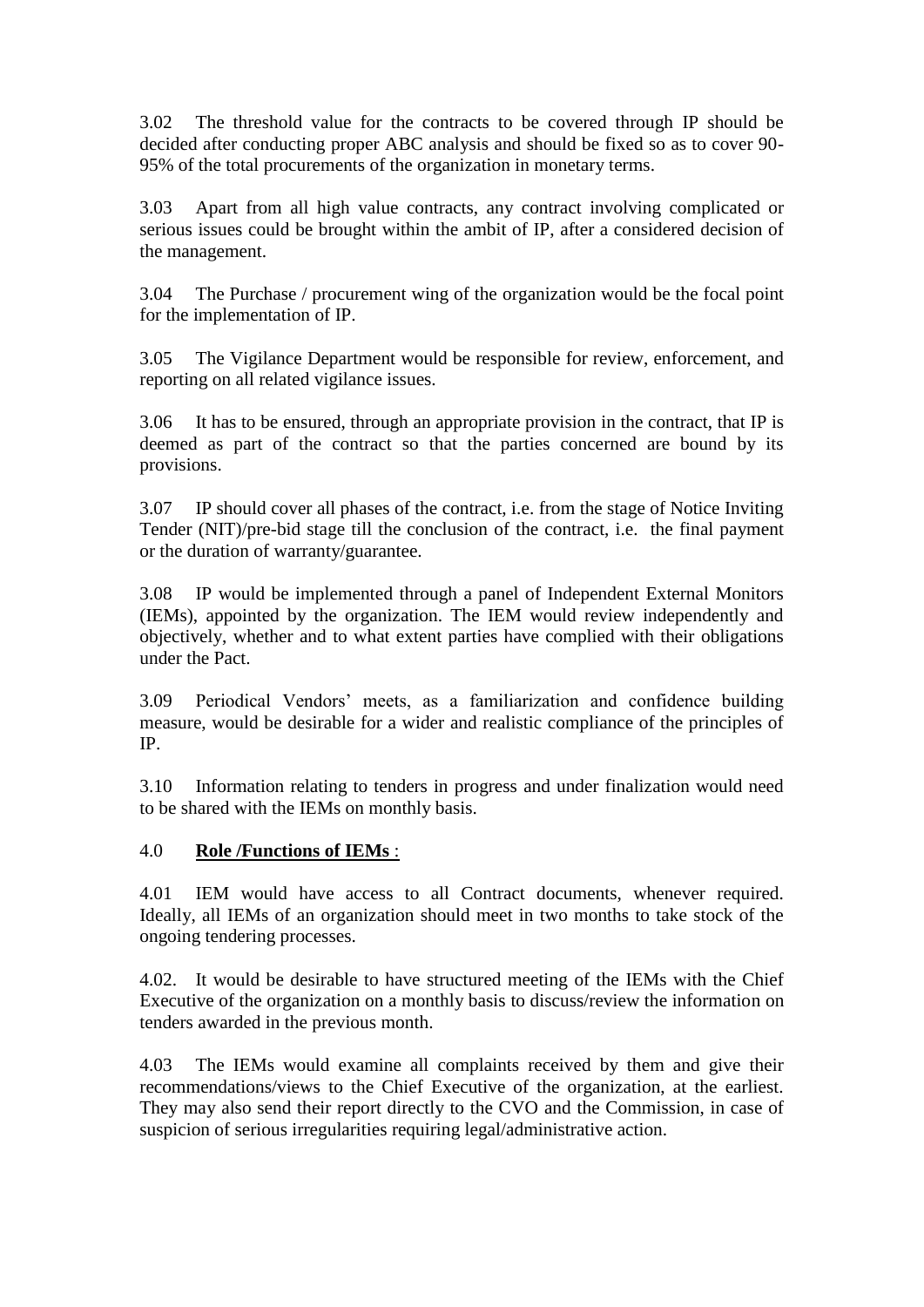4.04 At least one IEM should be invariably cited in the NIT. However, for ensuring the desired transparency and objectivity in dealing with the complaints arising out of any tendering process, the matter should be examined by the full panel of IEMs, who would look into the records, conduct an investigation, and submit their joint recommendations to the Management

4.05 The recommendations of IEMs would be in the nature of advice and would not be legally binding. At the same time, it must be understood that IEMs are not consultants to the Management. Their role is independent in nature and the advice once tendered would not be subject to review at the request of the organization.

4.06 The role of the CVO of the organization shall remain unaffected by the presence of IEMs. A matter being examined by the IEMs can be separately investigated by the CVO in terms of the provisions of the CVC Act or Vigilance Manual, if a complaint is received by him or directed to him by the Commission.

# 5.0 **Appointment of IEMs**

5.01 The IEMs appointed should be eminent personalities of high integrity and reputation. The Commission would approve the names of IEMs out of the panel of names, initiated by the organization concerned, in association/consultation with the CVO.

5.02 While forwarding the panel, the organization would enclose detailed bio-data in respect of all names proposed. The details would include postings before superannuation, special achievements, experience, etc., in Government sector. It is desirable that the persons proposed possess domain experience of the PSU activities or the relevant field with which they may be required to deal.

5.03 A maximum of three IEMs would be appointed for Navratna PSUs and up to two IEMs for others.

5.04 Organizations could propose a panel of more than three names for the consideration of the Commission.

5.05 Persons appointed as IEMs in two organizations would not be considered for a third organization.

5.06 For PSUs having a large territorial spread or those having several subsidiaries, there could be more IEMs, but not more than two IEMs would be assigned to one subsidiary.

5.07 Remuneration payable to the IEMs would be equivalent to that admissible to an Independent Director in the organization. This remuneration would be paid by the organization concerned.

5.08 The terms and conditions of appointment, including the remuneration payable to the IEMs, should not be included in the Integrity Pact or the NIT. They could be communicated individually to the IEMs concerned.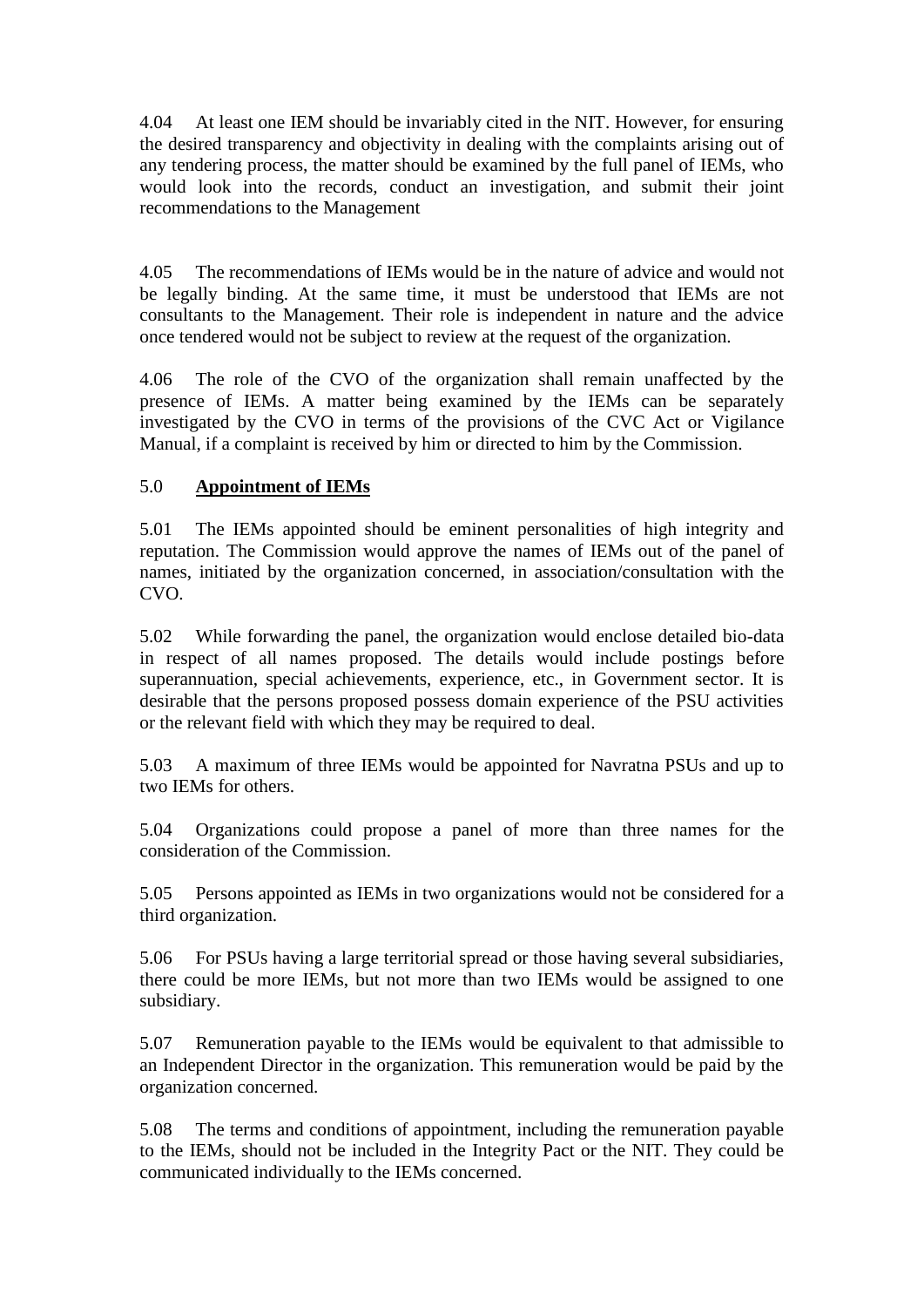5.09 The normal term of appointment for an IEM would be 3 years, and it would be subject to renewal by the Commission thereafter.

### 6.0 **Review System** :

6.01 An internal assessment of the impact of IP shall be carried out periodically by the CVOs of the organizations and reported to the Commission.

6.02 Two additional reviews are envisaged for each organization in due course.

(i) Financial impact review, which could be conducted through an independent agency like auditors, and

(ii) Physical review, which could be done through an NGO of tested credibility in the particular field.

6.03 It is proposed to include the progress in the implementation of IP in the Annual Report of the Commission. CVOs of all organizations would keep the Commission posted with the implementation status through their monthly reports or special reports, wherever necessary.

7.0 All organizations are called upon to make sincere and sustained efforts to imbibe the spirit and principles of the Integrity Pact and carry it to its effective implementation.

# **(008/CRD/013 Dated 18th May 2009)**

### **(f) Adoption of Integrity Pact-Periodical regarding**

The Commission in its various circular has emphasized the necessity to adopt Integrity Pact (IP) in Government organiations in their major procurement activities. The Commission had also directed that in order to oversee the compliance of obligations under the Pact, by the parties concerned, Independent External Monitors (IEMs) should be nominated with the approval of the Commission, out of a panel of names proposed by an Organisation.

2. Further, the Commission vide its circular No. 10/5/09 dated 18.5.09 provided a review system for the CVOs wherein and internal assessment of the impact of Integrity Pact are to be carried out periodically and reported to the Commission. In this regard, it is clarified that such review should be on annual basis. The Organisation which has adopted Integrity Pact may report compliance of review system through monthly report.

3. This may be noted for future compliance.

## **(CVC Circular No.22/08/09 issued vide letter No.008/CRD/013 dated 11.8.2009)**

( g ) **Integrity Pact – Selection and Recommendation of Independent External Monitors (IEMs)**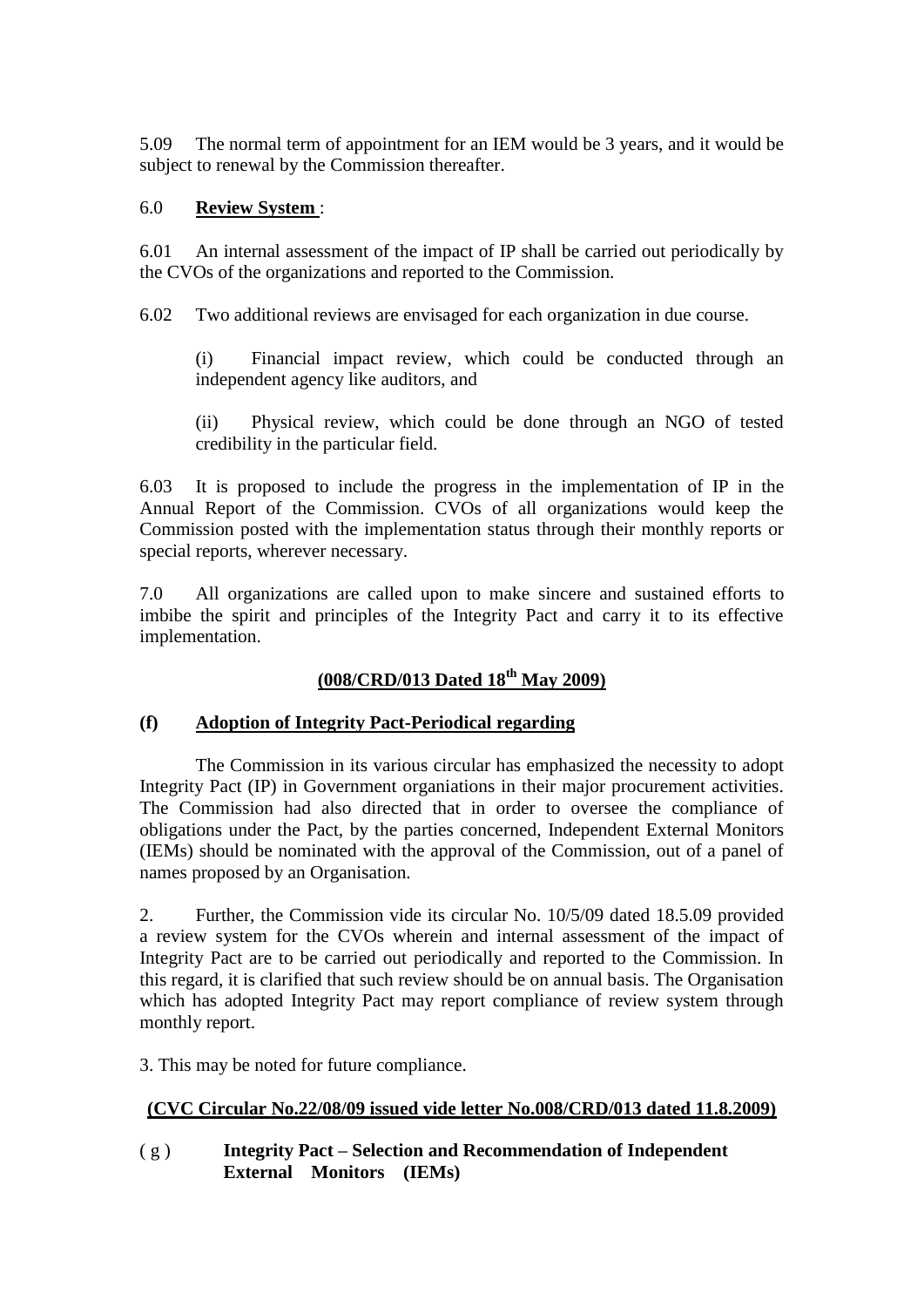The Commission receives a number of requests for implementation of Integrity Pact in Government of India organizations and Public Sector Undertakings. Organizations desirous of implementing Integrity Pact are required to forward at most three names of Independent External Monitors along with the proposal to the Commission for its approval.

2. The Commission would consider names for appointment of Independent External Monitors of only those officers of Government of India departments or Public Sector Undertakings, who have retired from top management positions. The Commission would not consider the name of an officer / executive, who is either serving or who has retired from the same organization to be an IEM in that organization, although they may have served in the top management. Eminent persons, executives of private sector of considerable eminence could also be considered for functioning as independent External Monitors and names recommended to the Commission for approval.

3. The appointment of Independent External Monitors would be for an initial period of three years and could be extended for another term of two years on a request received in the Commission from the organization appointing the Independent External Monitor. An Independent External Monitor can have a maximum tenure of 5 years in an organization with an initial term of three years and another term of two years.

(**CVC Circular No.17/04/10 issued vide letter No.009/VGL/016 Dated 19th April 2010)**

(h) **Adoption of Integrity Pact-Standard Operating Procedure (SOP) – reg**. The Commission vide its circular No. 10/5/09 dated 18.05.09 issued guidelines on "Standard Operating Procedure (SOP) for implementation of Integrity Pact in Ministries / Departments/ Organizations. Section 6.02 of the SOP provides financial Impact review through independent agency and physical review through an NGO."

> The Commission has since reviewed the provisions contained in para 6.02 of the SOP and is of the view that it would be difficult to undertake a separate assessment on the impact of implementation of integrity Pact in an organization and has therefore decide to delete Section 6.02 (i)  $& 6.02$ (ii) of the said circular all organization implementing IP would however undertake a general review and assessment of implementation of IP and submit progress through CVO's monthly report to the Commission.

# (**CVC Circular No.31/08/10 issued vide letter No.008/CRD/013 Dated 13th August 2010)**

### **15. POSTING DETAILS OF AWARD OF TENDERS ON WEBSITE**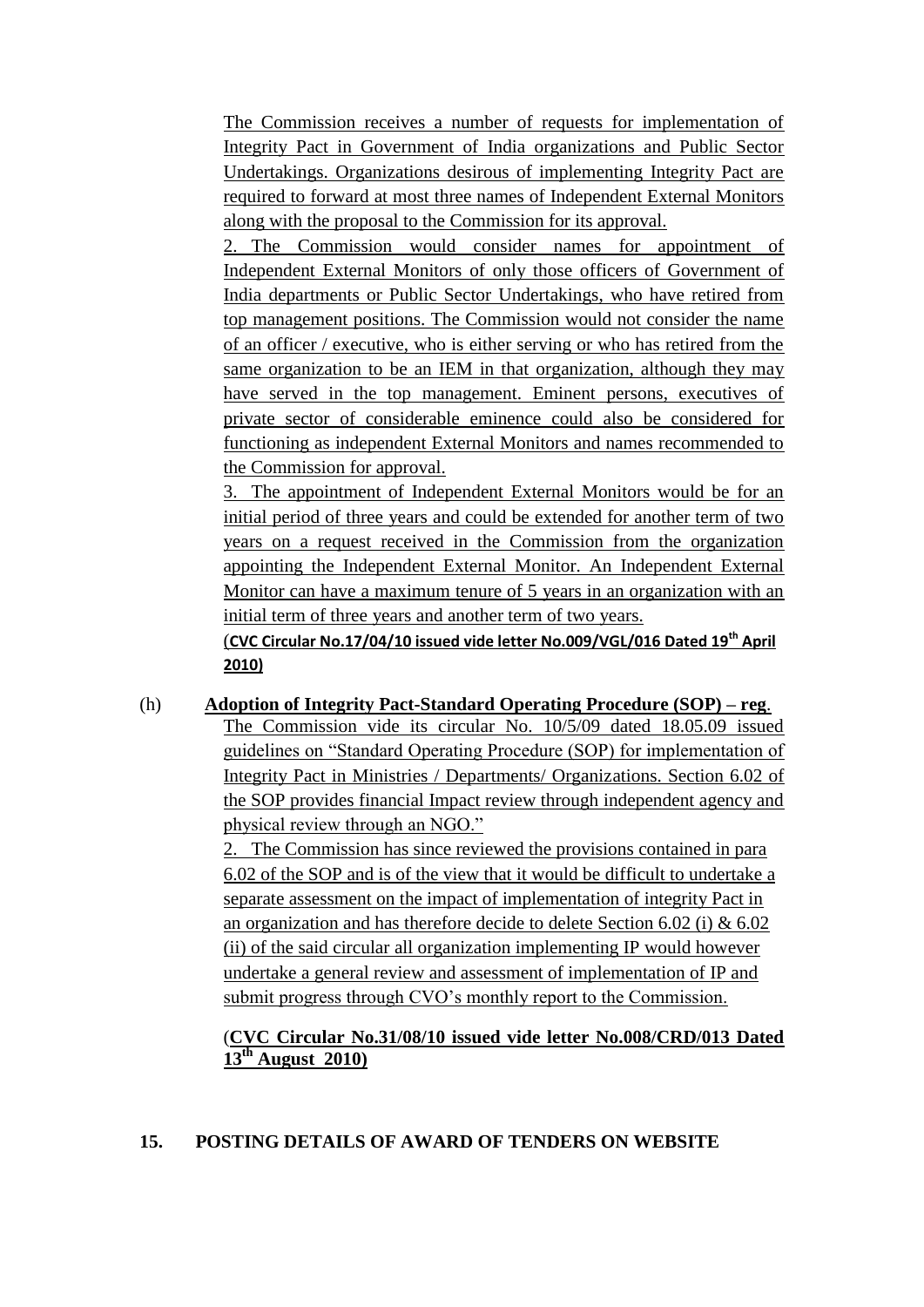### **(a) [Details On Award Of Tenders/Contracts Publishing On](../../../../Documents%20and%20Settings/user/Desktop/draftvigmanual%2003-10-09/l.doc)  [Websites/Bulletins](../../../../Documents%20and%20Settings/user/Desktop/draftvigmanual%2003-10-09/l.doc)**

The Commission vide its Circular No. 8 (1) (h)/98(1) dated 18.11.1998 had directed that a practice must be adopted with immediate effect by all organizations within the purview of the CVC that they will publish on the notice board and in the organizations regular publications the details of all such cases regarding tenders or out of turn allotments or discretion exercised in favour of an employee/party. However, it has been observed by the Commission that some of the organizations are either not following the above mentioned practice or publishing the information with a lot of delay thereby defeating the purpose of this exercise viz. increasing transparency in administration and check on corruption induced decisions in such matters.

2. The Commission has desired that as follow up of its directive on use of "website in public tenders" all organizations must post a summary every month of all the contracts/purchases made above a certain threshold value to be decided by the CVO in consultation with the head of organization i.e. CEO/CMD etc. as per Annexure-I. The threshold value may be reported to the Commission for concurrence.

- 3. Subsequently, the website should give the details on the following:
	- a) actual date of start of work
	- b) actual date of completion
	- c) reasons for delays if any

# **(CVC circular No. 005/VGL/4 Dated 16th Mar 2005)**

## **(b) Details on Award of Tenders/Contracts Publishing on Websites/Bulletins - Reminder Regarding.**

Reference is invited to Commission's Office Order No.13/3/05 dated 16.3.2005 regarding above mentioned subject directing the organisations to publish every month the summary of contracts / purchases made above a threshold value on the website. In this regard it is specified that the proposed threshold limit is acceptable to the Commission as long as it covers more than 60% of the value of the transactions every month. This limit can be raised subsequently once the process stabilizes.

2. CVOs may, therefore, ensure that such details are posted on the website of the organisation immediately and compliance report in this regard should be sent by CVOs in their monthly report to the Commission.

# **(CVC circular No. 005/VGL/4 Dated 28th July 2005)**

## **(c) Details On Award Of Tenders/Contracts Publishing On Websites/ Bulletins**

It has been observed that despite Commission's directions vide its circulars dated 16/3/05 and 28/7/05, a number of organisations are yet to give details of the tenders finalized on the website of their organisations. Some of the organisations have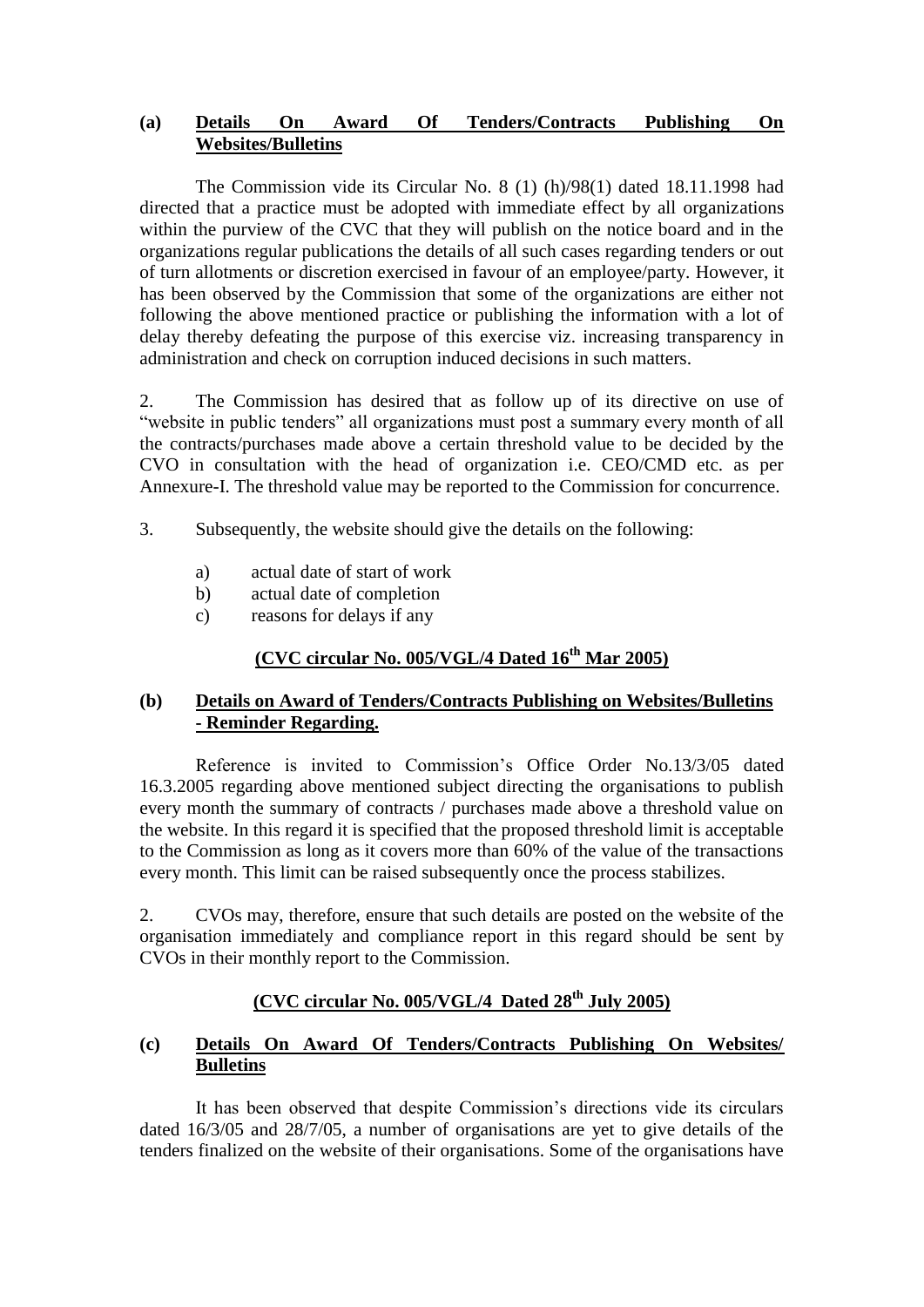informed that this is due to the delay in receipt of information from their Regional/Subordinate Offices.

2. In this regard it is clarified that placing of such information on the website will be a continuous process. The CVOs should ensure publishing of the details of the tenders awarded immediately with available information and subsequently update it. The threshold limits as proposed by the CVOs in consultation with CEOs can be taken as the starting point, which could be revised subsequently to cover 60% of the transactions in a year and further 100% on stabilization.

# **(CVC circular No. 005/VGL/4 Dated 20th Sep 2005)**

## **(d) Posting Of Details On Award Of Tenders/Contracts On Websites/ Bulletins**

The Commission, vide its orders of even number dated 16.3.2005, 28.7.2005 and 20.9.2005, had directed all authorized to post every month a summary of all contracts/purchases made above a certain threshold value on the websites of the concerned authorized and it was specified that the proposed threshold limits would be acceptable to the Commission as long as they covered more than 60% of the value of the transactions every month in the first instance, to be revised subsequently after the system stabilized. The threshold values as decided by the Competent Authority were also to be communicated to the Commission separately for its perusal and record. CVOs were required to monitor the progress in this regard and ensure that the requisite details were posted regularly on respective websites. They were also required to incorporate the compliance reports in this regard in their monthly reports.

2. The Commission has taken serious note that the aforementioned instructions are not being adhered to by the authorized. CVOs are, therefore, once again advised to ensure that details of the tenders awarded above the threshold value by the organizations are uploaded in time on the authorized official website and are updated every month. The position in this regard should be compulsorily reflected in the CVOs monthly reports to the Commission. CVOs should also specifically bring to the notice of the Commission, any violation of this order.

## **(005/VGL/4 Dated the 1st Sep 2006)**

## **(e) Posting Of Details On Award Of Tenders/Contracts On Websites.**

The Commission vide circulars dated 16.03.2005, 28.07.2005 and 18.04.2007 had directed all organisations to post on their web-sites a summary, every month, containing details of all the contracts/purchases made above a threshold value (to be fixed by the organisations) covering at least 60% of the value of the transactions every month to start with on a continuous basis. CVOs were required to monitor the progress and ensure that the requisite details were posted regularly on respective websites, and also to incorporate compliance status in their monthly report to the Commission.

2. On a review of the status of implementation by the organisations, it is observed that some organisations have not adhered to the instructions and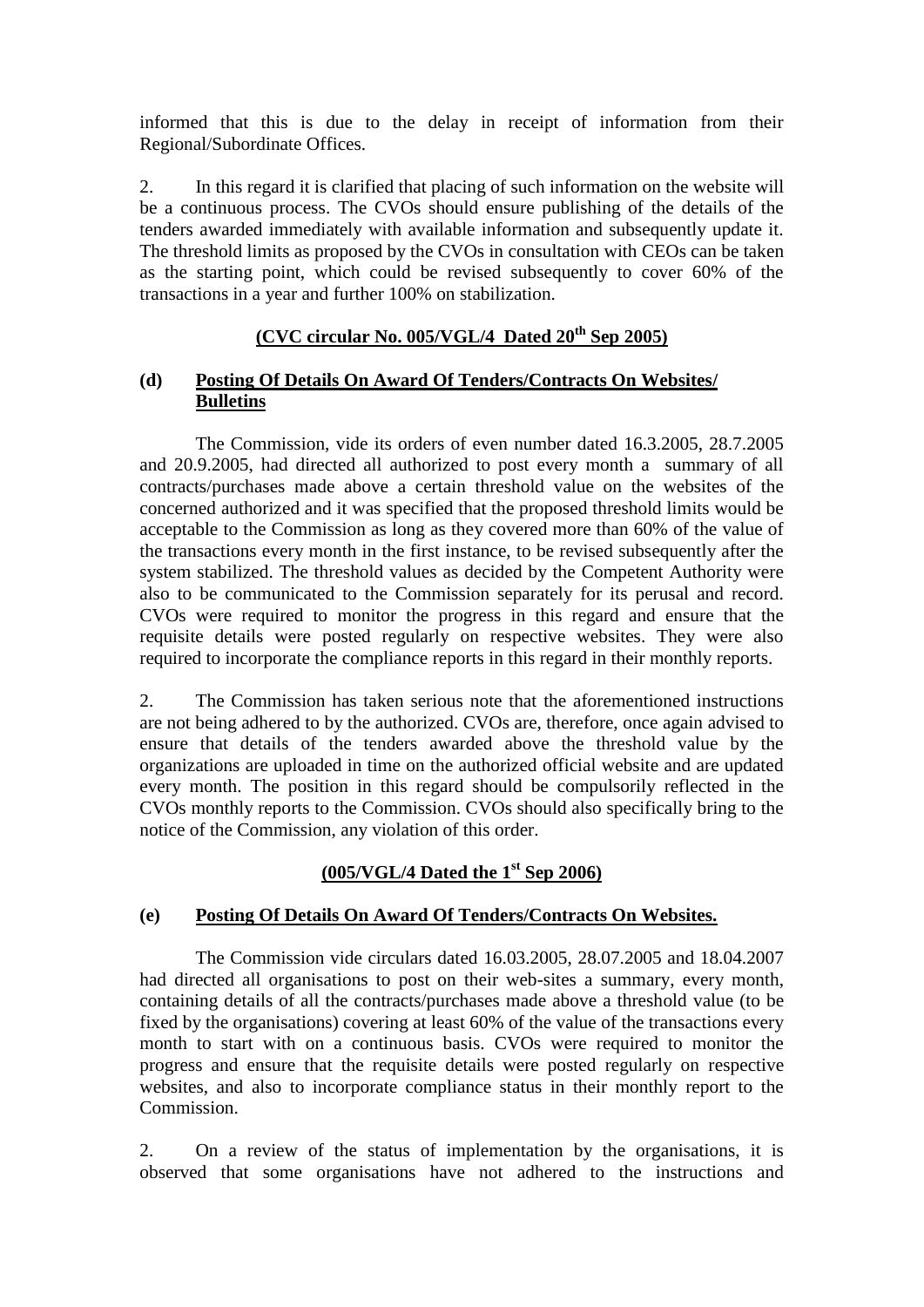implemented the same. Further, such information being posted on the websites are not being regularly updated on a continuous basis by certain organizations and, in some cases, the information published is disjointed and not as per the prescribed format laid down by the Commission. It is also seen that a few organisations have placed such information on restricted access through passwords to registered vendors/suppliers etc. which defeats the basic purpose of increasing transparency in administration.

3. The Commission, therefore, while reiterating its aforementioned instructions would direct all organisations/departments to strictly adheres and post summary of details of contracts/purchases awarded so as to cover 75% of the value of the transactions without any further delay. Any failure on the part of the organisations on this account would be viewed seriously by the Commission.

# **(CVC circular No. 005/VGL/4 Dated 14th Jul 2009)**

### **16. LEVERAGING TECHNOLOGY**

### **(a) Improving vigilance administration by leveraging technology: Increasing transparency through effective use of websites in discharge of regulatory, enforcement and other functions of Govt. Authorized.**

The Commission has been receiving a large number of complaints about inordinate delays and arbitrariness in the processing and issue of licenses, permissions, recognitions, various types of clearances, no objection certificates, etc., by various Govt. authorized Majority of these complaints pertain to delays and nonadherence to the "first-come-first-served" principle. In a number of cases, there are complaints of ambiguities regarding the documents and information sought for the grant of such licenses, permissions, clearances, etc. There is also a tendency in some authorized to raise piece-meal/questionable queries on applications, often leading to the allegations of corruption. In order to reduce the scope for corruption, there is a need to bring about greater transparency and accountability in the discharge of regulatory, enforcement and other public dealings of the Govt. authorized

2. Improvement in vigilance administration can be possible only when systems improvements are made to prevent the possibilities of corruption. In order to achieve the desired transparency and curb the malpractices mentioned above, the Central Vigilance Commission, in exercise of the powers conferred on it under Section 8(1)(h) of the CVC Act, 2003, issues the following instructions for compliance by all Govt. departments authorized / agencies over which the Commission has jurisdiction:-

i) All Govt. authorized discharging regulatory/enforcement functions or service delivery of any kind, which cause interface with the general public/private businesses, etc., shall provide complete information on their websites regarding the laws, rules and procedures governing the issue of licenses, permissions, clearances, etc. An illustrative list is given in the annexure. Each Ministry should prepare an exhaustive list of such applications/matters and submit a copy of same to the Commission for record and web-monitoring.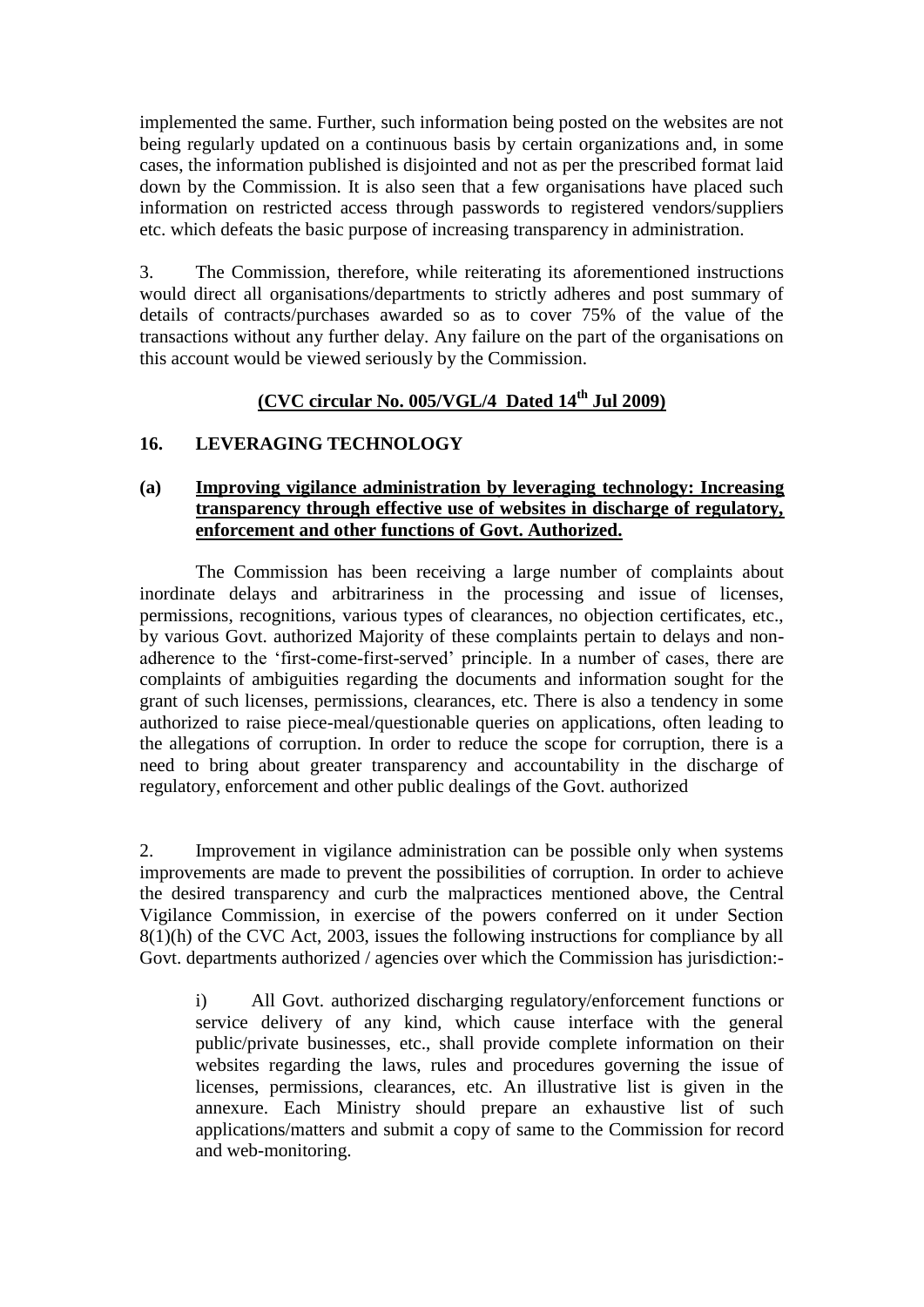ii) All application forms/proformas should be made available on the websites in a downloadable form. If the authorized concerned wishes to charge for the application form downloaded from the computer, the same may be done at the time of the submission of the application forms.

iii) All documents to be enclosed or information to be provided by the applicant should be clearly explained on the websites and should also form part of the application forms.

iv) As far as possible, arrangements should be put in place so that immediately after the receipt of the application, the applicant is informed about the deficiencies, if any, in the documents/information submitted.

v) Repeated queries in a piece-meal manner should be viewed as a misconduct having vigilance angle.

vi) All authorized concerned should give adequate publicity about these facilities in the newspapers and such advertisements must give the website addresses of the authorized concerned.

3. In the second stage, the status of individual applications/matters should be made available on the authorized website and should be updated from time-to-time so that the applicants remain duly informed about the status of their applications.

4. In addition to the manual receipt of applications, all authorized should examine the feasibility of online receipt of applications and, wherever feasible, a timeframe for introducing the facility should be worked out. As a large number of Govt. authorized are opting for e-governance, they may consider integrating the above mentioned measures into their business processes so that duplication is avoided.

5. Instructions at para-2 above shall take effect from  $1<sup>st</sup>$  January, 2007, and instructions at para-3 shall become effective from  $1<sup>st</sup>$  April, 2007. All Heads of Organisations/ Deptts. Are advised to get personally involved in the implementation of these important preventive vigilance measures. They should arrange close monitoring of the progress in order to ensure that the required information is placed on the website in a user-friendly manner before the expiry of the abovementioned deadlines. They should later ensure that the information is updated regularly.

### **Annexure**

## **Illustrative list**

## 1. **Land & Building Related Issues**

i) Applications for mutation; conversion from leasehold to freehold of lands & buildings; approval of building plans by municipal authorities and landowning/regulating agencies like MCD; DDA; NDMC; L&DO and similar agencies in other UTs.

(ii) Application for registration deeds by Sub-Registrars/Registrars and other applications connected with land record management.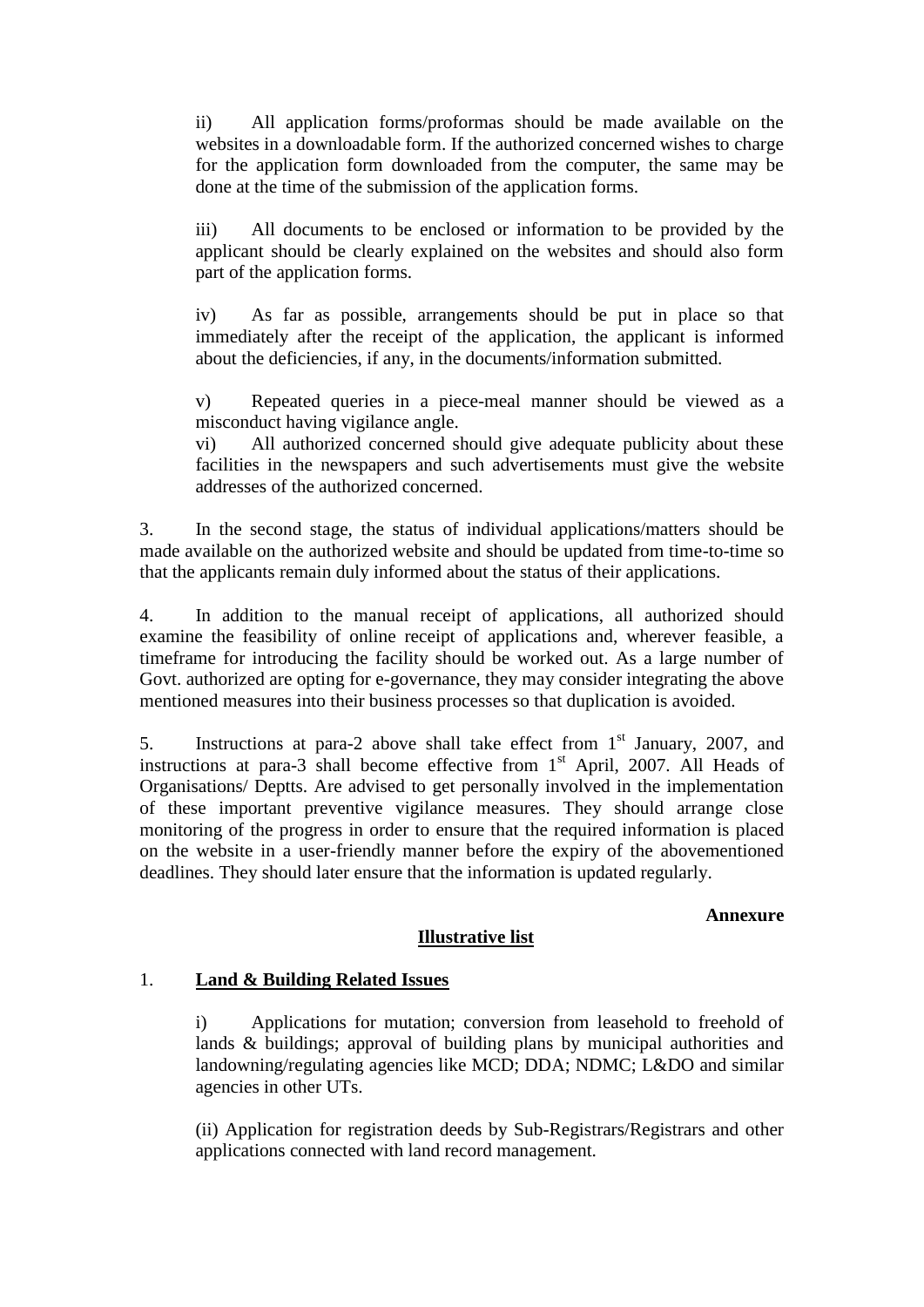(iii) Application for allotment of land/flats, etc., by urban development agencies like Delhi Development Authority.

## 2. **Contracts & Procurement**.

(i) Applications for registration of contractors/suppliers/ consultants/ vendors, etc.

(ii) Status of all bill payments to contractors/suppliers, etc.

# 2. **Transport Sector**

Issue of driving licenses, registration of vehicles, fitness certificates, release of impounded vehicles etc. by RTAs.

# 4. **Environment & Pollution Related Matters**

Issue of environment and pollution clearances for setting up industries and other projects by Min. of Environment & Forests; Pollution Control Organizations, etc.

# 5. **Food & Hotel Industry**

Applications connected with clearances, licenses for food industry/hotels/ restaurants, etc.

## 6. **Ministry of Labour/Ministry of Overseas Indian Affairs**.

(a) Applications by beneficiaries and employers in connection with EPFO; ESI etc.

(ii) Applications by recruiting/placement agencies and individuals submitted to Protectorate General of Emigrants and the concerned Ministry.

(iii) Other applications connected with regulatory/enforcement systems of Labour Ministry.

## 7. **CBDT & Income Tax Deptt**.

- (b) Application for PAN.
- (ii) Applications submitted by NGOs for exemption from Income Tax.

(iii) Applications submitted for issue of certificates/income tax clearance for immigration/ public contracts or any other purposes.

(iv) Application for appointment of legal counsels/any other professionals.

# 8. **Customs & Central Excise & DGFT**

Applications/cases of Duty Drawback & other export incentives.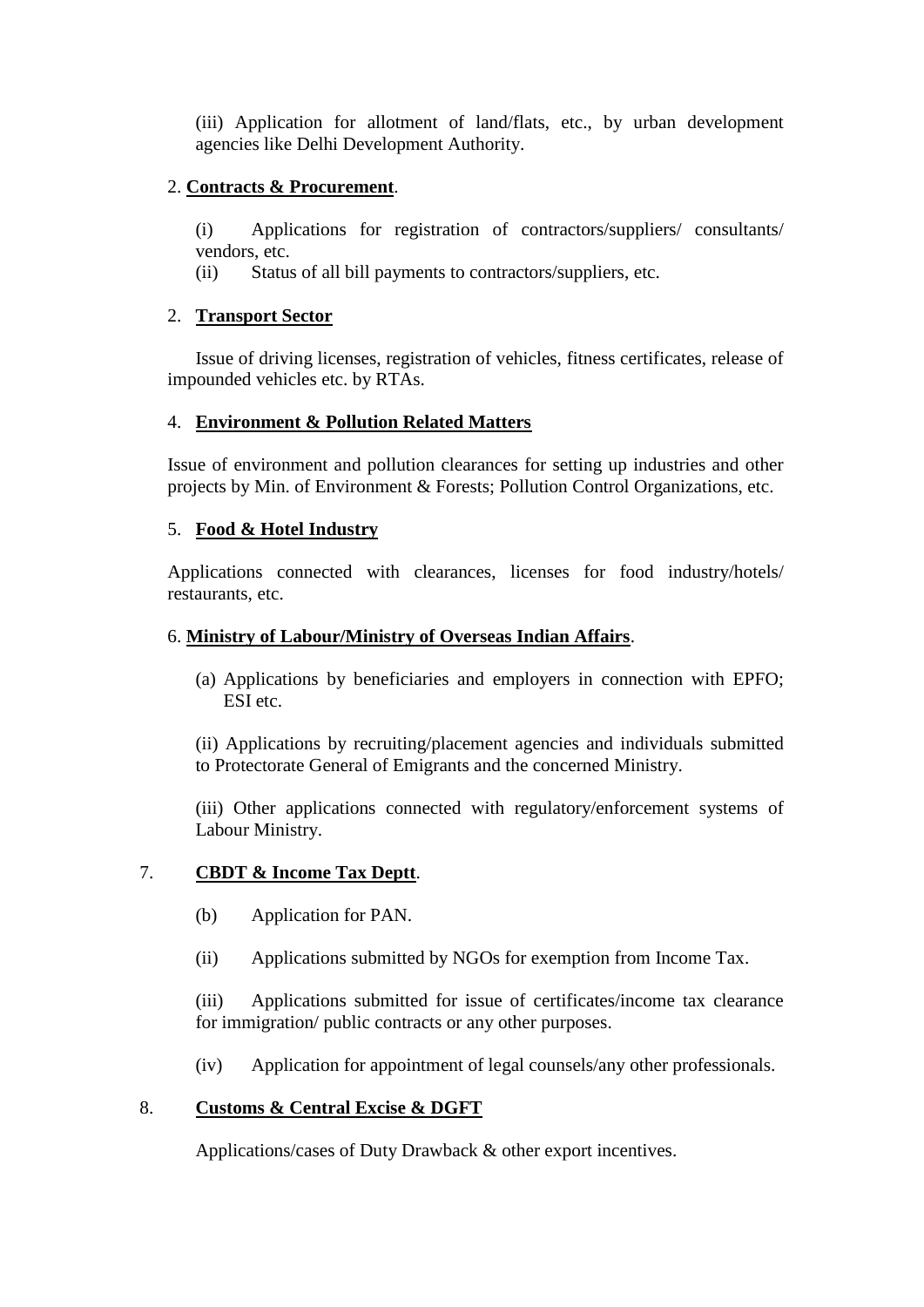## 9. **Telecom (BSNL & MTNL)**

Applications for establishing STD booths, etc.

### 10. **Petroleum Sector**

Applications for allotment of petrol pumps/gas stations.

### 11. **Ministry of External Affairs**

(i) Applications for issue of passports. (ii) Applications for issue of visas by Indian Embassies abroad.

### 12. **Ministry of Home Affairs**

- (i) Applications submitted to FRRO.
- (ii) Applications connected with FCRA.

## 13. **Ministry of Health**

Applications for recognition by Medical Council of India and similar other regulatory bodies.

# 14. **Education**

- i) Applications for accreditation handled by bodies like AICTE & others.
- (ii) Applications for recognition of schools by Director of Education etc.
- (iii) Grant of E.C. by Director of Education.

## 15. **Agriculture, Dairying & Fisheries**

(i) Various clearances/licenses, e.g. Clearance for operating fishing vessels. (ii) Quarantine related applications.

## 16. **Ministry of Social Justice/Tribal Affairs**.

Applications for sanction of funds to NGOs.

# **(No.006/VGL/117 Dated the 22nd Nov, 2006)**

### **(b) Improving Vigilance Administration By Leveraging Technology: Increasing Transparency Through Effective Use of Website.**

Please refer to Commission's Circular no.  $40/11/06$  dated 22/11/2006 on the aforementioned subject & also Circular No. 13/3/05 dated 16/03/2005 & Circular No. 46/7/05 dated 28/7/2005 regarding details of award of tenders/contracts publishing on Websites/Bulletin.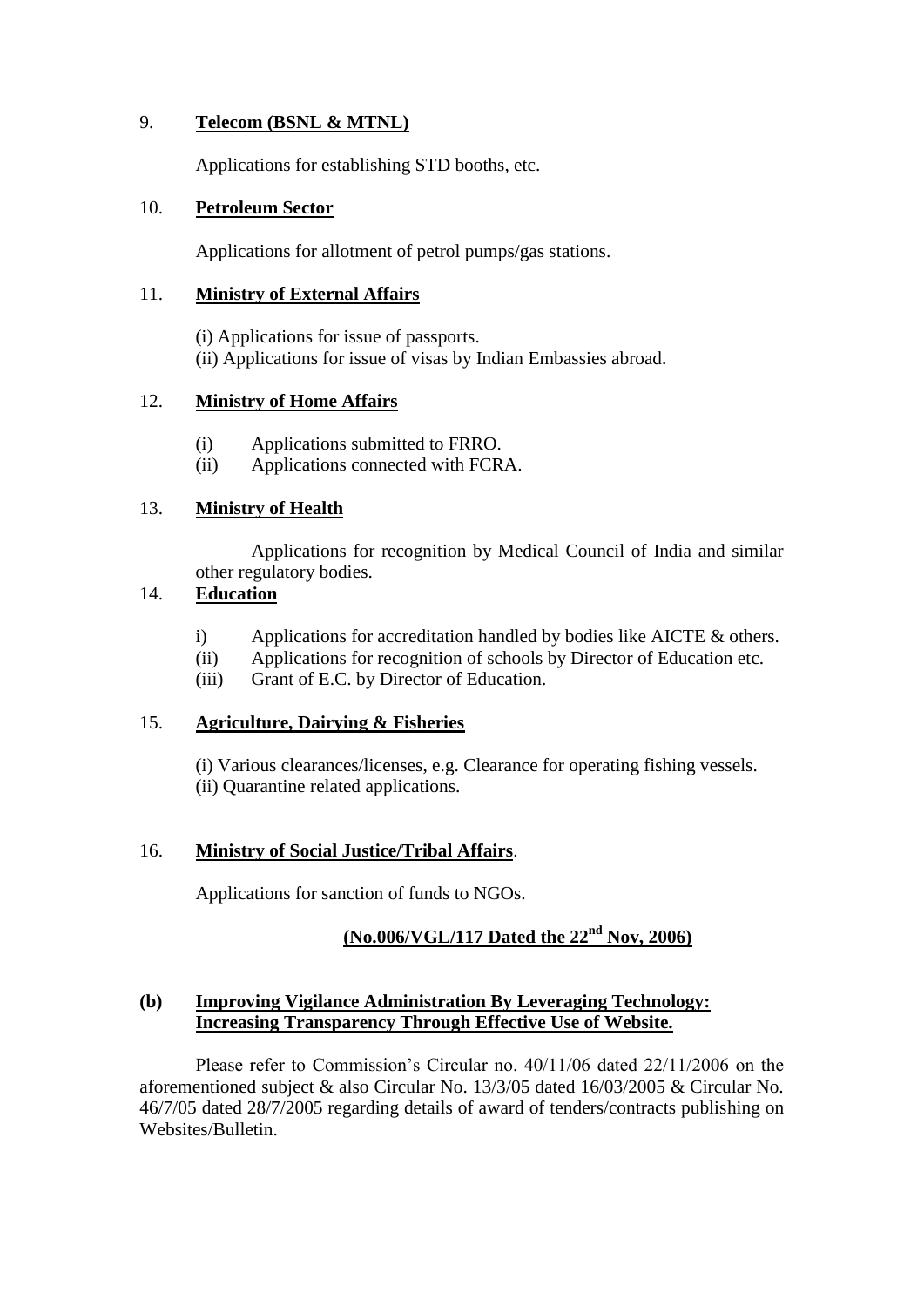2. The Commission vide circulars dated 16/3/05 & 28/7/05 had directed all organizations to post on their web-sites a summary, every month, of all the contracts/purchases made above the threshold value covering at least 60% of the transactions every month. A compliance report in this regard was to be submitted to the Commission by the CVOs through their monthly report to the Commission. However, it is seen that some of the departments have neither intimated the Commission about the threshold value decided for posting the details of tenders awarded on the web-sites, nor a compliance report is being sent through the monthly reports.

3. Further, vide circular dated 22/11/06, the Commission while emphasizing the need to leverage technology, as an effective tool in vigilance administration, in discharge of regulatory, enforcement and other functions had directed the organizations to upload on their websites, information in respect of the rules and procedures governing the issue of licenses/permissions etc. and to make available all the application forms on the websites in a downloadable form besides, making available the status of individual application on the organization"s website. The Commission had directed the organizations to implement its guidelines in two phases. The first phase relating to the posting of all application forms on the website was to be implemented by 1/1/2007 and the second phase, by 1/4/2007. Although, the date for implementation of second phase has passed by, the departments are yet to intimate the Commission about the status of implementation of the two phases.

4. The Commission, therefore, while reiterating its aforementioned instructions directs the CVOs to convey to the Commission the following information latest by 30/4/07:-

- a) The threshold value decided by the organization for publishing on their web-site, details of award of tenders/contracts;
- b) The extent to which the details of awarded tenders are being posted on the web-site and whether the web-sites are being updated regularly or not;
- c) Whether first/second phase of the Commission"s circular dated 22/11/06 has been implemented or not;
- d) If not, the reasons thereof: steps being taken by the organization to ensure implementation of the Commission"s circular and the exact date by which both the phases as mentioned in the Commission's circular would be fully implemented;.

# **(CVC circular No. 006/VGL/117 Dated 18th Apr 2007)**

## **( C ) Leveraging of Technology for improving vigilance administration in the National E- Governance Plan.**

The Commission observes that e-procurement software, security and implementation is a new area and needs improvement. E-procurement provides a platform for the collaborative procurement of goods, works and services using electronic methods at every stage of the procurement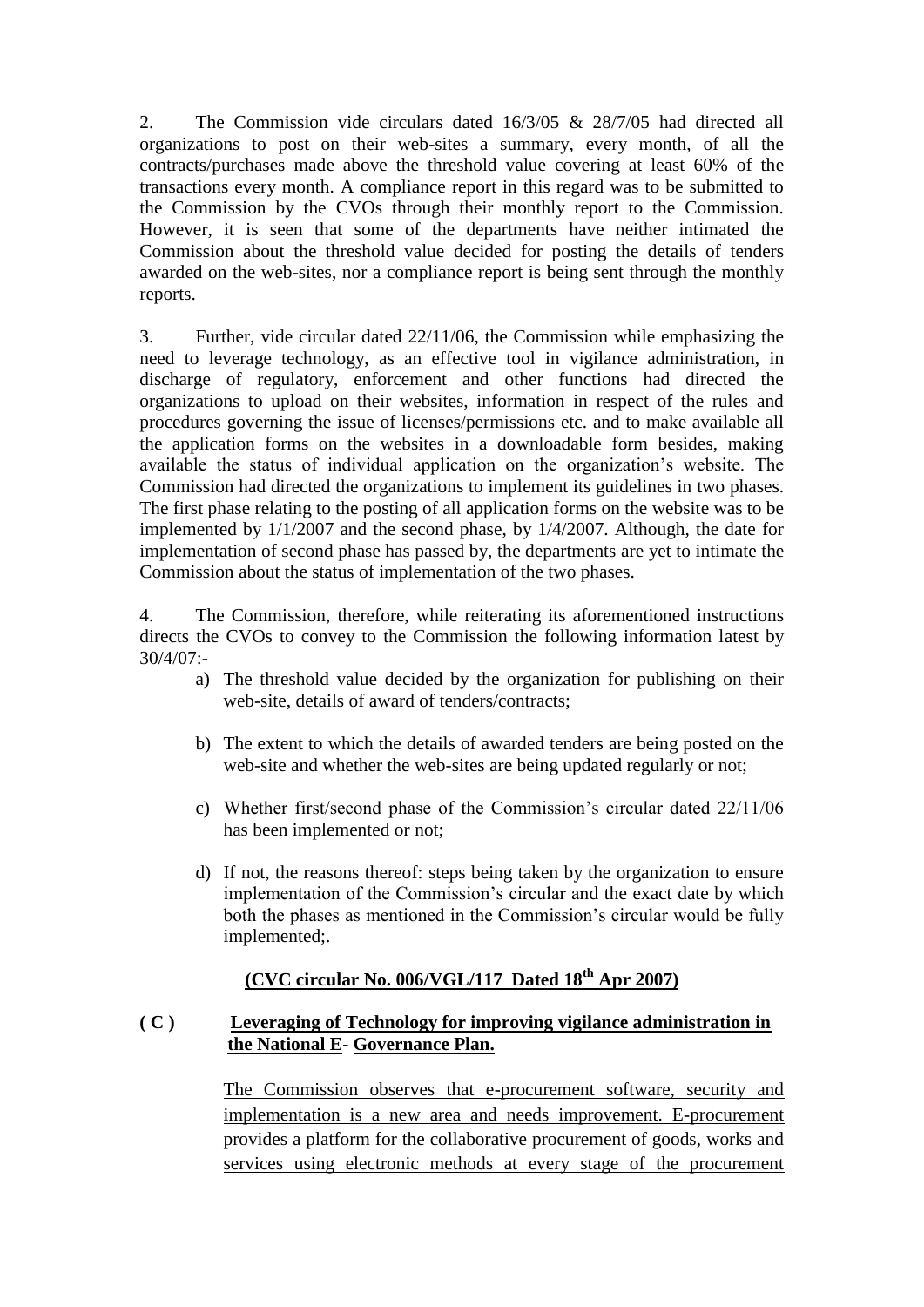process. The e-procurement platform transacts confidential procurement data and is exposed to several security threats. Department of information Technology could be best placed to address issues relating to eprocurement. In order to ensure proper security of the e-procurement system all Departments/Organizations are advised to get their system certified by Department of Information Technology.

## (**CVC Circular No.23/06/10 issued vide letter No.010/VGL/035 Dated 23 rd June 2010)**

### **17. DELAY IN PAYMENT TO VENDORS**

## **(a) Improving Vigilance Administration: Increasing Transparency and cutting delays by E-payments and E-receipt by Govt. Organisations etc.**

 The Commission has been receiving complaints about inordinate delays in making payments to the vendors and other suppliers to the Govt. organisations, Public Sector Undertakings etc. Similarly complaints are received about delays in getting refunds from taxation dept. and other departments. Apart from increasing the cost of procurement, the delays lead to opportunities for corruption. A number of measures are required to cut down on delays in making payments. One such step is resorting to mechanism of e-payments and e-receipts wherever such banking facilities exist.

 In the last few years tremendous progress has been made by the banking sector in computerization including net-working of branches, making it possible to do ebanking by making use of facilities like electronic clearing system (ECS) and electronic fund transfer (EFT) etc. These facilities are available in most of the banks including the State Bank of India as well as in private banks. A large number of corporate including public sector undertakings are already making e-payments to vendors and employees instead of making payments by issue of cheques.

 The Commission has been receiving complaints that delay is intentionally caused with ulterior motives in the issue and dispatch of cheques in the accounts and finance wings of a large number of Govt. Organisations. As the e-payment facility is already available in the metros as well as practically in all the main urban centres of the country, in order to curb the above mentioned malpractices, the CVC in the exercise of powers conferred on it under Section 8(1) (h) issues following instructions for compliance by all govt. departments, PSUs, banks and other agencies over which the Commission has jurisdiction.

1. The payment to all suppliers/vendors, refunds of various natures, and other payments which the organisations routinely make shall be made through electronic payment mechanism at all centres where such facilities are available in the banks.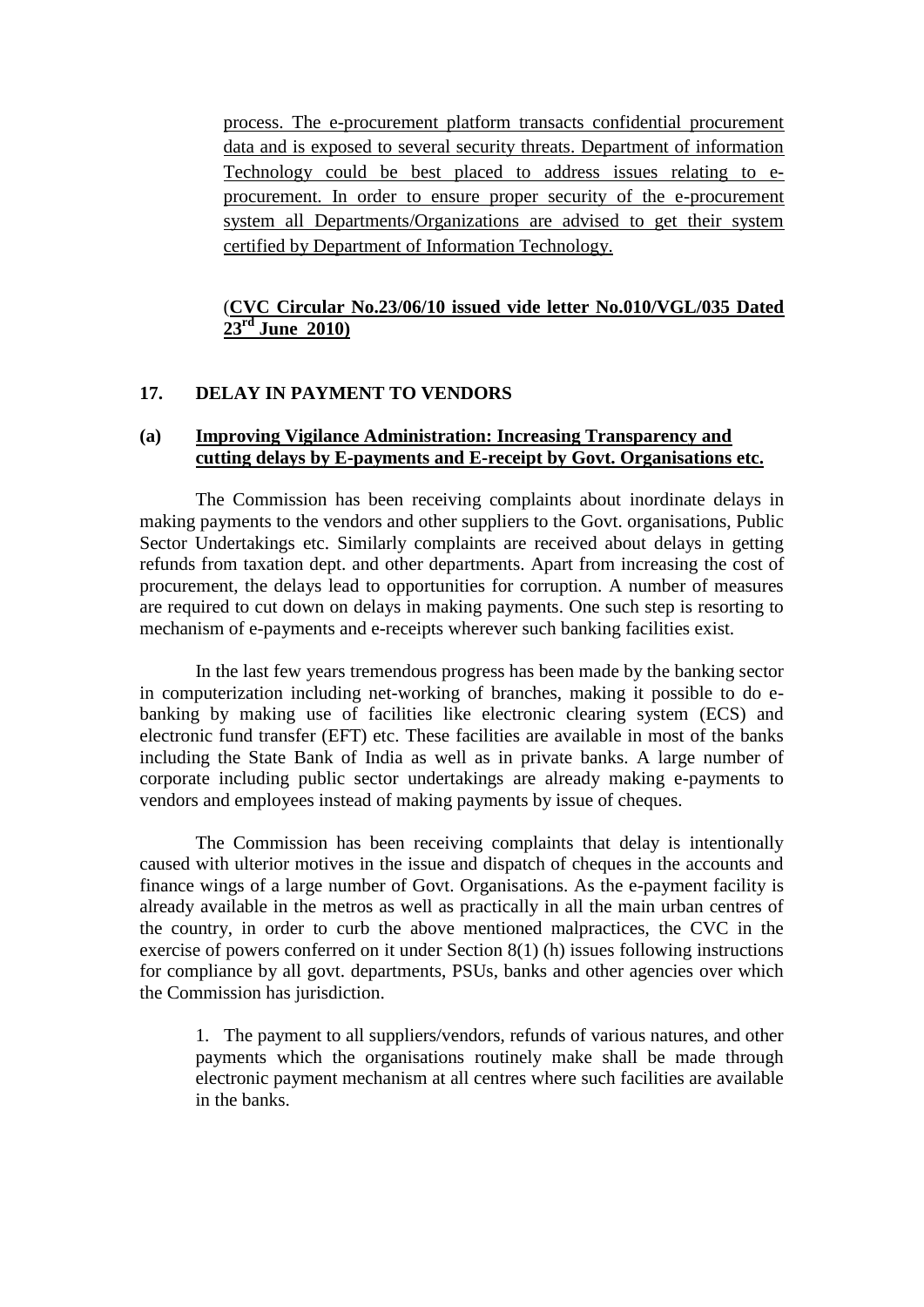2. Salary and other payments to the employees of the concerned organisations at such centers shall also be made through electronic clearing system (ECS) wherever such facilities exist.

As the organizations will have to collect bank account numbers from the vendor, suppliers, employees and others who have interface of this nature with the Govt. organisations, the concerned organisations may plan to switch over to epayment system in a phased manner starting with transactions with the major suppliers in the beginning or in whatever manner is found more convenient.

 It is expected that in three months i.e. by 15t July, 2004, 50% of the payment transactions both in value terms as well as in terms of number of transactions shall be made through ECS/EFT mechanism instead of payment through cheques. The remaining 50% payment transactions at all centres where such facilities exist shall be made by 31st Dec 2004.

 These instructions are applicable to all the metro cities and other urban centres where the banks provide ECS/EFT and similar other facilities. The departments, PSUs, Banks etc. should also provide an enabling environment and facilities so that businessmen and other citizens can make payment of Govt. dues and payments to PSUs etc. electronically.

In addition to significantly reducing processing costs in preparation and dispatch of cheques, the above measures also reduce the risk of frauds by providing speed, efficiency and easier reconciliation of accounts.

# **(No.98/ORD/1 Dated 6th Apr 2004)**

#### **(b) Leveraging Technology – e-payment & e-receipt.**

Reference is invited to the Commission"s Office Order No. 20/4/04 dated 6.4.2004 regarding the above mentioned subject.

2. The Commission had directed that by July 2004, 50% of the payment transactions both in value terms as well as in lieu of number of transactions shall be made through ECS/EFT mechanism instead of payments through Cheques; and urged all Banks, PSUs and Departments to provide an enabling environment and facilities so that such an initiative is successful. It has been informed that some of the organisations are yet to initiate the process in this regard. The organisations are, therefore, requested to forward the details regarding the implementation of epayment mechanism, as per the enclosed format by November 15, 2004 positively.

#### **FORMAT**

### **Leveraging Technology – e-payments & e-receipts**

**(A) Details regarding payments of salary etc. to employees.**

(1) Total No. of employees -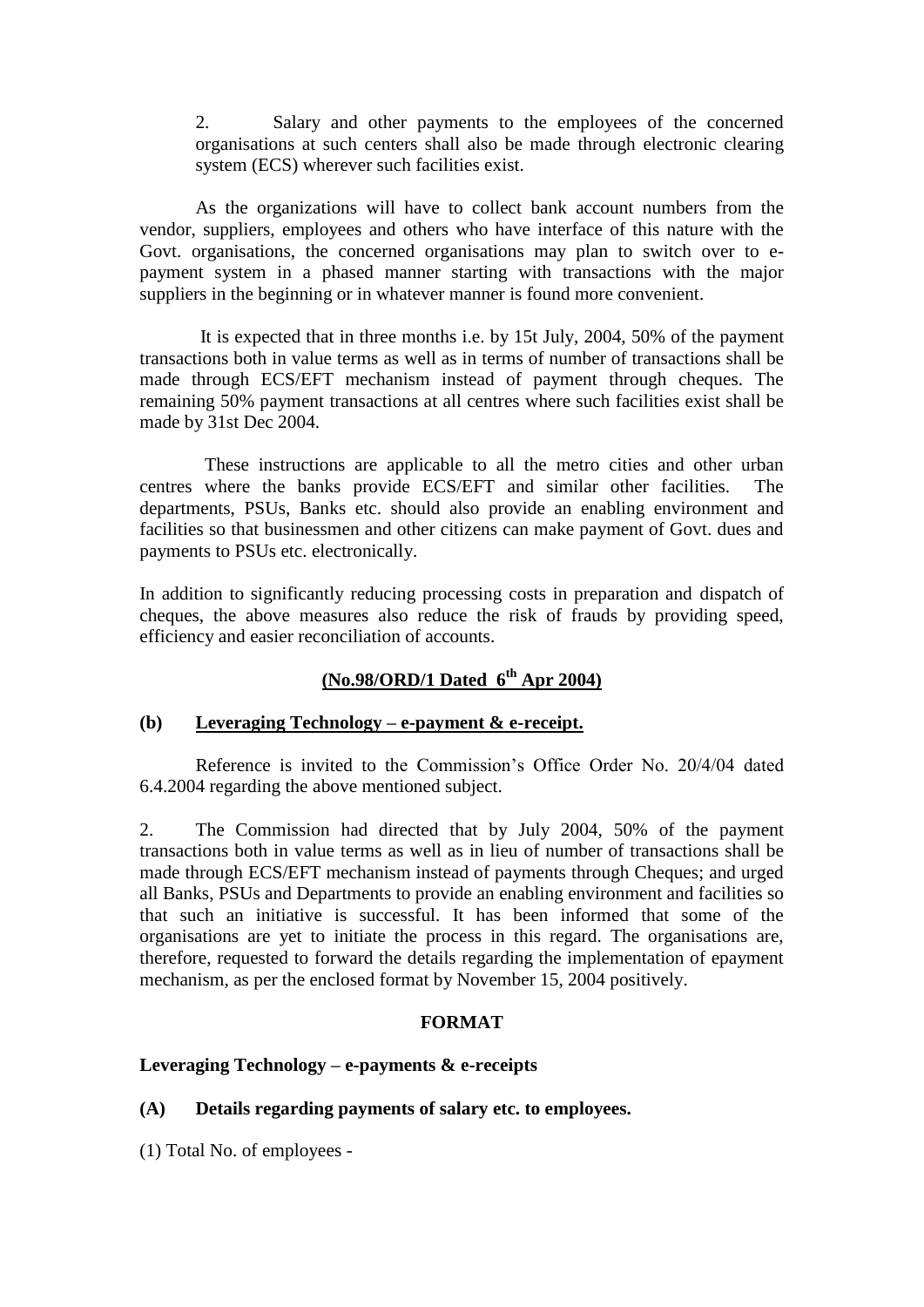(2) No. of employees whose Bank A/c details including MICR have been received -

(3) % in terms of numbers of employees to whom salary & other dues are being paid through e-payments -

# **(B) Details regarding payments of dues to contractors/suppliers etc.**

(1) Number of contractors/suppliers/agents/assessees etc. dealt with regularly during the period July 2004 – September 2004.

(2) Number of contractors/suppliers/agents/assessees etc. whose Bank A/c details including MICR have been received.

(3) Total payments made to all contractors/suppliers/assessees/CHA"s during the period July 2004 – September 2004 (Amount in Rupees in lakhs). [Payments should include refunds of earnest money/income tax etc.]

(4) Total payments made through e-payments during the above period (Amount in Rupees in lakhs).

(5) % of Bills (in terms of number of payments) in which e-payment is made.

(6) % of value of payments made through e-payments.

(7) List of nodal officers who have been entrusted with the responsibility of managing charge to e-payment system.

# **(C) E-receipts**

Separate details as per (1)-(7) above may also be provided in respect of receipts by organisations getting regular payments in terms of license fee/income tax receipts/custom duty/sales tax/property tax/freight charges/consultancy fees etc. (The organisations can give the type of payments received).

# **(CVC Letter No.98/ORD/1 dated 20.10.2004)**

### **(c) Delays in Payments to Contractors & Suppliers etc. – Reducing opportunities for corruption**

The Commission has observed that in a large number of Government organisations and PSUs, payments to contractors/suppliers are inordinately delayed. This makes the system vulnerable to corruption, in addition to increasing the cost of procurement by the Government agencies.

2. The Commission has therefore directed that all the CVOs should undertake a review of bills received during the last six months. The review is meant to primarily determine the time taken in clearing the bills. Necessary help from the concerned Finance/Administration departments may be taken wherever required. Wherever the systems have not yet been computerized there may be practical difficulties in conducting such a review for all the bills. The organisations may fix a cut off limit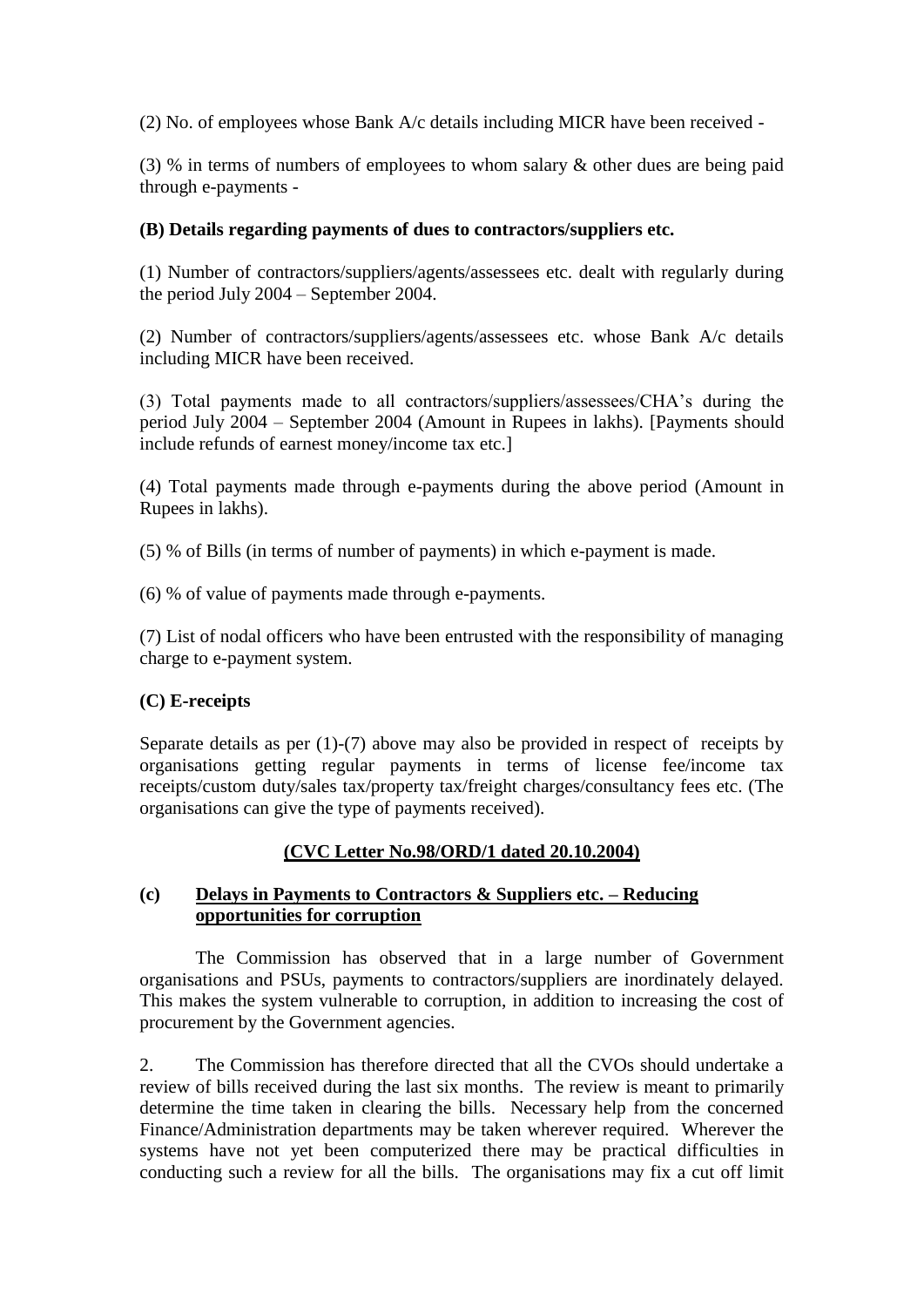for review. It is suggested that the cut off limit for bills can be Rs.1 lakh i.e. time taken for payment of all bills above this amount should be seen. In smaller organisations the cut off limit can be lower depending on feasibility and convenience.

3. The CVOs should also review whether payments are being made on "firstcome-first-serve" basis or not.

4. A compliance report in this regard may be sent to the Commission by 15.4.2005 as per the following details:

#### **Statement on Delays in Bill Payments**

| 1. | Name of Organisation                                                       |                                                                     |
|----|----------------------------------------------------------------------------|---------------------------------------------------------------------|
| 2. | Cut off limit                                                              | Rs.1 lakh (in respect of<br>$\ddot{\cdot}$<br>small Organizations). |
| 3. | Bills received during Sept., 04-Feb 05<br>(From contractors/suppliers etc) | $\ddot{\cdot}$                                                      |
|    | <b>Total No. of Bills</b>                                                  |                                                                     |
|    | Total amount involved                                                      |                                                                     |
| 4. | Out of these                                                               |                                                                     |
|    | (a) Bills paid in 15 days                                                  |                                                                     |
|    | No. of Bills                                                               |                                                                     |
|    | <b>Amount Involved</b>                                                     |                                                                     |
|    | (b) Bills paid in 15-30 days                                               |                                                                     |
|    | No. of Bills                                                               |                                                                     |
|    | Amount Involved                                                            |                                                                     |
|    | (c) Bills paid in 30-60 days                                               |                                                                     |
|    | No. of Bills                                                               |                                                                     |
|    | Amount Involved                                                            |                                                                     |
|    | (d) Bills paid from 60 days to 120 days                                    |                                                                     |
|    | No. of Bills                                                               |                                                                     |
|    | Amount Involved                                                            |                                                                     |
|    | (e) Bills paid over 120 days                                               |                                                                     |
|    | No. of Bills                                                               |                                                                     |
|    | <b>Amount Involved</b>                                                     |                                                                     |

5. There are also complaints that most of the organisations take inordinately long time in releasing 5% bills amount which is normally retained as Performance guarantee after it becomes due. CVO may do a similar exercise with regard to release of this payment.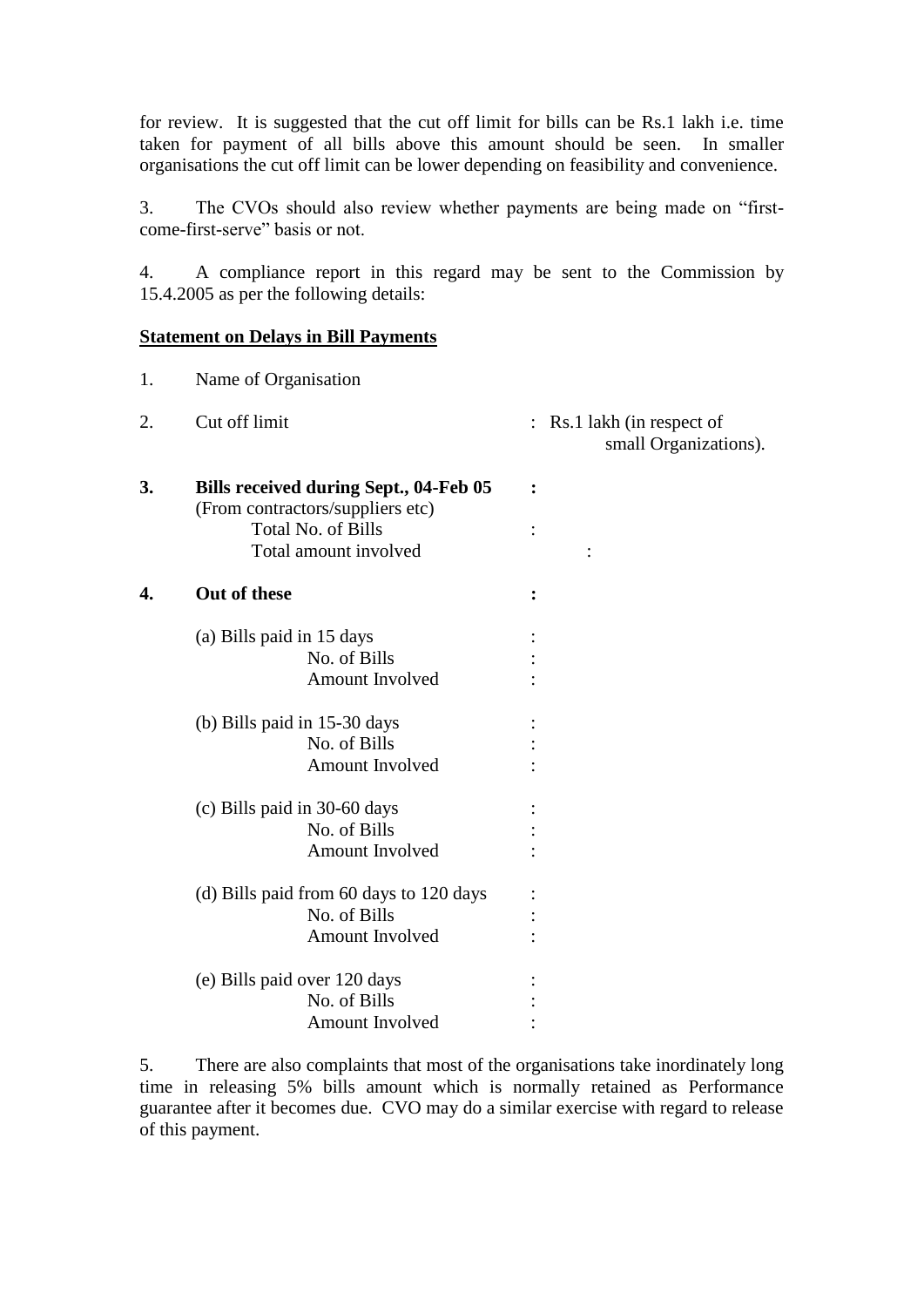6. Has any ERP system or any other computerized system been installed or accounting purposes which can monitor bill payment?

6A. If not, is there any plan to do so in near future? If so, please indicate the time frame.

# (**No.005/ORD/1 Dated 10th Mar 2005)**

# **18. E-TENDERING / E-PROCUREMENT**

### **(a) E-procurement/Reverse Auction.**

The Commission has been receiving a number of references from different departments/organisations asking for a uniform policy in this matter. The departments/organisations may themselves decide on e-procurement/reverse auction for purchases or sales and work out the detailed procedure in this regard. It has, however, to be ensured that the entire process is conducted in a transparent and fair manner.

### **(CVC Office Order No.46/9/03 issued vide letter No.11.9.2003)**

### **(b) Implementation Of E-Tendering Solutions**

References are being received by the Commission regarding the methodology for selection of sole application service provider for the implementation of etendering solutions in various organizations. The Commission has examined the matter and is of the view that all organizations should invariably follow a fair, transparent and open tendering procedure to select the application service provider for implementing their e-tendering solutions. The standard guidelines on tendering procedure should hold good for the procurement of these services as well

# **(009/VGL/002 dated 13th Jan 2009)**

### **(c) Implementation of e-tendering solutions.**

Guidelines were prescribed in this office OM of even number, dated 13/1/09 on the above-cited subject, advising organizations to follow a fair, transparent and open tendering procedure, to select the application service provider for implementing their e-tendering solutions.

2. It is clarified that while ensuring fair play, transparency and open tendering procedure for e-tendering solutions, the organizations must take due care to see that effective security provisions are made in the system to prevent any misuse. In this regard, the guidelines on security related issues in e-tendering systems are enclosed for information. Organizations concerned may follow these guidelines while implementing e-tendering solutions to contain the security related loop holes.

# **(Circular No 29/9/09 dated 17th Sept 2009)**

# **(d) Implementation of e-tendering solutions**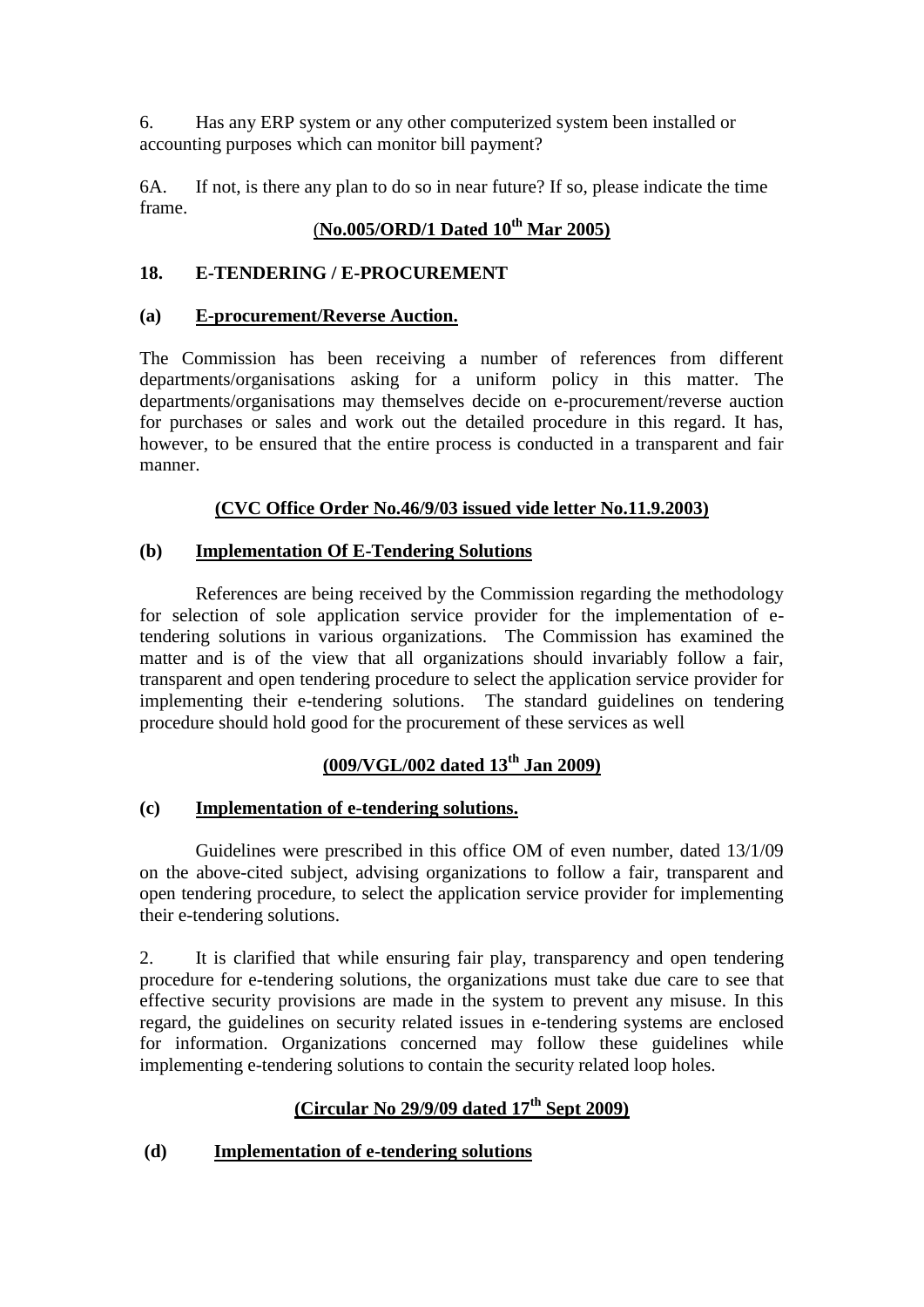Implementation of e-tendering solutions – check list.

Guidelines were prescribed in this office OM of even number, dated 17.09.2009, on the above – cited subject, advising organisations to take due care to see that effective security provisions are made in the system to prevent any misuse. It has been observed during security audit carried by CTEO that e-procurement solutions being used by some of the organisations lack security considerations as envisaged in the Commission"s guidelines dated 17.09.2009. Some of the shortcomings / deficiencies are of repetitive nature.

A check list to achieve security considerations in e-Procurement solutions is enclosed for information. Organisations concerned may follow the same while implementing e-tendering solutions to address the security related concerns.

| <b>CHECK POINTS TO ACHIEVE SECURITY CONSIDERATIONS IN E-</b> |  |
|--------------------------------------------------------------|--|
| PROCUREMENT SOLUTIONS                                        |  |

| S.NO.            | <b>SECURITY CONSIDERATIONS</b><br>Please<br><b>Tick</b>                                                                                                                                                                                                                                                                         |     |                  |
|------------------|---------------------------------------------------------------------------------------------------------------------------------------------------------------------------------------------------------------------------------------------------------------------------------------------------------------------------------|-----|------------------|
|                  |                                                                                                                                                                                                                                                                                                                                 |     |                  |
| 1.               | Whether the application is secure from making any<br>temporary distortion in the electronic posting of<br>tender notice, just to mislead certain vendors?                                                                                                                                                                       | Yes | No               |
| 2.               | If yes at 2 above, then whether any automatic<br>systems alert is provided in the form of daily<br>exception report in the application in this regard?                                                                                                                                                                          | Yes | $\underline{No}$ |
| 3.               | Whether application ensures that the<br>tender<br>documents issued to /downloaded by bidders are<br>complete in shape as per the approved tender<br>documents including all its corrigendum?                                                                                                                                    | Yes | No               |
| $\overline{4}$ . | Is there any check available in the application to<br>detect & alert about the missing pages to the<br>tenderer, if any?                                                                                                                                                                                                        | Yes | N <sub>o</sub>   |
| 5.               | Whether application ensures<br>all<br>that<br>the<br>corrigendum issued by the Competent Authority are<br>being fully communicated in proper fashion to all<br>bidders including those who had already purchased /<br>downloaded the bid documents well ahead of the<br><u>due date &amp; before uploading the corrigendum?</u> | Yes | N <sub>o</sub>   |
| 6.               | Whether system is safe from sending discriminatory<br>communication to different bidders about the same                                                                                                                                                                                                                         | Yes | No               |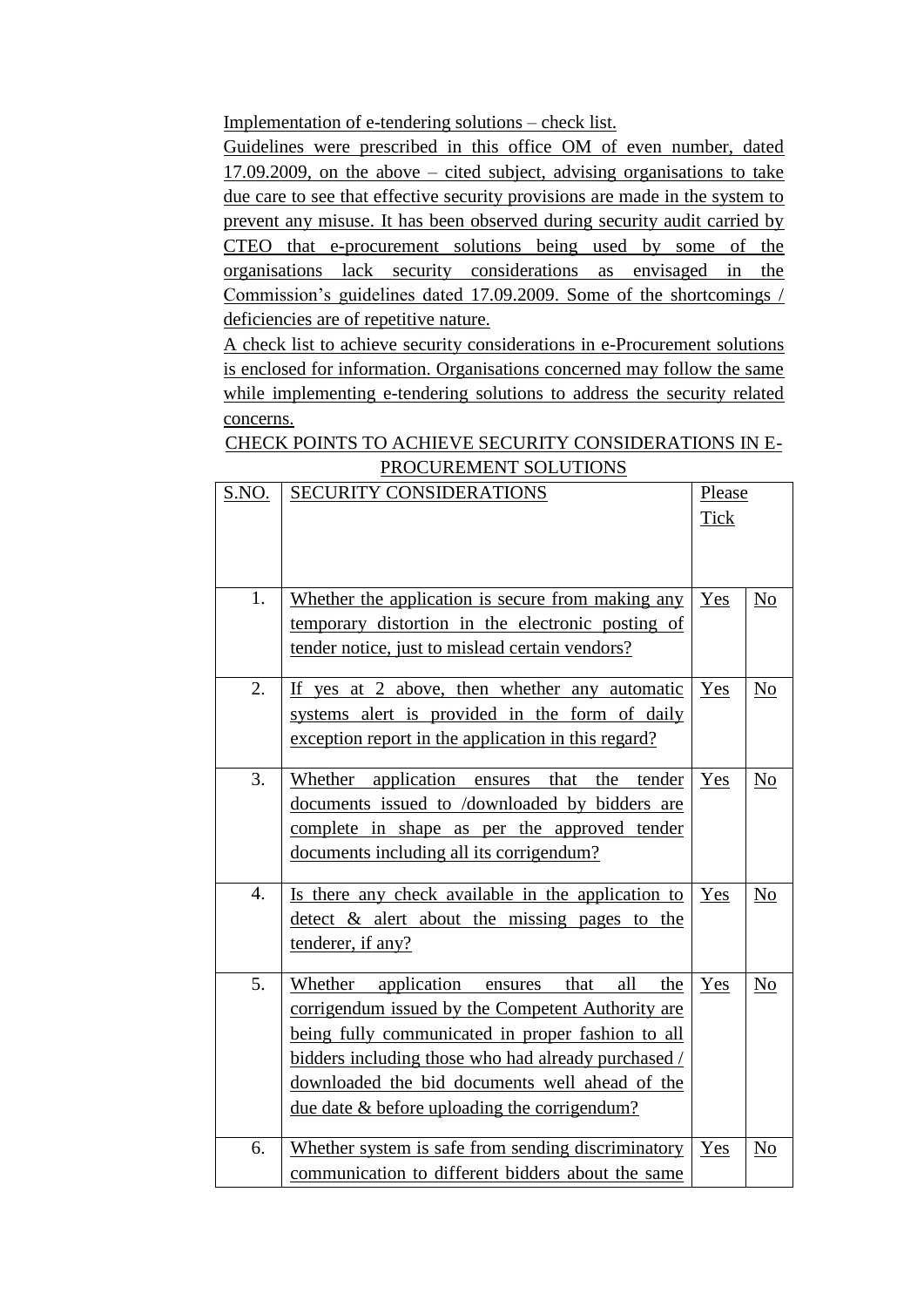|     | e-tendering process?                                                                                                                                                                                                         |       |                           |
|-----|------------------------------------------------------------------------------------------------------------------------------------------------------------------------------------------------------------------------------|-------|---------------------------|
| 7.  | Whether e-procurement solution has also been<br>customised to process all type of tenders viz Limited<br>/ Open / Global Tenders?                                                                                            | Yes   | $\underline{No}$          |
| 8.  | Whether online Public Tender opening events<br>feature are available in the application?                                                                                                                                     | Yes   | No                        |
| 9.  | Whether facilities for evaluation / loading of bids,<br>strictly in terms of criteria laid down in<br>bid<br>documents are available in the application?                                                                     | Yes   | $\underline{\mathrm{No}}$ |
| 10. | Whether sufficient safeguards have been provided in<br>the application to deal with failed attempt blocking?                                                                                                                 | Yes   | $\underline{\mathrm{No}}$ |
| 11. | Whether application is safe from submission of fake<br>bids?                                                                                                                                                                 | Yes   | $\underline{\mathrm{No}}$ |
| 12. | Whether encryptions of bids are done at clients end?                                                                                                                                                                         | Yes   | $\underline{\mathrm{No}}$ |
| 13. | Whether safety against tampering and stealing<br>information of submitted bid, during storage before<br>its opening, is ensured?                                                                                             | Yes   | N <sub>0</sub>            |
| 14. | Whether application is safe from siphoning off and<br>decrypting the clandestine copy of a bid encrypted<br>with Public key of tender opening officer?                                                                       | Yes   | No                        |
| 15. | Whether application is safe from<br>mutilation<br>sabotage or otherwise rendering the encrypted bid in<br>e-tender box during storage, to make it<br>the<br>unreadable / invalid in any form, before opening of<br>the bids? | Yes   | No                        |
| 16. | Whether introduction of special characters<br>Executable files etc by users are restricted in the<br>application?                                                                                                            | Yes   | No                        |
| 17. | Whether validity check of DSC is being done at<br>server end?                                                                                                                                                                | $Yes$ | $\underline{No}$          |
| 18. | Whether system supports the feature that even<br>though if a published tender is being deleted from<br>the application, system does not allow permanent<br>deletion of the published tender from the Database?               | Yes   | N <sub>0</sub>            |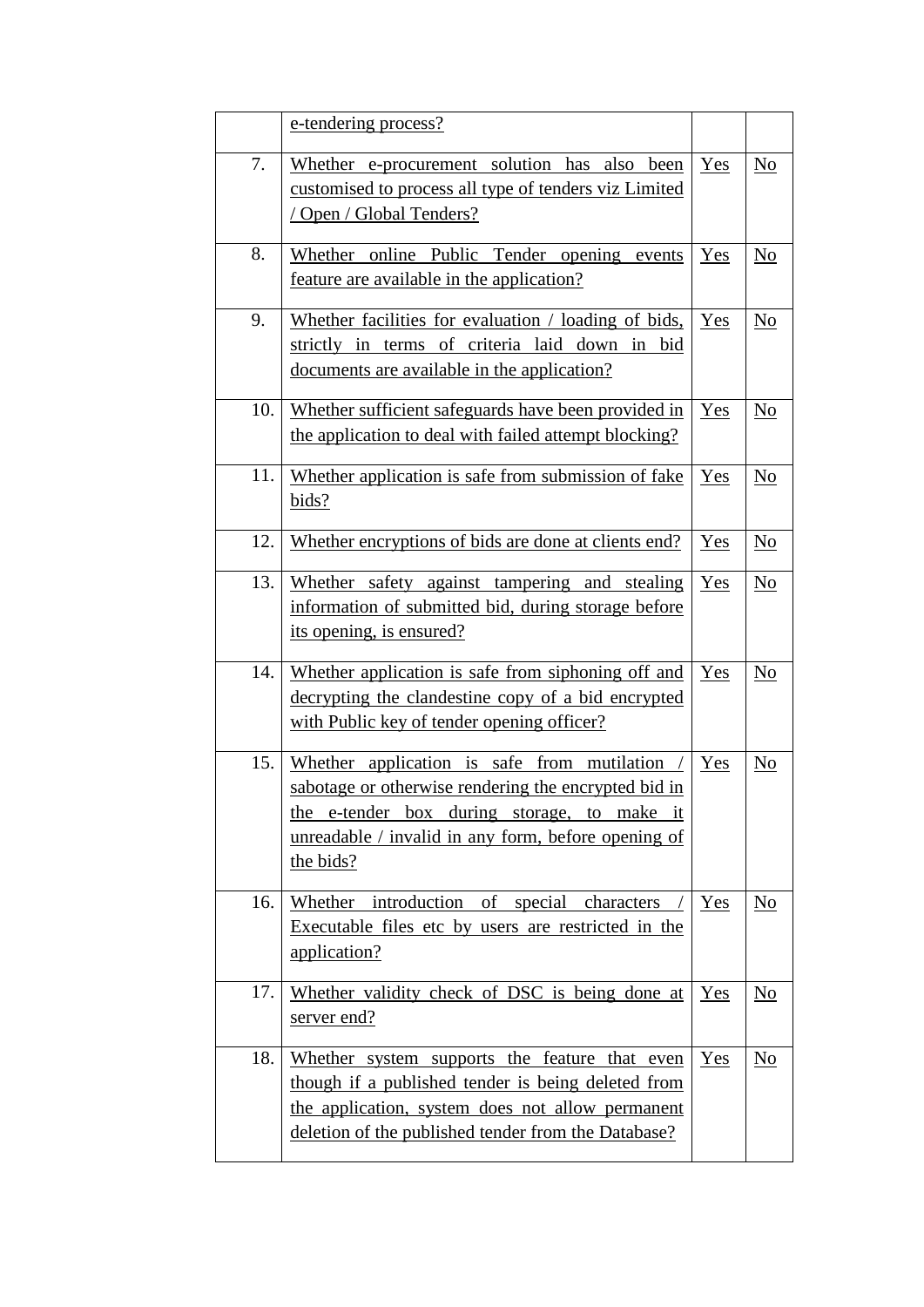| 19.<br>20. | Whether sufficient security features are provided in<br>the application for authentication procedure of the<br>system administrator like ID, password, digital<br>signature, biometric etc?<br>Whether audit trails are being captured in the | Yes<br>Yes | No<br>No               |
|------------|-----------------------------------------------------------------------------------------------------------------------------------------------------------------------------------------------------------------------------------------------|------------|------------------------|
|            | application on media not prone to tampering, such<br>as optical write once?                                                                                                                                                                   |            |                        |
| 21.        | Whether log shipping feature is available, where a<br>separate dedicated server receives the logs from the<br>application over a web service in real time?                                                                                    | Yes        | No                     |
| 22.        | Whether integrity and non-tampering is ensured in<br>maintaining the server clock synchronisation & time<br>stamping?                                                                                                                         | $Yes$      | $\overline{\text{No}}$ |
| 23.        | Whether application generates any exception report<br>/ system alerts etc to indicate the resetting of the<br>clock, in case the application for time stamping is<br>killed at the server level and time is manipulated?                      | Yes        | No                     |
| 24.        | Whether application ensures that the quotes from<br>various bidders with their name are not being<br>displayed to any one including to the Organization<br>during carrying out of the e-reverse auctioning<br>process?                        | Yes        | No                     |
| 25.        | Whether application is fit for usage complying with<br>the requirements of tender processing viz<br>Authenticity of tenderer, non – repudiation and<br>secrecy of information till the actual opening of<br>tenders.                          | Yes        | No                     |
| 26.        | Whether any comprehensive third party audit [as per<br>statutory requirement and also<br>as<br>per<br>the<br>requirements of e-tender processing (compliance to<br>IT Act 2000)] was got conducted before first putting<br>it to public use?  | $Yes$      | $\underline{No}$       |
| 27.        | Whether<br>application<br>complies<br>with<br>the<br>Commission's Guidelines dated 17.09.2009<br>on<br>Security considerations for e-procurement Systems.                                                                                     | Yes        | N <sub>0</sub>         |

# (**CVC Circular No.18/04/10 Dated 26th April 2010)**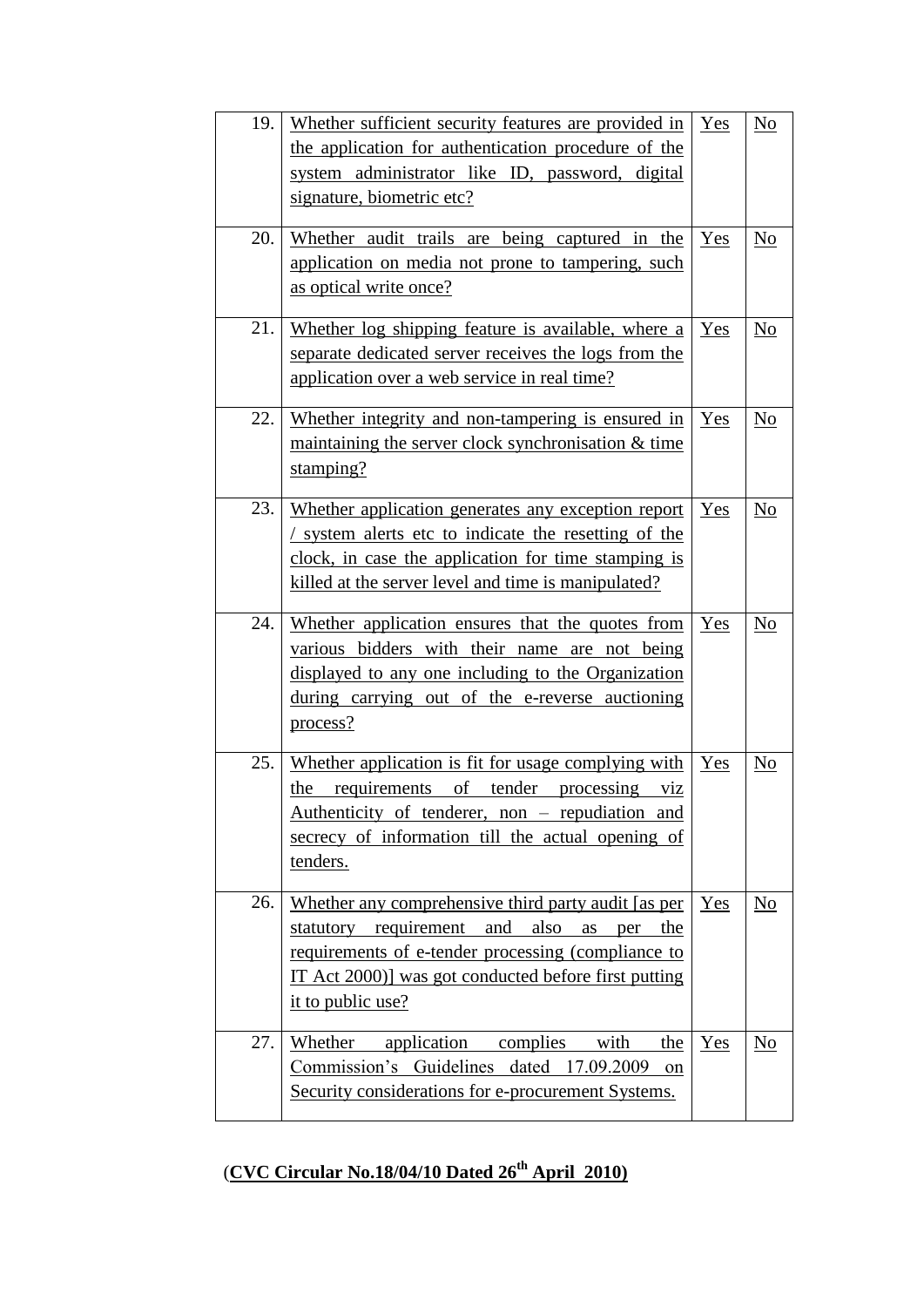#### **19. IT PROCUREMENT**

#### **(a) Turnkey contracts for net-working of computer systems.**

The Commission has been receiving complaints that in turnkey contracts for net-working of computer systems a lot of unrelated products are being included in the contracts which are either not required or which are stand alone in nature and can be procured separately at much lower cost. Inclusion of these unrelated items creates opportunities for malpractices. The Commission is of the view that wherever possible it will be advisable to take an independent third party view about the scope of turnkey projects so that the tendency to include unrelated products as part of the turnkey project is avoided.

#### **(CVC Office Order No. 69/11/04 issued vide letter No.004/ORD/8 dated 3.11.2004)**

#### **(b) Measures To Curb The Menace Of Counterfeit And Refurbished IT Products**

With the increasing use of IT to leverage technology, a large number of Government organizations are either upgrading or in the process of procurement of new computer hardware and software. It is often difficult to know the difference between PC made of "**Genuine Parts**" and that made of "**Counterfeit Parts**". It may also be the case often that while various authorized order and pay for brand new equipment, they end up getting an inferior PC with counterfeit and second hand/refurbished parts disguised as new in new/ original cabinets to various customers designated as consignees by the ordering agencies at the headquarters of these organizations who are ignorant or have little or no technical knowledge in the matter.

In effect, this amounts to the authorized not getting what they actually ordered and paid for. The supplies of such PC in the long run would defeat the very purpose of going for a new system. COUNTERFEITING is designed to cheat naive consumers/ organizations.

This current circular is intended to help/ inform and enable due diligence as well as curbing the menace of counterfeit and refurbished IT products disguised as new. As a first step, there is a need for all buyers in the Government Departments/ PSU to insist on a signed undertaking (sample format enclosed) from some authority not lower than the Company Secretary of the system OEM that would certify that all the components/parts/assembly/software used in the Desktops and Servers like Hard disk, Monitors, Memory etc were original/new components/parts/assembly/software, and that no refurbished/duplicate/ second hand components /parts / assembly / software were being used or would be used, so that the buying organizations were not cheated and get the original equipments as ordered by them. Also one could ask for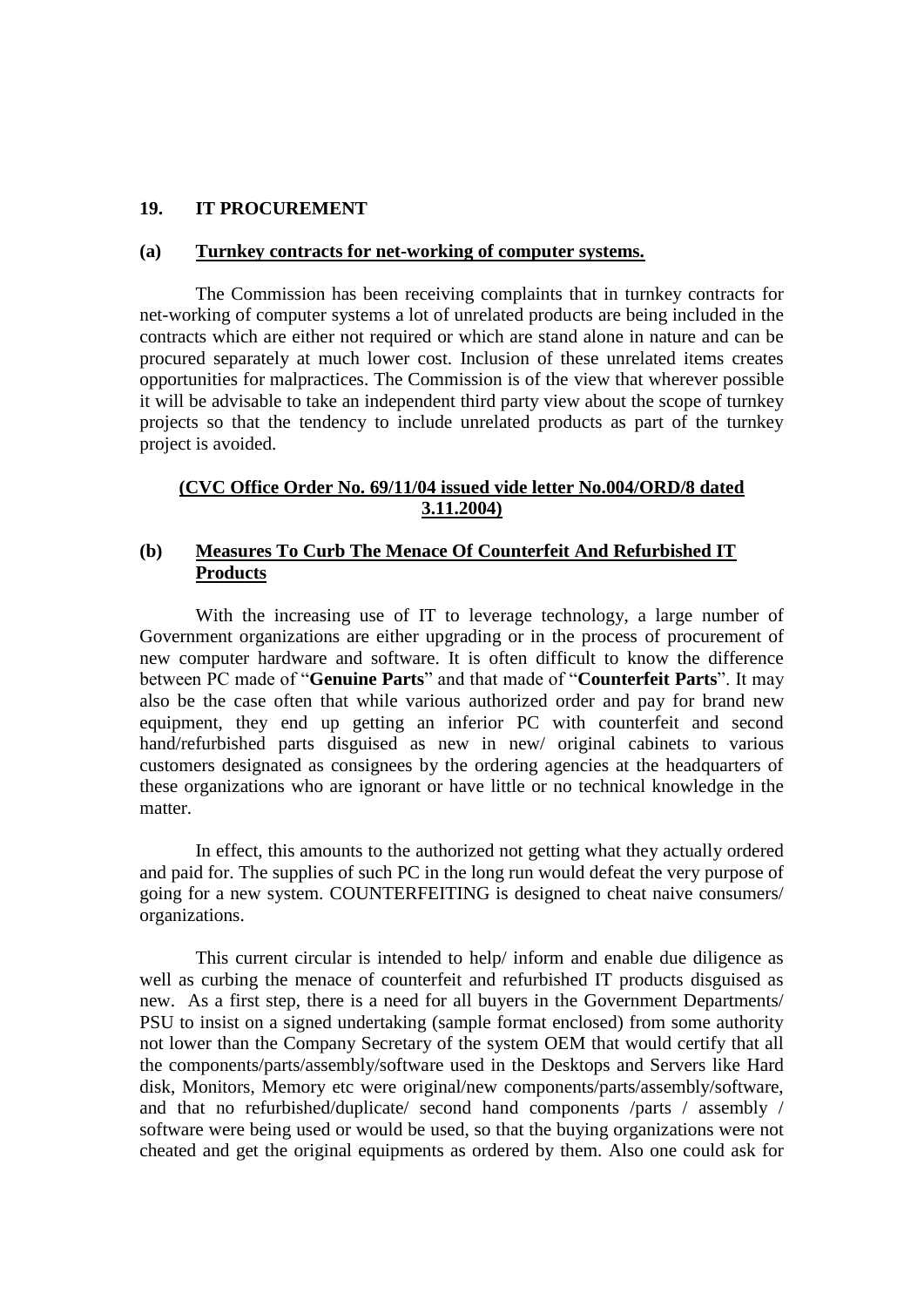"Factory Sealed Boxes" with System OEM seal to ensure that the contents have not been changed en route.

Following advisory checkpoints it is hoped shall help identify the fraudulent practices that have come to notice and help guard against spurious and refurbished/duplicate/second hand components/parts/ assembly / software being received by purchasers and consignees who receive such goods and may not have much technical knowledge.

1. CPU. Buyers are cautioned against buying IT Hardware with remarked CPUs that are freely / readily available in the market today. Entry Level processors get Remarked / Over clocked and sold as high end processors. These CPUs, come disguised as higher clock speed processors (e.g. a Celeron CPU can be remarked as a P4 CPU) while their real clock speed may be lower. Since Operating System is loaded from CD bundled with Motherboard, the CD contains image of configured OS. Hence information as seen in 'My Computer' – 'System Properties' shall give deceptive information. In other words, a Celeron CPU remarked as a P4 CPU, shall be seen as a P4 CPU only. Buyers should therefore, use various tool / utilities like the "CPU-Z" Utility or the "sSpecNo." For ascertaining the real parameters of the CPU. Utility like CPU-Z (approximately 1.3 MB size) are available free on the web.

2. Hard Disk IT Hardware with refurbished Hard Disks that are actually  $2^{nd}$  hand / repaired hard disks are readily available at low cost. In hard disk drives, the factory repaired hard disk drives, which are mainly used in the warranty replacements are substituted in the new machines. Same is the case observed with floppy drive and Optical disk drives many times. Most of the competent hard disk makers use a sticker on such hard disks sold by them that clearly distinguishes such hard disks from the fresh ones. For example, manufacturer "Seagate" marks Green Border and label of "Certified Repaired HDD" to distinguish such disk drives from New Genuine HDD. There is No border or Refurbished label on genuine new HDD. In addition to this, buyers may also use HDTUNE\_210 Utility. This utility shall return Hard Disk Manufacturers" Serial no. and Date of manufacturing of the Hard Disk. These parameters can be used to cross-verify with the hard disk vendor. Various Hard Disk vendors also put a date code on the hard disk. A mismatch between this date and the one returned by HDTUNE\_210 Utility can also be viewed as tampering with the actual information of the hard disk.

3. Monitors. IT Hardware with refurbished Monitors that are actually  $2<sup>nd</sup>$  hand / repaired monitors are given a "new look" by changing the body, with internal components remaining "old / repaired". These CRT monitors are usually discarded from developed countries like US and Europe. There are also B Grade (New but Low Quality) CRT Monitors used in place of new monitors. Many times these can be distinguished by opening the cabinet body and noticing that the label on the tube does not carry various certifications and there are scratch marks on the tube. While 'Genuine' Picture Tubes have all mandatory Certifications, 'Counterfeit' Picture Tubes would not have these certifications. Certification gives an assurance of Reliability. Further many such cathode ray tubes (Picture Tubes) are found to need extra magnets to achieve focusing and earthing also is missing. Genuine Monitors rely on "Yoke Coil" alone to focus electronic beam. Counterfeit Monitors typically require Numerous Magnetic Strips in addition to Yoke Coil to focus electronic beam. Further,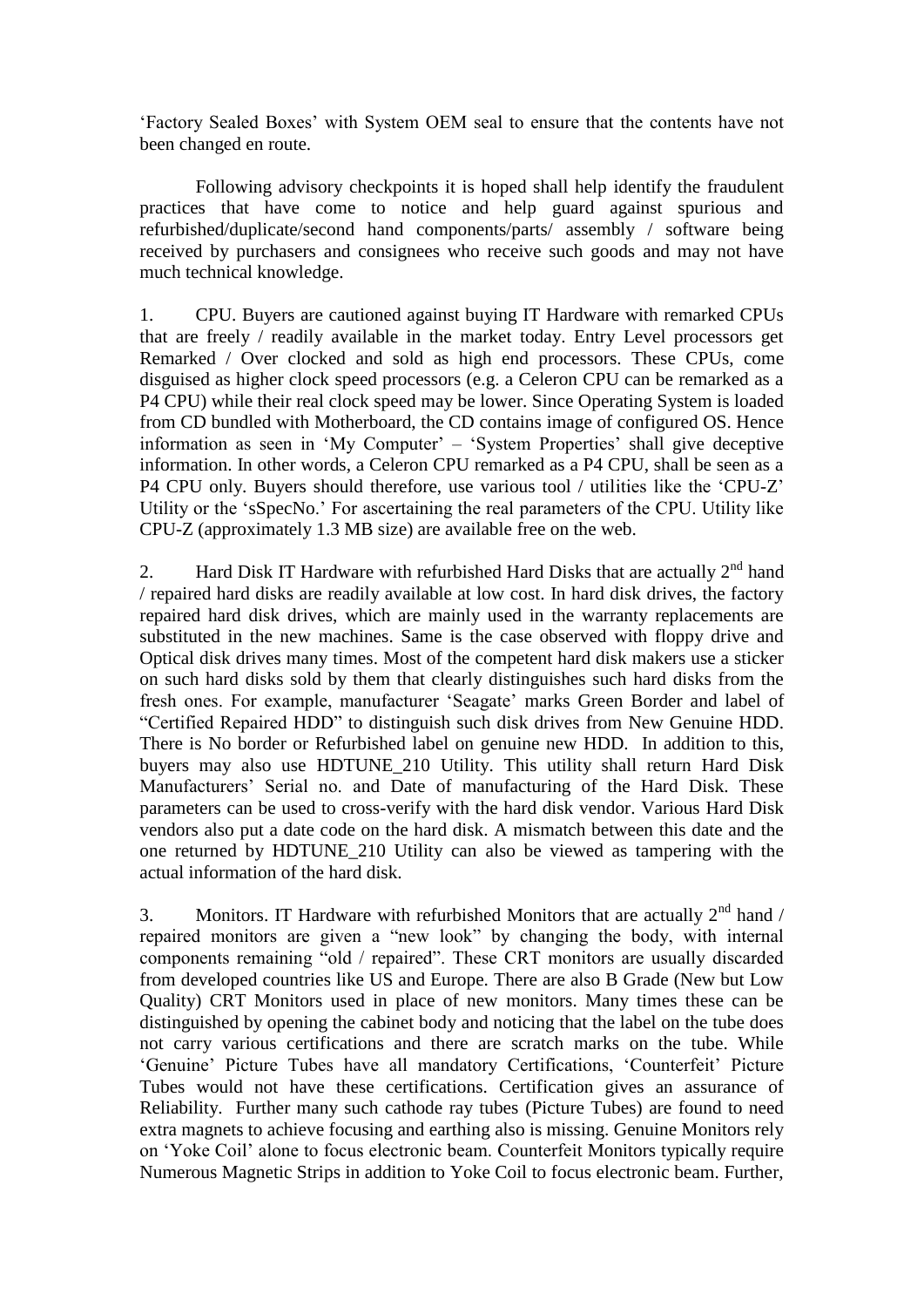"Earthing" and "Shielding" provide ESD (Electro Static Discharge) protection. Genuine Picture Tubes have proper "Earthing and Shielding". Earthing and Shielding is compromised in counterfeit Picture Tubes to reduce cost. In "B" Grade LCD Monitors, panels used are B grade in which the number of spots may be higher, response time & brightness of lower specs than what is stated. Above monitors are all available at low cost. The "Signed Undertaking" as suggested shall serve as a deterrent and as a safeguard to ensure that bidders are not fleecing them by supplying such monitors.

a) Operating System. Purchasers should check the IT Hardware supplied (randomly selected IT Hardware) for Certificate of Authenticity (COA) pasted on the PC for product serial number and OEM's / Supplier's name to be printed on it. In Operating systems, pirated OS software with fake Certificates of Authenticity are used by some suppliers to cut costs. They look as good as the real ones. In PCs, counterfeiters buy legitimate software and copy the box design and packaging. Using sophisticated and expensive copiers, many copies of illegal CDs are created in a day. Purchasers should guard against buying IT Hardware with pirated copies of Operating Systems. Such Operating Systems, though, available at low prices, do not have the updated patches and security features that help safeguarding the PC and also improve its lifespan. Purchasers, therefore, may use the standard testing procedures (randomly on randomly selected IT Hardware) available on the following URL for ascertaining the in authenticity of the operating system installed on their PC:

http://www.microsoft.com/resources/howtotell/ww/windows/default.mspx.

4. Microsoft provides an inbuilt tool to diagnose the "Genuineness of its Operating System". One could go to "My Documents", and "Help", from where one shall get step by step instructions to find out whether the windows installed is genuine.

<http://www.microsoft.com/resources/howtotell/ww/windows/default.mspx>

5. Mechanical Keyboards: Fake mechanical keyboards that are partially mechanical, with only the key plunger being that of a real mechanical keyboard and rest of the keyboard features remaining the same as those of membrane keyboard are being passed on as true mechanical keyboards. While these keyboards are available at low prices, they do not offer the robustness and long key-stroke life expected of a real mechanical keyboard. Real Mechanical Keyboards are expected to have Keystroke life of 50 Million as against 10 million for Membrane and Semi-Mechanical Keyboards. In case of bulk orders, it is recommended to physically examine a few keyboards for their construct to ascertain the genuineness of their being real mechanical keyboards.

6. Low Quality Memory Module – Memory chips are remarked or downgraded wafers are plastic packed under unknown brands or remarked with names of well known brands. Such memory modules have lower performance levels. It is better to go in for proven reputed brands such as Kingston, Transcend, Corsair, Samsung and Hynix to name a few available in the market.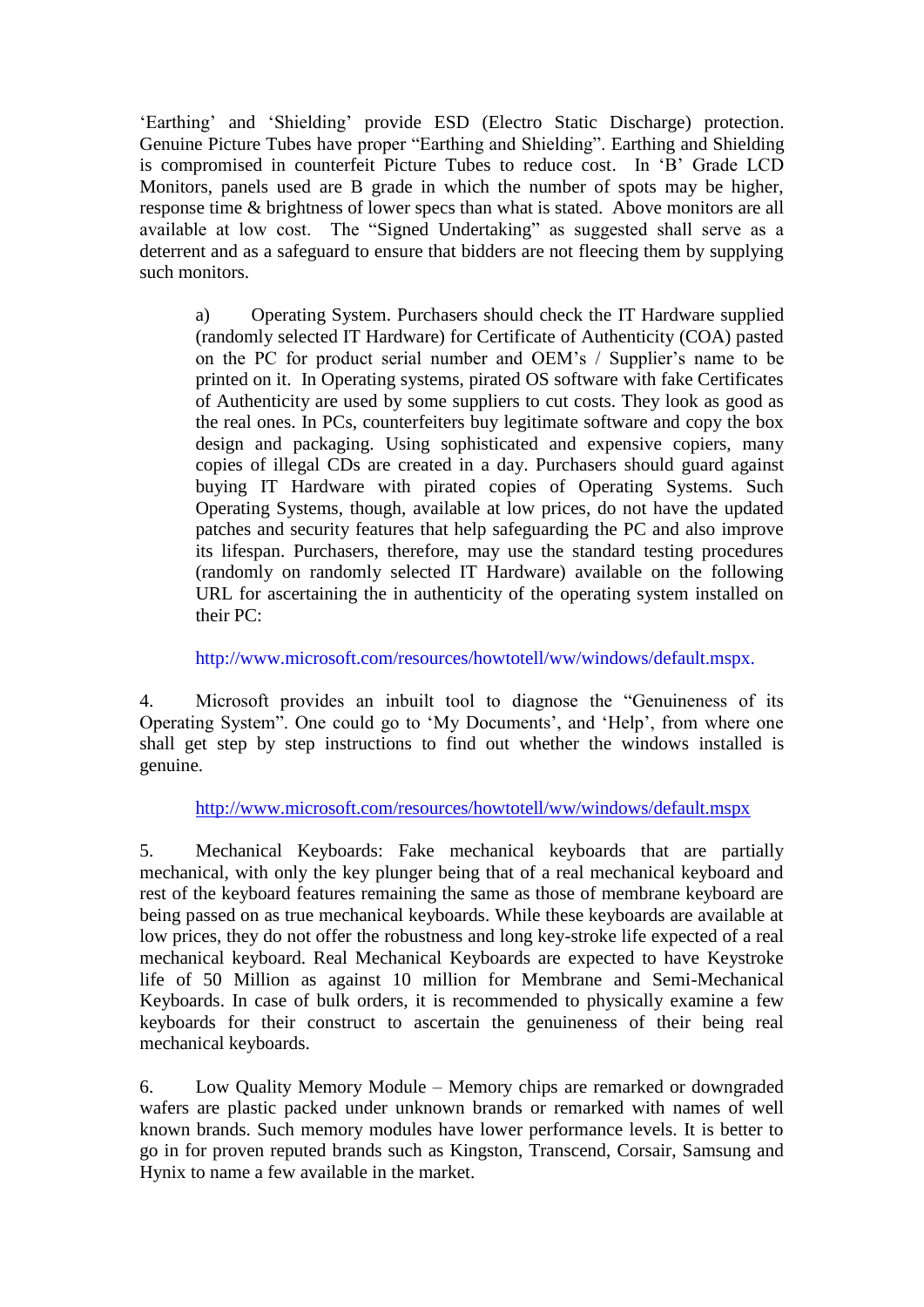7. Fraudulently Marked SMPS – In power supplies, wrong marking of the wattage is done. The power supplies do not carry all required certifications. While "Genuine" Power supplies carry all mandatory certifications, in counterfeit Power supplies these certifications shall be found missing. Further Short circuit & over voltage protection circuitry could be missing in counterfeit Power Supply to reduce cost.

8. Counterfeited Consumables – Counterfeited consumables such as printer cartridges etc are used which are refilled with ink of poor quality leading to poor performance and clogging, smudging in printers etc. It is advisable to buy such consumables from OEM authorized suppliers or distributors to ensure quality and longevity of the printer equipment.

Annexure: Model Undertaking of Authenticity form

# **(007/CRD/008 Dated 15th Feb 2008)**

#### **(c) IT Procurement**

Minutes of the above seminar were circulated vide letter no 3/CTE (2)- VR/2007 dated 3.10.2007. It has come to the notice of the Commission that despite specific instructions / guidelines and booklets issued by the Commission from time to time, and the holding of an exclusive seminar referred to above for the benefit of the Bank's executives dealing with IT procurements along with respective CVO's, Bank officials do not appear to adhere to these instructions / guidelines as expected of them, which leaves room for various irregularities. As such Commission desires that you organize seminars/workshops and lecture classes at frequent intervals to keep the officials of the bank, particularly those dealing with procurement activities educated and updated regarding procurement procedures, CVC guidelines. Instances have also come to the notice of the Commission indicating that a number of bank officials lack basic skills in computer operations and knowledge of the banking software. There is also a tendency on the part of senior officers to disclose their password to junior officials / staff for operating the system on their behalf, citing reasons, including work pressure and ignorance which you would appreciate is not acceptable. Therefore, there is an urgent need to impart proper training to such officers and staff at various levels particularly those working in the branches so that they have up-to-date knowledge of the computer system for day to day operations and are not dependent on their colleagues. You are, accordingly, advised to arrange such programmes for training on an on going basis for the benefit of bank officials. Please note to keep the Commission apprised of the steps taken in this regard and the progress so achieved.

# **(008/VGL/016 Dated 18th Feb 2008)**

#### **20. MISCELLANEOUS**

#### **(a) Examination Of Works By The CTE Organization – Full Co-operation To Be Extended**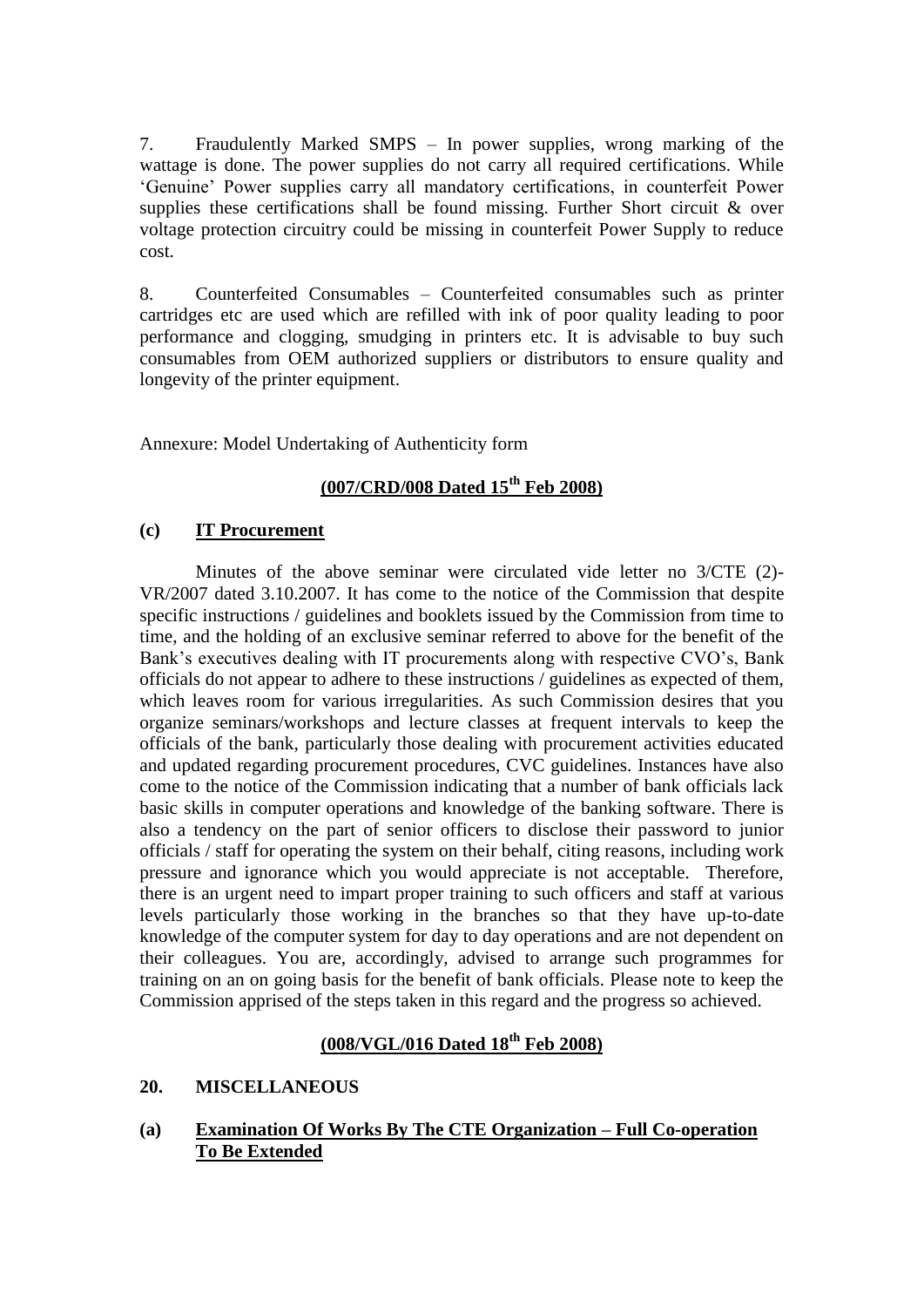In order to conduct an independent and effective examination of civil and other works from the vigilance angle, the CTE"s Organisation has been functioning in the Commission since Nov 1964. The main function of this organization is to offer technical advice on the civil and other construction works being executed by the Central Government Departments/ Undertakings etc and to carry out vigilance oriented inspections of works undertaken by such organizations. The jurisdiction of this organization is co-terminus with that of the CVC.

In order to enable the CTE Organisation to carry out its functions effectively, it is necessary that full cooperation is extended to them by arranging necessary records such as certified true copies of the contract documents, latest running account bills paid to the contractors and other relevant documents/records as may be necessary. Further in order to enable them to concentrate on those civil works which had been carried out under the supervision of the officers appearing on the "agreed lists", a copy of the "agreed list", when desired by the CTE Organisation may also be supplied to them.

# **(CVC O.M. No 5T DSP 18 dated 02nd Jun 1989)**

#### **(b) The Contracting Systems In Public Sector Undertakings**

During the CVO's Conference convened by the Central Vigilance Commission on the 11th and 12th September, 1997, the Central Vigilance Commissioner had constituted a Committee to go into the system of contracts prevalent in our Public Sector Undertakings and to suggest, wherever required, methods of streamlining the contracting provisions. The Commission is pleased to enclose a copy of the "Report of the Committee of CVOs on the Contracting Systems in Public Sector Undertakings". The Commission feels that the suggestions made in the report are very practical and could constitute a strong framework for preventive vigilance in the area of contracting which today seems to be vulnerable to the manipulations of interested parties. The suggestions, if followed, could make Contracting of Works: I more transparent process and this in itself should be a step in the right direction. We are sure that your organization would keep in view the suggestions in the report for future award of contracts. With this end in view, you may ensure that all the relevant departments in your organisation are aware of the contents of the report.

# **(CVC letter No 98/MST/001 dated 26th Mar 1998)**

### **(c) Undertaking by the Members of Tender Committee/Agency**

In continuation of the Commission"s directions vide Order 005/VGL/4 dated 16/3/2005 regarding transparency in the tender process, the Commission would advise that the members of the Tender Committee should give an undertaking at the appropriate time, that none of them has any personal interest in the Companies/Agencies participating in the tender process. Any member having interest in any Company should refrain from participating in the Tender Committee.

2. CVOs should bring this to the notice of all concerned.

# **( 005/VGL/66 Dated 9th Dec 2005 )**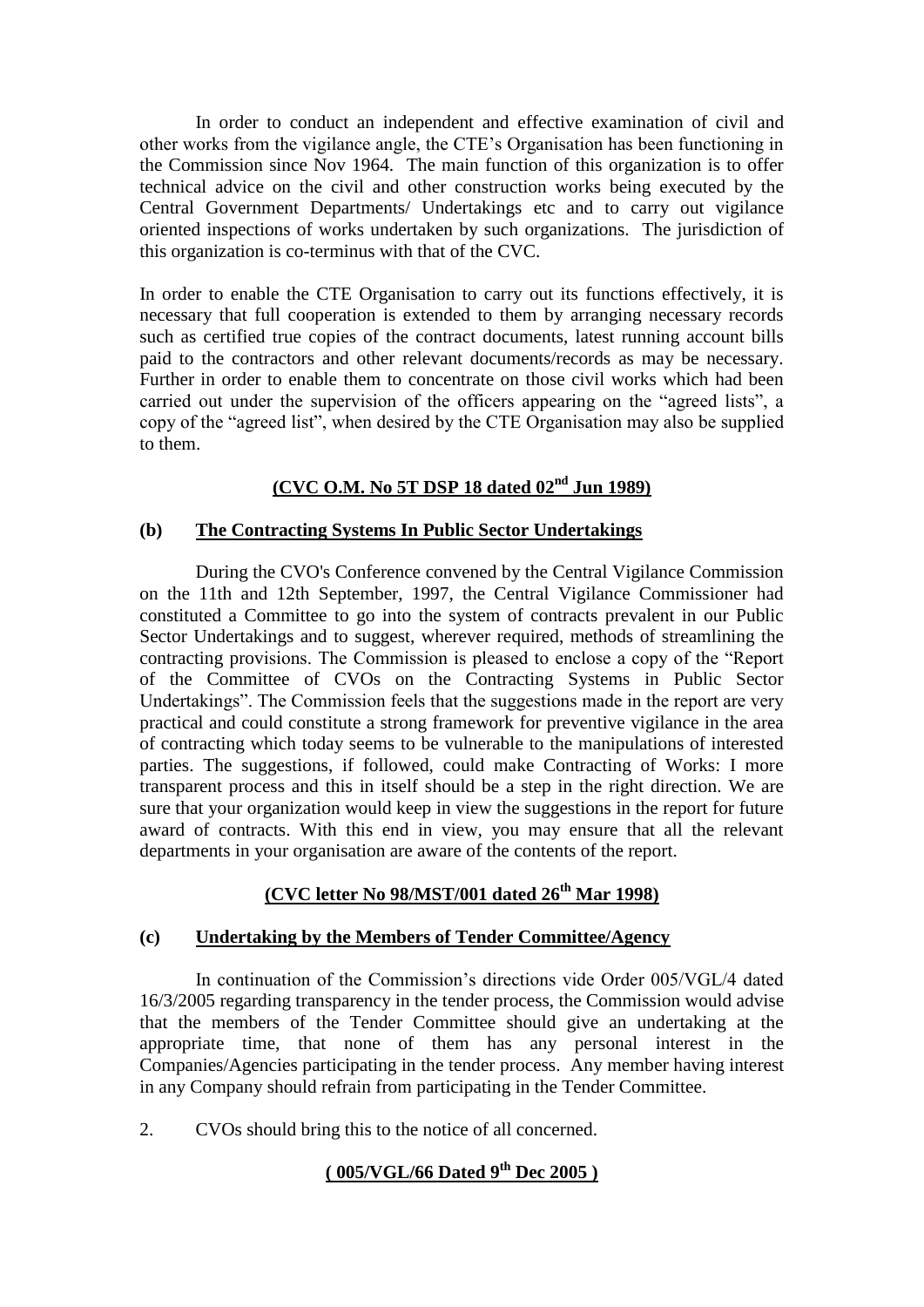#### **(d) Time bound processing of procurement**

The Commission has observed that at times the processing of tenders is inordinately delayed which may result in time and cost overruns and also invite criticism from the Trade Sector. It is, therefore, essential that tenders are finalized and contracts are awarded in a time bound manner within original validity of the tender, without seeking further extension of validity. While a short validity periodicals for prompt finalization by observing specific time-line for processing, a longer validity period has the advantage of vendors loading their offers in anticipation of likely increase in costs during the period. Hence, it is important to fix the period of validity with utmost care.

2. The Commission would, therefore, advise the organizations concerned to fix a reasonable time for the bids to remain valid while issuing tender enquiries, keeping in view the complexity of the tender, time required for processing the tender and seeking the approval of the Competent Authority, etc., and to ensure the finalization of tender within the stipulated original validity. Any delay, which is not due to unforeseen circumstances, should be viewed seriously and prompt action should be initiated against those found responsible for non-performance.

3. Cases requiring extension of validity should be rare. And in the exceptional situations where the validity period is sought to be extended, it should be imperative to bring on record in real time, valid and logical grounds, justifying extension of the said validity.

# **(008VGLl083 Dated 6th Nov 2008)**

#### **(e) Common Irregularities in the award of contracts**

 The CTE Organisation of the Central Vigilance Commission conducts independent intensive examinations of various types of works and contracts executed by the organizations under its purview. The lapses and deficiencies observed during the course of such examinations are brought to the noticed of the CVOs, for suitable corrective action. With a view to prevent recurrence of such lapses and irregularities and for improving the systems and procedures in the organizations, a few booklets have also been issued by the CTEO. However, it is observed that certain common deficiencies and irregularities continue to plague the/systems in a large number of organizations. Some of these, noticed during recent inspections are enumerated as under:

 Appointment of consultants continues to be done in an arbitrary manner. At times two or even three consultants are appointed for a work with no clear cut and some times over lapping responsibilities. A PSU, in a recent case, in addition to the engineering and project management consultants appointed an "inspection and expediting' consultant with no well defined role for them.

 The tendency of over dependence on the consultants continues. All activities are left completely to the consultants. In a recent inspection of an Oil PSU, the tenders for a big work of about Rs.20 crores were issued on the basis of a single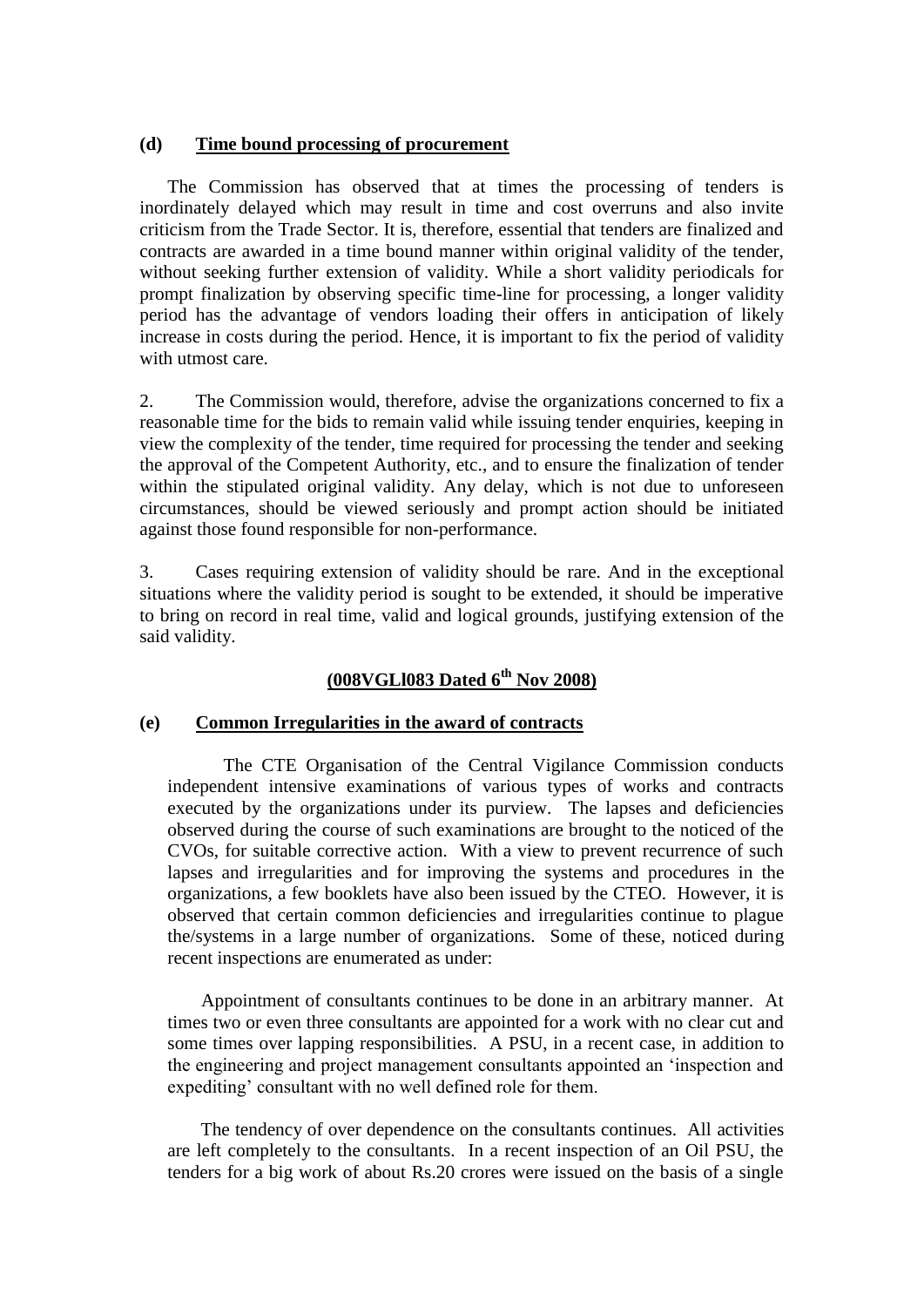page estimate submitted by the consultants and the same was revised by the later upwards by 20 after opening of price bids, in order to justify the quoted rates. A detailed and realistic estimate must be prepared before issue of tender.

 Some organizations prefer limited tendering system, restricting competition to their approved contractors. The selection of these contractors at times is arbitrary and due to lack of competition or cartel formation amongst such group of contractors, the contracts are awarded at high rates. This need to be discouraged and the organizations must ensure that contracts are awarded on the basis of competitive bidding at reasonable rates.

- The works are awarded without preparing any market rate justification. The comparison at times is made with works which were awarded few years back. This procedure cannot be considered objective and appropriate for justifying the awarded rates. The justification should be based on realistic prevailing rates.
- In a recent inspection of an Oil PSU, it was noticed that revised price bids were asked from all the bidders, as rates were high vis-à-vis the estimate. This tantamount to negotiations with firms other than L-1 and is a clear violation of CVC instructions in this regard. The negotiations should be an exception rather than a rule and should be conducted if required, only with the L-1 bidder.
- The organizations generally make provisions for a very small amount of say Rs.50,000/- or R.1 lakh as earnest money. This amount is grossly insufficient to safeguard the organization"s interest in high rate tenders running into several crores of rupees. This needs to be revised to a sufficient amount.
- The post award amendments issued by the organizations, at times recommended by consultants, without taking into account he financial implications favour the contractors. Such post award deviations without financial adjustments are unwarranted and against the principles of competitive tendering.
- The tender documents and the agreement are maintained in loose condition, are not page numbered and not signed by bother parties. This is highly objectionable. In order to ensure that agreements are enforceable in court of law, it is imperative that the agreements are well bound, page numbered, signed by both the parties and well secured. This shall also prevent any possibility of interpolation and tampering of the documents.
- Loose & incomplete implementation of contract clauses pertaining to insurance, Workmen"s Compensation Act, ESIC, Labour Licenses etc. has been noticed, which give undue financial benefit to the contractors.
- Time is the essence of any contract. It has been observed that at times the work is extended and even payments released without a valid extension to the agreement. This has legal implications and in case of disputes, may jeopardize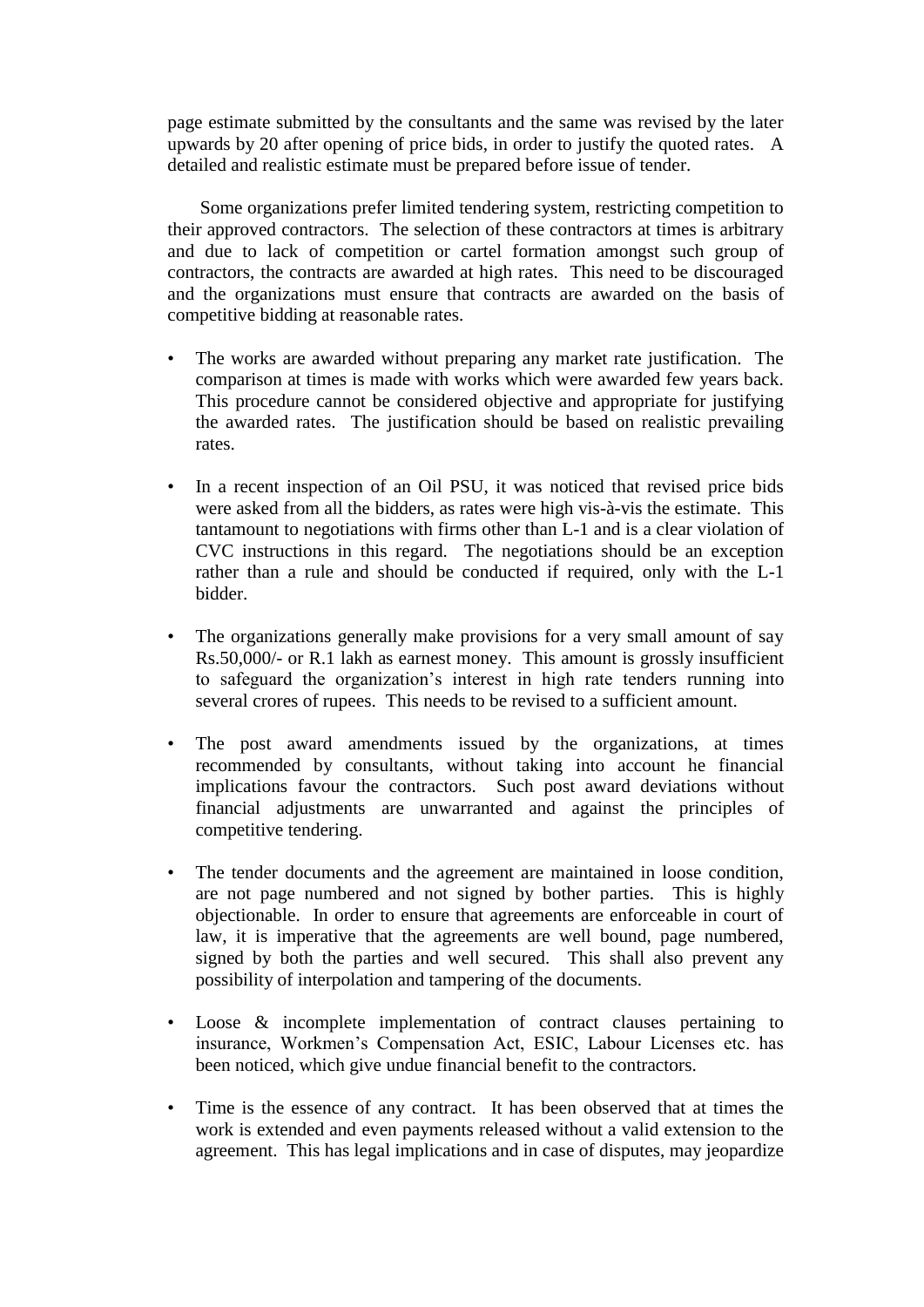the interests of the organization. Timely extensions to the contracts and BGs if any must be ensured.

In order to make contract management more transparent and professional CVOs are requested to circulate this memorandum to the concerned officials in their organizations. This OM is also available in the Commission"s website

# **(OFF-1-CTE-1Dated 5th Feb 2004)**

# **(f) Examination of Public Procurement (Works / Purchases / Services) Contracts by CVOs.**

The Commission has been emphasizing the need for close scrutiny by the CVO, of the Public Procurement (Works/ Purchases/Services) Contracts of his department/organisation concerned, to ensure that the laid down systems and procedures are followed, there is total transparency in the award of contracts, and there is no misuse of power in decision making.

2. A number of booklets have been issued by the Chief Technical Examiner Organisation of the Commission, bringing out the common irregularities/ lapses noticed in different contracts. A Manual for Intensive Examination of Works/ Purchase Contracts and guidelines on tendering has also been issued. These are available in the Commission"s website.

3. The need for CTE type examinations by the CVOs has been emphasized in the Zonal meetings. The CVOs are required to reflect their examinations in the monthly reports. The Commission reiterates the importance of such examinations by the CVOs, as an effective preventive vigilance measure.

4. For this purpose, the CVOs are required to be well conversant with their organization"s works/purchase manual. Wherever works/purchase manuals are nonexistent, they should be got prepared, particularly, in those organisations which have substantial procurement activities. CVOs should also ensure that the manuals are updated from time to time. They should check and ensure that the field staff is well conversant with the extant provisions of the manuals, and the guidelines issued by the Commission/CVOs from time to time. CVOs should have a full and active participation during the CTE inspections to know about the problem areas in the organization"s procurement process.

5. CVOs must also familiarize themselves with the earlier CTE examination reports and ensure that the lapses previously noticed are not repeated. If lessons are not learnt from the past, there would be need to take a serious view of the repetition of lapses and initiate disciplinary proceedings against the officials found responsible for repetition of the lapses committed previously.

6. On the basis of the lapses noticed by the Chief Technical Examiner"s Organisation over the years, a checklist has been prepared which could be used by the CVO while examining procurements contracts. The checklist may be seen in Annexure –1. If certain procurement contracts require an intensive examination by the CTEO, a reference may be made to them with adequate justification.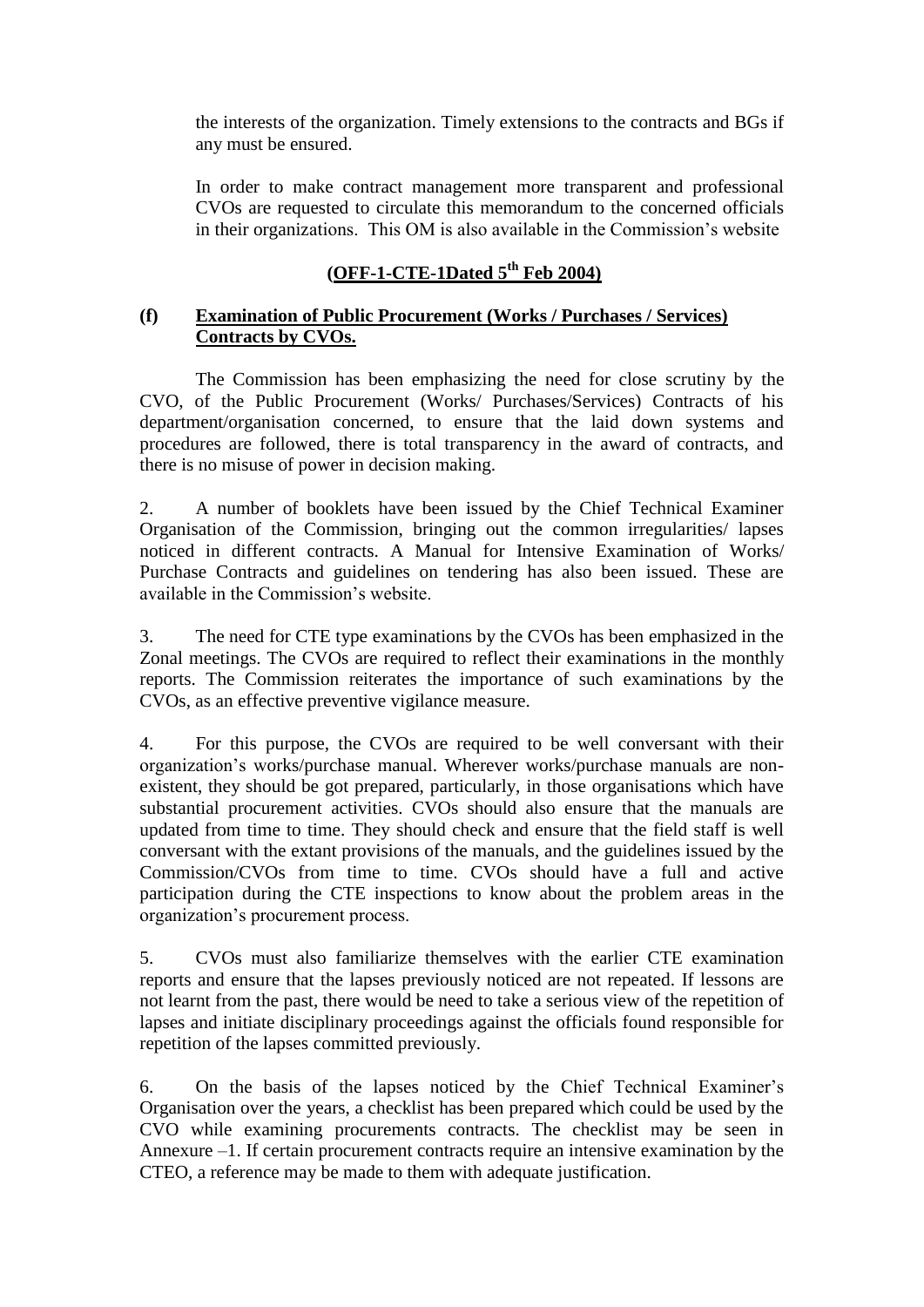#### **Please Note** :

As mentioned at para 2 above, the Booklets and the Manuals available on the Commission"s website are as follows:-

#### **I Problem Areas of Corruption in Construction (Preventive Vigilance Publication)**.

This is a preventive vigilance publication from CTE"s organization, CVC. An attempt has been made to locate areas vulnerable to corruption in the construction industry from the experience gained by the CTE organization during intensive examination of works. The problems under various areas are explained with illustrations as far as possible. The aim of this booklet is to reduce corruption in the construction industry.

The publication addresses the following:-

a) **Administrative approval**: Non-accordance of approval, Inflated provisions in the estimates, Major changes during execution of work, Funds allotted to one head incurred on another, Cost overrun due to delay in award of work, No check on the preliminary estimate prepared by consultants etc.

b) **Detailed Estimate and Technical Sanction:** Non-preparation of Estimate, Non accordance of sanction for the estimate to ensure economy and structural soundness, Ambiguous nomenclature of items, Non-adherence to schedule rate of interests, Non-scheduled items without analysis etc.

c) **Consultancy: A**ppointment being done without proper publicity, Appointment from old panel, Award of contract at Adhoc rates, Appointment when in-house facility is available, No punitive action taken even though consultants fail to perform the required services as per terms of the contract etc.

d) **Preparation of Tender Documents:** Issue of tender documents, prepared by consultants, without scrutiny and approval by the competent authority, Conflicting, vague and ambiguous provisions in the tender document, resulting in disputes, delays and financial losses, Ambiguous/stringent pre-qualifying criteria, 'Rate only' items are provided in the BoQ without giving quantity against item etc.

e) **Inviting and Opening of Tenders:** Restricting competition by not providing adequate time for publicity, Wide publicity not given in newspapers, Issue of tender documents to ineligible applicants, Nonmaintenance of Sale and Opening of Tender Register etc.

f) **Tender Scrutiny and Award of Works:** Acceptance of Certificates for satisfactory completion of work executed for private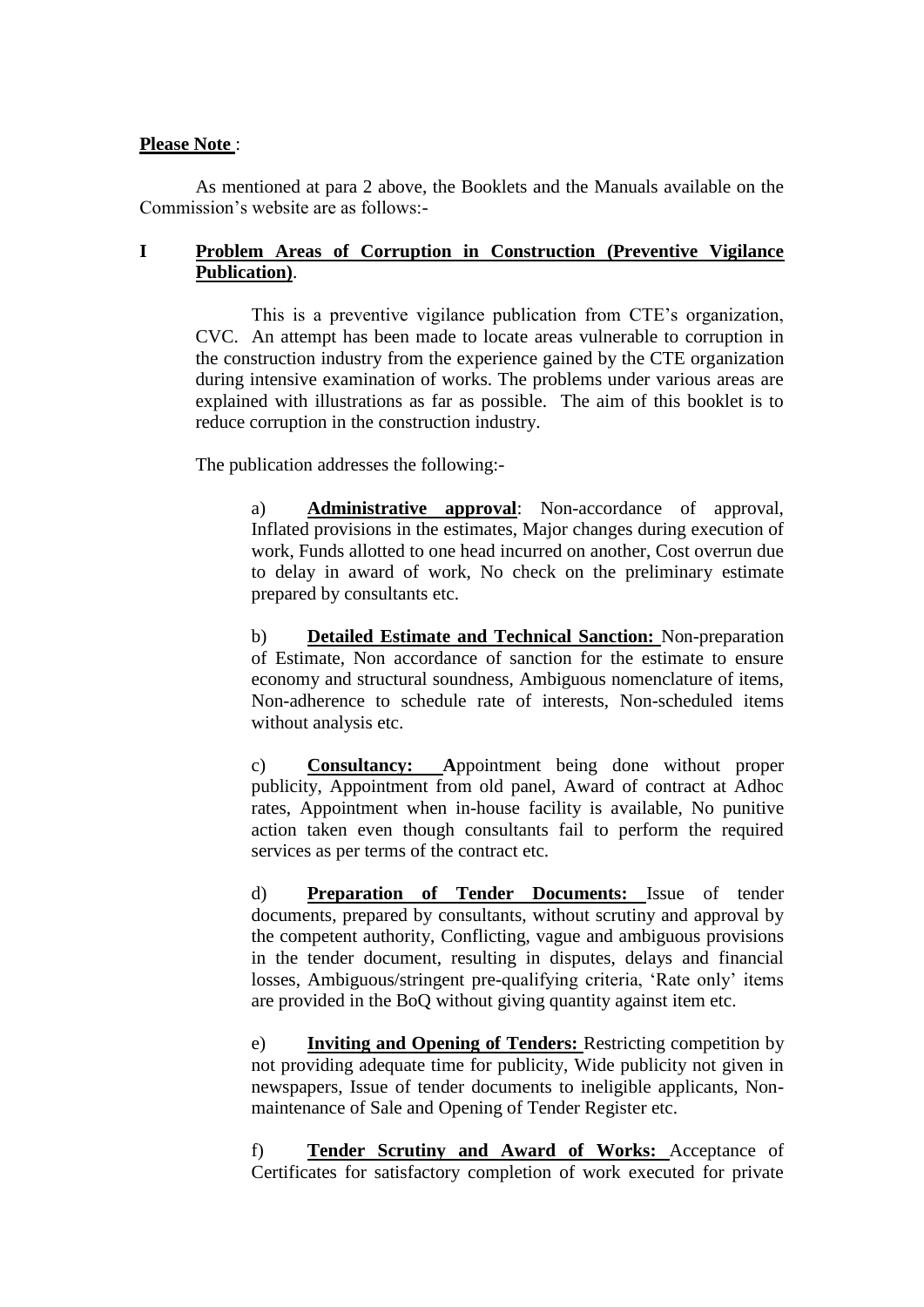organizations without TDS certificate, Non – evaluation of conditions quoted by the tenders and accepting undue conditions during negotiations to give undue benefits to the contractor, Non- finalization of tenders within validity period, Ignorance of L-1 on non – satisfactory performance or other flimsy ground etc.

g) **Works Agreement:** Unwanted papers in the agreement, Important papers such as negotiation letters missing, Performance guarantee obtained late, Non submission of Insurance policy or submission of policy for less period by the contractors, as per conditions, Bank Guarantee not verified through issuing bank etc.

h) **Payments to Contractors:** Excessive deviations allowed without approval of competent authority, Less quantity of abnormally low rated items executed and paid, More quantity of AHR items executed and paid, Items substituted to the advantages of contractor, Inadmissible extra items paid etc.

i) **Site records:** Registers with pages numbered serially not issued by the competent authority, Non-maintenance of Hindrance register, Non-maintenance of Site order book, Compliance in site order book is not recorded by Engineer – in – change, Non-maintenance of MAS A/c registers etc.

j) **Quality in Construction:** Earth work, Concrete work, Brick work, Stone work, Wood work/Aluminum work, Steel work, Flooring, Roofing, Finishing, Horticulture works

### **II Common Irregularities / Lapses observed in Award and Execution of Electrical, Mechanical and other Allied Contracts and Guidelines for Improvement thereof**.

This is another publication from the CTE"s Organization of the CVC. Several pitfalls and lapses that were observed during intensive examination of contracts and purchases are highlighted in this publication. The objective of this publication is to help improve the systems and procedures in the organization so that the project / contract management is more objective, transparent and professional. Keeping this perspective in view, this publication highlights lapses / irregularities in the award and execution of electrical, mechanical and other allied contracts being issued. The lapses have been explained and discussed with illustrations.

This publication comprises of two parts addressing the following:-

### Part-I

- a) Necessity and Justification of Works.
- b) Appointment of Consultants.
- c) Pre-Qualification Criteria.
- d) NIT / Processing of Tender / Post Tender Negotiations.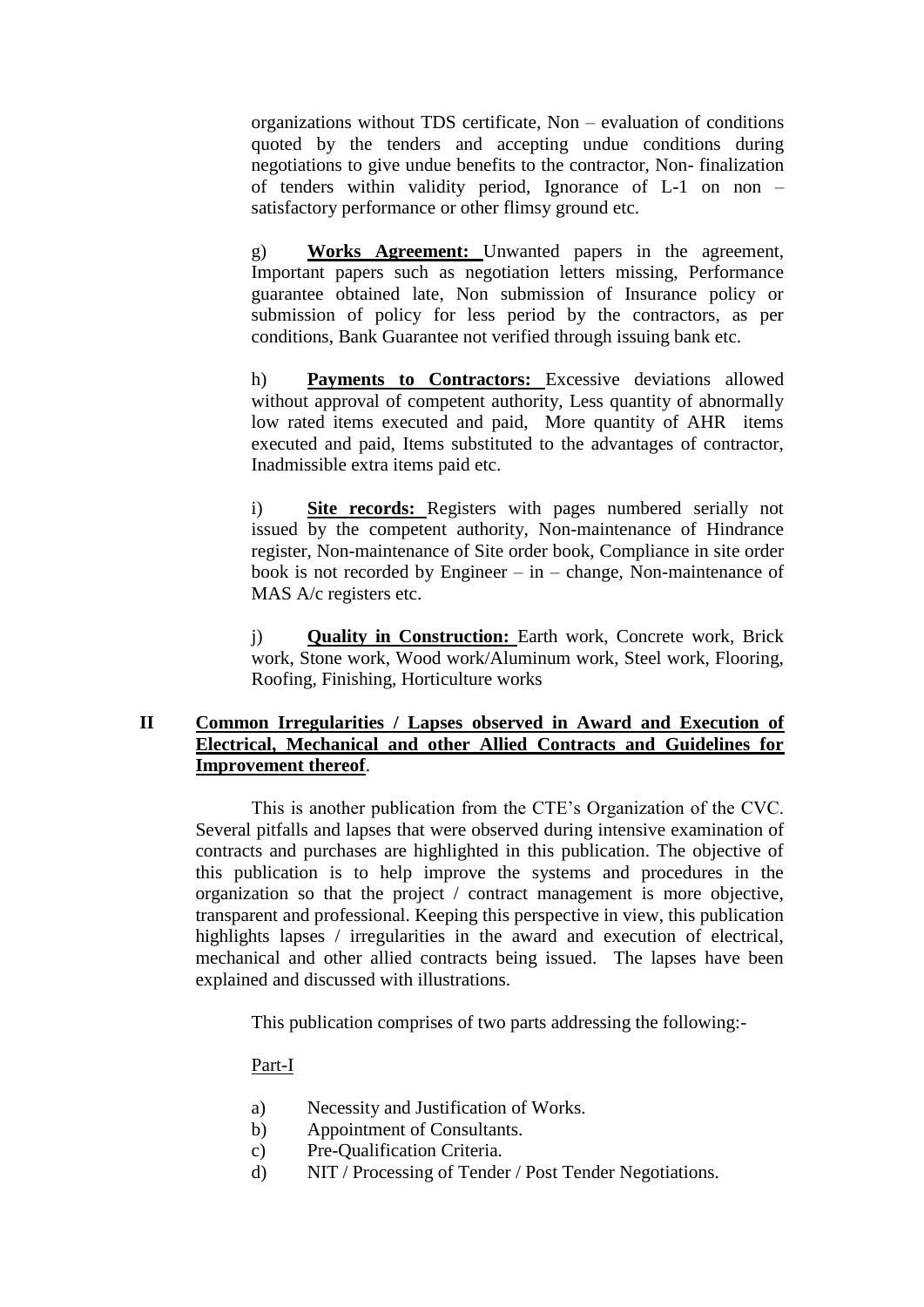- e) Reasonableness of Prices / Market Rate Justification.
- f) Award of Works and Signing of Contract Agreement.
- g) Advance Payment, Bank Guarantee / Performance Bank Guarantee and Insurance.
- h) Completion schedule of Contracts.
- i) Defect Liability Period Clause.
- j) Payment Terms and applicability of Taxes & Duties.
- k) Post Contract Management.

Part-II: In this part, common irregularities observed in field / site inspection of following works, with illustration are given:-

- 1. Electrification Works (External & Internal)
- 2. Air-Conditioning Works
- 3. Lifts / Elevators
- 4. Fire Detection and Fire Fighting systems.

#### III. **Common Irregularities / Lapses observed in Stores/Purchase Contracts and Guidelines for Improvement in Procurement System**.

Published in Jan 2002, the publication primarily deals with Common Irregularities / Lapses noticed by CTE in Stores/Purchase Contracts. Elaborate guidelines to improve procurement system of organizations have also been enumerated in the publication.

#### IV. **Shortcomings of General Nature Observed during Intensive Examination of Works/Contracts.**

The publication was brought out in Apr 2004, deals with irregularities observed in Projects, Consultancy, Role of Consultant, Estimates, Award of Work, Post Award activities and Award of Contract Back-to-Back basis etc.

#### **Annexure-1**

#### **Check list for examination of Procurement (Works/ Purchases/ Services) Contracts by CVOs**

#### **A - Pre-Award Stage**

- 1. Financial and Technical sanction of competent authority is available.
- 2. Adequate and wide publicity is given. Advertisement is posted on website and tender documents are available for downloading.
- 3. Convenient tender receiving/opening time and address of the tender receiving officials/tender box are properly notified.
- 4. In the case of limited tender, panel is prepared in a transparent manner clearly publishing the eligibility criteria. The panel is updated regularly.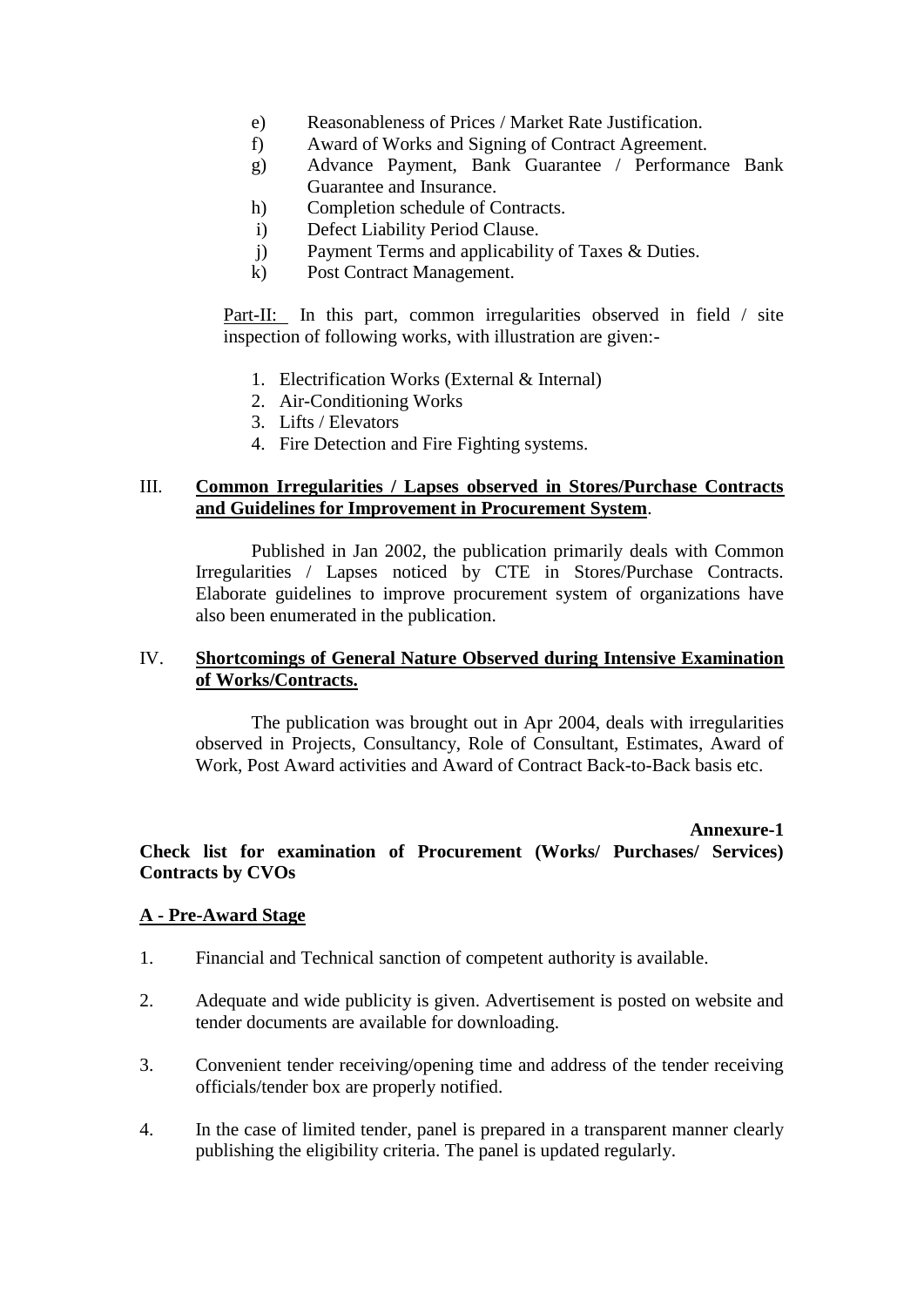- 5. Pre-qualification criteria are properly defined/ notified.
- 6. Short listed firms/consultants are fulfilling the eligibility criteria. There is no deviation from notified criteria during evaluation.
- 7. Experience certificates submitted have been duly verified.
- 8. Tenders/bids are opened in the presence of bidders.
- 9. Corrections/omissions/additions etc., in price bid are properly numbered and attested and accounted page –wise. Tender summary note/ Tender opening register is scrupulously maintained.

10. Conditions having financial implications are not altered after opening of the price bids.

- 11. In case of consultancy contracts
	- (a) Upper ceiling limit is fixed for consultancy fee and
	- (b) Separate rates for repetitive works are fixed.

### **B - Post-award stage**

#### (a) **General**

- 1. Agreement is complete with all relevant papers such as pre-bid conference minutes, etc.
- 2. Agreement is page-numbered, signed and sealed properly.
- 3. Bank Guarantee is verified from issuing bank.
- 4. Insurance policies, labour licence, performance guarantee are taken as per contract.
- 5. Technical personnel are deployed as per contract.
- 6. Plant and equipment are deployed as per contract.
- 7. Action for levy of liquidated damages is taken in case of delay/default.

#### (b) **Payments to contractors**

- 1. Price escalation is paid only as per contract.
- 2. Retention Money/Security Deposit is deducted as per contract.
- 3. Recovery of Mobilization & Equipment advance is made as per the provisions in the contract.
- 4. Recovery of Income Tax & Works Contract tax is made as per provisions in the contract.
- 5. Glaring deviations are supported with adequate justification and are not advantageous to the contractor.

### (c) **Site Records**

1. Proper system of recording and compliance of the instructions issued to the contractors is maintained.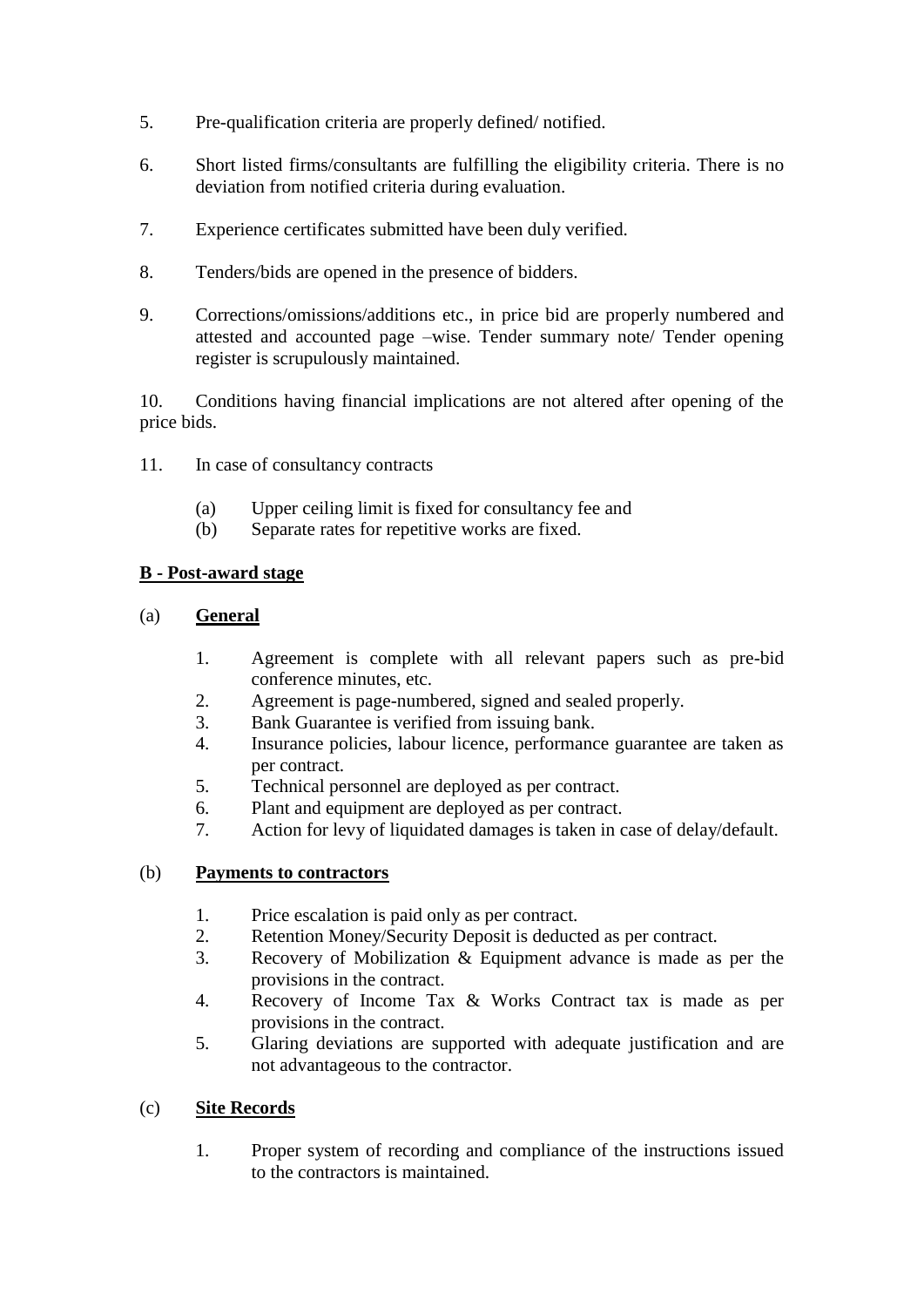- 2. Proper record of hindrances is maintained for the purpose of timely removal of the hindrance and action for levy of liquidated damages.
- 3. Mandatory tests are carried out as per the frequency prescribed in the Agreement.

# **( F.No.006/VGL/29 Dated 1st May 2006)**

#### **(g) Banning of business dealings with firms/contractors-clarification regarding.**

Para 31 of Chapter XIII, Vigilance Manual Part-I provides that business dealings with the firms/contractors may be banned wherever necessary. It was also suggested that for banning of the business with such firms/contractors or for withdrawal of banning orders, advice of the Central Vigilance Commission need not be sought.

2. It is however observed by the Commission that some of the departments/organizations cite the Commission as the authority behind the decision in their orders while banning of the firms/contractors. This is not appropriate. The Commission once again reiterates its instructions that banning of business is an administrative matter to be decided by the management of the organization and the Central Vigilance Commission does not give its advice in such matters. This may pleas be noted for strict compliance.

# **(CVC Office Order No. 18/3/05 issued vide letter No.000/VGL/161 dated 24.3.2005)**

### **(h) Referring Cases Of Procurement To The Commission**

The Commission has noted a significant rise in the number of references made to it involving procurement at different stages. These relate to specific cases and are not generic in nature. Essentially they belong to the domain of managerial decision making and the matter needs to be decided at that level. The Central Vigilance Commission and its Chief Vigilance Officers, as a matter of policy do not interfere in the process of decision making, which is a management function of the respective organization.

The Commission has issued various circulars/guidelines /instructions in order to promote transparency, improve competition and ensure equity among participants. However, if any organization faces difficulty in the application of any of the circulars/guidelines/instructions issued by the Commission, then it may approach the Commission bringing out the difficulties along with a proposed generic solution listing out the ingredients of the special circumstances for examination and review by the Commission. References of a general nature having elements of managerial decision making and concerning a particular procurement should be avoided.

# **(No.008 /CRD/008 Dated 24th Jul 2008)**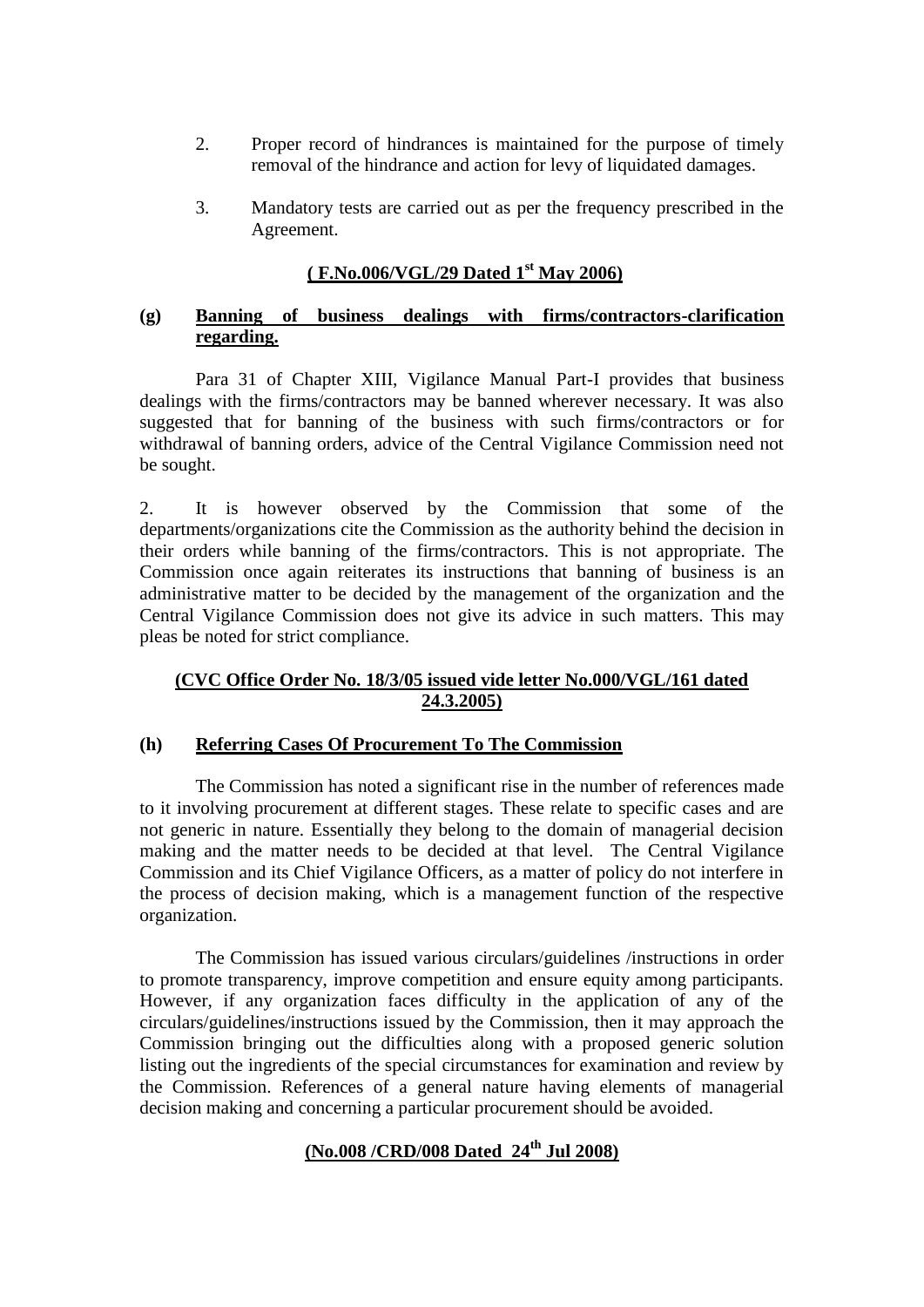#### **(i) Selection of Sub-contractor**

In certain cases of Defence Sector and Power Sector mainly related with the turnkey projects, the Commission has observed that the process of selection of subcontractors by the main contractor lacks requisite transparency. In such cases, it is found that the principal (client) incorporates a condition in the bid documents stating therein that the sub-contract cannot be give to any vendor without the approval of the Principal. At the time of selection of sub-vendors, the principal accepts or rejects the firms arbitrarily, thereby misusing the provisions of the contract.

2. In order to make the process of selection of sub-vendors more transparent, the condition of seeking prior approval from Principal for selection of sub-vendors should be dispensed with. However, to ensure that the work is sub-contracted to a genuine and reliable firm, the principal may specify a suitable qualification criteria and may even suggest an approved list of sub vendors to the main contractor. In case the main contractor happens to be a PSU company, the selection of sub vendors may be done preferably by calling open tenders or through limited tenders from the empanelled firms meeting with the qualification criteria specified by the principal. The list of sub vendors given by the Principal may also be added to the existing panel of sub vendors so as to generate adequate competition.

# **(CVC Letter No.2EE-1-CTE-3 (Part) Dated 24 May 2005)**

### **21. REPORTS / RETURNS**

### **(a) Intensive Examination Of Supplies Of Engineering Materials To Central Government Organisations**

The Central Vigilance Commissioner had desired that this Organisation should conduct Intensive Examinations of supplies of materials and Stores of Engineering materials in Central Government Organisations. For this purpose Quarterly Returns may be sent to this Organisation in the enclosed proforma.

The return should include contracts for the supply of all Civil Engineering items for amounts Rs 15 lakhs and above and Electrical Engineering items for amounts of Rs 1 lakh and above entered during the preceding 12 months. The returns for Civil and Electrical items shall be furnished on separate sheets.

The Returns should be submitted quarterly for the quarters ending March, June, September and December by the  $10<sup>th</sup>$  of the succeeding month.

The receipt of this circular may please be acknowledged and the Returns for December 1985 may please be sent immediately.

# **( CVC letter No.1K VGL 1 dated 14th Mar 1986)**

### **(b) Examination Of Works By CTE"s Organization In CVC– Role Of CVOs Vis-à-Vis CTEs**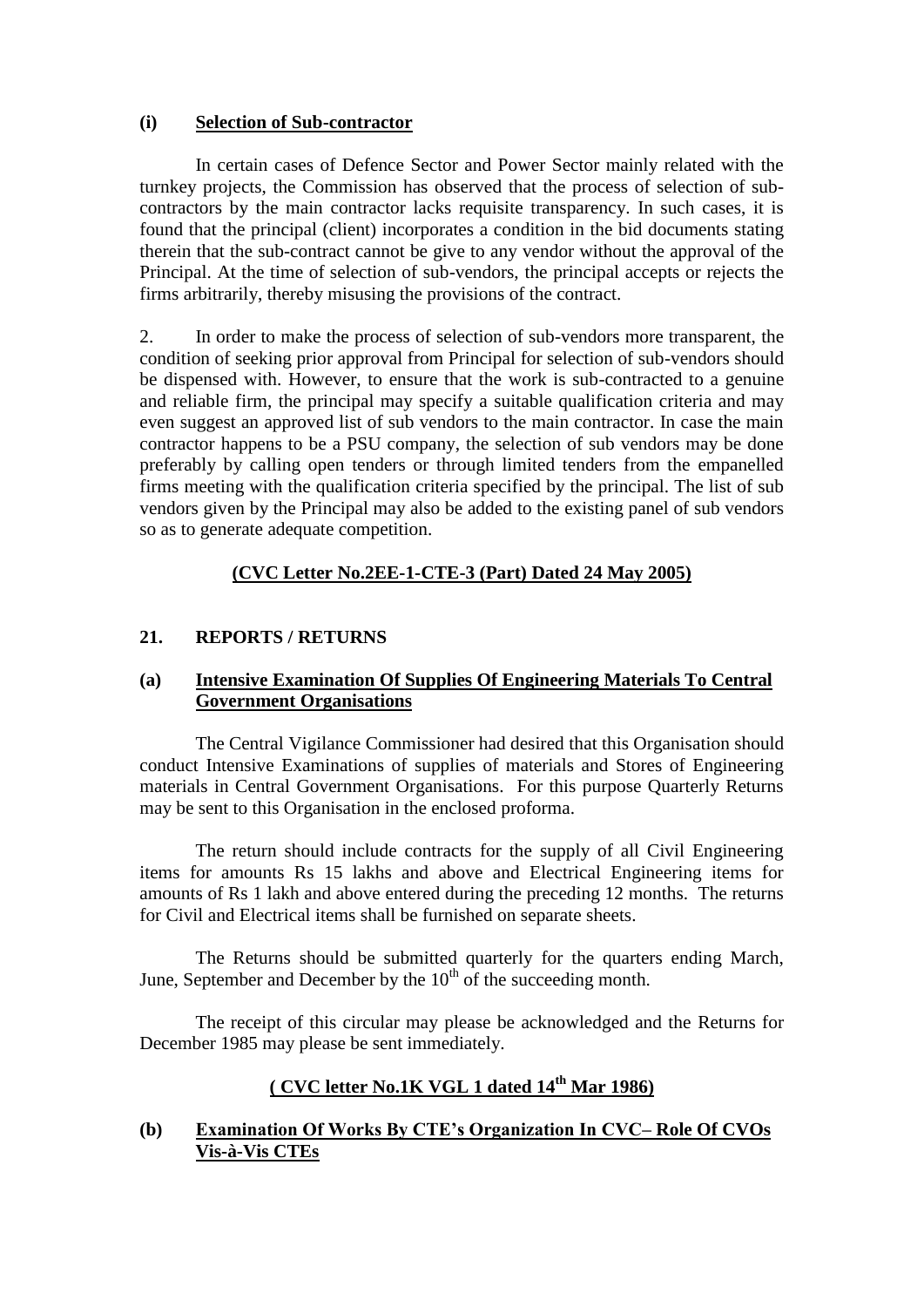The Chief Technical Examiner"s Organisation was created in 1957 in the then Ministry of Works, Housing and Supply for looking into the works being executed by the Central Vigilance Commission, the administrative control of this organization was transferred to the Commission on 1.11.1964. The jurisdiction of this organization in co-terminus with that of the Central Vigilance Commission. As such the works of all the Departments of the Government of India and all Union Territories as well as of the Central Public Sector Undertakings under their control can be examined by this organization.

2. Though the CTE"s Organisation can examine original repair works of any magnitude, yet considering its own limited resources it generally examines works of a larger size only. For this purpose, all the Chief Vigilance Officers of the Departments of the Government of India, Union Territories, Central Public Sector Undertakings, other autonomous and similar bodies are required to furnish to CVC quarterly returns, as per Commission"s letter No 1K VGL 1 dated 22.1.1981 in respect of civil works costing more than Rs 15 lakhs, electrical works costing more than Rs 1 lakh and horticulture works costing more than Rs 25,000 for the quarters ending March, June, September and December by the  $15<sup>th</sup>$  day of the month following the quarter. The Chief Vigilance Officers should therefore, ensure that such returns are furnished to the CTE"s by the stipulated dates. There may be occasions when the Chief Vigilance Officers might come to know, from their own sources, about the alleged serious irregularities committed by certain public servants in the works. They are; therefore, free to recommend to CTE, while submitting the reports, examination of a particular work mainly from a vigilance angle.

3. Out of the returns furnished by the Chief Vigilance Officers, the Chief Technical Examiners select certain works for intensive examination and intimate these to the CVOs concerned for arranging necessary records, such as certified true copies of the contract documents and of latest running account bills paid to the contractors etc. When the programme of actual intensive examination of works is finalized by the CTE, intimation is given by the CTE to the CVO who is expected to make available all relevant documents and such other records as may be necessary, to the CTE"s team examining the works.

#### 4. Action to be Taken on CTE"s Reports.

4.1 After intensive examination of a work is carried out by the CTE"s Organisation, an Inspection Report is sent to the Chief Vigilance Officer. The CVO should obtain comments of various officers at the site of work or in the office at appropriate level, on this inspection note. The comments should include :-

(a) A statement regarding the correctness of facts stated in the report. If some of the facts are not correct, this should be clearly brought out and at the same time the correct facts, if different from the facts mentioned in the report, should also be indicated.

(b) A detailed justification for the acts of commission or omission brought out in the report naïve his own comments on the explanations received from the concerned technical officers.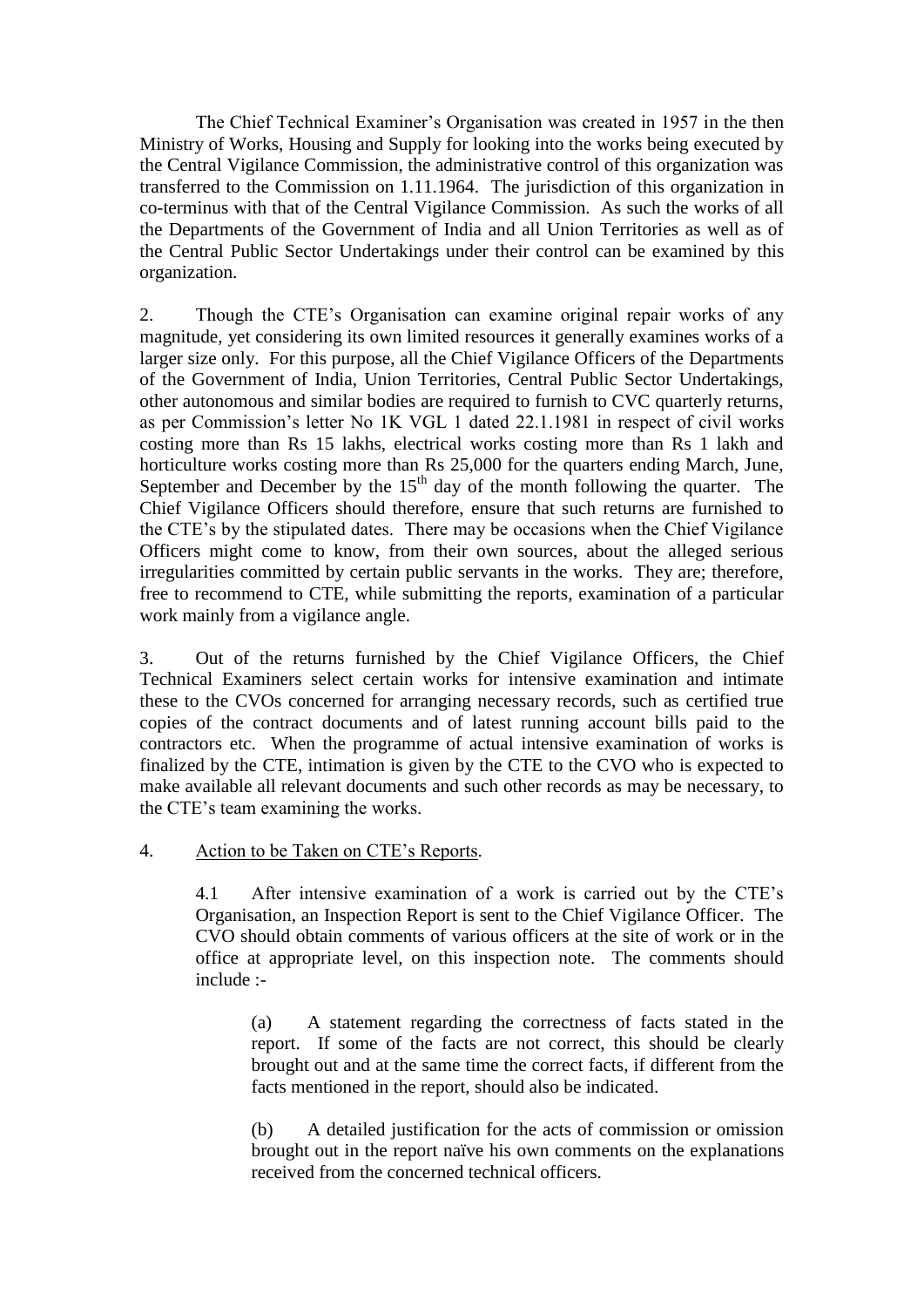4.2 Replies to the observations and rejoinders of the CTE organization should be sent promptly as far as possible within three months from the date of dispatch of the Reports/Rejoinder.

4.3 The Chief Vigilance Officers should arrange to have similar and complete examinations done in cases where the examination done by the Chief Technical Examiner"s Organisation was only a representative one. He should thereafter act upon the findings of such examination and, where necessary, consult the CTE.

4.4 Arrangements should be made to get the defects, pointed out in the CTE"s Report, removed either by the Contractor or otherwise (at the risk and cost of the contractor), wherever feasible.

4.5 Minor irregularities brought out in the report should be got regularized by the competent authority after ascertaining the reasons for the same and after investigating into the bonafides in each case. Appropriate preventive measures may be taken for future and the defaulters suitably warned so that such irregularities do not recur.

4.6 The Chief Vigilance Officers should arrange to have recoveries effected in cases where overpayments are pointed out in the CTE"s Report and Recovery Statements should be supported by analysis of the rates at which recoveries have been effected. Such recoveries need not be postponed till the payment of the final bill. In case, there is any difficulty in making recovery of the full amount of over-payment pointed out by the CTE"s Organisation, the agreed amount of recovery should, at least, be effected from the next bill paid.

4.7 In cases where the work is treated as sub-standard in the CTE"s Report, the sanction of the competent technical authority for accepting such substandard works may be obtained, and the rates/payments suitably reduced. Before sanctioning such Reduced Rate Statements, the structural soundness and functional adequacy of the substandard work should be established.

4.8 In respect of the paras which are specifically referred to the CVO by the CTE for investigation from a vigilance angle, the CVOs should treat such a communication as a complaint. For the purpose of Investigation, the CVO should get an independent and reliable Engineer appointed to assist him in identifying and seizing the relevant records, preparing scrutiny notes thereon, fixing responsibilities, drafting Memos, calling for explanations of the indicted officials, and preparing scrutiny notes on the explanations received. Each lapse should be dealt with separately. After investigation, the case should be referred to the Commission for advice, along with a self-contained note and other relevant documents, as per para 5.13, Chapter I of the Vigilance Manual Volume (copy enclosed). Even if the CVO comes to the conclusion that no vigilance angle is involved, the matter has to be referred to the Commission for advice as the complaint has emanated from the Commission itself.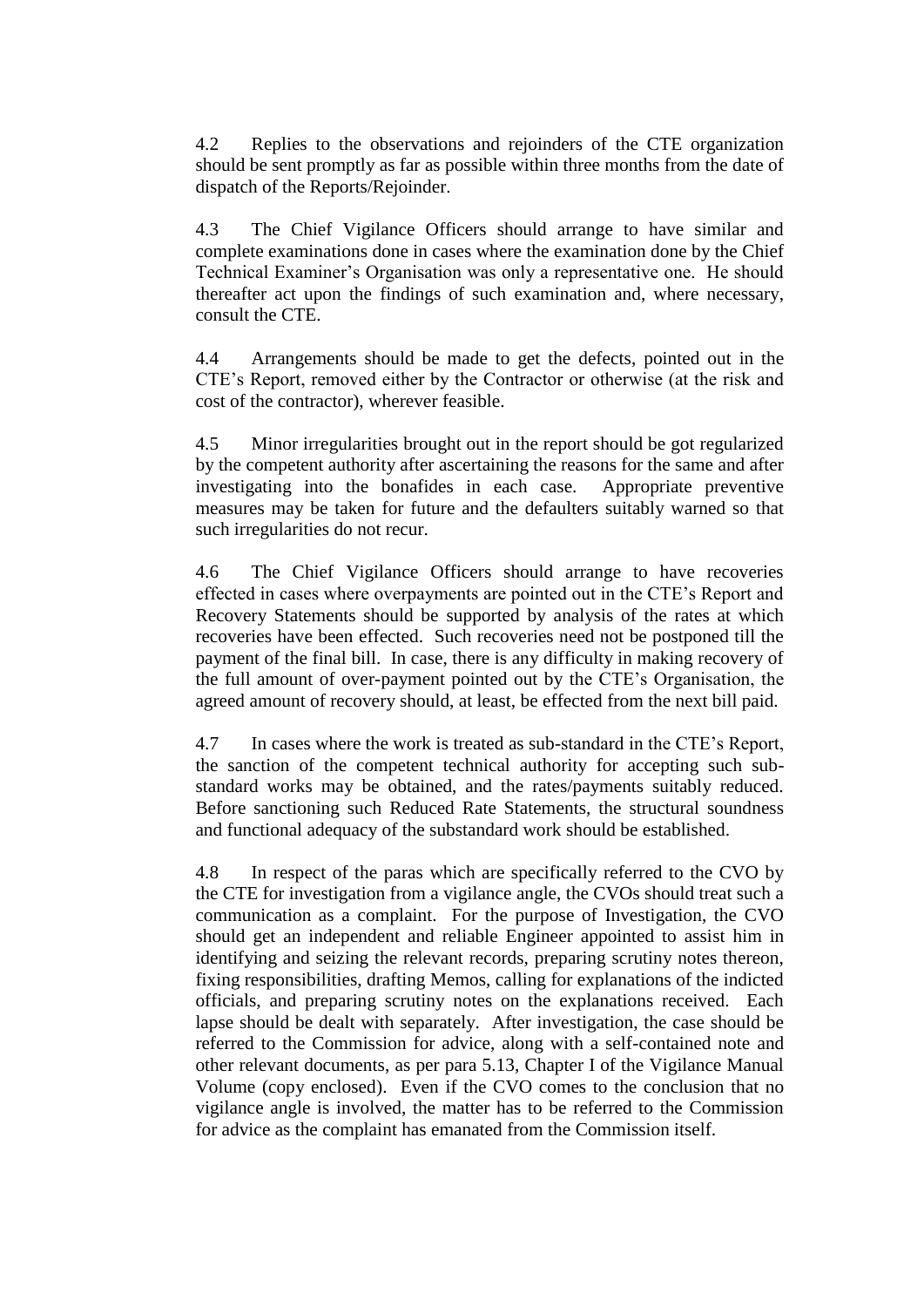4.9 The CTE might suggest preventive measures in certain areas as a safeguard against malpractices or corrupt practices and to plug loopholes in the procedures, rules, regulations etc. In such cases, the CVO should arrange to have suitable directions issued by the Chief Executive/Head of the Department and furnish copies of such directions to the CTE"s Organisation.

4.10 In cases where the Consultants or the contractors or the suppliers have put the Organisation or the Department to a loss or have done grossly substandard work for which they have claimed full payment, the CTE will point out the need to take action against such an agency. The CVO should manage to take further action and keep the CTE informed about the action taken.

4.11 If a particular undertaking or the department does not have a Works Manual of its own, the CVO should take steps to have such a Manual prepared expeditiously to bring out clearly the financial powers delegated at various levels and the rules and guidelines for exercising such powers by various officers. Whenever any such Manual is brought out, a copy of the same should be furnished to the CTE"s Organisation indicating the date from which the provisions of the Manual will be effective. Until such a Manual is brought out, the Organisation may consider adopting Works Manual of an established Engineering Organisation like the MES, CPWD, and NBCC etc.

4.12 The CVO may consider obtaining assistance of technical officers from the concerned discipline, on a long term or permanent basis, for conducting detailed investigations and follow-up action.

# **(CVC letter No 7R ORD 37 dated 19th Aug 1987)**

### **(c) Examination Of Works By The CTEs Organization – Raising The Monetary Limit For Reporting The Works In Progress To The Chief Technical Examiners**

Please refer to the Commission's O.M. No IK-VGL-1, dated 19.7.1985 requiring submission of quarterly progress reports (QPRs) to the CTE Organisation in respect of civil works costing more than Rs 15 lakhs, Electrical works costing more than Rs 1 lakh & horticulture works costing more than Rs 25,000/-.

2. In view of the rise in the cost of indices for construction of buildings and the related materials, the Commission has been considering to raise the monetary limit of the works to be reported by the Organisations to the CTEs. It has now been decided that henceforth all the Organisations may include only those works in the returns to be submitted to the CTE Organisation, whose accepted tender value exceeds Rs 40 lakhs for civil works, Rs 3 lakhs for Electrical works and Rs 50,000/- for Horticulture works. The works whose accepted/tendered value is less than these limits need not be included in the returns. However, those Organisations who are undertaking such works but the monetary value of all such works is less than the fresh limits prescribed above may report two largest works in progress in each discipline (i.e. Civil, Electrical and Horticulture).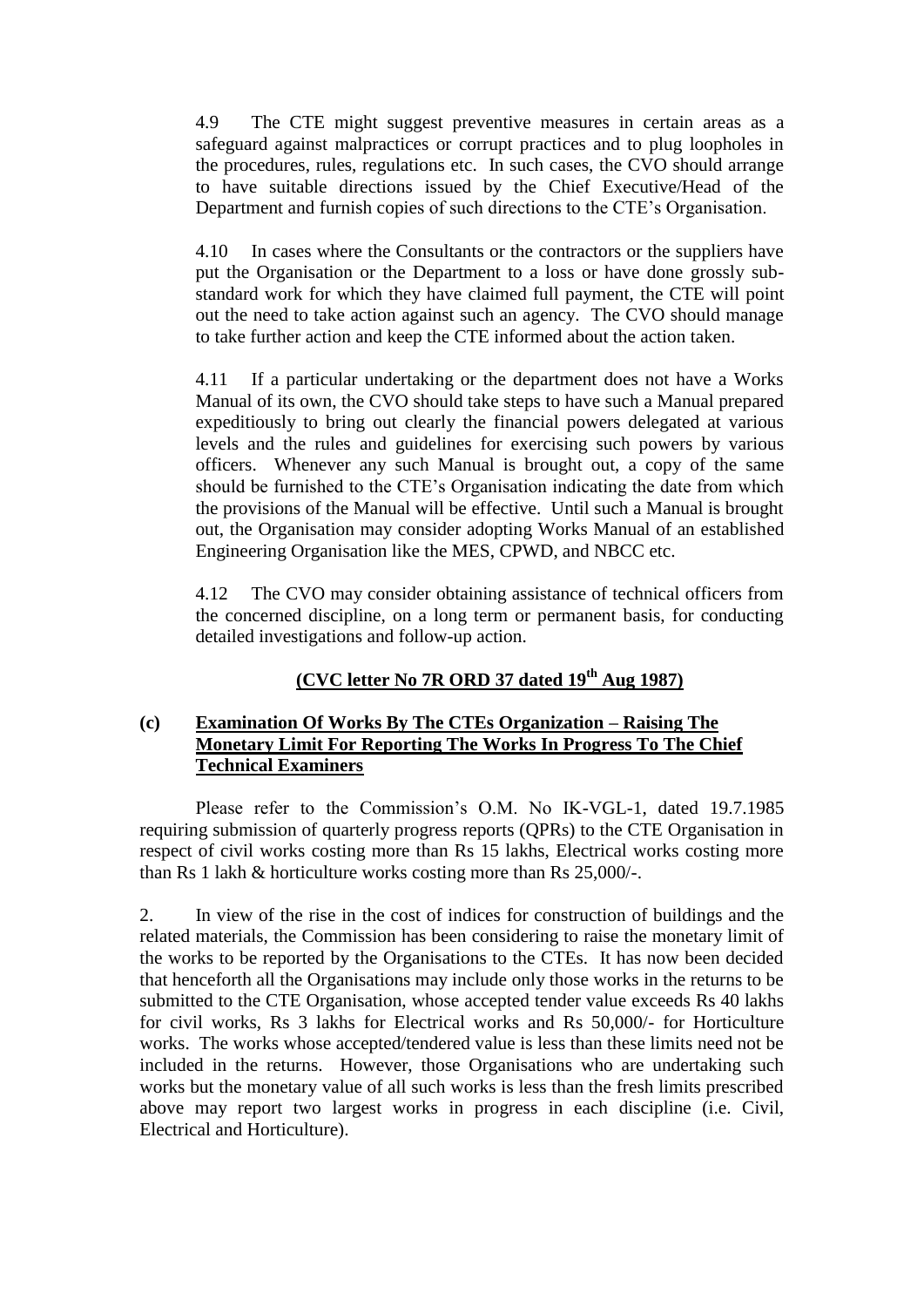3. While submitting the returns to the CTE Organisation, the following points may be kept in mind:-

(a) The cost of the work relates to the accepted/tendered value of the work and not the estimated cost.

(b) If the work has been entrusted by one Ministry/Deptt/Undertaking of the Central Government to another Ministry/Department/undertaking of the Central Government for execution, it may be included in the return to be submitted by the executing organization.

(c) The return should be submitted only in the prescribed form circulated vide Commission"s letter No IK-VGL-1, dated 19.7.85. A copy of the prescribed form is enclosed for ready reference.

(d) The location of the work must be indicate.

(e) Use of abbreviations which are not known to a common man should be avoided.

(f) Mechanical (including air-conditioning), Electronics & Telecommunication engineering works may be treated as `Electrical works" are marine works and other engineering works may be treated as `Civil works" for the purpose of reporting to the CTE Organization.

(g) The purchase of ready-built properties, materials and stores, if not purchased on DGS&D approved rates or at the rates approved by any other Government agency, may also be treated as works for the purpose of inclusion in the Quarterly Progress Reports. However, the cases in which the supplier via a Central Government Deptt or Central Government Undertakings need not be included.

(h) The QPRs of stores being submitted separately as per Commission"s letter No IK-VGL-1 dated 14.3.86 may be discontinued.

(i) Some of the Departments have set-up Civil Wings for execution of their civil works. While such Civil Wings submit QPRs with regard to the works being executed by them, the other works being executed through the contractors or any other agency are not being reported to the CTEs. Such works should also be reported to the CTE Organisation by the concerned departments.

(j) All the works undertaken by the Organisations whether in India or outside India should be included in the QPRs.

(k) QPRs should be sent to the CTE Organisation every quarter, even if the information is nil.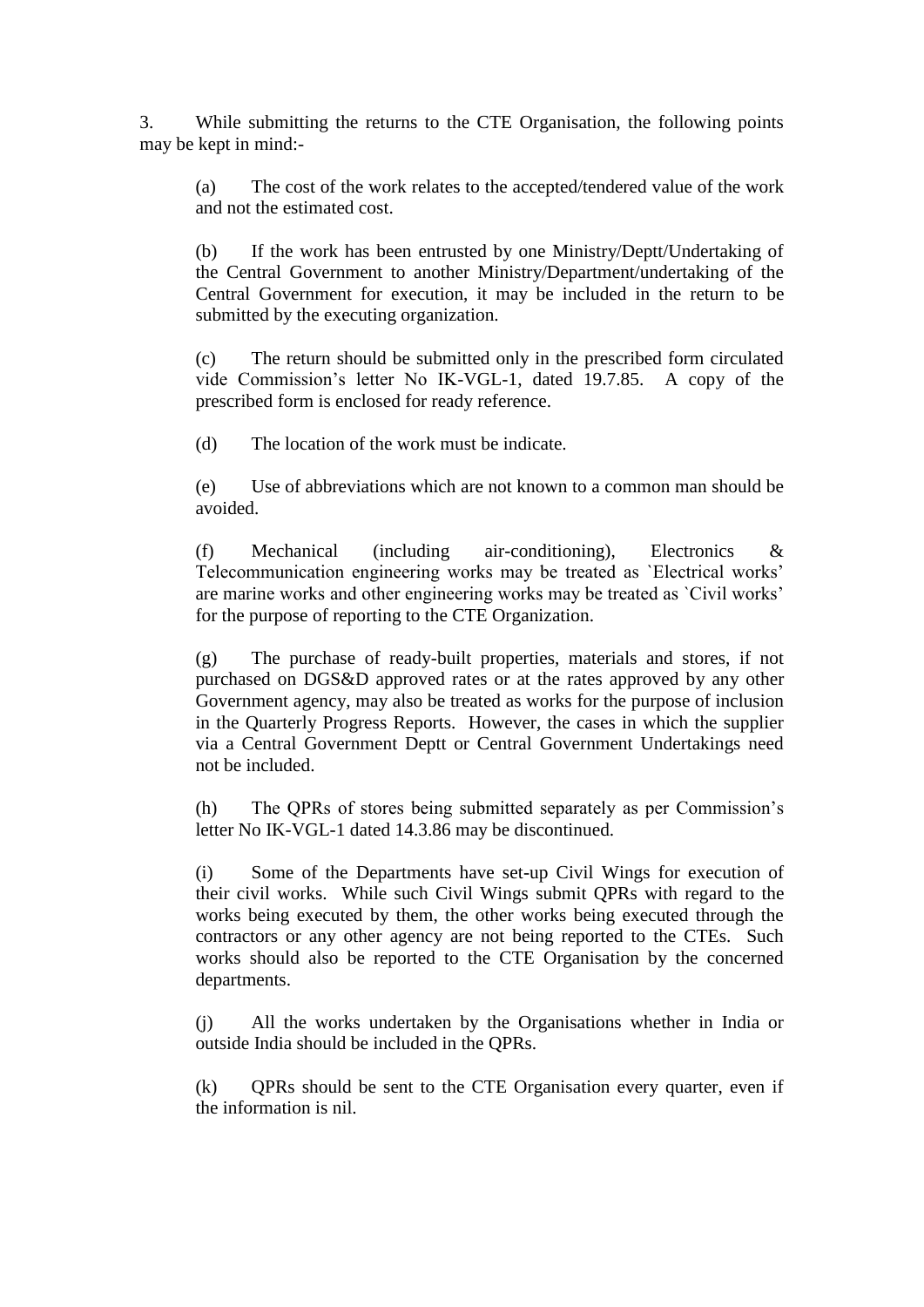(l) All works in progress, contracts awarded, and the works completed during quarter should be included in the QPRs. In respect of works completed during the relevant quarter, the actual date of completion should be indicated.

(m) The QPRs in respect of civil works, Electrical Works & Horticulture works should be submitted on the separate sheet of paper so that it can be detached and given to the concerned TE.

#### **(CVC letter No 9U –ORD-51 dated 24th Sep 1990)**

#### **(d) Examination Of Works By CTE"s Organization Raising The Monetary Limit For Reporting The Works In Progress To The CTE**

REF: - Commission"s OM No 98-VGL-25 dated 20-10-98.

In partial modification of office memorandum of even number, dated 20.10.98, para 2 may be read as follows:-

"2. In view of the rise in the cost indices for construction of buildings and the related materials, the Commission has been considering to raise the monetary limit of the works to be reported by the Organisation to the CTEs. It has been decided that henceforth all the organizations may include only those works in the return to be submitted to the CTE"s organization whose accepted/tender value exceeds Rs 1 crore for civil works, Rs 15 lakhs for Electrical works and Rs 2 lakhs for Horticulture works. The works whose accepted/tendered value is less than these limits need not be included in the returns. However, those organizations who are undertaking such works but the monetary value of all such works is less than the fresh limits prescribed above may report two largest works in progress in each discipline i.e., Civil, Electrical and Horticulture"

# **( CVC O.M. No 98-VGL-25 dated 18th Nov 1998)**

#### **(e) Examination Of Stores/Purchase Contracts By The CTE"s Organization**

It is observed by the Commission that many a time the irregularities brought out during the inspection of Chief Technical Examiners" authorized of the Commission have been lost sight of and the same irregularities recurred in the subsequent works also. While reviewing the position it was considered desirable to have a works manual prepared and updated from time to time, suiting the requirement of the individual Organisation. Accordingly, it is advised that all PSUs/Organisations may prepare a works manual, if not done so far, within a time frame of 2-3 months and re[port compliance to the commission.

In continuation of the above referred office memoranda, it has now been decided to examine the stores/purchase contracts entered into by the various Central Government Ministries/Departments, PSUs, Banks and U.Ts in addition to the works contracts being examined hitherto. It is, therefore, requested that all the organizations may forthwith send quarterly statements, with details of contracts valuing above Rs 2 crores in the enclosed proforma. The statements should be furnished by  $10<sup>th</sup>$  of the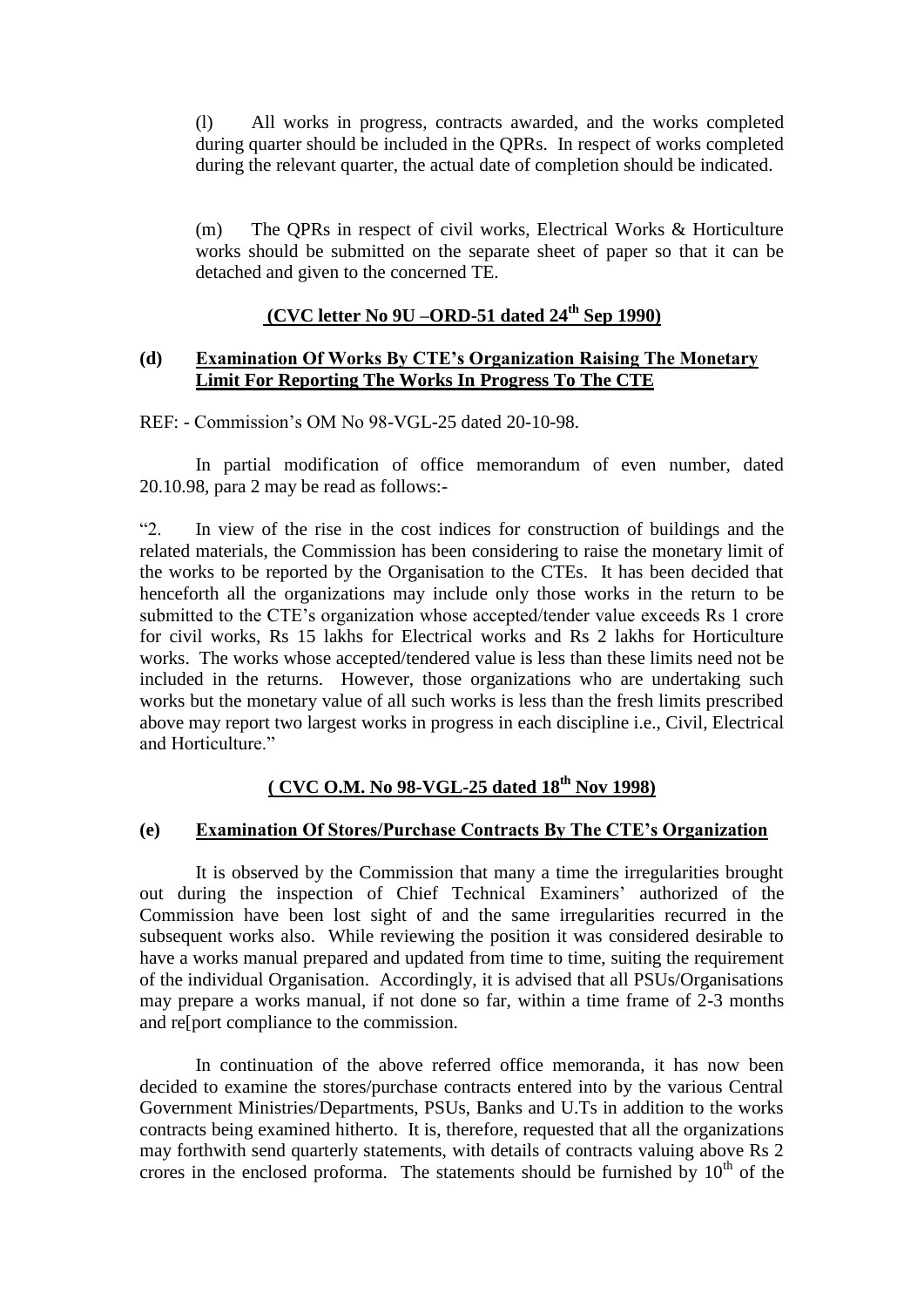month of the quarter starting from January. The first statement may be sent to the CTE's Organisation by  $10^{th}$  April 1999. The scope of supply contracts (including imports) shall not only mean the value of materials/components but the installation and commissioning charges also, wherever applicable.

# **(CVC O.M. No 98-VGL-25(i) dated 12th Mar 1999)**

#### **(f) Examination of Works By CTE"s Organization For Reporting The Works In Progress To The CTE"s Organization**

Ref: This Organisation Office Memorandum of even number dated 20 Oct 98. Amended vide Office Memorandum dated 18 Nov 98 and 98-VGL-25(I) dated 12 Mar 99.

The revised monetary limits for Civil, Electrical and Horticulture works was intimated vide Office Memorandum under reference. These revised monetary limit fixed was as under:

| (a) | Civil Works                       | $-Rs$ 1.00 Crore  |  |  |  |
|-----|-----------------------------------|-------------------|--|--|--|
| (b) | <b>Electrical Works</b>           | - Rs 15.00 lakhs. |  |  |  |
|     | (This should include Mechanical/  |                   |  |  |  |
|     | Electronics/Telecommunication and |                   |  |  |  |
|     | Other allied works).              |                   |  |  |  |
| (c) | Horticulture Works                | $-Rs$ 2.00 lakhs  |  |  |  |

It was also intimated vide office memoranda under reference that there is no need to include the details of works costing less than the monetary limit except for those organization under which cost of all the works is less than the monetary limits. Such organization may furnish the details of two largest works in progress in each discipline. It is observed that certain organizations are including details of works costing less than the monetary limit. The practice shall be stopped immediately and QPR be furnished as per monetary limits mentioned above. `Nil" QPRs are also required to be submitted.

QPRs in respect of Civil and Horticulture works shall be submitted separately in future with a separate forwarding letter to CTE (A) and QPR's pertaining to Electrical/ Mechanical (including air-conditioning/Electronics and telecommunication works) and Stores purchase ;contracts above Rs 2 crores shall be separately addressed to CTE (J), CTEO/CVC for proper monitoring of QPRs.

#### **Extract from Para 5.13 Chapter-I of Vigilance Manual Volume-I**

Communications meant for the Commission should ordinarily be sent to the Secretary, CVC by designation. If the communication is of a confidential nature or is in connection with an old reference, this should be addressed to the concerned officer of the Commission by name. While referring cases to the Commission, a selfcontained note should be sent to the Commission clearly mentioning the facts of the case and the specific point(s) on which Commission's advice is sought for. The selfcontained note is meant to supplement and not to substitute the sending of the files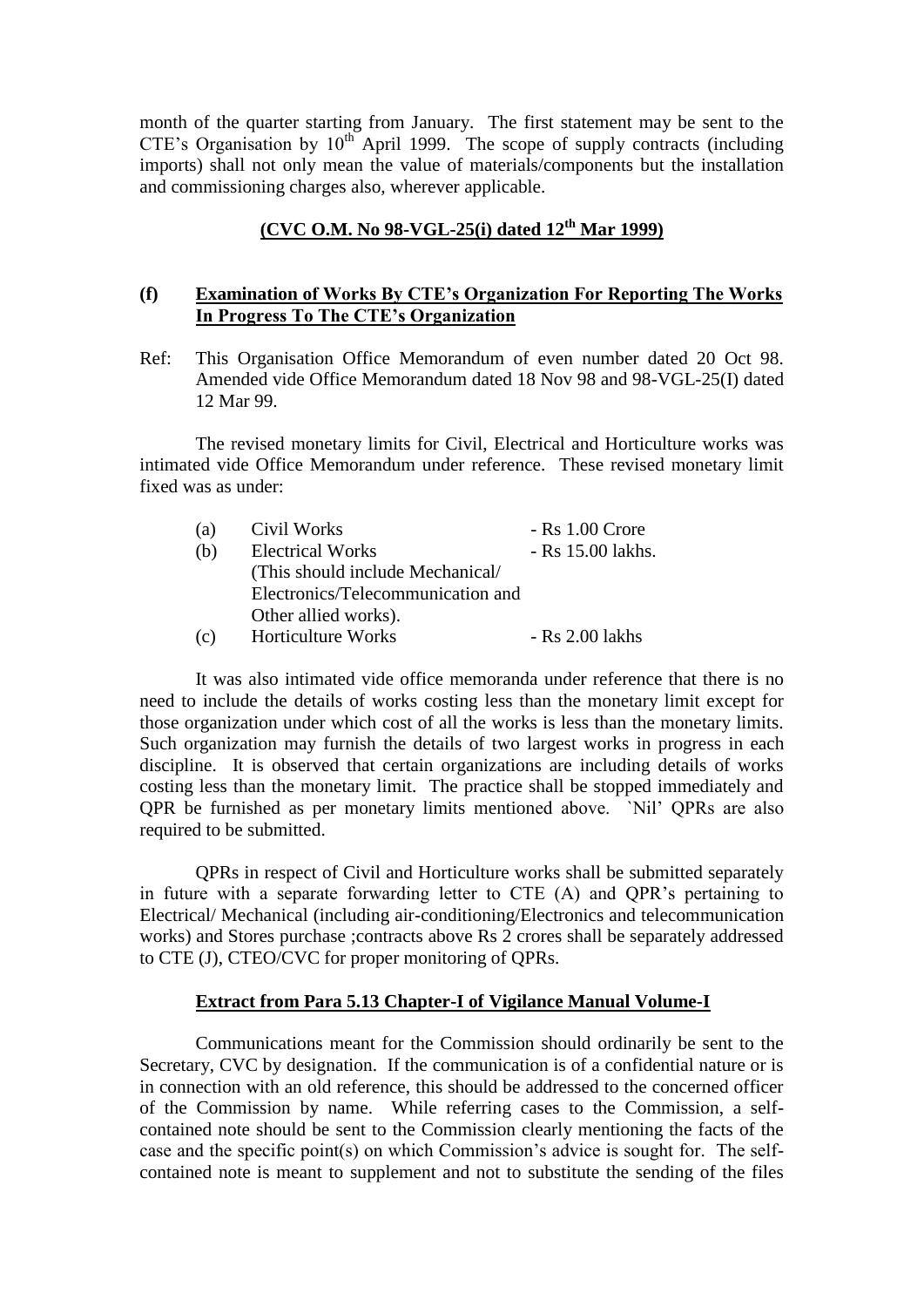and records. All relevant documents/files of the case should be sent along with the self-contained note. The note should invariably be accompanied by information relating to the officer involved in the case in the prescribed proforma.

# **(CVC O.M. No 98-VGL-25 dated 20th Jul 2001)**

# **(g) Intensive Examination Of Works – Regarding**

Ref: Commission"s letter No. OFF-1-CTE-2 dated 2.11.2001

Please refer to the booklet "Intensive Examination of works (Guidelines)" enclosed with the above referred letter.

As per Chapter-11 of the above booklet, the CVO is to carry out periodical inspection of works with the assistance of his technical staff in line with the CTE"s inspection. However, no report in this regard has been received. Now the CVC desires the following in this regard:

a) The CVOs shall conduct inspection of works on the pattern of CTE"s Organization periodically.

b) The result of such inspections should be sent to the CTEO along with the Quarterly Progress Reports, in the enclosed Proforma.

c) The works should be inspected before the close of contracts, so that defects, if any, could be got rectified and the recoveries made wherever necessary.

# **STATEMENT SHOWING THE PERIODICALLY INSPECTION OF WORKS**

| Name | Estimated          | Stipulated    | Stipulated | Name          | Progress at | Date            | Details of    | Any        |
|------|--------------------|---------------|------------|---------------|-------------|-----------------|---------------|------------|
| of   | Cost /             | date of start | date of    | of            | the time of | of              | serious       | other      |
| work | <b>Tender Cost</b> |               | completion | contract      | inspection  | inspect         | lapses        | comment    |
|      |                    |               |            | <sub>or</sub> |             | 10 <sub>n</sub> | requiring     | s by       |
|      |                    |               |            |               |             |                 | detailed      | <b>CVO</b> |
|      |                    |               |            |               |             |                 | investigati   |            |
|      |                    |               |            |               |             |                 | <sub>on</sub> |            |
|      |                    |               |            |               |             |                 |               |            |

Please also refer:-

### (a) **Guidelines on Intensive Examination of Works** .

This publication, published in Nov 2001, draws attention of officials dealing with the works and also the CVO on various finer aspects to be looked into while conducting of Intensive Examination of Works. The publication contains exclusive procedures to be followed right from the selection of the work to its completion and also guidelines to conduct Intensive Examination of the same by CVO in line with CTE"s Procedure and submission of relevant reports.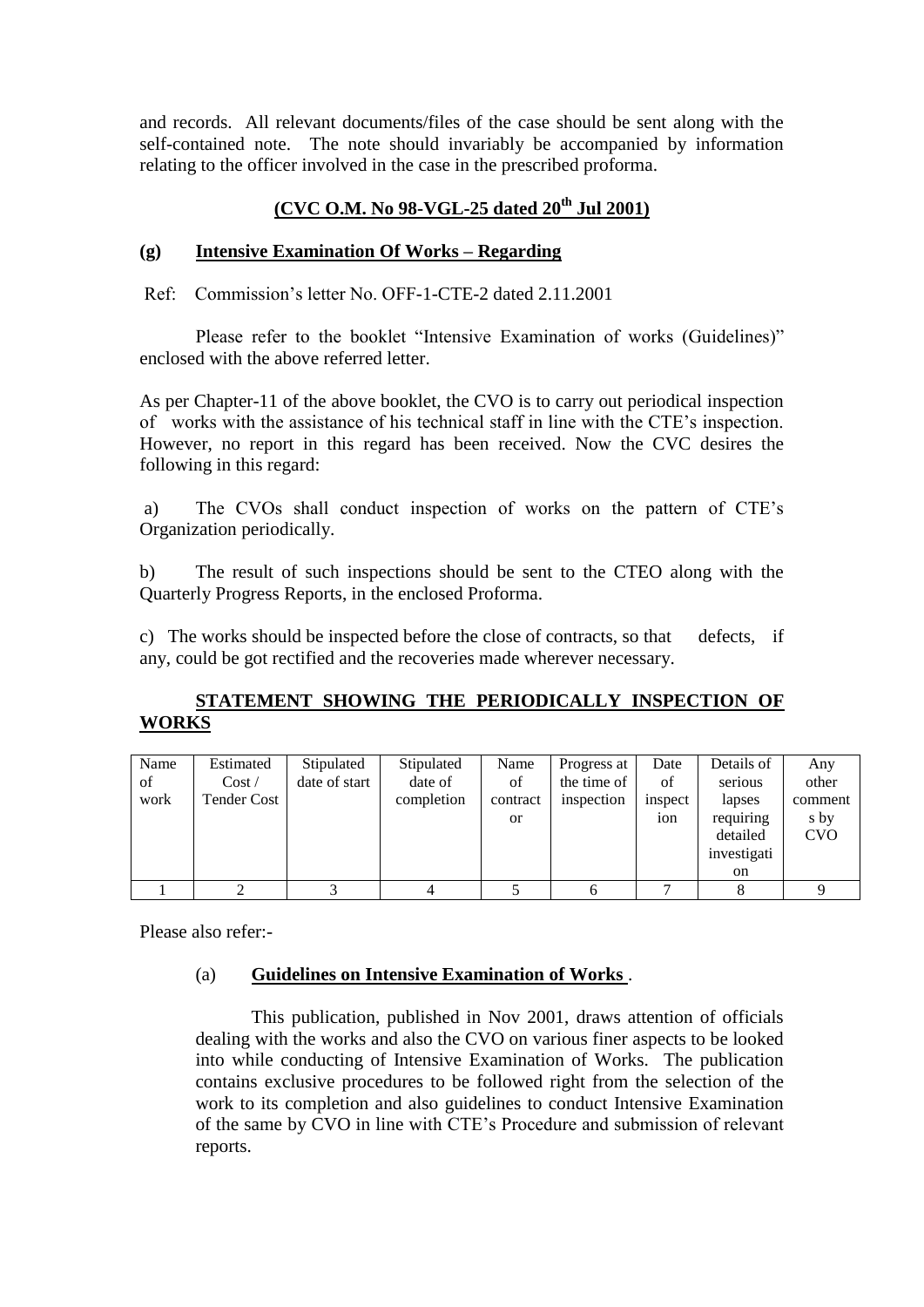# b) **Manual for Intensive Examination of Works/Purchase Contracts for PSUs, Autonomous Bodies, Banks, Insurance Companies and Financial Institutions.**

This publication, published in Jun 2004, facilitates conduct of CTE Type of Inspection by CVOs on CTE pattern is elaborated in the Manual with relevant appendices.

# **(No.OFF-1-CTE-2 Dated 22nd Oct 2002)**

### **(h) Intensive Examination of works by CTE"s Organization- Submission of Quarterly Progress Report**

Please refer to the Commission"s OM No. 98/VGL/25 dated 20.10.98, 98/VGL/25 dated 20.07.01 and OFF-I-CTE-I(Pt) dated 23.12.03 regarding submission of quarterly progress reports(QPR"s) to the CTE"s Organization in the prescribed format in respect of Civil Works costing more than Rs. 1.00 crores, Electrical/Mechanical and other Allied works costing more than Rs. 30.00 Lacs , Stores/Purchase contracts costing more than Rs 2.00 crores and Horticulture works costing more than Rs 2.00 Lacs .

2. It is clarified that the consultancy contracts, all service contracts such as hiring/leasing of cycle stands etc., transportation contracts, catering, equipment & supplies of medicines to hospitals etc are also to be reported in the respective QPR.

3. As per above-mentioned office memorandums, all the works above the prescribed limit have to be reflected in the quarterly progress reports. In case of organizations, which are undertaking such works in the areas mentioned above, where the monetary value of all such works is less than the limits prescribed above, they may report two largest works in progress in each discipline. Instances have come to the notice of the Commission, where all the works in progress, were not reflected in the quarterly progress report submitted by the organization. It is enjoined upon all the Chief Vigilance Officers to certify on the QPR that "All the works/purchases/Consultancy and other contracts in progress, as per the prescribed monetary limit, have been reported in this QPR."

4. The above instructions are for strict compliance.

### **(CVC OM No. 98/VGL/25 dated 16.5.2005)**

### **(i) Intensive Examination Of Works By CTE"s Organization Submission Of Quarterly Progress Report**

Please refer to Commission's OM No.98-VGL-25 dated 16.5.2005 wherein it was clarified that the consultancy contracts, all service contracts equipment & supplies of medicines to hospitals etc. are to be included in the QPRs being furnished to the CTE"s Organisation.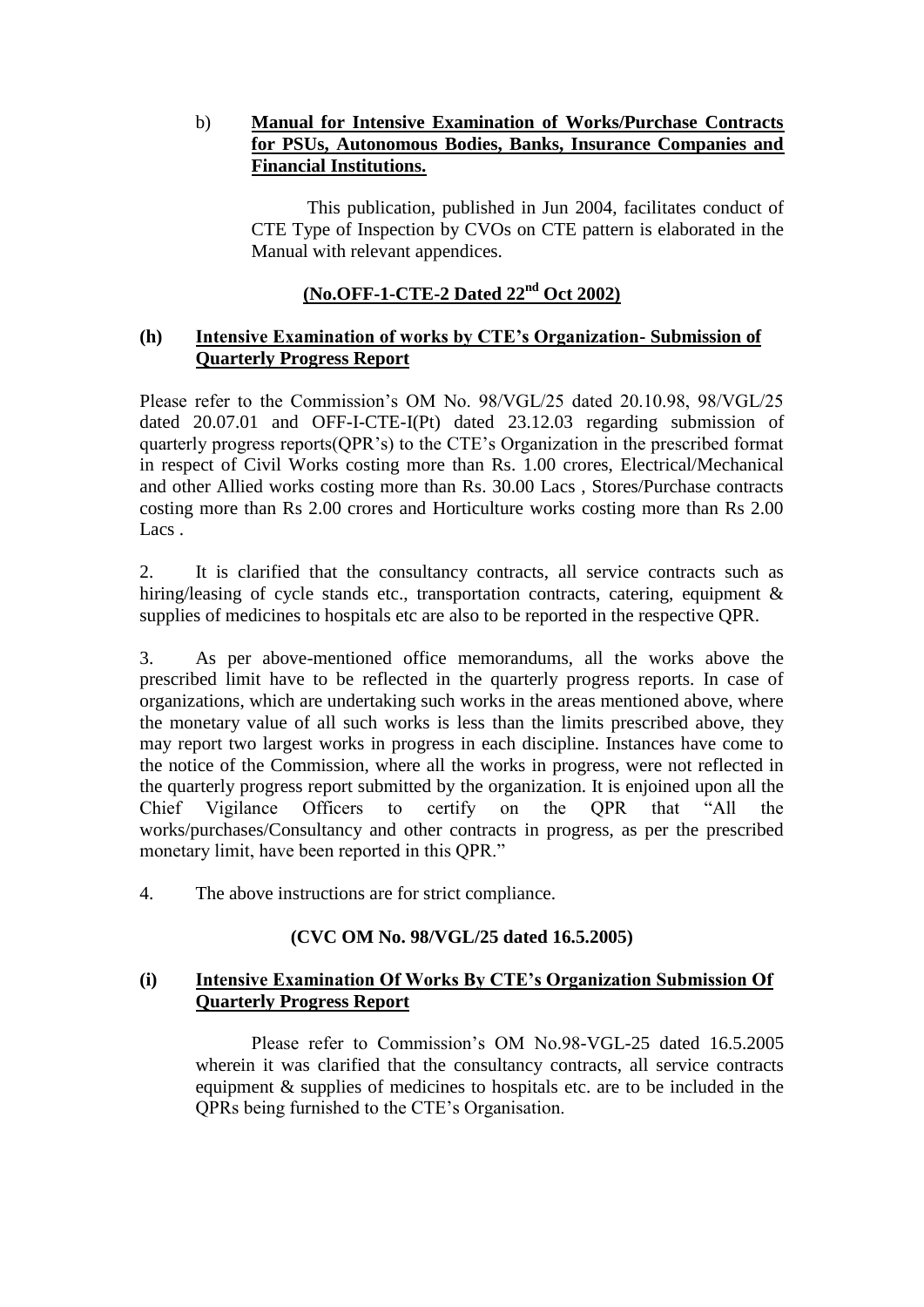2. It was also enjoined upon all the CVOs to certify on the QPRs that all the works/purchase/consultancy and other contracts in progress as per the prescribed monetary limit have been included in the QPR.

3. It has been observed that many of the QPRs do not contain the consultancy contracts, service contracts and equipment & medicine purchase contracts and also the requisite certificates from the CVOs.

4. It is once again enjoined upon all the CVOs that the QPRs should contain all the ongoing contracts above prescribed financial limit, separately, for the below mentioned categories:-

| Civil                 | Rs.1.00 Crore and above    |
|-----------------------|----------------------------|
| Elect/Mech. Works     | Rs.30 Lakhs & above        |
| <b>Store Purchase</b> | Rs.2 Crore and above       |
| Horticulture          | Rs.2 lakhs and above       |
| Medical equipment     | Rs.1 Crore & above         |
| Consultancy           | 2 largest value contracts. |
| Service contracts     | 2 largest value contracts  |
| Supplies of medicines | 4 largest value contract   |

5. In case authorized, which are undertaking such works in the areas mentioned above where the monetary value of all such works is less than the limits prescribed above, they may report 2 largest works in progress in each discipline. If the authorized is not undertaking any work under any particular discipline, a "Nil" report should be furnished.

6. The above instructions are for strict compliance with immediate effect.

# **(98-VGL-25 Dated 10 th Nov 2005)**

#### **(j) Deficiencies in QPRs.**

From a perusal of the QPRs being received from various organizations, following deficiencies have been observed:

- i) QPRs are not being submitted in the prescribed format.
- ii) The required certificate from the CVOs that all the qualifying works have been reported is not being given in the QPRs.
- iii) Estimated cost/Tendered Value of work is not being indicated in lacs uniformly. For some works in the same QPR, Estimated Cost/Tendered Value is being indicated in Rupees, Lacs and Crores which creates confusion.
- iv) QPRs received from various units of the organization are forwarded to CTEO as it is, without scrutiny and compilation by CVOs, in the formats as used by units.
- v) In case the work in progress is less than the prescribed value, only two highest value works are to be reported, whereas a number of works below the prescribed value are being reported unnecessarily.
- vi) Clear name of works including locations is not being provided in a number of cases.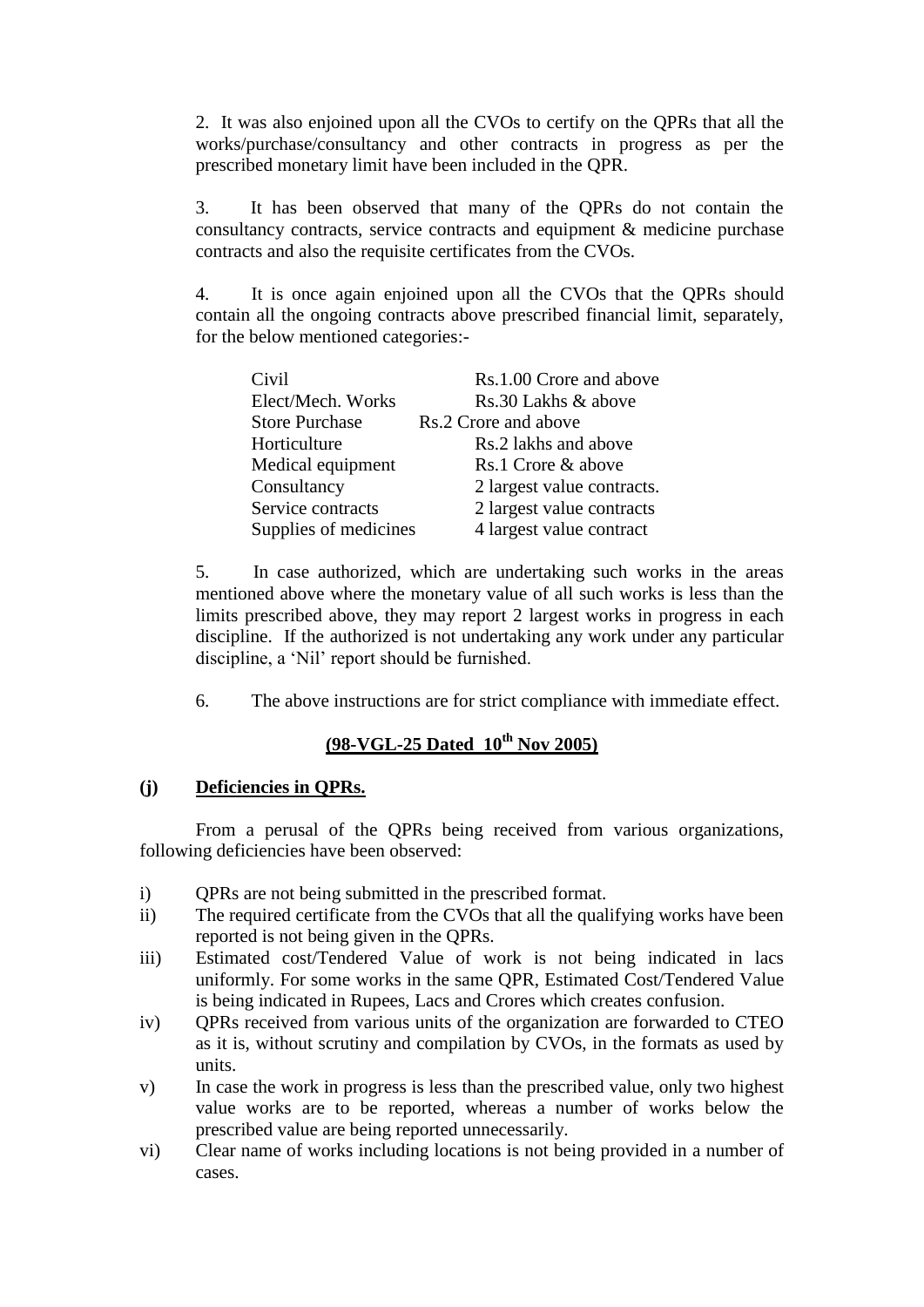- vii) Full designation and location of the Engineer in charge is not being indicated in the QPRs.
- viii) Date of start and date of completion are not being indicated in dd-mm-yy format, rather unwanted information such as number of days allowed to the agency to start the work after issue of LOI etc. are being given.
- ix) Against the requirement of indicating the physical progress of the work in % terms, the quantities of various items of work are being given, which are not required.
- x) In the column 'Tender Amount', only 'Item Rate' is being mentioned which does not serve the purpose.

Therefore, all CVOs are advised to furnish QPRs with due care keeping in view the deficiencies noted above.

#### **(CVC OM No.98/VGL-25 dated 29 May 2009)**

### **(k) Intensive Examination of CTE – Steps for early finalization of pending vigilance references with CVOs**

The Chief Technical Examiner"s Organization of the Commission conducts independent technical examination of various types of works/contracts/procurements awarded by the organizations, falling within the jurisdiction of the Commission. After intensive examination of the work is carried out by the CTE"s organization, an inspection report is sent to the CVO. The CVO is required to obtain comments of various officers of the organization at appropriate levels and furnish the same to the CTE along with CVOs comments thereon. In cases, wherein the organization is required to investigate and submit a report/reference to the Commission.

2. On a review of the pending CTE paras referred for vigilance investigation to the various CVOs, the Commission observes that a large number of references are pending for submission of reports with the CVOs inordinately. Another factor which contributes to the delay is absence of clarity and also incomplete/inconclusive reports/references made by CVOs. In order to sort out the long pending paras referred for vigilance investigation with the organizations and to appreciate the perceived vigilance angle in such references of CTE, the CVOs of the organizations may consider arranging interactive discussions with the CTE either at Delhi or during the visit of CTE at various stations for guidance in the matter of preparing vigilance investigation reports.

### **(Circular No 13/6/09 dated 11th Aug 2009)**

#### **(l) Guidelines issued by the Central Vigilance Commission for Vigilance Administration - regarding.**

The Commission regularly issues guidelines/instructions regarding important policy decisions etc. These guidelines are mainly meant for the Chief Vigilance Officers. However, a number of guidelines relate to tender matters/operational aspects, these should be circulated to all concerned by the CVO. Further, some of the C&MDs/CEOs desire to have all the guidelines/instructions issued by the Commission irrespective of whether they are meant for CVOs only. The Commission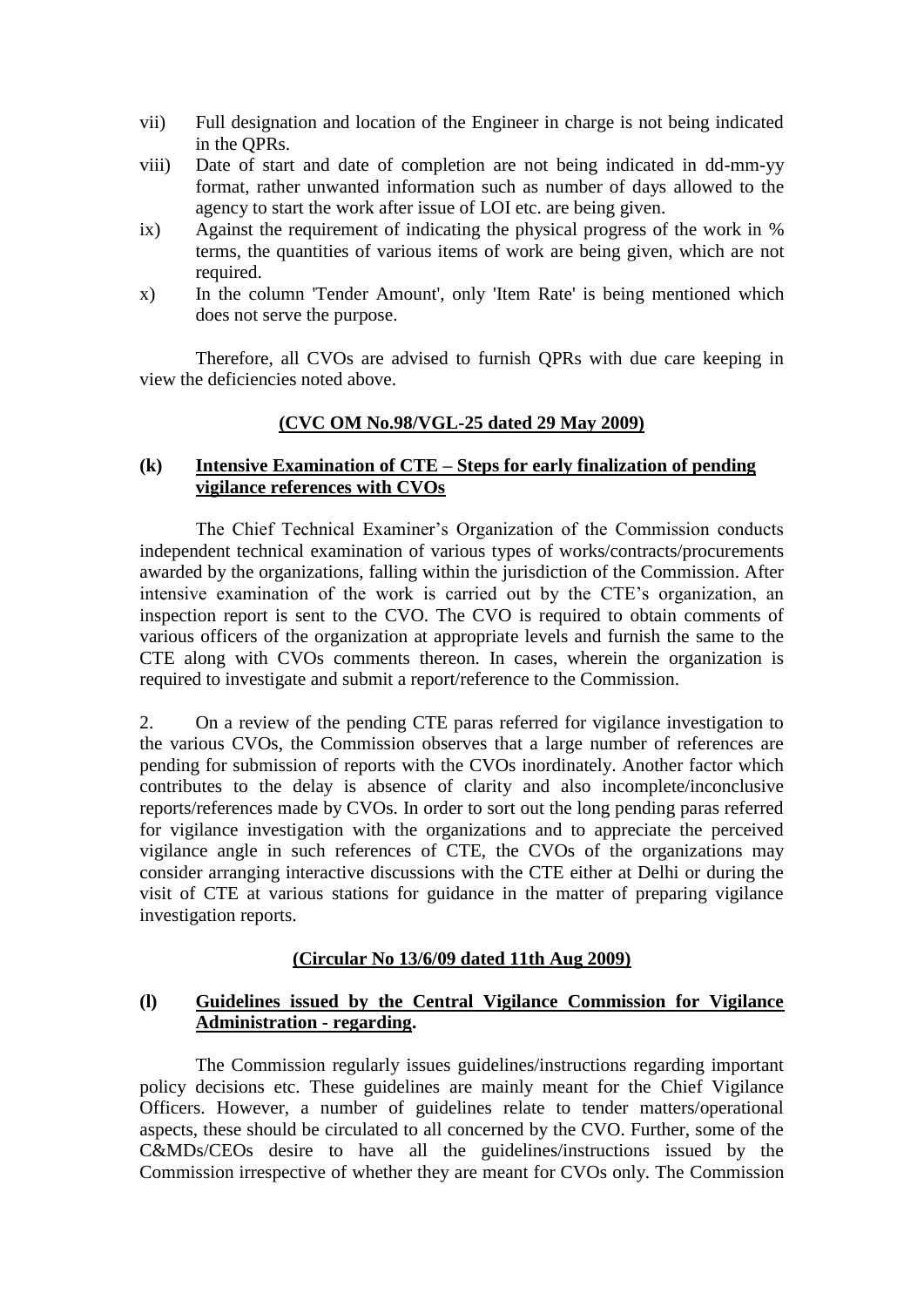has considered the issue and has decided that all the important communications/Circulars issued by the Commission to the Chief Vigilance Officers should be brought into the notice of C&MDs/CEOs by the Chief Vigilance Officers.

# **(CVC Office Order No.20/4/05 issued vide letter No.004/VGL/96 dated 4.4.2005)**

# **(m) Issue of internal guidelines/circulars by organizations for vigilance administration.**

It has been noted that CVOs of some organizations, based on the discussion held with the Commission or its officers, issue internal guidelines/circulars without waiting for the Commission's written confirmation/minutes of the discussion held during such meetings. Such internal guidelines leave a scope for misquoting the Commission or misinterpreting the advice extended to the CVOs during such discussions and which is most undesirable.

2. All CVOs are, therefore, directed that in future, the internal guidelines regarding vigilance administration, to be issued by the CVOs arising out of any discussion/meeting with the Commission, should be based only on the minutes of such meetings circulated/approved by the Commission or the circulars/guidelines issued by the Commission from time to time.

3. This should be noted for strict compliance in future.

# **(CVC Office Order No.16/4/08 issued vide letter No.008/VGL/035 dated 28.4.2008)**

### **(n ) Design Mix Concrete**

During inspection of works of many organisations, it has been observed that provisions of IS 456:2000 are neither being followed for designing the concrete mix nor for acceptance criteria. Instances of acceptance of concrete on basis of false certification and without actually testing the cubes for 28 days strength have also been observed. The following deficiencies are brought to the notice of all organisations for immediate corrective action:

- 1. Minimum cement content, maximum water cement ratio and minimum grade of concrete for different exposures are not adopted as per the details given in Table 5 of above code.
- 2. Value of standard deviation is not being established on the basis of results of 30 samples as provided in Table 11 of the above code even for works where more than 30 samples have been tested.
- 3. For acceptance criteria mean of a group of 4 non overlapping consecutive test results is not being calculated.
- 4. The samples where individual variations are more than  $\pm$  15% of average of three specimens are not declared invalid as per the provisions of clause 15.4 of the code.